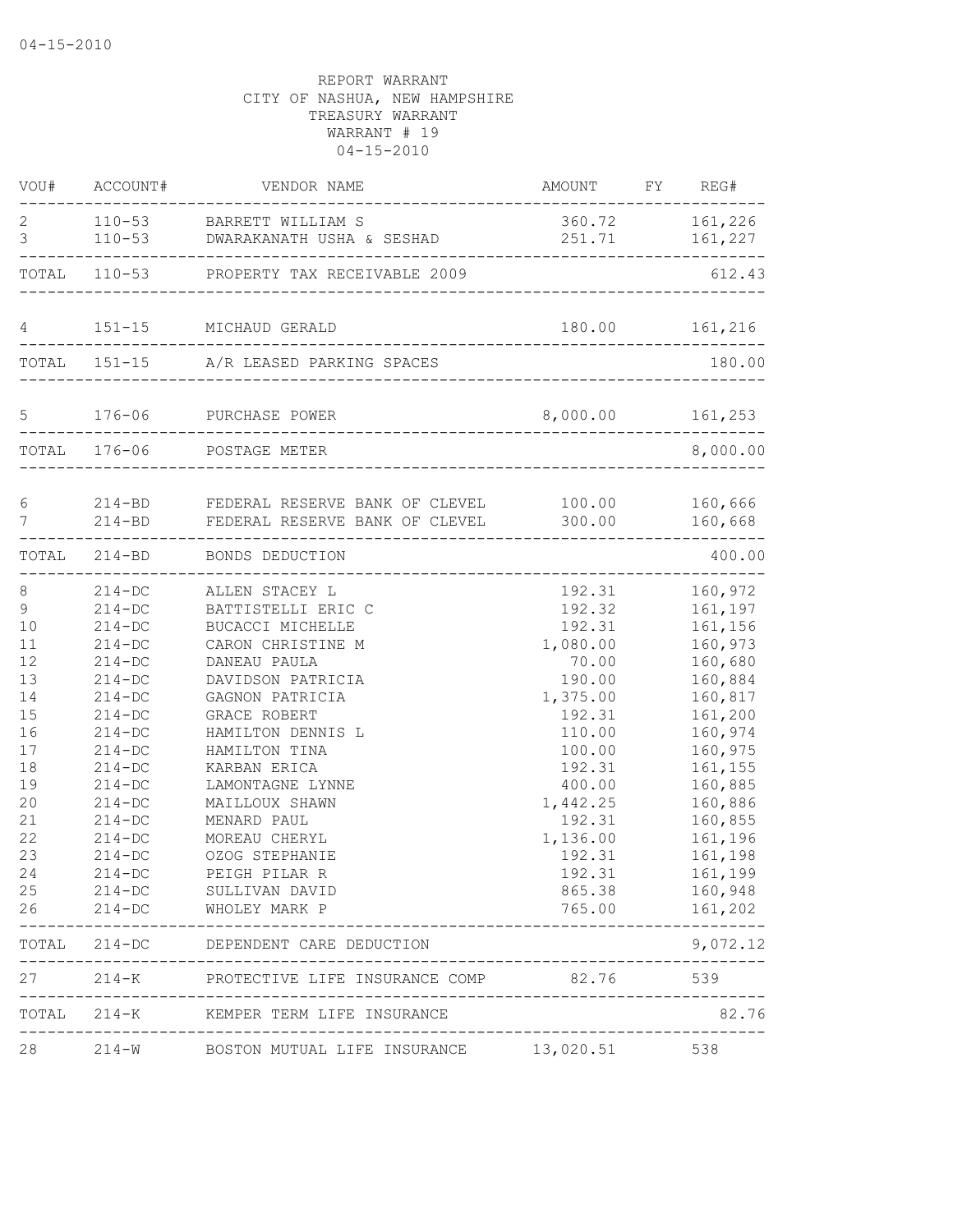|    | VOU# ACCOUNT#          | VENDOR NAME                                             |                | AMOUNT FY REG# |
|----|------------------------|---------------------------------------------------------|----------------|----------------|
|    |                        | TOTAL 214-W WHOLE LIFE DEDUCTION                        |                | 13,020.51      |
|    |                        |                                                         |                |                |
|    |                        | 29 253-00 BRICK MICHAEL P                               |                | 212.80 161,233 |
|    |                        | TOTAL 253-00 PROP TAX REC'D IN ADVANCE                  |                | 212.80         |
| 30 | $255 - 00$             | STATE OF NH-MV                                          | 38, 101.87 532 |                |
| 31 | $255 - 00$             | STATE OF NH-MV                                          | 42,631.84      | 534            |
| 32 | $255 - 00$             | STATE OF NH-MV                                          | 34,764.15      | 535            |
| 33 | $255 - 00$             | STATE OF NH-MV                                          | 27,939.86      | 536            |
| 34 | $255 - 00$             | STATE OF NH-MV                                          | 27, 146.88     | 544            |
| 35 | $255 - 00$             | STATE OF<br>NH-MV                                       | 26,383.06      | 546            |
| 36 | $255 - 00$             | STATE OF NH-MV                                          | 23,501.71 548  |                |
| 37 | $255 - 00$             | STATE OF NH-MV                                          | 16,992.14 549  |                |
| 38 | $255 - 00$             | STATE OF NH-MV                                          | 20,950.80 554  |                |
|    | TOTAL 255-00 STATE MVR |                                                         |                | 258, 412.31    |
|    |                        |                                                         |                |                |
|    |                        | 39 291-02 1ST AMERICAN REAL ESTATE TAX 5,853.62 161,232 |                |                |
|    |                        | TOTAL 291-02 CONTINGENCY-PROPERTY TAXES                 |                | 5,853.62       |
|    |                        |                                                         |                |                |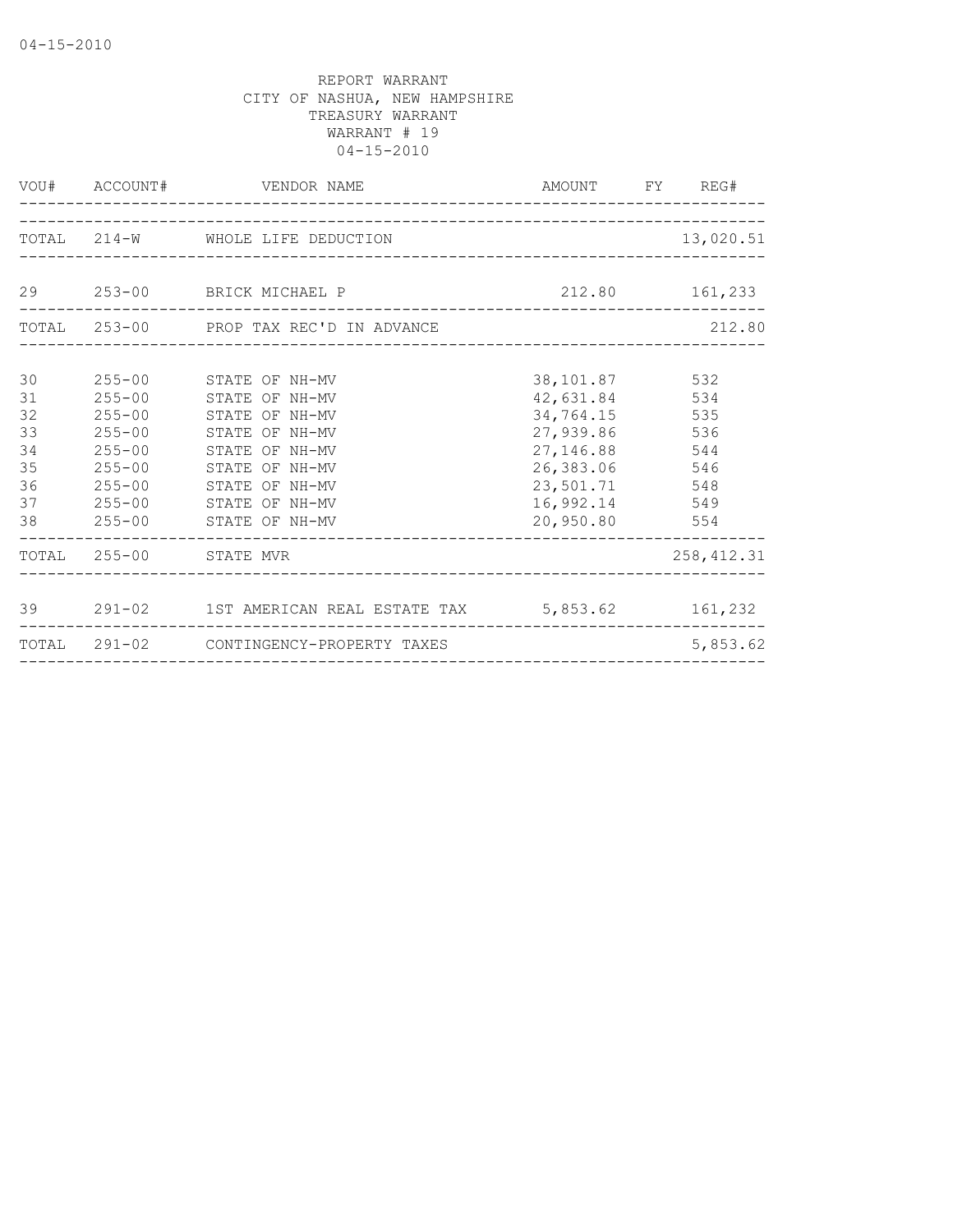| VOU#      | ACCOUNT#   | VENDOR NAME                                  | AMOUNT FY REG#                    |           |
|-----------|------------|----------------------------------------------|-----------------------------------|-----------|
|           |            | 218,853 3047-55020 FIRST STUDENT INC         |                                   |           |
|           |            | TOTAL 304 ALTERNATIVE SCHOOL                 | --------------------------------- | 577.13    |
| 40        | 305-18061  | GRAHAM DONNA                                 | 78.75                             | 161,191   |
| 41        | 305-31050  | NEXTEL COMMUNICATIONS                        | 38.54                             | 161,330   |
| 42        | 305-33005  | PENNICHUCK WATER                             | 25.03                             | 161,341   |
| 43        | 305-34015  | NATIONAL GRID                                | 14.89                             | 161,358   |
| 44        | 305-49075  | TAPE SERVICES INC                            | 308.71                            | 160,854   |
| 45        | 305-59100  | ANDERSON CECIL                               | 50.00                             | 160,880   |
| 46        | 305-59100  | JEYNES MIKE                                  | 200.00                            | 160,985   |
| 47        | 305-59100  | MCLEAN JIM                                   | 400.00                            | 160,862   |
| 48        | 305-59100  | O'NEIL TIM                                   | 50.00                             | 160,866   |
| 49        | 305-59100  | WALLENT FRANK J                              | 350.00                            | 160,744   |
| 50        | 305-64030  | ACCESS A/V                                   | 38, 247. 25                       | 160,851   |
| 50        |            | 305-96900 ACCESS A/V                         | 32, 345.50 160, 851               |           |
| TOTAL 305 |            | SRF - CIVIC & COMM ACTIVITIES                |                                   | 72,108.67 |
|           |            |                                              |                                   |           |
| 51        | 308-31050  | NEXTEL COMMUNICATIONS                        | 33.02                             | 161,330   |
| 52        | 308-41015  | STAPLES BUSINESS ADVANTAGE                   | 92.61 160,964                     |           |
| 53        | 308-59400  | NORTHEAST DELTA                              | 6,336.59                          | 543       |
| 53        | 308-59402  | NORTHEAST DELTA                              | 3,412.01                          | 543       |
| 54        | $308 - 76$ | PARZYCH, KEVIN E                             | 1,965.91                          | 161,254   |
| 55        | 308-83010  | ANTHEM BLUE CROSS BLUE SHIELD 54, 619.21 540 |                                   |           |
| 56        | 308-83010  | ANTHEM BLUE CROSS BLUE SHIELD                | 30,743.96 551                     |           |
| 57        | 308-83011  | ANTHEM BLUE CROSS BLUE SHIELD                | 419.42 540                        |           |
| 57        | 308-83012  | ANTHEM BLUE CROSS BLUE SHIELD                | 160,630.71 540                    |           |
| 58        | 308-83012  | ANTHEM BLUE CROSS BLUE SHIELD                | 192,346.43                        | 551       |
| 59        | 308-83013  | ANTHEM BLUE CROSS BLUE SHIELD                | 170,970.58                        | 540       |
| 60        | 308-83013  | ANTHEM BLUE CROSS BLUE SHIELD                | 150, 151.28                       | 551       |
| 61        | 308-83016  | HARVARD PILGRIM HEALTH CARE                  | 65,979.59                         | 542       |
| 62        | 308-83016  | HARVARD PILGRIM HEALTH CARE                  | 37,939.89                         | 552       |
| 63        | 308-83017  | HARVARD PILGRIM HEALTH CARE                  | 61,858.89 542                     |           |
| 64        | 308-83017  | HARVARD PILGRIM HEALTH CARE                  | 40,676.74 552                     |           |
| 65        |            | 308-83018 ANTHEM BLUE CROSS BLUE SHIELD      | 39,421.80                         | 540       |
| 66        | 308-83018  | ANTHEM BLUE CROSS BLUE SHIELD                | 33,019.65                         | 551       |
| 67        | 308-83018  | SURPRENANT BETTY                             | 523.28                            | 161,229   |
| 68        | 308-83019  | ANTHEM BLUE CROSS BLUE SHIELD                | 40,208.41                         | 540       |
| 69        | 308-83019  | ANTHEM BLUE CROSS BLUE SHIELD                | 40,208.81                         | 551       |
| 70        | 308-83020  | NORTHEAST DELTA                              | 14, 375.33                        | 543       |
| 71        | 308-83020  | NORTHEAST DELTA                              | 15,093.71                         | 555       |
| 72        | 308-83021  | NORTHEAST DELTA                              | 11, 213.15                        | 543       |
| 73        | 308-83021  | NORTHEAST DELTA                              | 5,803.30                          | 555       |
| 74        | 308-83022  | BODGE MARY                                   | 317.52                            | 161,213   |
| 75        | 308-83022  | NORTHEAST DELTA                              | 170,900.09                        | 543       |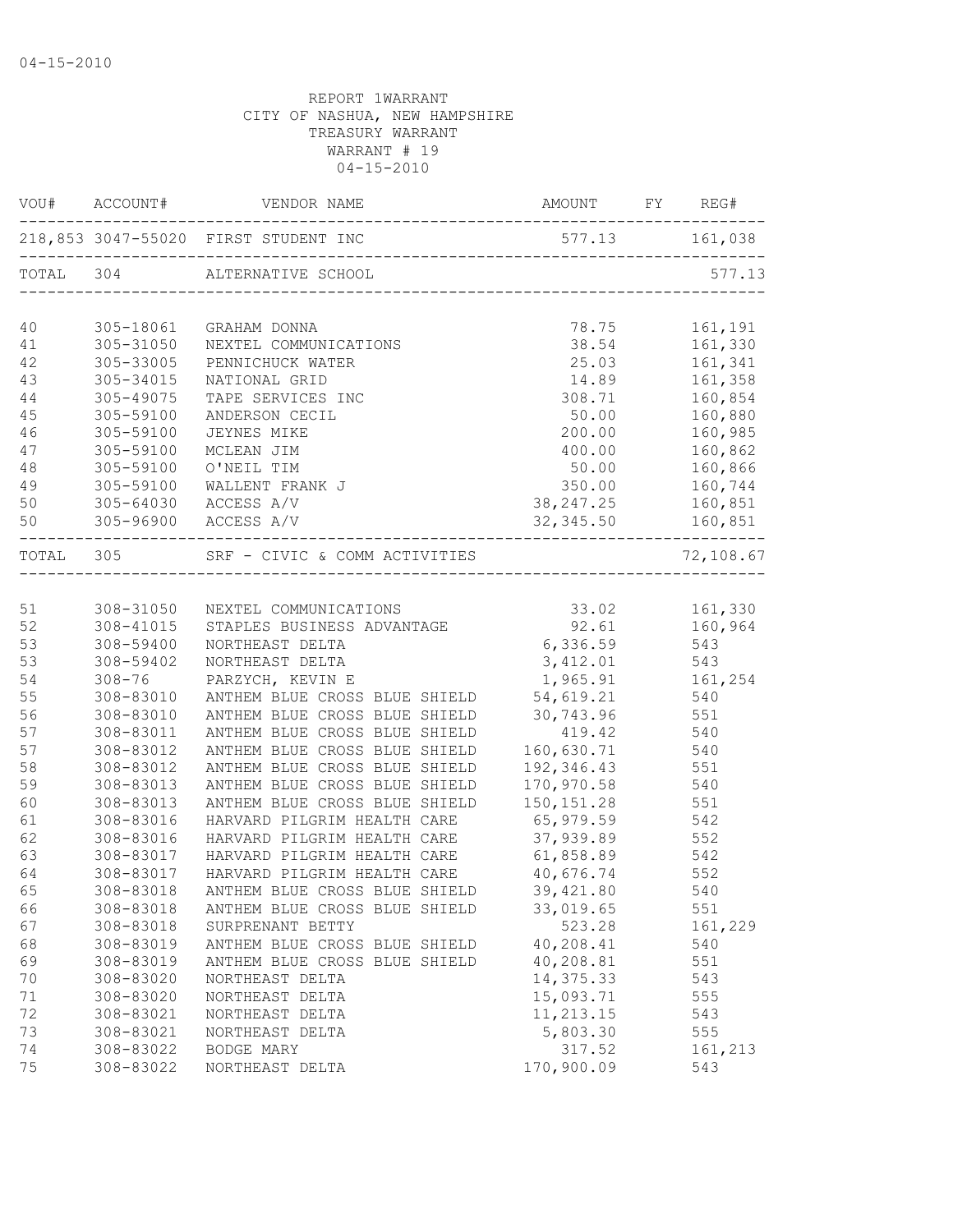| VOU# | ACCOUNT#  | VENDOR NAME                                                                                  | AMOUNT     | FY | REG#           |
|------|-----------|----------------------------------------------------------------------------------------------|------------|----|----------------|
| 76   | 308-83023 | WELLNESS REIMBURSEMENT                                                                       | 131.74     |    | 161,228        |
| 77   | 308-83025 | FRED C CHURCH INSURANCE                                                                      | 12,126.00  |    | 550            |
| 78   | 308-83026 | NORTHERN NEW ENGLAND BENEFIT T                                                               | 31,747.00  |    | 537            |
| 79   | 308-83030 | ITT HARTFORD                                                                                 | 15,529.45  |    | 541            |
| 79   | 308-83031 | ITT HARTFORD                                                                                 | 18,889.92  |    | 541            |
| 80   | 308-83053 | APPLE SERVICES NASHUA                                                                        | 952.00     |    | 160,731        |
| 81   | 308-83053 | CHILDREN'S SPORTS MEDICINE FUN                                                               | 482.00     |    | 161,225        |
| 82   | 308-83053 | ELLIOT HOSPITAL                                                                              | 2,088.30   |    | 160,897        |
| 83   | 308-83053 | ELLIOT PHYSICIANS NETWORK INC                                                                | 97.00      |    | 160,718        |
| 84   | 308-83053 | FOUNDATION MEDICAL PARTNERS                                                                  | 336.00     |    | 160,910        |
| 85   | 308-83053 | FOUR SEASONS ORTHOPAEDIC CTR                                                                 | 1,068.00   |    | 160,913        |
| 86   | 308-83053 | PERFORMANCE REHAB INC                                                                        | 470.00     |    | 160,755        |
| 87   | 308-83053 | SO NH REGIONAL MEDICAL CENTER                                                                | 3,566.74   |    | 160,895        |
| 88   | 308-83053 | SOUTHERN NH RADIOLOGY CONSULTA                                                               | 290.00     |    | 160,794        |
| 89   | 308-83053 | STONERIVER PHARMACY SOLUTIONS                                                                | 93.77      |    | 160,907        |
| 90   | 308-83053 | THE BRIGHAM & WOMEN'S HOSPITAL                                                               | 144,583.24 |    | 161,214        |
| 91   | 308-83053 | WINGATES PHARMACY INC                                                                        | 1,164.82   |    | 160,852        |
| 92   | 308-83054 | ADVANCED HEALTH SERVICES W/C                                                                 | 659.30     |    | 160,925        |
| 93   | 308-83054 | APPLE SERVICES NASHUA                                                                        | 1,319.00   |    | 160,731        |
| 94   | 308-83054 | ASSOCIATED RADIOLOGISTS PA<br>W/                                                             | 26.00      |    | 160,893        |
| 95   | 308-83054 | DARTMOUTH-HITCHCOCK CLINIC                                                                   | 142.00     |    | 160,927        |
| 96   | 308-83054 | FOUR SEASONS ORTHOPAEDIC CTR                                                                 | 4,016.00   |    | 160,913        |
| 97   | 308-83054 | HULSLANDER BRUCE DC W/C                                                                      | 130.00     |    | 160,899        |
| 98   | 308-83054 | MERIDIAN RESOURCE COMPANY                                                                    | 50.57      |    | 160,833        |
| 99   | 308-83054 | NASHUA RADIOLOGY PA                                                                          | 95.00      |    | 160,894        |
| 100  | 308-83054 | OCCUPATIONAL HEALTH CTRS SOUTH                                                               | 727.40     |    | 160,808        |
| 101  | 308-83054 | SNHMC PHARMACY                                                                               | 91.32      |    | 160,908        |
| 102  | 308-83054 | SO NH REGIONAL MEDICAL CENTER                                                                | 789.07     |    | 160,895        |
| 103  | 308-83054 | ST JOSEPH BUSINESS & HEALTH                                                                  | 366.00     |    | 160,799        |
| 104  | 308-83054 | ST JOSEPH'S HOSPITAL                                                                         | 1,757.75   |    | 160,724        |
| 105  | 308-83054 | STONE MONIKA                                                                                 | 34.75      |    | 161,207        |
| 106  | 308-83054 | STONERIVER PHARMACY SOLUTIONS                                                                | 1,228.66   |    | 160,907        |
| 107  | 308-83055 | COMP-SIGMA LTD                                                                               | 130.00     |    | 160,877        |
| 108  | 308-83064 | BAILEY'S TOWING & AUTOBODY                                                                   | 1,111.05   |    | 160,900        |
| 109  | 308-83064 | BOYERS AUTO BODY & SALES INC                                                                 | 833.15     |    | 161,222        |
| 110  | 308-83064 | ILLG AUTOMOTIVE CORP                                                                         | 1,854.85   |    | 161,215        |
| 111  | 308-83064 | STATEWIDE COLLISION LLC                                                                      | 358.00     |    | 160,804        |
| 112  | 308-83064 | TERRENCE DALEY ESO & STEPHEN B                                                               | 15,000.00  |    | 160,665        |
| 113  | 308-83070 | TREASURER STATE OF NH                                                                        | 500.00     |    | 161,392        |
| 114  | 308-83075 | GATE CITY FENCE CO INC<br>W/C                                                                | 38.00      |    | 160,896        |
| 115  |           | AMERICAN STOP LOSS                                                                           | 69,722.42  |    | 553            |
| 116  |           |                                                                                              | 3,736.37   |    | 160,864        |
| 117  |           | 308-83077 AMERICAN STOP LOSS<br>308-83199 STANLEY ELEVATOR CO INC<br>308-95010 THE TELEGRAPH | 182.00     |    | 161,351        |
|      |           | TOTAL 308 SRF - INSURANCE<br>------------------------------------                            |            |    | 1,687,776.53   |
|      |           |                                                                                              |            |    |                |
|      |           | 218,854 3097-49075 CLEAN SOURCE                                                              |            |    | 684.45 161,118 |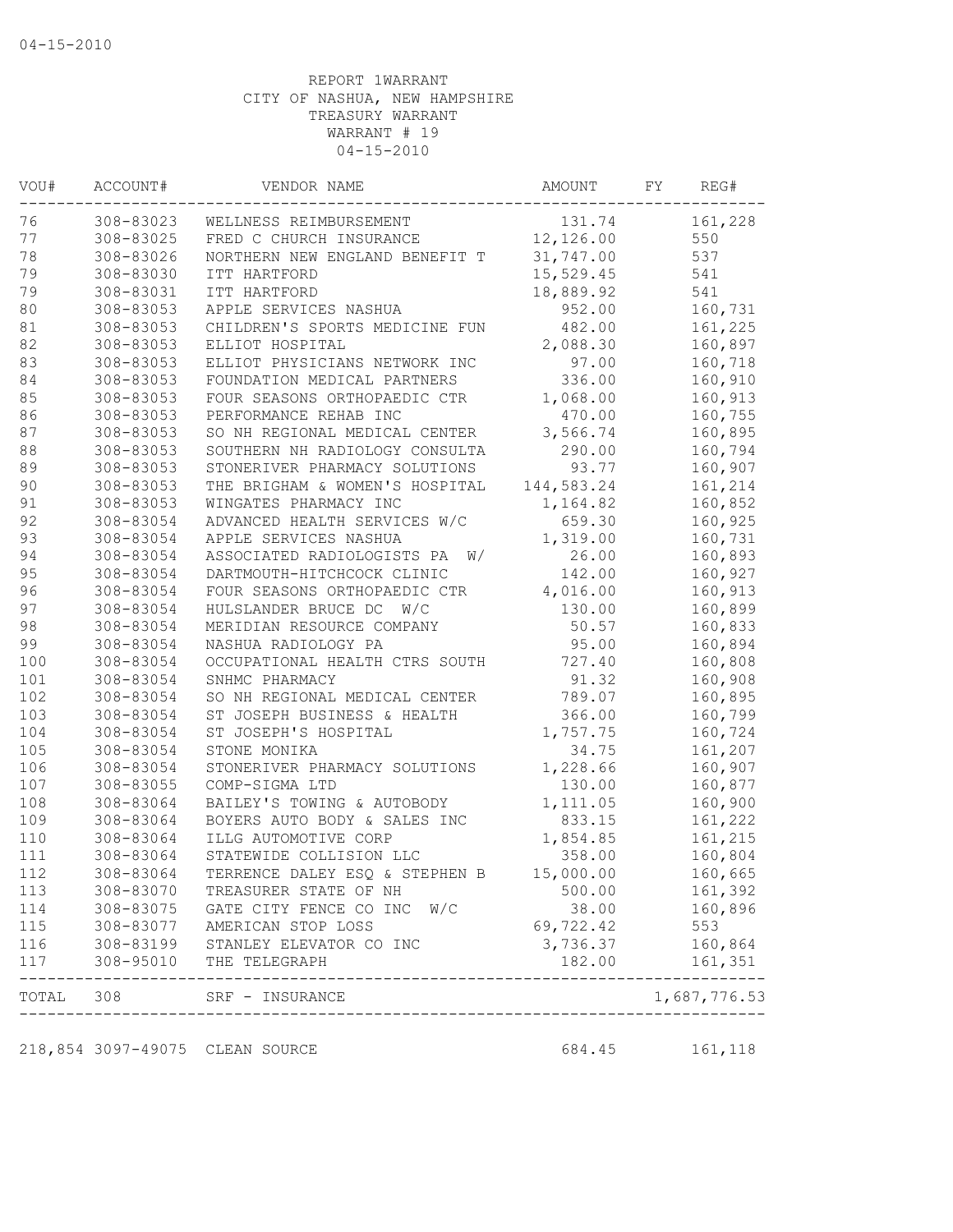| VOU#      | ACCOUNT#           | VENDOR NAME                                                | AMOUNT    | FY | REG#       |
|-----------|--------------------|------------------------------------------------------------|-----------|----|------------|
|           | 218,855 3097-49075 | MANSFIELD PAPER CO INC                                     | 6,488.64  |    | 161,168    |
|           | 218,856 3097-49085 | BIMBO FOODS BAKERIES INC                                   | 4,287.08  |    | 161,167    |
|           | 218,857 3097-49085 | BOSTON PIE INC                                             | 2,046.40  |    | 161,178    |
|           | 218,858 3097-49085 | COCA-COLA BOTTLING COMPANY                                 | 4,404.25  |    | 161,015    |
|           | 218,859 3097-49085 | COSTA FRUIT & PRODUCE CO INC                               | 26,786.94 |    | 161,235    |
|           | 218,859 3097-49085 | COSTA FRUIT & PRODUCE CO INC                               | 19,482.38 |    | 161,236    |
|           | 218,860 3097-49085 | GARELICK FARMS-LYNN                                        | 27,443.00 |    | 160,882    |
|           | 218,860 3097-49085 | GARELICK FARMS-LYNN                                        | 389.25    |    | 160,883    |
|           | 218,861 3097-49085 | GILL'S PIZZA CO.                                           | 6,020.00  |    | 161,078    |
|           | 218,862 3097-49085 | GREAT STATE BEVERAGES INC                                  | 627.20    |    | 161,049    |
|           | 218,863 3097-49085 | M SAUNDERS INC                                             | 6,510.14  |    | 161,064    |
|           | 218,864 3097-49085 | MCKEE FOODS CORP                                           | 1,492.64  |    | 160,812    |
|           | 218,865 3097-49085 | NEW ENGLAND ICE CREAM                                      | 2,631.16  |    | 161,088    |
|           | 218,866 3097-49085 | NEW YORK BAGELS & CAFE INC                                 | 384.60    |    | 161,245    |
|           | 218,867 3097-49085 | NUTRITION PLUS VENDING                                     | 568.62    |    | 161,242    |
|           | 218,868 3097-49085 | ORIGINAL CRISPY PIZZA CRUST CO                             | 1,234.47  |    | 160,836    |
|           | 218,869 3097-49085 | OTIS SPUNKMEYER INC                                        | 2,394.58  |    | 161,005    |
|           | 218,870 3097-49085 | SURPLUS DISTRIBUTION SECTION                               | 2,714.25  |    | 160,868    |
|           | 218,871 3097-64330 | NORTHEAST FOOD SVC EQUIPMENT &                             | 4,788.00  |    | 160,717    |
|           | 218,871 3097-64335 | NORTHEAST FOOD SVC EQUIPMENT &                             | 524.40    |    | 160,717    |
|           | 218,872 3097-707   | MARCELLA RACHEL                                            | 137.80    |    | 161,247    |
|           | 218,873 3097-74092 | AFFILIATED HVAC SERVICES LLC                               | 96.44     |    | 161,034    |
|           | 218,874 3097-74092 | BASSETT SERVICES CORPORATION                               | 347.53    |    | 161,036    |
|           | 218,875 3097-74092 | HOBART SERVICE                                             | 315.05    |    | 160,709    |
|           | 218,876 3097-91005 | KIMBELL JEANETTE                                           | 135.50    |    | 161,020    |
|           | 218,877 3097-91005 | RALPH PAULE                                                | 44.00     |    | 160,991    |
| TOTAL 309 |                    | SRF - FOOD SERVICES                                        |           |    | 122,978.77 |
|           |                    | 218,878 3098-49085 M SAUNDERS INC                          | 705.43    |    | 161,064    |
|           |                    | 218,878 3098-49085 M SAUNDERS INC                          | 5,401.33  |    | 161,065    |
| TOTAL 309 |                    | FRESH FRUIT & VEGETABLE GRANT                              |           |    | 6,106.76   |
|           |                    |                                                            |           |    |            |
|           |                    | 218,879 3110-53102 EDWARDS EDUCATIONAL SERVICES, 12,200.00 |           |    | 161,120    |
| TOTAL     | 311                | TITLE I LEDGE ST FOLLOW CHILD                              |           |    | 12,200.00  |
|           |                    |                                                            |           |    |            |
|           | 218,880 3117-66005 | LVR INC                                                    | 102.00    |    | 161,012    |
|           |                    | 218,881 3117-78007 BEST FORD/BEST CYCLE                    | 39.00     |    | 160,698    |
|           |                    | 218,882 3117-78007 MAC MULKIN CHEVROLET INC                | 452.75    |    | 161,166    |
| TOTAL     | 311                | DRIVER'S EDUCATION                                         |           |    | 593.75     |
|           |                    |                                                            |           |    |            |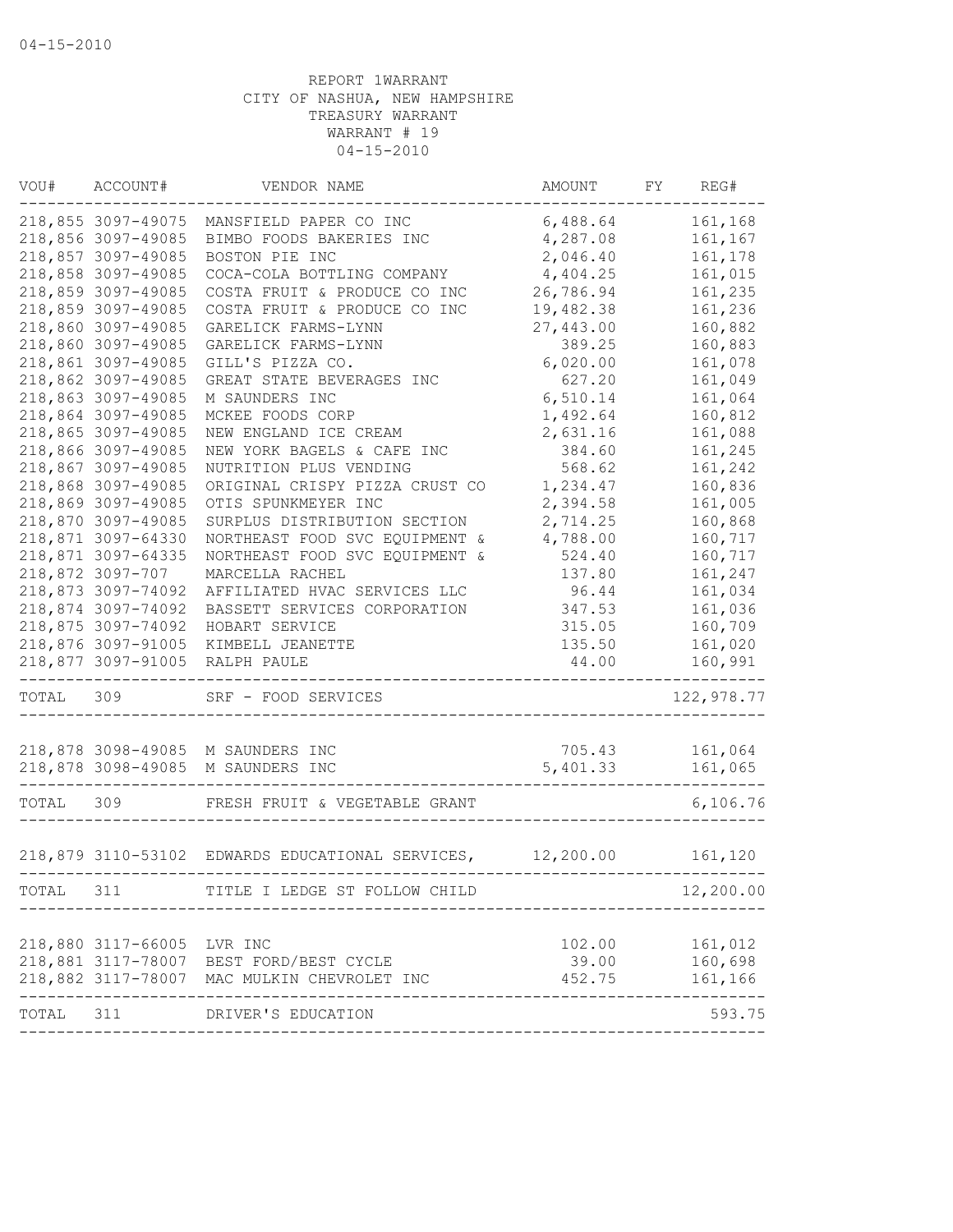| VOU#                                          | ACCOUNT#                                                                                        | VENDOR NAME                                                                                                                                          | AMOUNT                                                            | FY | REG#                                                                      |
|-----------------------------------------------|-------------------------------------------------------------------------------------------------|------------------------------------------------------------------------------------------------------------------------------------------------------|-------------------------------------------------------------------|----|---------------------------------------------------------------------------|
|                                               |                                                                                                 | 218,883 3118-44005 ACE PRINTING COMPANY                                                                                                              | 582.50 160,911                                                    |    |                                                                           |
| TOTAL                                         | 311                                                                                             | SUMMER SCHOOL                                                                                                                                        |                                                                   |    | 582.50                                                                    |
| 118<br>119<br>119<br>120<br>121<br>122<br>123 | 312-41015<br>312-43005<br>312-59182<br>$312 - 705$<br>$312 - 705$<br>$312 - 705$<br>$312 - 705$ | PARTEK SOLUTIONS, INC<br>PRINTGRAPHICS OF MAINE<br>PRINTGRAPHICS OF MAINE<br>D & R TOWING INC<br>KENDALL LUCIE<br>TIRRELL EDWARD<br>WHITE KATHLEEN R | 1,048.60<br>77.69<br>140.85<br>190.00<br>200.00<br>20.00<br>10.00 |    | 161,131<br>160,752<br>160,752<br>161,165<br>161,217<br>161,218<br>161,231 |
| TOTAL                                         | 312                                                                                             | SRF - FINANCIAL SERVICES                                                                                                                             |                                                                   |    | 1,687.14                                                                  |
|                                               | 218,884 3122-49050<br>218,885 3122-49075<br>218,886 3122-705                                    | QUIMBY DAVID<br>WALMART COMMUNITY<br>ANDREWS KIM                                                                                                     | 73.57<br>187.50<br>160.00                                         |    | 161,151<br>160,966<br>161,251                                             |
| TOTAL 312                                     |                                                                                                 | ADULT ED/CONTINUING ED                                                                                                                               |                                                                   |    | 421.07                                                                    |
| 124                                           |                                                                                                 | 320-98029 HUNT BUILDING/PETTY CASH                                                                                                                   | 10.98 161,255                                                     |    |                                                                           |
| TOTAL 320                                     |                                                                                                 | SRF - HUNT BUILDING                                                                                                                                  |                                                                   |    | 10.98                                                                     |
|                                               |                                                                                                 | 218,887 3240-53103 YOUTH COUNCIL (THE)                                                                                                               | 1,814.76                                                          |    | 161,053                                                                   |
| TOTAL 324                                     |                                                                                                 | ARRA MCKINNEY-VENTO HOMELESS                                                                                                                         |                                                                   |    | 1,814.76                                                                  |
|                                               |                                                                                                 | 218,888 3247-49075 M-F ATHLETIC COMPANY INC                                                                                                          | 445.33                                                            |    | 160,735                                                                   |
| TOTAL 324                                     |                                                                                                 | ATHLETICS-ENTERPRISE FUND                                                                                                                            |                                                                   |    | 445.33                                                                    |
|                                               | 218,889 3260-91040 COTE MARIE                                                                   |                                                                                                                                                      | 227.40                                                            |    | 161,039                                                                   |
| TOTAL                                         | 326                                                                                             | NH ALTERNATE ASSESS COACH                                                                                                                            |                                                                   |    | 227.40                                                                    |
| 125<br>126<br>127<br>128<br>129               | 331-01420<br>331-01500<br>331-01500<br>331-59100<br>331-64192                                   | CASH<br>LAW REALTY CO INC<br>RAPID REAL ESTATE LLC<br>LEXISNEXIS RISK DATA MGMT INC<br>A-T SOLUTIONS, INC                                            | 9,500.00<br>416.67<br>1,500.00<br>50.00<br>600.00                 |    | 160,664<br>161,389<br>161,346<br>161,360<br>161,234                       |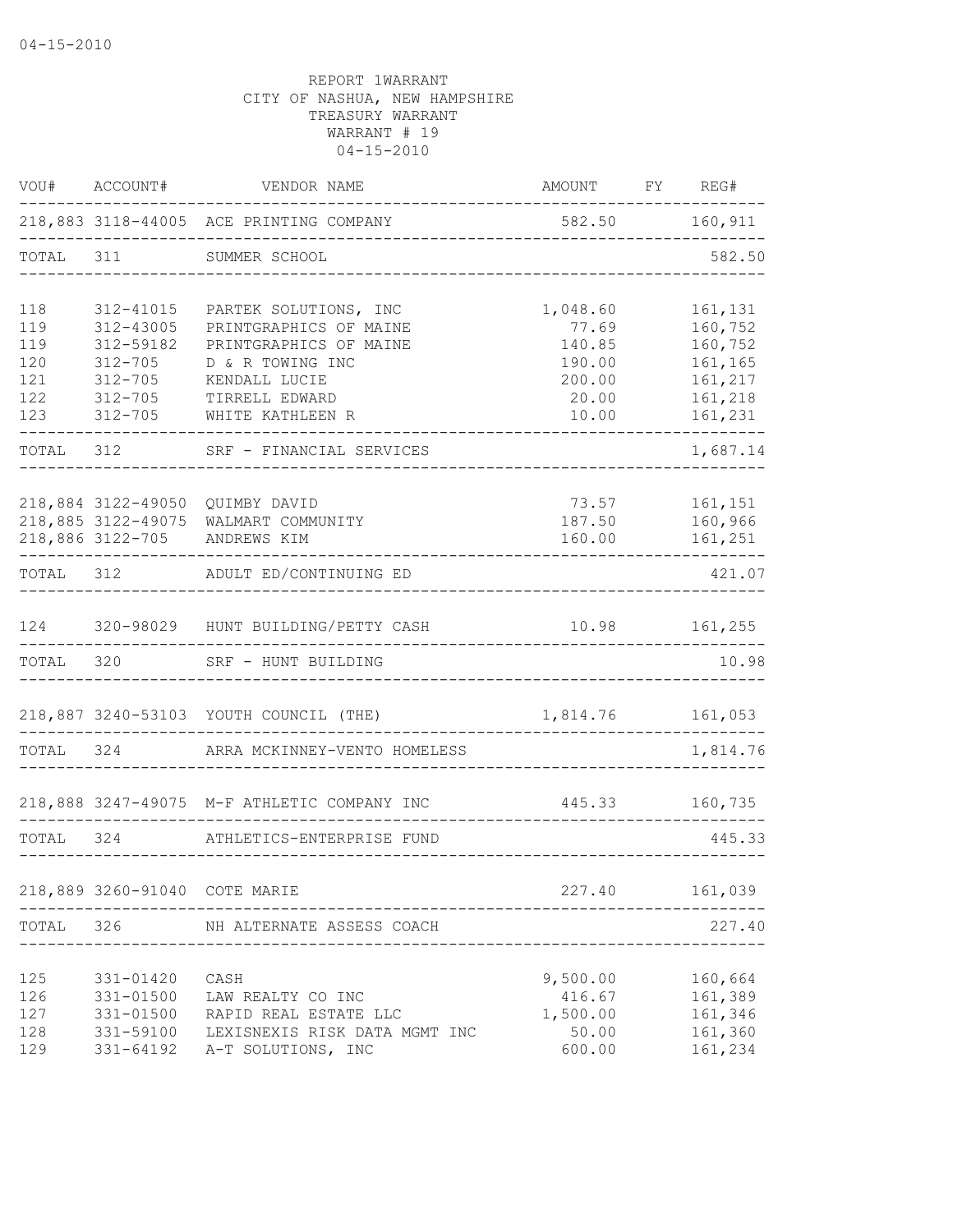| VOU#  | ACCOUNT#  | VENDOR NAME                                                               | AMOUNT          | FY | REG#               |
|-------|-----------|---------------------------------------------------------------------------|-----------------|----|--------------------|
| 130   | 331-64192 | MILLENNIUM OFFICE, INC                                                    | 330.80          |    | 160,802            |
| 131   | 331-78007 | ROBBINS AUTO PARTS                                                        | 297.00          |    | 161,132            |
| 132   | 331-94005 | FISHER JOHN                                                               | 681.52          |    | 161,258            |
| 133   | 331-94005 | HILL SHAWN                                                                | 758.35          |    | 161,256            |
| 134   | 331-94005 | SOJKA BRIAN                                                               | 175.00          |    | 161,257            |
| TOTAL | 331       | SRF - POLICE DEPARTMENT                                                   |                 |    | 14,309.34          |
|       |           | 218,890 3310-49075 MCGRAW HILL COMPANIES                                  | 1,433.57        |    | 160,800            |
|       |           | 218,891 3310-91040 PARADIS KELLEY I                                       | 230.00          |    | 161,011            |
|       |           |                                                                           |                 |    |                    |
| TOTAL | 331       | ARRA TITLE I SINI-FAIRGROUNDS                                             |                 |    | 1,663.57           |
|       |           |                                                                           |                 |    |                    |
| 135   | 332-59100 | LEYTON VALERIE M                                                          | 630.00          |    | 160,971            |
| 136   | 332-64192 | WISE EL SANTO CO, INC                                                     | 300.00          |    | 161,149            |
| 137   | 332-94005 | BRANDON FIRE CONFERENCE                                                   | 129.00          |    | 161,354            |
| 138   | 332-94005 | THE MASSACHUSETTS FIREFIGHTING                                            | 60.00           |    | 161,328            |
| TOTAL | 332       | SRF - FIRE DEPARTMENT                                                     |                 |    | 1,119.00           |
|       |           |                                                                           |                 |    |                    |
|       |           | 218,892 3320-49075 MOREAU LISA<br>218,893 3320-49075 SCHOOL SPECIALTY INC | 32.45<br>130.10 |    | 160,865<br>161,013 |
|       |           |                                                                           |                 |    |                    |
| TOTAL | 332       | ARRA TITLE I SINI LEDGE ST                                                |                 |    | 162.55             |
|       |           | 218,894 3360-49075 CASSADY TRACEY A                                       | 61.49           |    | 161,002            |
|       |           |                                                                           |                 |    |                    |
| TOTAL | 336       | TITLE I SINI DR.CRISP                                                     |                 |    | 61.49              |
|       |           | 218,895 3380-53103 YOUTH COUNCIL (THE)                                    | 6,500.00        |    | 161,053            |
| TOTAL | 338       | TITLE IV SDF YOUTH COUNCIL                                                |                 |    | 6,500.00           |
|       |           |                                                                           |                 |    |                    |
| 139   | 341-01943 | MULCAHY SANDY                                                             | 30.16           |    | 160,962            |
| 140   | 341-01943 | STAPLES BUSINESS ADVANTAGE                                                | 76.98           |    | 160,964            |
| 141   | 341-01962 | HARBOR HOMES INC                                                          | 6,271.00        |    | 160,834            |
| 141   | 341-01968 | HARBOR HOMES INC                                                          | 24,653.00       |    | 160,834            |
| 141   | 341-01969 | HARBOR HOMES INC                                                          | 2,164.68        |    | 160,834            |
| 142   | 341-31045 | NEXTEL COMMUNICATIONS                                                     | 192.01          |    | 161,330            |
| 143   | 341-41015 | STAPLES BUSINESS ADVANTAGE                                                | 1,707.59        |    | 160,964            |
| 144   | 341-49075 | BAGLEY BOBBIE                                                             | 11.07           |    | 160,828            |
| 145   | 341-53025 | DAVENPORT LOIS C                                                          | 60.00           |    | 160,850            |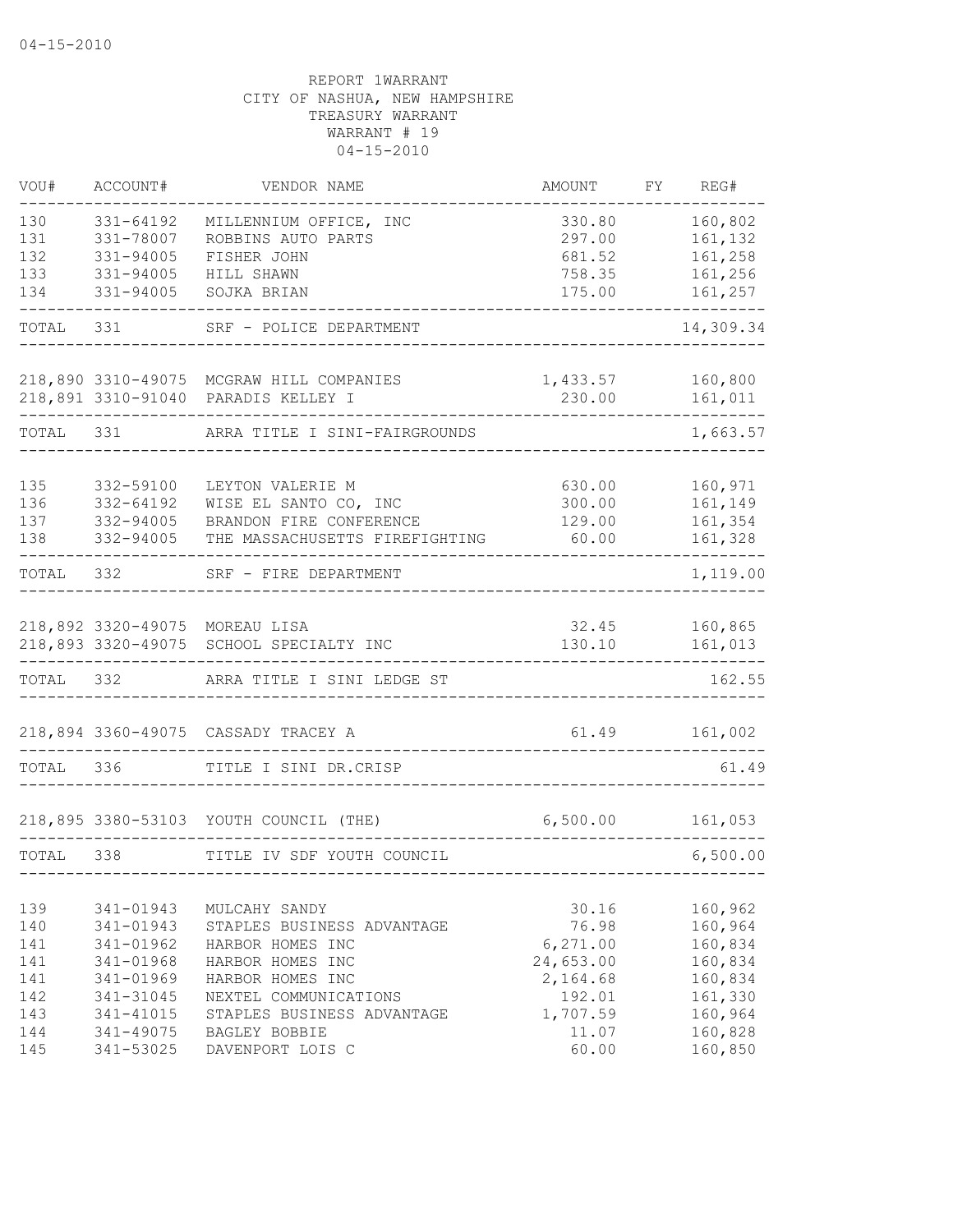| VOU#<br>------------- | ACCOUNT#                      | VENDOR NAME                              | AMOUNT           | FY | REG#                       |
|-----------------------|-------------------------------|------------------------------------------|------------------|----|----------------------------|
| 146                   | 341-91025                     | COMMUNITY SERVICES PETTY CASH 2.00       |                  |    | 161,262                    |
| 147                   | 341-91025                     | CONLEY ASHLEY                            | 119.00           |    | 160,965                    |
| 148                   | 341-91025                     | CROOKER PATRICIA                         | 491.10           |    | 160,953                    |
| 149                   | 341-91025                     | GRAZIANO JANET                           | 40.80            |    | 161,260                    |
| 150                   | 341-91025                     | SCACCO BARBARA                           | 38.70            |    | 161,259                    |
| 151                   | 341-94014                     | COMMUNITY SERVICES PETTY CASH            | 112.98           |    | 161,262                    |
| 152                   | 341-94014                     | CONLEY ASHLEY                            | 12.43            |    | 160,965                    |
| 153                   | 341-94014                     | CROOKER PATRICIA                         | 15.00            |    | 160,953                    |
| 154                   | 341-94014                     | DANIELS DEBBIE                           | 18.09            |    | 161,261                    |
| 155                   | 341-94014                     | GRAZIANO JANET                           | 12.00            |    | 161,260                    |
| 156                   | 341-94014                     | LISTER CHRIS                             | 15.00            |    | 160,901                    |
| 157                   |                               | 341-94014 SCACCO BARBARA                 | 12.19            |    | 161,259                    |
| TOTAL 341             |                               | SRF - COMMUNITY SERVICES                 |                  |    | 36,055.78                  |
|                       |                               |                                          |                  |    |                            |
| 158                   | 342-31045                     | NEXTEL COMMUNICATIONS                    | 32.02            |    | 161,330                    |
| 159                   | 342-59133                     | STERICYCLE INC                           | 43.36            |    | 160,677                    |
| 160                   | 342-64030                     | STAPLES BUSINESS ADVANTAGE               | 104.80           |    | 160,964                    |
| 161                   | 342-91025                     | LOSIER NICOLE                            | 42.80            |    | 160,944                    |
| 162                   | 342-91025                     | PORRES LUIS                              | 79.00            |    | 160,832                    |
| 163                   | 342-91025                     | WENDT BETTY                              | 2.00             |    | 160,941                    |
| 164                   |                               | 342-94025 BAGLEY BOBBIE                  | 45.00            |    | 160,828                    |
| 165                   |                               | 342-98042 TREASURER STATE OF NH (PHL)    | 180.00           |    | 161,364                    |
| TOTAL 342             |                               | SRF - COMMUNITY HEALTH                   |                  |    | 528.98                     |
|                       |                               |                                          |                  |    |                            |
|                       |                               | 218,896 3440-31005 NEXTEL COMMUNICATIONS | 282.65           |    | 161,320                    |
|                       | 218,897 3440-49075            | AC MOORE INC                             | 128.49           |    | 161,045                    |
|                       | 218,898 3440-49075            | BORDELEAU LISA                           | 31.82            |    | 161,000                    |
|                       | 218,899 3440-49075            | COCO KEYS WATER RESORT                   | 920.00           |    | 161,263                    |
|                       | 218,900 3440-49075            | COGSWELL CATHERINE                       | 41.90            |    | 161,041                    |
|                       | 218,901 3440-49075            | GARELICK FARMS-LYNN                      | 340.08           |    | 160,883                    |
|                       | 218,902 3440-49075            | LAVOICE SUSAN                            | 55.88            |    | 161,115                    |
|                       | 218,903 3440-49075            | M SAUNDERS INC                           | 190.60           |    | 161,065                    |
|                       | 218,904 3440-49075            | MARKET BASKET                            | 351.71           |    | 160,830                    |
|                       | 218,905 3440-49075            | NEW ENGLAND ICE CREAM                    | 417.35           |    | 161,088                    |
|                       |                               | 218,906 3440-49075 ROHAN BARBARA         | 86.47            |    | 161,175                    |
|                       | 218,907 3440-49075 SAM'S CLUB |                                          | 260.82           |    | 161,405                    |
|                       |                               | 218,908 3440-53103 RIVIER COLLEGE        | 6,000.00         |    | 160,673                    |
|                       |                               | 218,909 3440-55020 FIRST STUDENT INC     | 3,588.93         |    | 161,038                    |
|                       |                               | TOTAL 344 AFTER SCHOOL PROGRAM           |                  |    | -------------<br>12,696.70 |
|                       |                               |                                          |                  |    |                            |
|                       | 218,911 3460-49075 LEDA LANES | 218,910 3460-49075 JACK'S PIZZA          | 114.50<br>380.00 |    | 160,928<br>161,084         |
|                       |                               |                                          |                  |    |                            |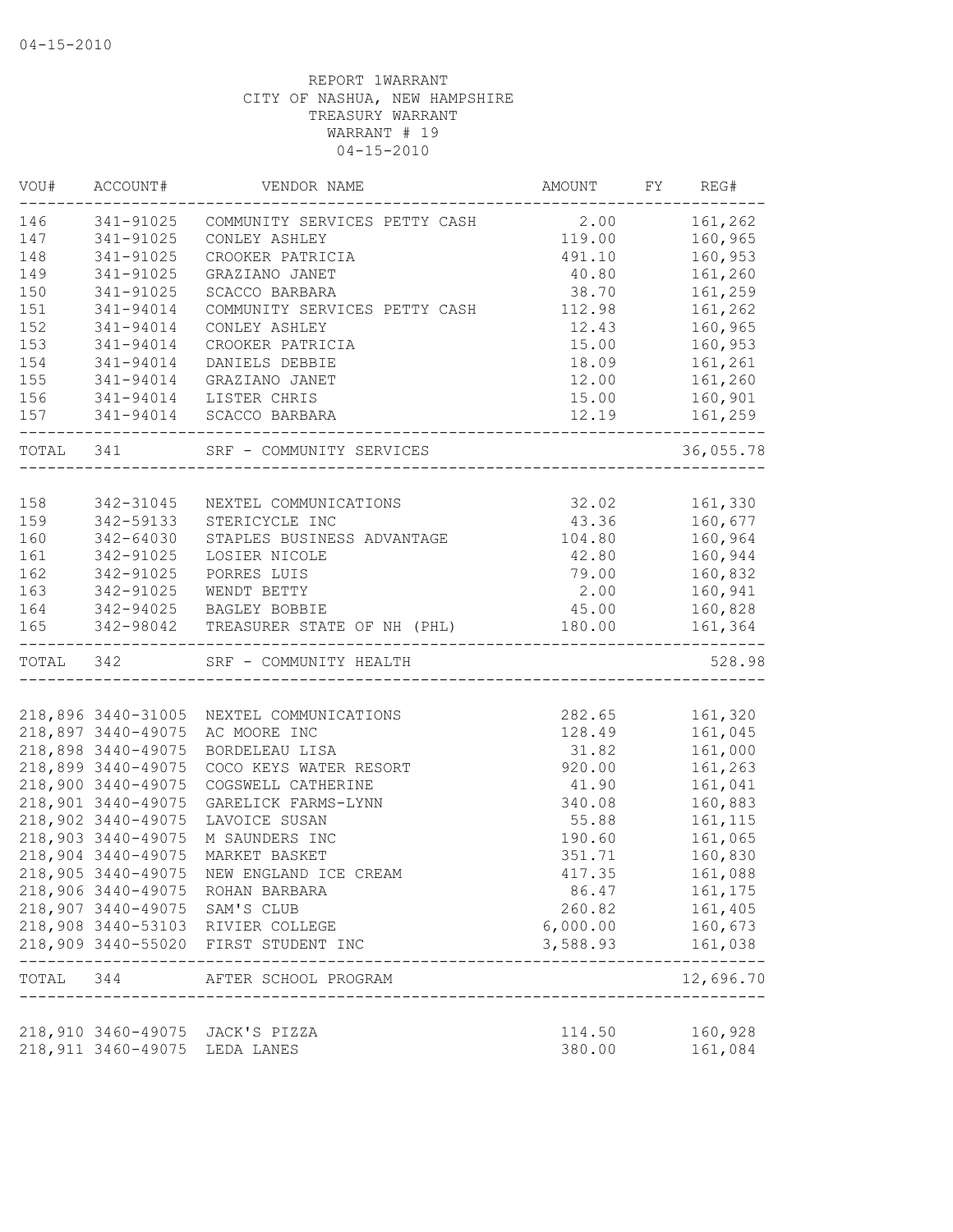| VOU#      | ACCOUNT#                                  | VENDOR NAME                                | AMOUNT             | FY | REG#               |
|-----------|-------------------------------------------|--------------------------------------------|--------------------|----|--------------------|
|           | 218,912 3460-49075<br>218,913 3460-49075  | M SAUNDERS INC<br>MARKET BASKET            | 23.95<br>110.30    |    | 161,065<br>160,830 |
|           | 218,914 3460-49075<br>218, 915 3460-49075 | NEW ENGLAND ICE CREAM<br>PARADISE ALAN     | 245.70<br>130.05   |    | 161,088<br>161,051 |
|           | 218,916 3460-53103                        | UPTON AMY                                  | 150.00             |    | 161,128            |
|           | 218,917 3460-55020                        | FIRST STUDENT INC                          | 1,575.00           |    | 161,038            |
| TOTAL     | 346                                       | 21 ST CENTURY AFTER SCH MIDDLE             |                    |    | 2,729.50           |
|           | 218,918 3468-49075                        | STAPLES BUSINESS ADVANTAGE                 | 250.00             |    | 160,906            |
|           | 218,919 3468-53102                        | MEASURED PROGRESS INC                      | 4,187.00           |    | 161,089            |
|           | 3468-91040<br>218,920 3468-91040          | CITIZENS BANK<br>NHAEOP                    | 8,301.37<br>116.00 |    | 533<br>161,406     |
| TOTAL 346 |                                           | SMALLER LEARNING COMMUNITY                 |                    |    | 12,854.37          |
|           |                                           |                                            |                    |    |                    |
|           | 218,921 3509-49035<br>218,922 3509-53102  | SOLUTION TREE INC<br>NELMS                 | 295.00<br>1,045.20 |    | 161,159<br>160,678 |
|           | 218,923 3509-91040                        | GRANT TRAINING CENTER                      | 595.00             |    | 161,248            |
|           | 218,924 3509-91040                        | NELMS                                      | 2,232.00           |    | 160,678            |
|           | 218,925 3509-91040                        | NHSLMA                                     | 155.00             |    | 161,404            |
| TOTAL     | 350                                       | TITLE 11A TEACHER QUALITY                  |                    |    | 4,322.20           |
|           |                                           | 218,926 3520-64045 COMPUTER HUT OF N E INC | 31,974.00          |    | 161,190            |
|           | 218,927 3520-64192                        | PRO AV SYSTEMS INC                         | 37,711.32          |    | 161,093            |
| TOTAL     | 352                                       | ARRA TITLE IID 21C CLASSROOMS              |                    |    | 69,685.32          |
|           |                                           | 218,928 3530-49075 MAGILL JESSICA          | 160.00             |    | 161,172            |
| TOTAL     | 353                                       | ADULT BASIC ED DIPLOMA PROGRAM             |                    |    | 160.00             |
|           |                                           |                                            |                    |    |                    |
|           | 218,929 3600-64045                        | COMPUTER HUT OF N E INC                    | 899.95             |    | 161,190            |
|           | 218,930 3600-64045                        | GHA TECHNOLOGIES INC                       | 13,393.38          |    | 160,785            |
| TOTAL     | 360                                       | DROP OUT PREVENTION/ADULT ED               |                    |    | 14,293.33          |
| 167       | 371-43005                                 | FEDEX                                      | 34.08              |    | 161,323            |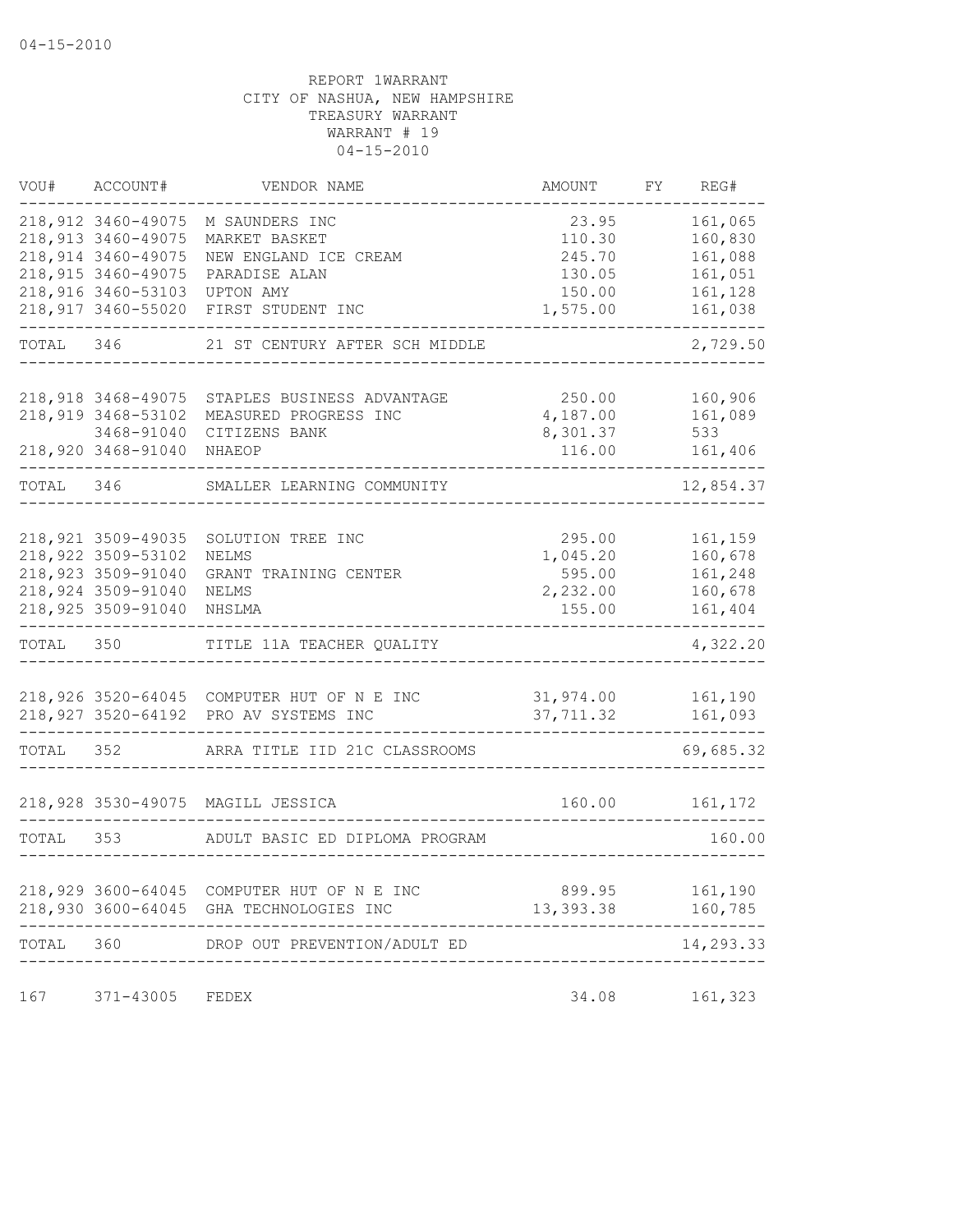|            | VOU# ACCOUNT#          | VENDOR NAME                                                    | AMOUNT FY REG#<br>----------------------------------- |                    |
|------------|------------------------|----------------------------------------------------------------|-------------------------------------------------------|--------------------|
|            | TOTAL 371              | SRF - COMMUNITY DEVELOPMENT                                    |                                                       | 34.08              |
| 168<br>169 |                        | 373-53025 LOAN PACKAGING LLC<br>373-53112 CHISHOLM DEBORA A    | 880.00<br>8,077.50                                    | 160,872<br>160,793 |
| TOTAL 373  |                        | --------------------------------<br>SRF - ECONOMIC DEVELOPMENT |                                                       | 8,957.50           |
|            |                        |                                                                |                                                       |                    |
| 170<br>171 | 374-01319<br>374-01319 | CMA ENGINEERS INC<br>UNION LEADER CORPORATION                  | 9,088.55<br>311.95                                    | 160,835<br>161,383 |
| 172        | 374-07090              | NASHUA SOUP KITCHEN & SHELTER                                  | 5,250.00                                              | 160,795            |
| 173        | 374-07145              | NEIGHBORHOOD HOUSING SERVICES                                  | 4,090.91                                              | 160,847            |
| 173        | 374-07188              | NEIGHBORHOOD HOUSING SERVICES                                  | 5,120.90                                              | 160,847            |
| 174        | 374-07282              | COMMUNITY COUNCIL OF NASHUA                                    | 3,368.24                                              | 161,203            |
| 175        | 374-07284              | MICROCREDIT-NH                                                 | 3,272.70                                              | 160,931            |
| 176        | 374-07285              | LOAN PACKAGING LLC                                             | 160.00                                                | 160,872            |
| 177        | 374-07296              | MUSCO SPORTS LIGHTING LLC                                      | 48,000.00                                             | 160,674            |
| 178        | 374-07340              | HILLSBOROUGH COUNTY TREASURER                                  | 209.08                                                | 161,183            |
| 179        | 374-07340              | HURD SANDRA                                                    | 87.40                                                 | 161,266            |
| 180        | 374-07340              | SCHENA CARRIE JOHNSON                                          | 57.00                                                 | 161,265            |
| 181        | 374-07340              | STAPLES BUSINESS ADVANTAGE                                     | 29.33                                                 | 160,964            |
| 182        | 374-07600              | KEHAISIS THEOGINIS AND ABAP LL                                 | 12,000.00                                             | 161,267            |
| 183        | 374-07600              | LAZO JOAQUIN & MARIA / DAD'S A                                 | 18,000.00                                             | 161,272            |
| 184        | 374-07600              | MARSHALL SETH / CNC CONTRACTIN                                 | 11,500.00                                             | 161,271            |
| 185        | 374-07620              | ESCALERA NATASHA                                               | 400.00                                                | 161,273            |
| 186        | 374-07620              | GRIFFIN KIMBERLY R                                             | 400.00                                                | 161,270            |
| 187        | 374-07620              | MCDONOUGH DARLENE                                              | 400.00                                                | 161,268            |
| 188        | 374-07620              | REYES ALMA C                                                   | 400.00                                                | 161,269            |
| 189        | 374-09023              | THE SALVATION ARMY OF NASHUA                                   | 100.00                                                | 161,396            |
| 190        | 374-09031              | LOOMIS FARGO & CO                                              | 207.64                                                | 160,789            |
| 191        | 374-09061              | ARAMARK UNIFORM SERVICES                                       | 99.08                                                 | 160,778            |
| 192        | 374-09061              | NEXTEL COMMUNICATIONS                                          | 589.78                                                | 161,330            |
| 193        | 374-09071              | CITY OF NASHUA/TAX COLLECTOR'S                                 | 60.90                                                 | 161,264            |
| 194        | 374-09071              | GLOBAL MONTELLO GROUP CORP                                     | 23,984.23                                             | 161,371            |
| 195        | 374-09091              | ARCSOURCE INC                                                  | 44.76                                                 | 160,823            |
| 196        | 374-09091              | BALDWIN FILTERS                                                | 307.44                                                | 160,764            |
| 197        | 374-09091              | DEPENDABLE LOCK SERVICE INC                                    | 514.00                                                | 160,934            |
| 198        | 374-09091              | FASTENAL CO                                                    | 82.43                                                 | 160,710            |
| 199        | 374-09091              | FLEETWAY HEAVY DUTY PARTS INC                                  | 101.36                                                | 160,746            |
| 200        | 374-09091              | GILLIG LLC                                                     | 1,723.05                                              | 160,898            |
| 201        | 374-09091              | GRAINGER                                                       | 327.13                                                | 160,767            |
| 202        | 374-09091              | HOME DEPOT CREDIT SERVICES                                     | 331.41                                                | 161,338            |
| 203        | 374-09091              | NAPA AUTO PARTS                                                | 614.95                                                | 160,917            |
| 204<br>205 | 374-09091              | NASHUA OUTDOOR POWER EQUIPMENT<br>NORTHERN BUS SALES INC       | 225.59                                                | 160,827            |
| 206        | 374-09091<br>374-09091 | POWER WASHER SALES                                             | 3,007.83<br>58.90                                     | 160,805<br>160,960 |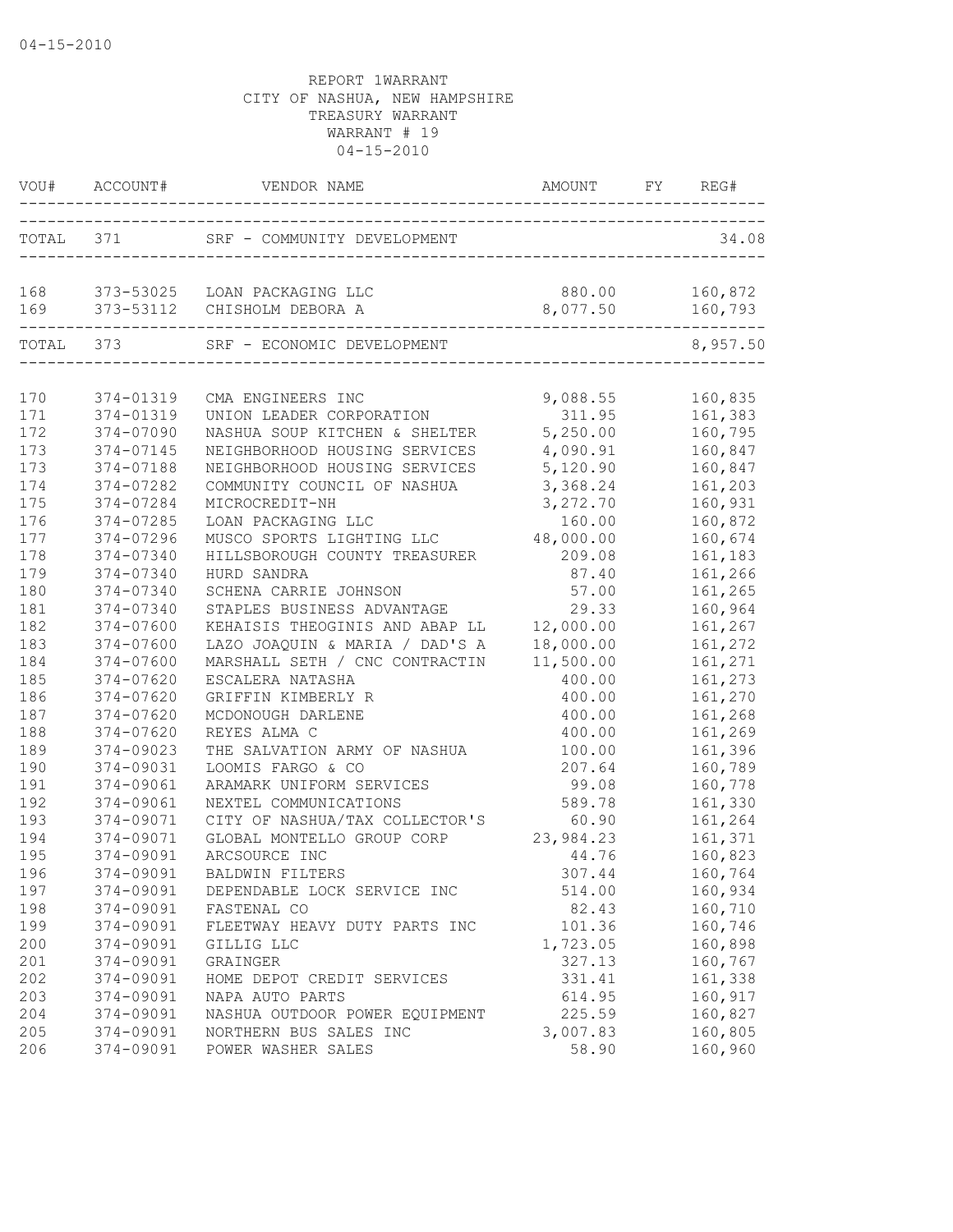| VOU#      | ACCOUNT#           | VENDOR NAME                         | AMOUNT     | FY | REG#               |
|-----------|--------------------|-------------------------------------|------------|----|--------------------|
| 207       | 374-09091          | RYDER FLEET PRODUCTS.COM            | 100.34     |    | 161,376            |
| 208       | 374-09091          | STAPLES BUSINESS ADVANTAGE          | 117.97     |    | 160,964            |
| 209       | 374-09104          | PSNH                                | 212.46     |    | 161,385            |
| 210       | 374-09112          | NATIONAL GRID                       | 55.10      |    | 161,358            |
| 210       | 374-09115          | NATIONAL GRID                       | 147.60     |    | 161,358            |
| 211       | 374-09120          | PENNICHUCK WATER                    | 246.61     |    | 161,341            |
| 212       | 374-09133          | FAIRPOINT COMMUNICATIONS            | 153.40     |    | 161,368            |
| 213       | 374-09133          | NEXTEL COMMUNICATIONS               | 177.04     |    | 161,330            |
| 214       | 374-09210          | NASHUA REGIONAL PLANNING COMMI      | 5,912.50   |    | 161,195            |
| 215       | 374-09230          | FIRST TRANSIT INC                   | 111,205.10 |    | 161,325            |
| 216       | 374-09261          | PURE WATERS OF NEW ENGLAND LLC      | 31.50      |    | 160,881            |
| 217       | $374 - 45230$      | NEXTEL COMMUNICATIONS               | 49.99      |    | 161,330            |
| 218       | 374-53063          | NASHUA REGIONAL PLANNING COMMI      | 1,997.43   |    | 161,195            |
| 219       | 374-53075          | TF MORAN INC                        | 19,007.93  |    | 161,212            |
| TOTAL     | 374                | SRF - URBAN PROGRAMS                |            |    | 293, 941.51        |
|           |                    |                                     |            |    |                    |
| 220       | 375-45050          | LITTLETON PUBLIC LIBRARY            | 35.00      |    | 161,373            |
| 221       | 375-45050          | UNIQUE MANAGEMENT SERVICES INC      | 501.20     |    | 160,774            |
| 222       | 375-45050          | UNIVERSITY OF MASSACHUSETTS         | 15.00      |    | 160,787            |
| 223       | 375-45903          | WORLD BOOK INC                      | 1,075.20   |    | 161,026<br>------- |
| TOTAL 375 |                    | SRF - PUBLIC LIBRARIES              |            |    | 1,626.40           |
|           |                    |                                     |            |    |                    |
|           | 218,931 3750-49050 | ERIC ARMIN INC                      | 1,387.51   |    | 161,031            |
|           | 218,932 3750-49050 | HM RECEIVABLES CO LLC               | 513.92     |    | 161,142            |
|           | 218,933 3750-53101 | RENO JENNIFER                       | 500.00     |    | 161,139            |
|           | 218,934 3750-53101 | SHEA DENISE C                       | 1,400.00   |    | 161,104            |
|           | 218,935 3750-53101 | TORTORELLO NARISA M                 | 500.00     |    | 161,180            |
|           | 218,936 3750-64045 | COMPUTER HUT OF N E INC             | 3,906.85   |    | 161,190            |
| TOTAL     | 375                | TITLE I ARRA GRANT                  |            |    | 8,208.28           |
|           |                    |                                     |            |    |                    |
|           | 3760-31005         | FAIRPOINT COMMUNICATIONS            | 153.30     |    | 161,365            |
|           |                    | 218,937 3760-49035 LEWANDOWSKI RITA | 134.56     |    | 161,117            |
|           | 218,938 3760-49035 | MCGRAW HILL COMPANIES               | 1,790.34   |    | 160,800            |
|           | 218,939 3760-49035 | SCHOLASTIC BOOK CLUBS INC           | 207.00     |    | 160,809            |
|           | 218,940 3760-49035 | SHEAFF ALTHEA                       | 36.95      |    | 161,071            |
|           | 218,941 3760-49050 | CHISHOLM JUNE                       | 179.16     |    | 160,992            |
|           | 218,942 3760-49050 | MCGRAW HILL COMPANIES               | 699.60     |    | 160,800            |
|           | 218,943 3760-49050 | NCS PEARSON INC                     | 454.74     |    | 161,032            |
|           | 218,944 3760-49050 | PEARSON EDUCATION                   | 3,600.43   |    | 161,070            |
|           | 218,945 3760-49050 | SCHOOL SPECIALTY INC                | 225.43     |    | 161,013            |
|           | 218,946 3760-49050 | STAPLES BUSINESS ADVANTAGE          | 137.65     |    | 160,906            |
|           | 218,947 3760-49050 | WILSON LANGUAGE TRAINING CORP       | 158.40     |    | 161,075            |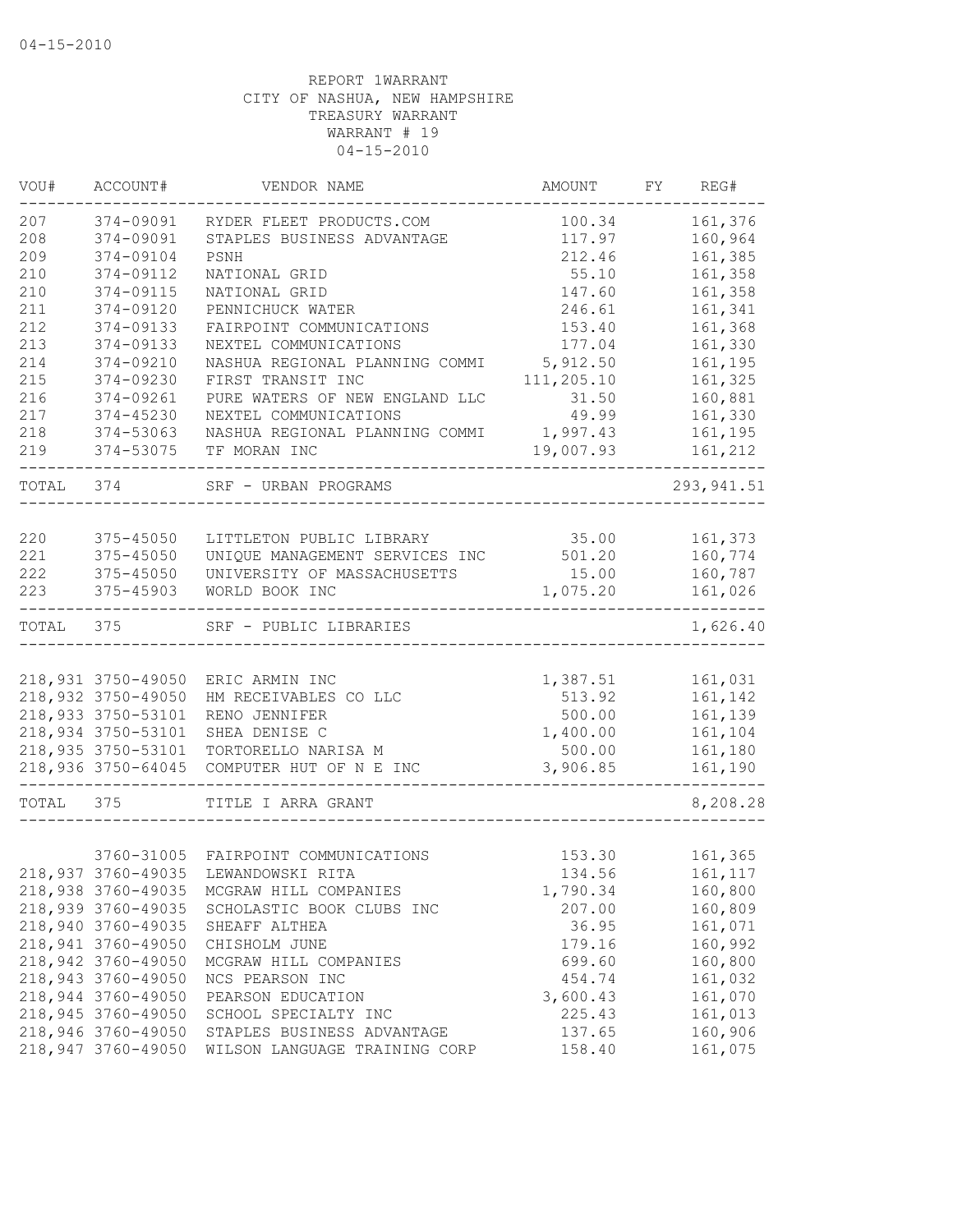| VOU#      | ACCOUNT#                   | VENDOR NAME                                       | AMOUNT           | FY | REG#                       |
|-----------|----------------------------|---------------------------------------------------|------------------|----|----------------------------|
|           | 218,948 3760-49075         | LEWANDOWSKI RITA                                  | 182.81           |    | 161, 117                   |
|           | 218,949 3760-53101         | AAA READING                                       | 50.00            |    | 161,243                    |
|           | 218,950 3760-53101         | ALPHA ACADEMIC SERVICES INC                       | 11,267.00        |    | 161,239                    |
|           | 218,951 3760-53101         | ATS PROJECT SUCCESS                               | 300.00           |    | 161,143                    |
|           | 218,952 3760-53101         | BLUNT STEVE                                       | 200.00           |    | 161,043                    |
|           | 218,953 3760-53101         | BUSTEAD BRYN                                      | 1,500.00         |    | 161,241                    |
|           | 218,954 3760-53101         | CROWDER LUCIE L                                   | 440.78           |    | 160,978                    |
|           | 218,955 3760-53101         | DAILEY EDUCATIONAL CONSULTANTS                    | 165.00           |    | 161,125                    |
|           | 218,956 3760-94030         | LESLEY UNIVERSITY                                 | 6,485.00         |    | 161,033                    |
|           | 218,957 3760-94030         | NEW ENGLAND CENTER                                | 500.00           |    | 161,408                    |
|           | 218,958 3760-94030         | SOLUTION TREE INC                                 | 659.00           |    | 161,159                    |
| TOTAL     | 376                        | TITLE I                                           |                  |    | 29,527.15                  |
|           |                            |                                                   |                  |    |                            |
|           | 218,959 3900-53102         | HASBROUCK TARA L                                  | 312.50           |    | 161,137                    |
|           | 218,960 3900-53102         | MANHEIM ZIMMERMAN AMY B                           | 312.50           |    | 161,112                    |
|           | 218,961 3900-91040         | LEFAVE-REMINGTON CHRISTINE                        | 256.00           |    | 161,146                    |
|           | 218,962 3900-91040         | LEONE SAMANTHA                                    | 90.00            |    | 161,163                    |
|           | 218,963 3900-91040         | MIT MUSEUM                                        | 150.00           |    | 161,252                    |
|           | 218,964 3900-91040         | QUIMBY DAVID                                      | 90.00            |    | 161,151                    |
|           | 218,965 3900-91040         | STEWART MARY                                      | 71.50            |    | 161,140                    |
| TOTAL     | 390                        | VOC ED SECONDARY PERKINS                          |                  |    | 1,282.50                   |
|           |                            |                                                   |                  |    |                            |
|           | 218,966 3927-49050         | D A BUCCI & SONS INC                              | 27.00            |    | 160,712                    |
|           | 218,967 3927-49050         | GARELICK FARMS-LYNN                               | 344.47           |    | 160,883                    |
|           | 218,968 3927-49050         | GENERAL LINEN SERVICE INC                         | 208.35           |    | 161,148                    |
|           | 218,969 3927-49050         | HANNAFORD                                         | 58.02            |    | 160,947                    |
|           | 218,970 3927-49050         | MANSFIELD PAPER CO INC                            | 342.10           |    | 161,168                    |
|           | 218,971 3927-49050         | MARKET BASKET                                     | 81.66            |    | 160,830                    |
|           | 218,972 3927-49050         | NORTHCENTER FOODSERVICE                           | 4,857.35         |    | 161,035                    |
| TOTAL 392 |                            | CULINARY ARTS                                     |                  |    | 5,918.95                   |
|           |                            |                                                   |                  |    |                            |
|           | 218,973 3940-49035 CPI INC |                                                   | 4,260.60         |    | 161,056                    |
|           |                            | 218,974 3940-49035 NCS PEARSON INC                | 129.60           |    | 161,032                    |
|           |                            | 218,975 3940-49035 PSYCHOLOGICAL ASSESSMENT RESOU | 827.28 160,844   |    |                            |
|           |                            | 218,976 3940-49050 POTTER LINDA                   | 2,546.60 161,249 |    |                            |
|           |                            | 218,977 3940-53102 WILSON LANGUAGE TRAINING CORP  | 775.11           |    | 161,075                    |
|           |                            | 218,978 3940-64192 COMPUTER HUT OF N E INC        | 1,659.90         |    | 161,190<br>--------------- |
|           |                            | TOTAL 394 ARRA IDEA SPEC ED                       |                  |    | 10,199.09                  |
|           |                            | 218,979 3950-49075 STAPLES BUSINESS ADVANTAGE     |                  |    | 62.99 160,906              |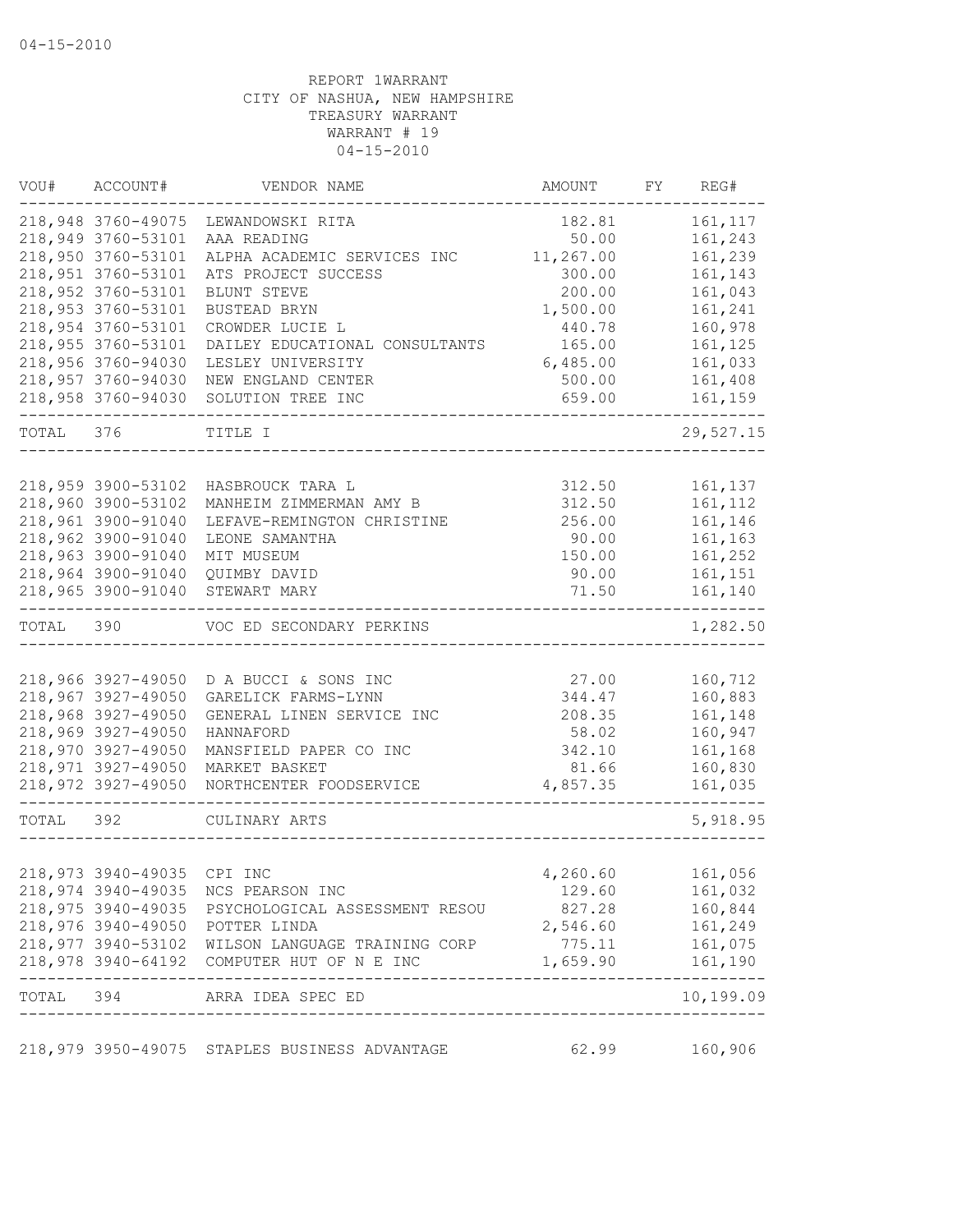| VOU#  | ACCOUNT#                                                       | VENDOR NAME                                                             | AMOUNT                         | FY | REG#                          |
|-------|----------------------------------------------------------------|-------------------------------------------------------------------------|--------------------------------|----|-------------------------------|
| TOTAL | 395                                                            | IDEA B SPECIAL EDUCATION                                                |                                |    | 62.99                         |
|       | 218,980 3977-53100<br>218,981 3977-53100<br>218,982 3977-53100 | EBS HEALTHCARE<br>PROGRESSUS THERAPY LLC<br>SOUTHERN NH SPEECH-LANGUAGE | 5,915.00<br>6,285.00<br>255.00 |    | 161,136<br>161,144<br>161,124 |
| TOTAL | 397                                                            | SPECIAL ED LOCAL                                                        |                                |    | 12,455.00                     |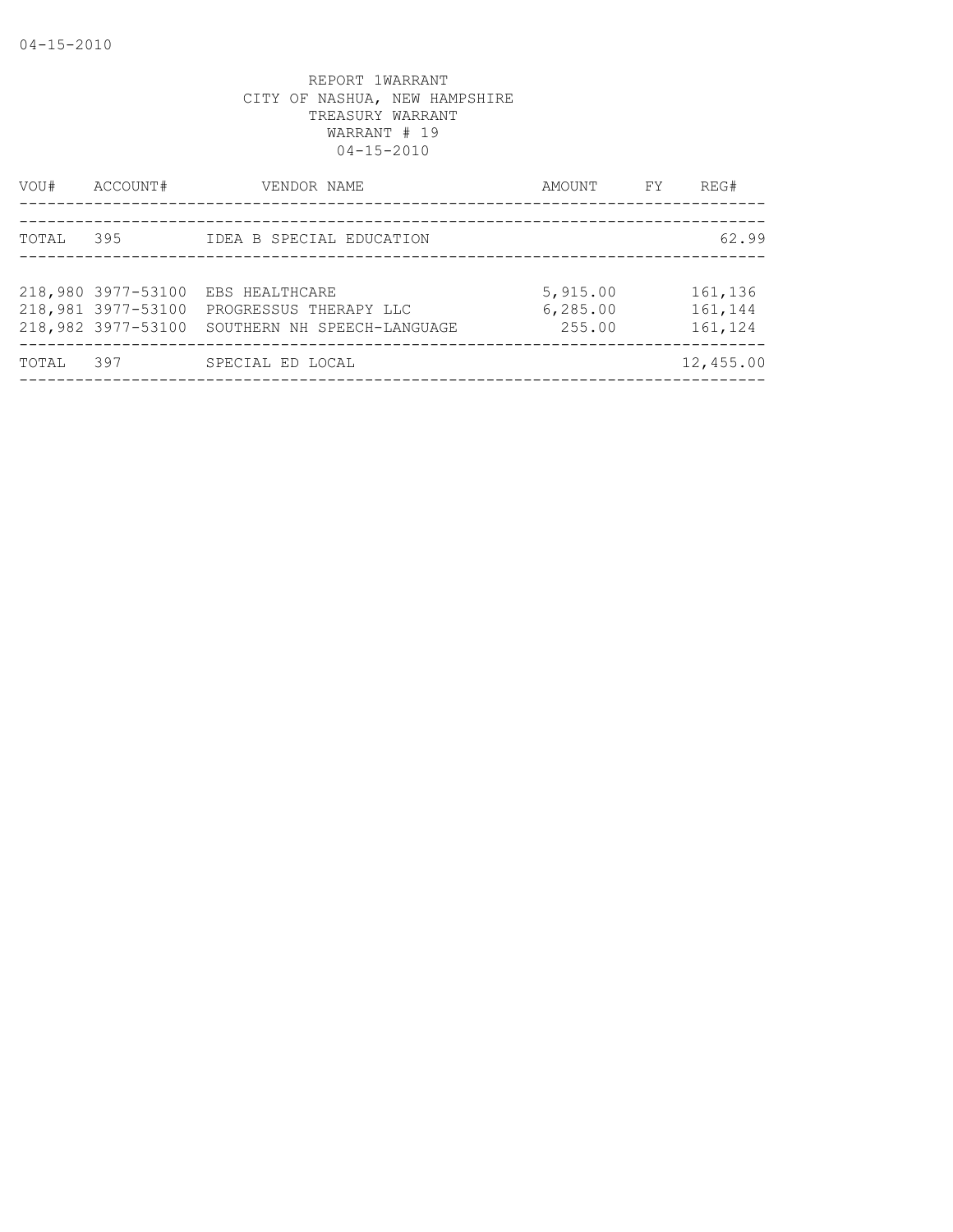| VOU# | ACCOUNT#              | VENDOR NAME                                                 | AMOUNT FY REG#   |                |
|------|-----------------------|-------------------------------------------------------------|------------------|----------------|
|      |                       | 225 412-162 HILLSBOROUGH COUNTY TREASURER 57.76 161,183     |                  |                |
|      |                       | TOTAL 412-16 FINANCIAL SERVICES<br>INT & COST ON REDEMPTION |                  | 57.76          |
|      |                       | 226 413-203 TREASURER STATE OF NH                           | 1,444.00 161,347 |                |
|      |                       | TOTAL 413-20 CITY CLERK'S OFFICE<br>MARRIAGE LICENSES       |                  | 1,444.00       |
|      |                       | 226 413-303 TREASURER STATE OF NH                           | 8,849.00 161,347 |                |
|      |                       | TOTAL 413-30 CITY CLERK'S OFFICE<br>CERTIFIED COPIES        |                  | 8,849.00       |
|      |                       | 227 476-191 DEMPRO CONSTRUCTION                             |                  | 635.00 161,208 |
|      | TOTAL 476-19 BUILDING | BUILDING PERMITS                                            |                  | 635.00         |
|      |                       | 228 476-192 KANTARGIS DONALD                                |                  | 9.50 161,219   |
|      | TOTAL 476-19 BUILDING | ELECTRICAL PERMITS                                          |                  | 9.50           |
|      |                       | 229 476-194 JOHNSON THOMAS                                  | 58.00 161,157    |                |
|      | TOTAL 476-19 BUILDING | MECHANICAL PERMITS                                          |                  | 58.00          |
|      |                       |                                                             |                  |                |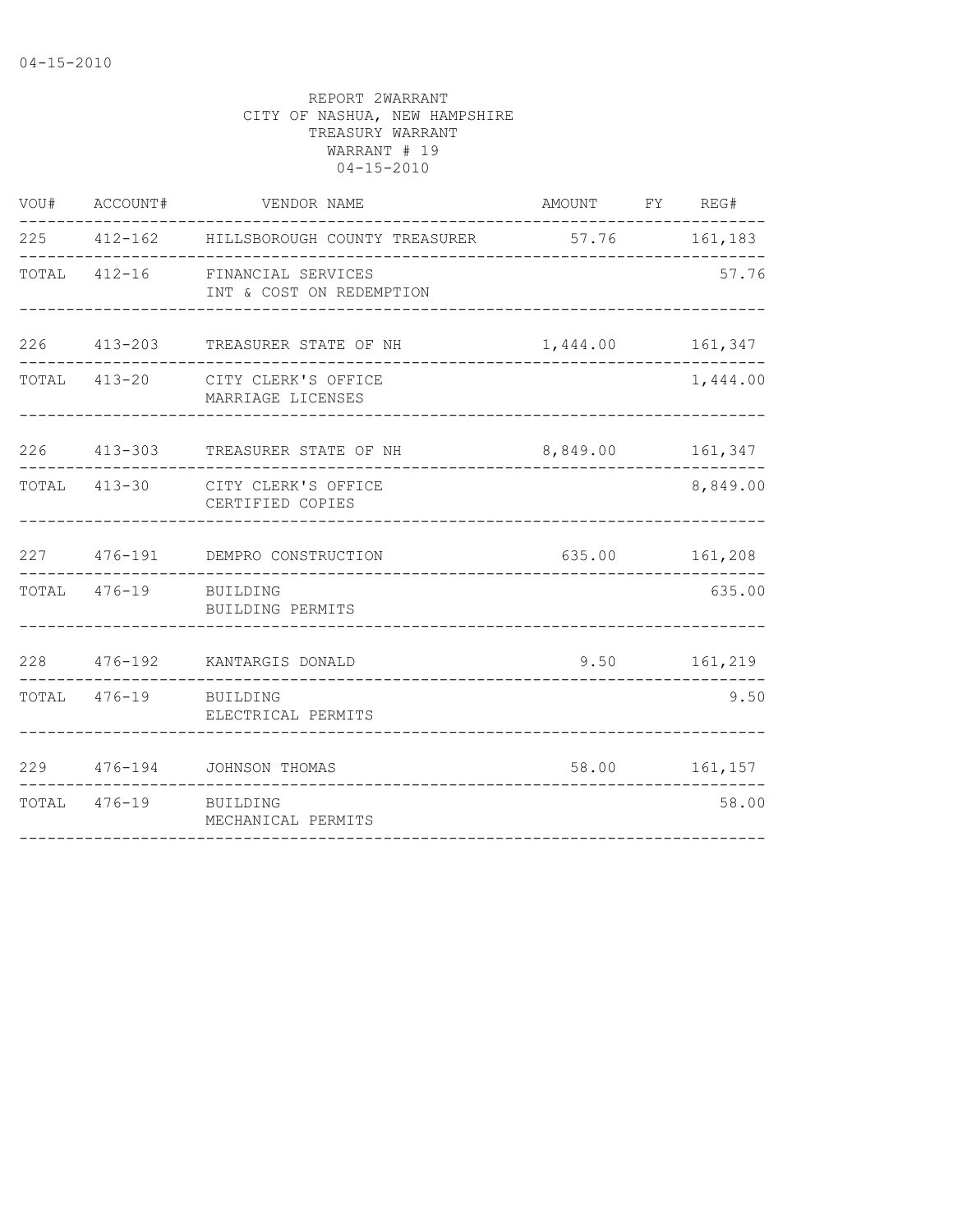| VOU#                                                                        | ACCOUNT#                                                                                                                              | VENDOR NAME                                                                                                                                                                                                                                                                                                                | AMOUNT                                                                                                               | FY. | REG#                                                                                                                     |
|-----------------------------------------------------------------------------|---------------------------------------------------------------------------------------------------------------------------------------|----------------------------------------------------------------------------------------------------------------------------------------------------------------------------------------------------------------------------------------------------------------------------------------------------------------------------|----------------------------------------------------------------------------------------------------------------------|-----|--------------------------------------------------------------------------------------------------------------------------|
| 230                                                                         | 501-41015                                                                                                                             | STAPLES BUSINESS ADVANTAGE                                                                                                                                                                                                                                                                                                 | 18.18                                                                                                                |     | 160,964                                                                                                                  |
| TOTAL                                                                       | 501                                                                                                                                   | MAYOR'S OFFICE                                                                                                                                                                                                                                                                                                             |                                                                                                                      |     | 18.18                                                                                                                    |
| 231<br>232                                                                  | 502-51010<br>502-94020                                                                                                                | HILLSBOROUGH COUNTY TREASURER<br>NBI                                                                                                                                                                                                                                                                                       | 50.00<br>369.00                                                                                                      |     | 161,183<br>161,378                                                                                                       |
| 233                                                                         | $502 - 41005$                                                                                                                         | STAPLES BUSINESS ADVANTAGE                                                                                                                                                                                                                                                                                                 | 194.40                                                                                                               |     | 160,964                                                                                                                  |
| TOTAL                                                                       | 502                                                                                                                                   | LEGAL DEPARTMENT                                                                                                                                                                                                                                                                                                           |                                                                                                                      |     | 613.40                                                                                                                   |
| 234                                                                         | 503-58005                                                                                                                             | CAMPBELL BRONWYN                                                                                                                                                                                                                                                                                                           | 105.00                                                                                                               |     | 160,930                                                                                                                  |
| TOTAL                                                                       | 503                                                                                                                                   | BOARD OF ALDERMEN                                                                                                                                                                                                                                                                                                          |                                                                                                                      |     | 105.00                                                                                                                   |
| 235<br>236<br>237<br>238<br>239<br>240<br>241<br>242<br>TOTAL<br>243<br>244 | 505-81117<br>505-81024<br>505-81039<br>505-81053<br>505-81061<br>505-81041<br>505-81110<br>505-81068<br>505<br>506-31005<br>506-31005 | CASA OF NH INC<br>HOME HEALTH & HOSPICE CARE<br>HUMANE SOCIETY OF NEW ENGLAND<br>LAMPREY HEALTH CARE, INC<br>NASHUA REGIONAL PLANNING COMMI<br>NASHUA RIVER HOLDING CO<br>NASHUA SOUP KITCHEN & SHELTER<br>NASHUA YOUTH COUNCIL INC<br>CIVIC & COMM. ACTIVITIES<br>AMERICAN TELECOM SERVICES LLC<br>BAYRING COMMUNICATIONS | 1,250.00<br>9,625.00<br>8,256.75<br>9,571.25<br>15,563.00<br>16,766.09<br>1,812.50<br>5,571.25<br>552.50<br>2,167.57 |     | 160,814<br>160,784<br>160,790<br>161,357<br>161,195<br>161,361<br>161,061<br>160,693<br>68, 415.84<br>160,863<br>161,362 |
| 245<br>246<br>247                                                           | 506-31005<br>506-31005<br>506-31005                                                                                                   | CDW GOVERNMENT INC<br>FAIRPOINT COMMUNICATIONS<br>PAETEC COMMUNICATIONS INC                                                                                                                                                                                                                                                | 4,464.29<br>796.30<br>600.00                                                                                         |     | 161,007<br>161,365<br>161,321                                                                                            |
| TOTAL                                                                       | 506                                                                                                                                   | TELECOMMUNICATIONS                                                                                                                                                                                                                                                                                                         |                                                                                                                      |     | 8,580.66                                                                                                                 |
| 248<br>248                                                                  | 508-83100<br>508-83101                                                                                                                | STATE OF NH UC<br>STATE OF NH UC                                                                                                                                                                                                                                                                                           | 6,773.63<br>14,584.49                                                                                                |     | 161,394<br>161,394                                                                                                       |
| TOTAL                                                                       | 508                                                                                                                                   | INSURANCE-EMPLOYEE BENEFITS                                                                                                                                                                                                                                                                                                |                                                                                                                      |     | 21,358.12                                                                                                                |
| 249<br>250<br>251<br>252                                                    | 512-41055<br>512-59095<br>512-49120<br>512-91015                                                                                      | ADVANTAGE OFFICE SOLUTIONS INC<br>ANACOMP INC<br>CALA ARDEN<br>ENWRIGHT DAWN                                                                                                                                                                                                                                               | 94.50<br>484.83<br>54.00<br>42.00                                                                                    |     | 160,937<br>160,723<br>161,275<br>161,274                                                                                 |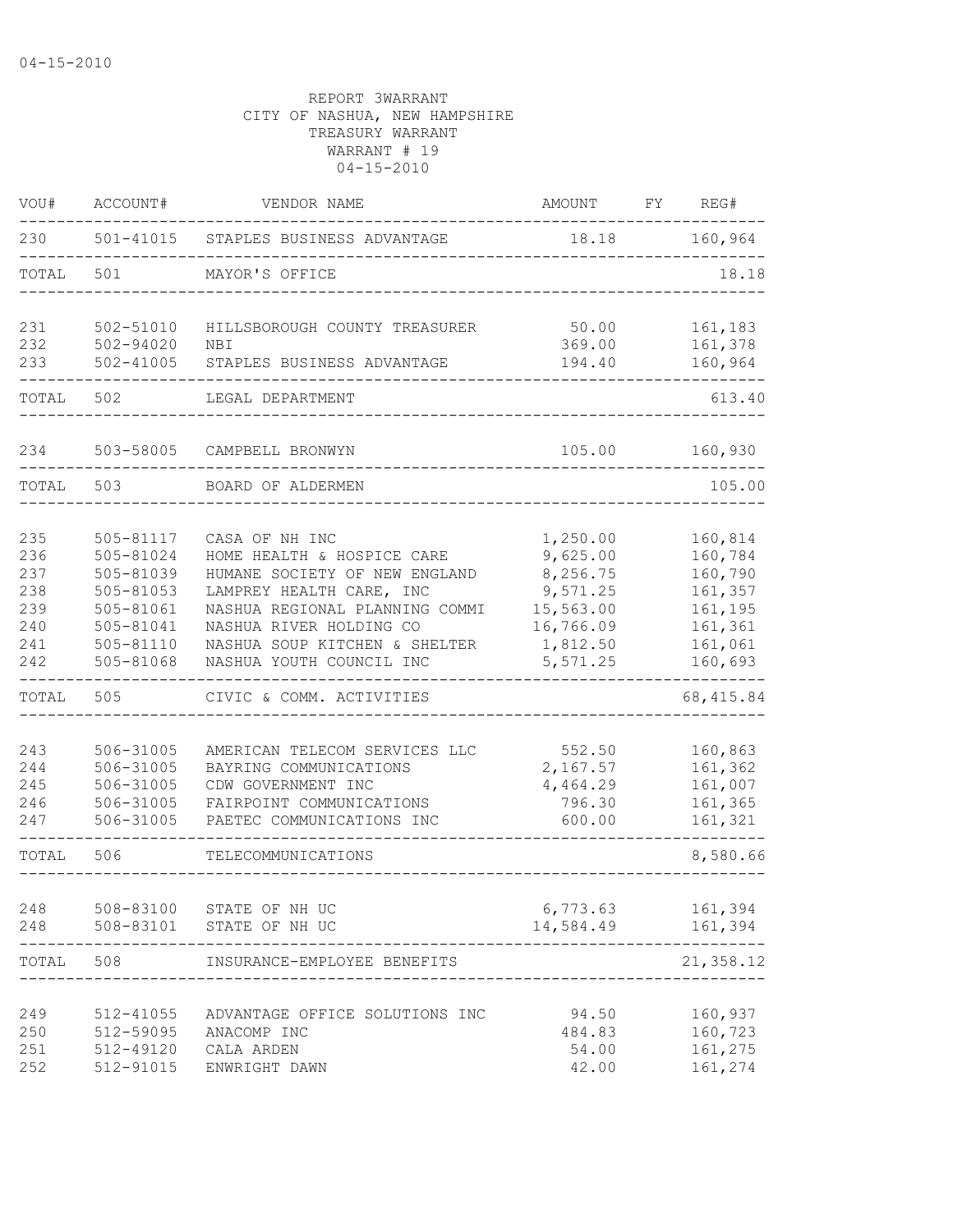| VOU#  | ACCOUNT#  | VENDOR NAME                    | AMOUNT   | FY | REG#     |
|-------|-----------|--------------------------------|----------|----|----------|
| 253   | 512-66025 | OFFICE EQUIPMENT FINANCE SERVI | 79.65    |    | 161,367  |
| 254   | 512-43005 | POSTMASTER                     | 140.00   |    | 160,669  |
| 255   | 512-43005 | PRINTGRAPHICS OF MAINE         | 77.69    |    | 160,752  |
| 255   | 512-59182 | PRINTGRAPHICS OF MAINE         | 798.17   |    | 160,752  |
| 256   | 512-41005 | STAPLES BUSINESS ADVANTAGE     | 64.80    |    | 160,964  |
| 256   | 512-41015 | STAPLES BUSINESS ADVANTAGE     | 40.97    |    | 160,964  |
| TOTAL | 512       | FINANCIAL SERVICES             |          |    | 1,876.61 |
|       |           |                                |          |    |          |
| 256   | 513-41005 | STAPLES BUSINESS ADVANTAGE     | 251.42   |    | 160,964  |
| 256   | 513-41015 | STAPLES BUSINESS ADVANTAGE     | 183.46   |    | 160,964  |
| 257   | 513-43005 | TREASURER STATE OF NH          | 4.00     |    | 161,382  |
| 257   | 513-49075 | TREASURER STATE OF NH          | 135.00   |    | 161,382  |
| TOTAL | 513       | CITY CLERK'S OFFICE            |          |    | 573.88   |
|       |           |                                |          |    |          |
| 258   | 516-54016 | PRESS HERALD/TELEGRAM          | 1,061.30 |    | 160,916  |
| 259   | 516-54016 | THE LOWELL PUBLISHING CO       | 1,331.80 |    | 161,336  |
| 260   | 516-54016 | UNION LEADER CORPORATION       | 1,158.99 |    | 161,326  |
| TOTAL | 516       | PURCHASING DEPARTMENT          |          |    | 3,552.09 |
|       |           |                                |          |    |          |
| 261   | 517-69015 | CLASSIC SIGNS INC              | 102.00   |    | 160,700  |
| 262   | 517-75105 | HUFF & GAUTHIER INC            | 192.60   |    | 160,950  |
| 263   | 517-34015 | NATIONAL GRID                  | 495.49   |    | 161,358  |
| 264   | 517-31050 | NEXTEL COMMUNICATIONS          | 68.60    |    | 161,330  |
| 265   | 517-33005 | PENNICHUCK WATER               | 252.19   |    | 161,341  |
| 266   | 517-75023 | PRIDE SECURITY SYSTEMS LLC     | 325.00   |    | 161,048  |
| 267   | 517-32005 | PSNH                           | 537.57   |    | 161,385  |
| 268   | 517-79030 | SIMPLEXGRINNELL                | 372.27   |    | 160,687  |
| TOTAL | 517       | BUILDING MAINT - CITY ADMIN    |          |    | 2,345.72 |
|       |           |                                |          |    |          |
| 269   |           | 519-95005 GAGNE ROBERT         | 54.00    |    | 161,276  |
| 270   | 519-91005 | GAGNE ROBERT                   | 84.10    |    | 160,946  |
| 271   | 519-94005 | MARRIOTT HOTEL & MARINA CONF R | 1,474.53 |    | 161,334  |
| 272   | 519-95010 | NEW HAMPSHIRE BUSINESS REVIEW  | 32.00    |    | 161,335  |
| 273   | 519-41010 | STAPLES BUSINESS ADVANTAGE     | 71.97    |    | 160,964  |
| 274   | 519-95010 | THE TELEGRAPH                  | 156.00   |    | 161,351  |
| 275   | 519-91005 | TURGISS GARY                   | 143.00   |    | 160,770  |
| 276   | 519-91005 | TURGISS GREG                   | 626.85   |    | 160,688  |
| 276   | 519-95005 | TURGISS GREG                   | 106.70   |    | 160,688  |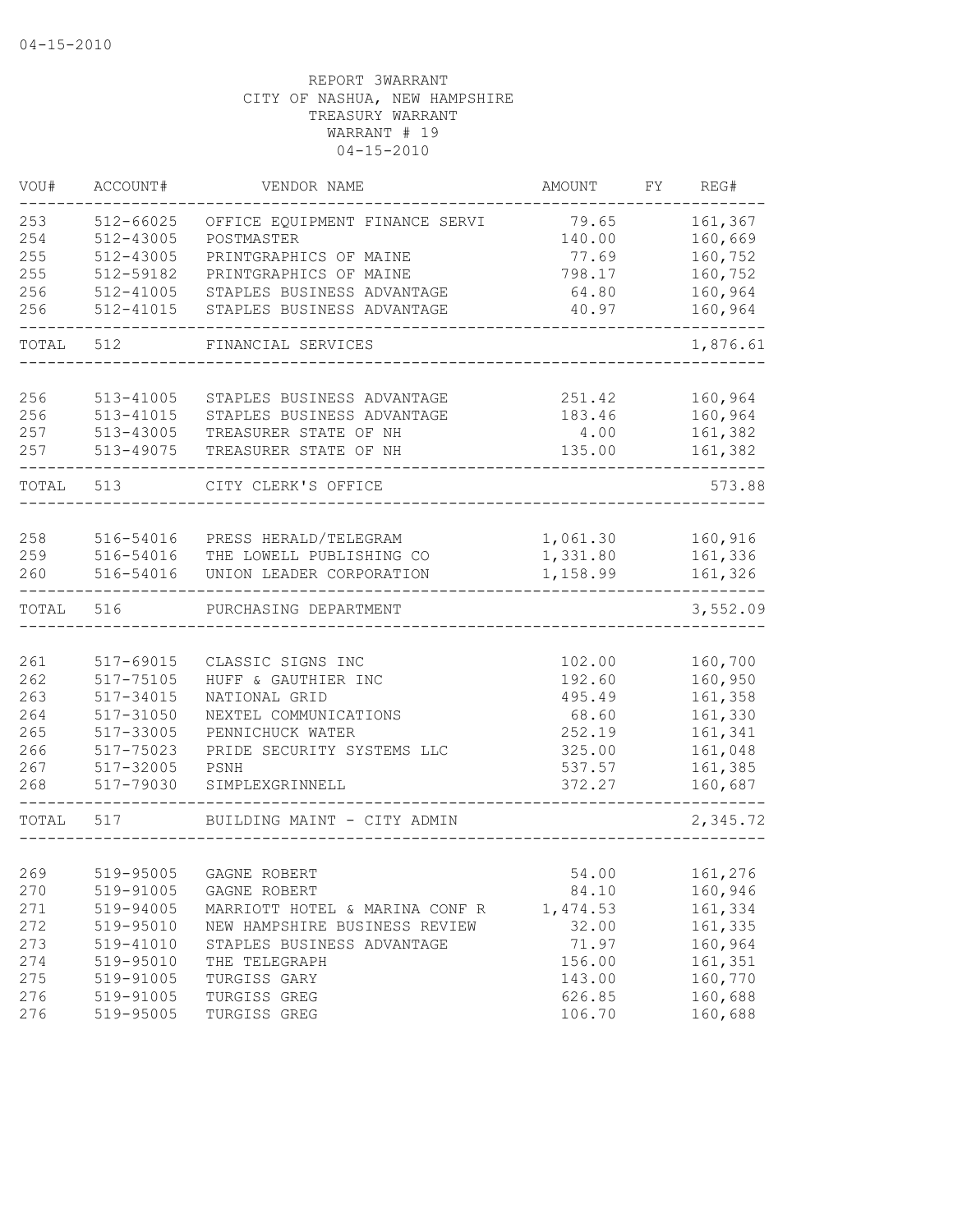| VOU#  | ACCOUNT#      | VENDOR NAME                        | <b>AMOUNT</b> | FY<br>REG# |
|-------|---------------|------------------------------------|---------------|------------|
| TOTAL | 519           | ASSESSORS                          |               | 2,749.15   |
| 277   | 520-32005     | 520-41015 HUNT BUILDING/PETTY CASH | 87.13         | 161,277    |
| 278   |               | PSNH                               | 368.97        | 161,385    |
| TOTAL | 520           | HUNT BUILDING                      |               | 456.10     |
| 279   | 522-94005     | <b>BARKER JOHN</b>                 | 182.30        | 161,278    |
| 280   | 522-74035     | CDW GOVERNMENT INC                 | 115.00        | 161,007    |
| 281   | 522-31050     | NEXTEL COMMUNICATIONS              | 141.41        | 161,330    |
| 282   | 522-41015     | STAPLES BUSINESS ADVANTAGE         | 154.23        | 160,964    |
| TOTAL | 522           | INFORMATION TECHNOLOGY             |               | 592.94     |
| 283   | 523-53025     | ANDRUSKEVICH PAMELA                | 462.80        | 160,716    |
| 284   | 523-94005     | MARRIOTT HOTEL & MARINA CONF R     | 1,474.53      | 161,334    |
| TOTAL | 523           | GIS                                |               | 1,937.33   |
| 285   | $524 - 64045$ | COMPUTER HUT OF N E INC            | 1,692.00      | 161,190    |
| 286   | $524 - 64045$ | DELL MARKETING LP                  | 877.85        | 160,765    |
| 286   | 524-64057     | DELL MARKETING LP                  | 11, 155.20    | 160,765    |
| 287   | $524 - 64045$ | GOVCONNECTION INC                  | 90.64         | 160,682    |
| TOTAL | 524           | COMPUTERS - CITYWIDE               |               | 13,815.69  |
| 288   | 531-53056     | AAA CREDIT SCREENING SERV LLC      | 50.00         | 160,696    |
| 289   | 531-45005     | AAA POLICE SUPPLY                  | 2,300.00      | 160,909    |
| 290   | 531-45175     | AIRGAS EAST                        | 160.82        | 160,734    |
| 291   | $531 - 46040$ | ALEC'S SHOE STORE INC              | 2,195.53      | 160,810    |
| 292   | $531 - 46040$ | ALL SPORTS HEROES UNIFORMS,        | 99.99         | 160,776    |
| 293   | 531-94005     | ALLARD CRAIG                       | 140.00        | 161,282    |
| 294   | 531-79030     | ASAP FIRE & SAFETY CORPORATION     | 166.00        | 160,782    |
| 295   | $531 - 46040$ | BATTAGLIA BRIAN                    | 105.42        | 161,293    |
| 296   | 531-49075     | BATTERIES PLUS                     | 8.50          | 160,942    |
| 297   | 531-94005     | BECOTTE KAREN                      | 70.00         | 161,279    |
| 298   | 531-78007     | BELLETETES INC                     | 11.58         | 160,818    |
| 299   | 531-46030     | BEN'S UNIFORMS                     | 60.00         | 161,193    |
| 299   | $531 - 46040$ | BEN'S UNIFORMS                     | 1,753.01      | 161,193    |
| 300   | 531-78007     | BEST FORD/BEST CYCLE               | 76.24         | 160,698    |
| 300   | 531-78075     | BEST FORD/BEST CYCLE               | 1,201.11      | 160,698    |
| 301   | 531-59100     | CANAL ART & FRAMING/SAMANTHA T     | 102.00        | 161,081    |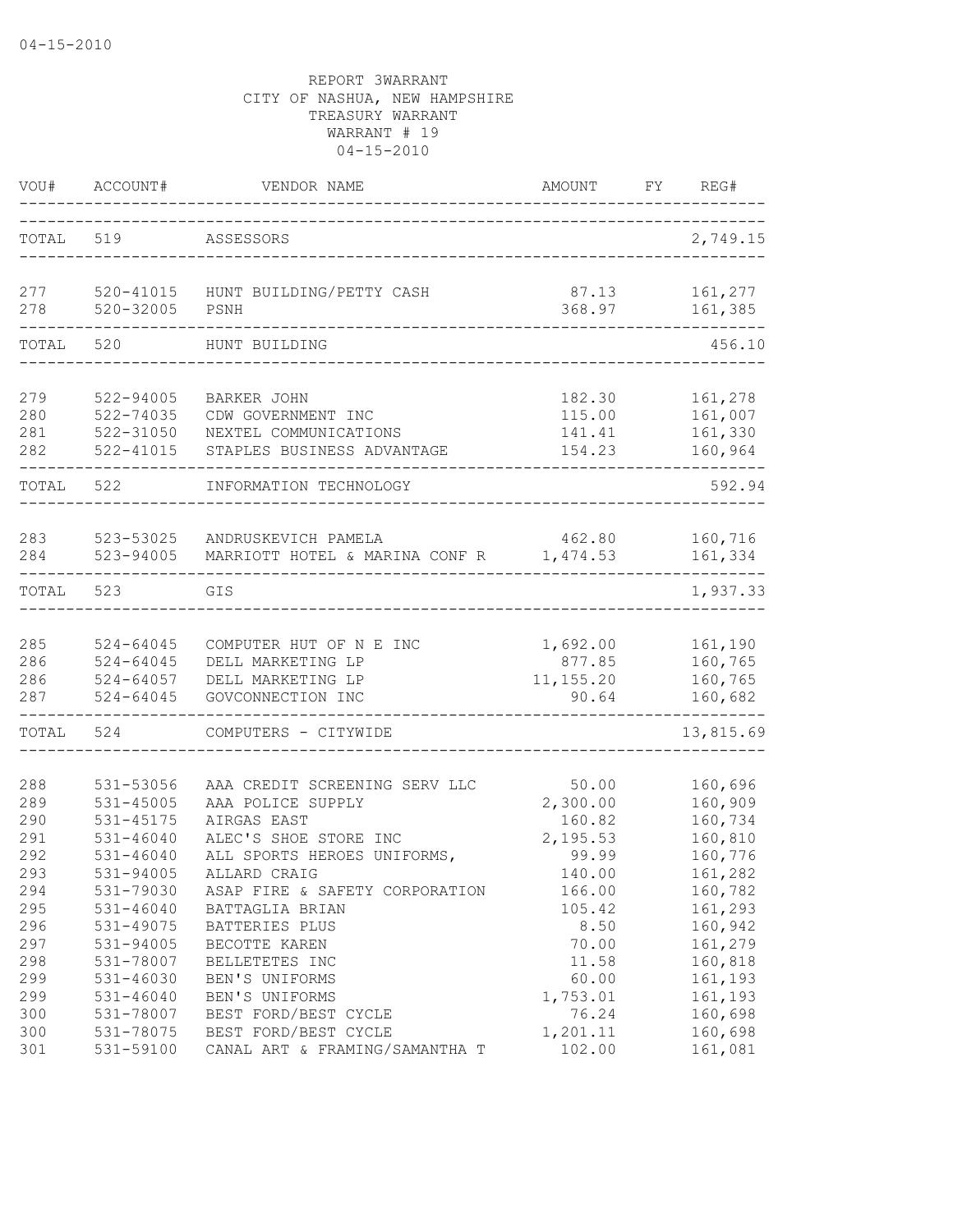| VOU# | ACCOUNT#      | VENDOR NAME                    | AMOUNT   | FY | REG#    |
|------|---------------|--------------------------------|----------|----|---------|
| 302  |               | 531-78007 CARPARTS OF NASHUA   | 641.66   |    | 160,697 |
| 303  | 531-42000     | CENTRAL PAPER PRODUCTS CO      | 286.41   |    | 160,956 |
| 304  | 531-31025     | CINFO PETER                    | 45.96    |    | 161,284 |
| 305  | 531-91025     | CITY OF NASHUA                 | 4.96     |    | 161,283 |
| 306  | 531-31025     | COMCAST                        | 224.59   |    | 161,349 |
| 307  | 531-41015     | CONWAY OFFICE PRODUCTS LLC     | 727.04   |    | 160,792 |
| 308  | 531-78075     | DAVE ILLG'S COLLISION REPAIR C | 1,643.01 |    | 161,211 |
| 309  | 531-94010     | DICKERSON RONALD               | 800.00   |    | 161,287 |
| 310  | 531-31020     | FAIRPOINT COMMUNICATIONS       | 253.71   |    | 161,365 |
| 311  | 531-31025     | FAIRPOINT COMMUNICATIONS       | 503.22   |    | 161,368 |
| 312  | 531-98035     | FBINAA                         | 50.00    |    | 161,381 |
| 313  | 531-48015     | FLEET SERVICES                 | 1,053.02 |    | 160,857 |
| 314  | 531-98035     | GOOD MORNING SALES INC         | 76.50    |    | 160,963 |
| 315  | 531-78007     | GOODALE'S BIKE SHOP INC        | 7.92     |    | 161,332 |
| 316  | 531-78065     | GOODYEAR AUTO SERVICE CENTER   | 1,014.00 |    | 160,675 |
| 317  | 531-95000     | HILLSBOROUGH COUNTY CHIEFS     | 25.00    |    | 161,355 |
| 318  | $531 - 42000$ | HOME DEPOT CREDIT SERVICES     | 110.21   |    | 161,350 |
| 319  | 531-53065     | INFORMATION MANAGEMENT CORP    | 100.00   |    | 160,779 |
| 320  | 531-74035     | INVENTORY TRACKERS.COM         | 400.00   |    | 160,691 |
| 321  | 531-53056     | IPMA-HR                        | 390.00   |    | 160,959 |
| 322  | $531 - 46040$ | LAVOIE ANDREW                  | 495.14   |    | 161,291 |
| 322  | 531-53065     | LAVOIE ANDREW                  | 45.00    |    | 161,291 |
| 322  | 531-53125     | LAVOIE ANDREW                  | 229.00   |    | 161,291 |
| 323  | 531-53065     | LEDOUX MICHAEL                 | 45.00    |    | 161,285 |
| 324  | $531 - 46040$ | LIMA JAMES                     | 159.97   |    | 161,294 |
| 324  | 531-53065     | LIMA JAMES                     | 45.00    |    | 161,294 |
| 325  | 531-78007     | MAC MULKIN CHEVROLET INC       | 22.62    |    | 161,166 |
| 326  | 531-78007     | MAYNARD & LESIEUR INCORPORATED | 70.00    |    | 161,176 |
| 326  | 531-78065     | MAYNARD & LESIEUR INCORPORATED | 617.94   |    | 161,176 |
| 327  | 531-78007     | MHQ MUNICIPAL VEHICLES         | 545.80   |    | 160,867 |
| 328  | 531-94005     | MOLINARI JOSEPH                | 140.00   |    | 161,292 |
| 329  | 531-34015     | NATIONAL GRID                  | 1,095.76 |    | 161,358 |
| 330  | 531-95000     | NEDIAI                         | 50.00    |    | 161,352 |
| 331  | 531-53065     | PEASE WILLIAM                  | 45.00    |    | 161,281 |
| 332  | 531-33005     | PENNICHUCK WATER               | 538.20   |    | 161,341 |
| 333  | 531-32035     | PSNH                           | 110.81   |    | 161,385 |
| 334  | 531-94005     | REEBY DAWN                     | 175.00   |    | 161,286 |
| 335  | $531 - 45005$ | RILEY'S SPORT SHOP INC         | 486.00   |    | 160,684 |
| 336  | 531-78007     | ROBBINS AUTO PARTS             | $-37.28$ |    | 161,132 |
| 337  | 531-91025     | ROY ANDREW                     | 40.00    |    | 161,288 |
| 338  | 531-74092     | SOUTHWORTH-MILTON INC          | 1,045.00 |    | 160,699 |
| 339  | 531-53045     | ST JOSEPH BUSINESS & HEALTH    | 897.40   |    | 160,799 |
| 340  | 531-31025     | ST ONGE JOSHUA                 | 45.96    |    | 161,289 |
| 341  | 531-75023     | STANLEY ELEVATOR COMPANY INC   | 1,950.00 |    | 161,192 |
| 342  | 531-41005     | STAPLES BUSINESS ADVANTAGE     | 282.85   |    | 160,964 |
| 342  | 531-41015     | STAPLES BUSINESS ADVANTAGE     | 957.24   |    | 160,964 |
| 343  | 531-46030     | STAR PACKER BADGES             | 626.83   |    | 160,753 |
| 344  | 531-78075     | STATEWIDE COLLISION LLC        | 433.73   |    | 160,804 |
|      |               |                                |          |    |         |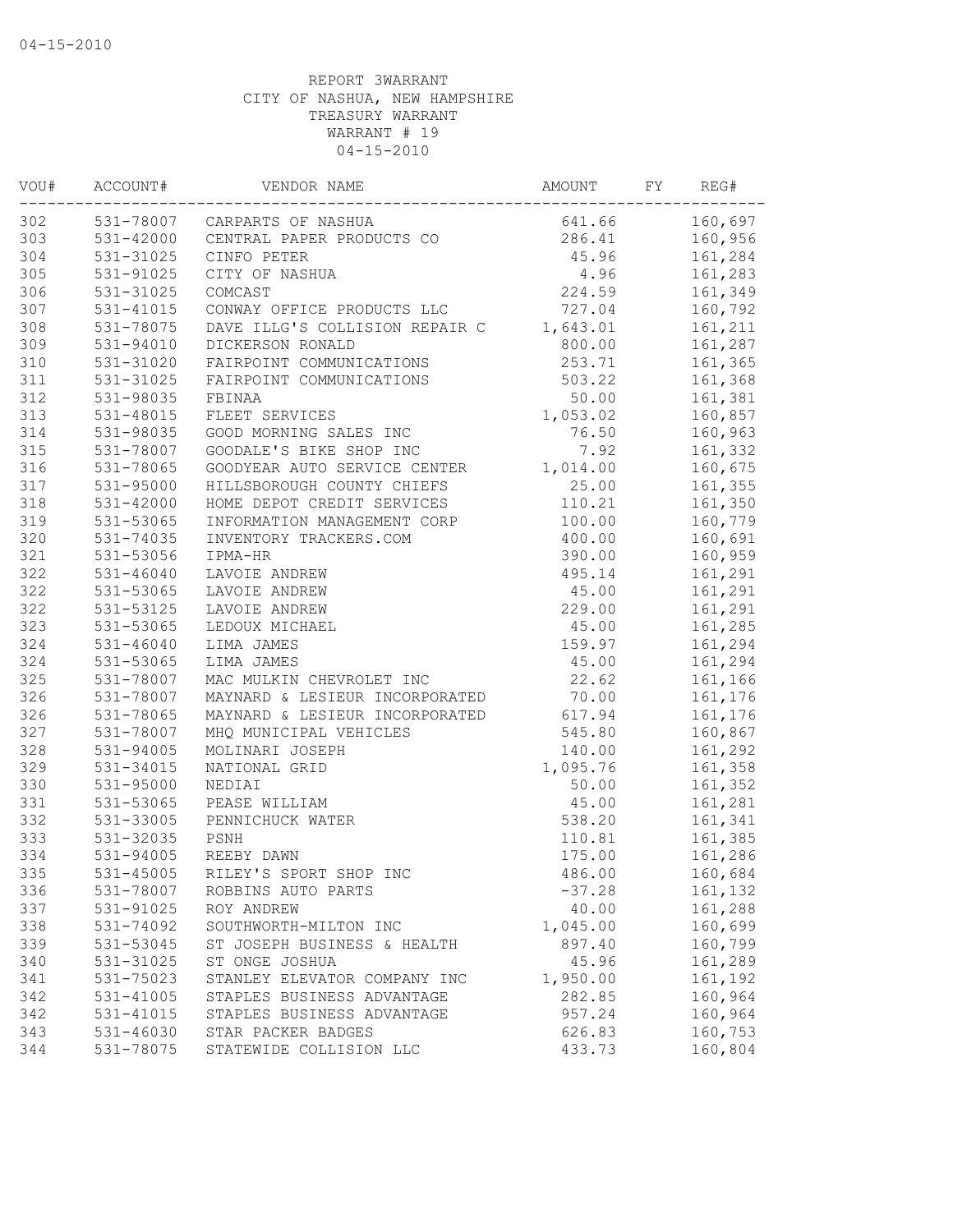| VOU#  | ACCOUNT#      | VENDOR NAME                              | AMOUNT    | FY | REG#      |
|-------|---------------|------------------------------------------|-----------|----|-----------|
| 345   | 531-45005     | STREICHER'S                              | 196.99    |    | 160,797   |
| 346   | $531 - 46040$ | SULLIVAN MICHAEL                         | 210.10    |    | 161,280   |
| 347   | 531-42000     | THE DURKIN CO INC                        | 371.29    |    | 160,849   |
| 348   | 531-53065     | THE MOUNTAIN CLUB ON LOON                | 676.10    |    | 161,333   |
| 349   | 531-91025     | THOMAS SEAN                              | 40.00     |    | 161,290   |
| 350   | 531-78007     | TOWERS MOTOR PARTS CORP                  | 38.90     |    | 160,921   |
| 351   | 531-95000     | TREASURER STATE OF NH                    | 750.00    |    | 161,322   |
| 352   | 531-74145     | TREASURER STATE OF NH                    | 60.00     |    | 160,777   |
| 353   | 531-31050     | USA MOBILITY WIRELESS INC                | 39.00     |    | 161,377   |
| 354   | 531-46040     | WORCESTER COUNTY POLICE EQUIPM           | 189.99    |    | 161,189   |
| TOTAL | 531           | POLICE DEPARTMENT                        |           |    | 30,587.75 |
|       |               |                                          |           |    |           |
| 355   |               | 532-78075 A SIGN OF THINGS TO COME/KEITH | 320.00    |    | 160,745   |
| 356   | 532-78100     | ADAMSON INDUSTRIES CORP                  | 59.85     |    | 160,856   |
| 357   | 532-69010     | ALL STATE FIRE EQUIPMENT                 | 203.50    |    | 161,091   |
| 358   | 532-94010     | APCO INTERNATIONAL INC                   | 1,077.00  |    | 161,399   |
| 359   | 532-78100     | ARCSOURCE INC                            | 3, 153.47 |    | 160,823   |
| 360   | 532-75023     | B & S LOCKSMITH INC                      | 30.64     |    | 160,869   |
| 361   | 532-78075     | BAILEY'S TOWING & AUTOBODY               | 567.00    |    | 160,900   |
| 362   | 532-78100     | BATTERIES PLUS                           | 159.94    |    | 160,942   |
| 363   | 532-78095     | BEARD'S AUTO & TRUCK REPAIR              | 45.00     |    | 161,210   |
| 364   | 532-75023     | BELLETETES INC                           | 105.07    |    | 160,818   |
| 364   | 532-78100     | BELLETETES INC                           | 58.01     |    | 160,818   |
| 365   | 532-46030     | BERGERON PROTECTIVE CLOTHING             | 38.01     |    | 160,958   |
| 366   | 532-75105     | BRIAN MASON ELECTRIC LLC                 | 248.40    |    | 160,888   |
| 367   | 532-95010     | CASCADE SUBSCRIPTION SERVICE,            | 33.00     |    | 161,380   |
| 368   | 532-64080     | CHAPPELL TRACTOR SALES INC               | 2,879.88  |    | 160,722   |
| 369   | 532-78100     | D & R TOWING INC                         | 95.00     |    | 161,165   |
| 370   | 532-78100     | FASTENAL COMPANY                         | 180.89    |    | 160,875   |
| 371   | 532-75100     | FIMBEL PAUNET CORP                       | 885.00    |    | 160,929   |
| 372   | 532-78075     | GRANITE STATE GLASS                      | 160.00    |    | 160,887   |
| 373   | 532-75023     | HOME DEPOT CREDIT SERVICES               | 129.51    |    | 161,338   |
| 374   | 532-75023     | HUDSON TROPHY COMPANY                    | 20.00     |    | 160,825   |
| 375   | 532-95005     | IAAI                                     | 75.00     |    | 161,353   |
| 376   | 532-46030     | INDUSTRIAL PROTECTION SERVICES           | 42.17     |    | 160,732   |
| 377   | $532 - 64080$ | INNOVATIVE FIRE TRAINING SOLUT           | 568.44    |    | 160,783   |
| 378   | 532-75160     | J LAWRENCE HALL INC                      | 1,500.00  |    | 161,206   |
| 379   | 532-59135     | J P PEST SERVICES                        | 150.00    |    | 160,861   |
| 380   | 532-78007     | JACK YOUNG COMPANY, INC                  | 130.85    |    | 160,949   |
| 381   | 532-75023     | KELLEHER PETER                           | 550.00    |    | 161,220   |
| 382   | 532-75105     | M & M ELECTRICAL SUPPLY CO INC           | 31.50     |    | 161,160   |
| 383   | 532-78065     | MAYNARD & LESIEUR INCORPORATED           | 400.35    |    | 161,176   |
| 384   | 532-78100     | MINUTEMAN TRUCKS INC                     | 967.69    |    | 160,860   |
| 385   | 532-34015     | NATIONAL GRID                            | 552.49    |    | 161,358   |
| 386   | 532-42005     | NEW ENGLAND PAPER & SUPPLY               | 63.81     |    | 160,841   |
| 386   | 532-42010     | NEW ENGLAND PAPER & SUPPLY               | 132.49    |    | 160,841   |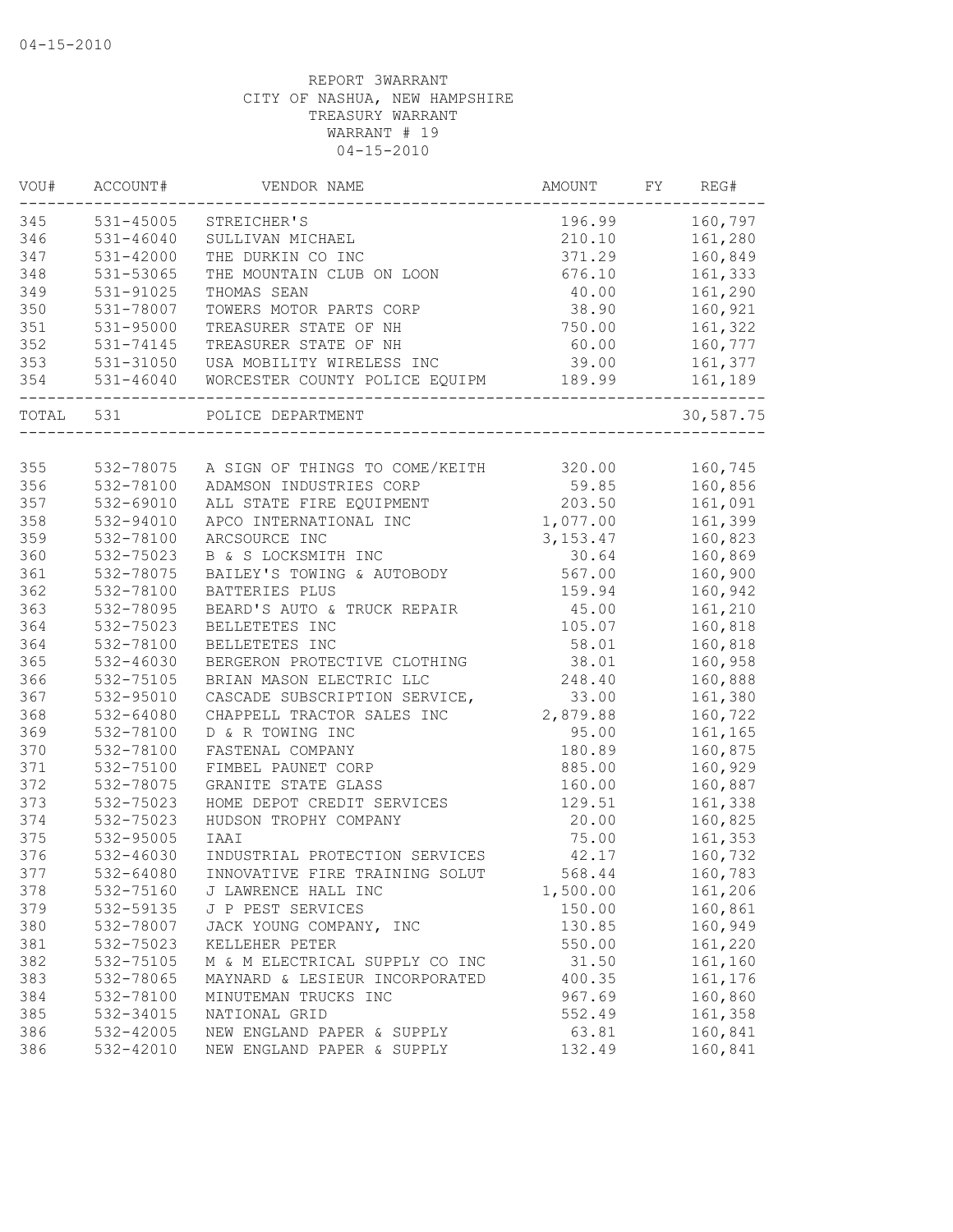| VOU#      | ACCOUNT#  | VENDOR NAME                     | AMOUNT     | FY | REG#       |
|-----------|-----------|---------------------------------|------------|----|------------|
| 386       | 532-42020 | NEW ENGLAND PAPER & SUPPLY      | 87.64      |    | 160,841    |
| 387       | 532-31040 | NEXTEL COMMUNICATIONS           | 380.48     |    | 161,330    |
| 388       | 532-95005 | NFPA-CFPS                       | 90.00      |    | 161,342    |
| 389       | 532-95005 | NH FIRE PREVENTION SOCIETY/IAA  | 12.00      |    | 161,329    |
| 390       | 532-33005 | PENNICHUCK WATER                | 810.83     |    | 161,341    |
| 391       | 532-78100 | POWERARC, INC                   | 559.36     |    | 160,957    |
| 392       | 532-75023 | PROGRESSIVE ALARM SERVICES, IN  | 370.00     |    | 161,079    |
| 393       | 532-32005 | PSNH                            | 2,993.87   |    | 161,385    |
| 394       | 532-74038 | R WHITE EQUIPMENT CENTER INC    | 422.50     |    | 161,177    |
| 395       | 532-78100 | REXEL CLS                       | 20.00      |    | 161,099    |
| 396       | 532-78007 | SANEL AUTO PARTS CO             | 519.70     |    | 160,821    |
| 396       | 532-78100 | SANEL AUTO PARTS CO             | 59.87      |    | 160,821    |
| 397       | 532-75023 | STANLEY ELEVATOR COMPANY INC    | 1,600.00   |    | 161,192    |
| 398       | 532-41015 | STAPLES BUSINESS ADVANTAGE      | 366.68     |    | 160,964    |
| 399       | 532-63005 | SURPLUS OFFICE EQUIPMENT INC    | 518.00     |    | 160,940    |
| 399       | 532-63065 | SURPLUS OFFICE EQUIPMENT INC    | 736.00     |    | 160,940    |
| 400       | 532-59100 | TRUE BLUE CLEANERS              | 220.15     |    | 160,859    |
| 401       | 532-64192 | WISE EL SANTO CO, INC           | 2,853.40   |    | 161,149    |
| 402       | 532-78080 | YANKEE TRUCKS                   | 45.97      |    | 160,708    |
| TOTAL     | 532       | FIRE DEPARTMENT                 |            |    | 28, 280.41 |
| 403       | 533-33010 | PENNICHUCK WATER                | 178,824.68 |    | 161,341    |
| TOTAL 533 |           | WATER SUPPLY (PUBLIC HYDRANTS)  |            |    | 178,824.68 |
|           |           |                                 |            |    |            |
| 404       | 534-64297 | PSNH                            | 1,234.95   |    | 161,375    |
| 405       | 534-32020 | PSNH                            | 157.93     |    | 161,385    |
| 406       | 534-32020 | PUBLIC SERVICE OF NH            | 59,488.32  |    | 161,390    |
| TOTAL     | 534       | STREET LIGHTING                 |            |    | 60,881.20  |
| 407       |           | 535-31050 NEXTEL COMMUNICATIONS | 34.87      |    | 161,330    |
| TOTAL     | 535       | EMERGENCY MANAGEMENT            |            |    | 34.87      |
|           |           |                                 |            |    |            |
| 408       | 536-74150 | 2-WAY COMMUNICATIONS SERVICES,  | 397.00     |    | 161,133    |
| 409       | 536-78007 | B & S LOCKSMITH INC             | 3.75       |    | 160,869    |
| 410       | 536-78007 | CARPARTS OF NASHUA              | 43.04      |    | 160,697    |
| 411       | 536-74150 | MOTOROLA                        | 914.00     |    | 160,766    |
| 412       | 536-32035 | PSNH                            | 331.89     |    | 161,385    |
| 413       | 536-78007 | ROBBINS AUTO PARTS              | 92.25      |    | 161,132    |
| 414       | 536-43005 | UNITED PARCEL SERVICE           | 32.35      |    | 161,401    |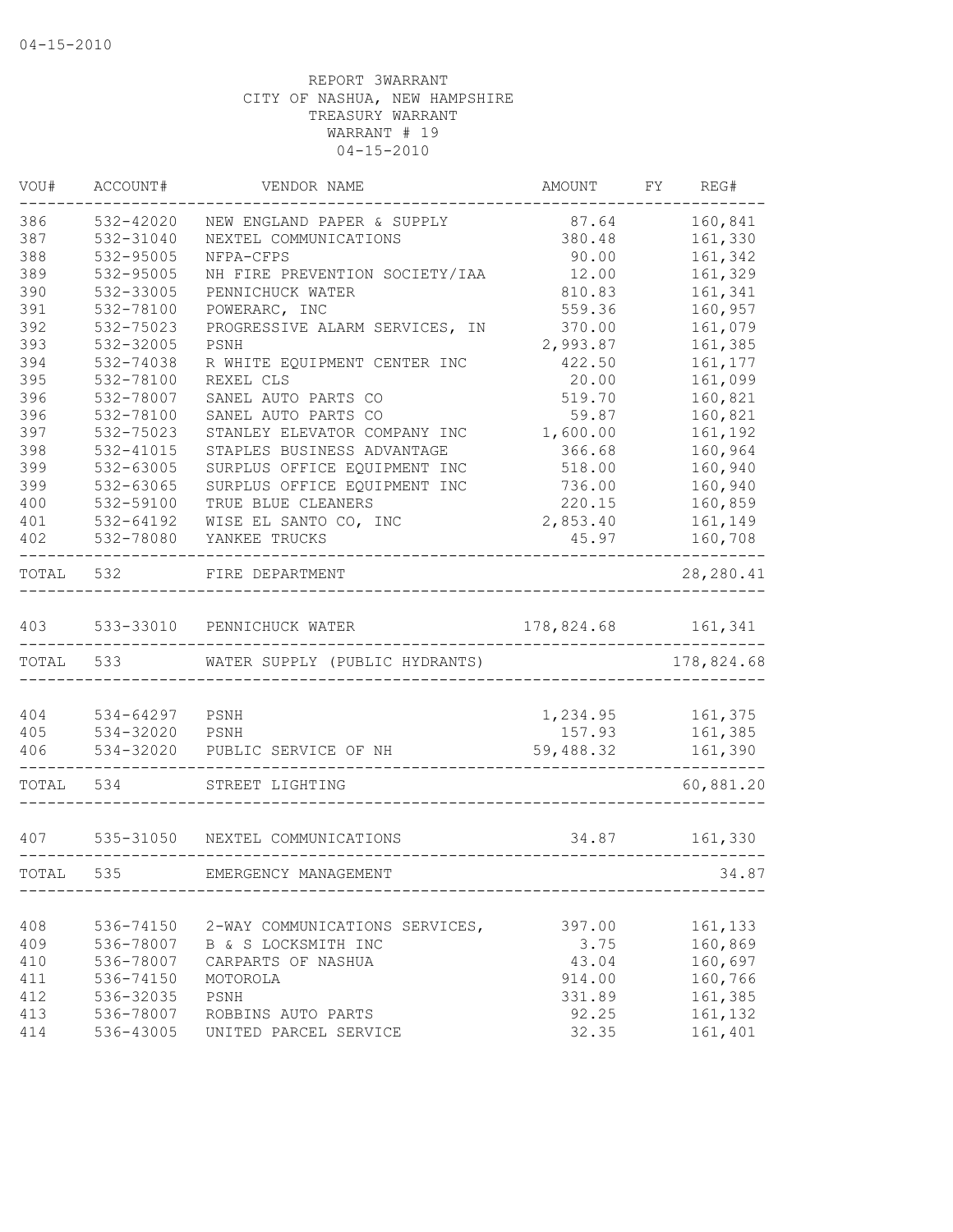| VOU#       | ACCOUNT#               | VENDOR NAME                                                 | AMOUNT             | FY | REG#               |
|------------|------------------------|-------------------------------------------------------------|--------------------|----|--------------------|
|            | TOTAL 536              | CITYWIDE COMMUNICATIONS                                     |                    |    | 1,814.28           |
| 415<br>416 | 541-53165<br>541-34005 | LANGUAGE LINE SERVICES<br>SHATTUCK MALONE OIL CO            | 93.00<br>1,177.08  |    | 160,756<br>161,318 |
|            |                        |                                                             |                    |    | ---------          |
| TOTAL      | 541                    | COMMUNITY SERVICES DIVISION                                 |                    |    | 1,270.08           |
| 417        | 542-91005              | BAGLEY BOBBIE                                               | 5.00               |    | 160,828            |
| 418        | 542-91005              | CARON CHRISTINE                                             | 54.40              |    | 160,803            |
| 419        | 542-31050              | NEXTEL COMMUNICATIONS                                       | 103.03             |    | 161,330            |
| 420        | 542-91005              | PORRES LUIS                                                 | 10.00              |    | 160,832            |
| 421        | 542-41015              | STAPLES BUSINESS ADVANTAGE                                  | 76.93              |    | 160,964            |
| 422        | 542-91005              | WENDT BETTY                                                 | 26.00              |    | 160,941<br>------  |
| TOTAL      | 542                    | COMMUNITY HEALTH                                            |                    |    | 275.36             |
|            |                        |                                                             |                    |    |                    |
| 423        | 543-91005              | LYONS MEREDITH                                              | 56.10              |    | 160,945            |
| 424        | 543-31050              | NEXTEL COMMUNICATIONS                                       | 12.63              |    | 161,330            |
| 425        | 543-91005              | PRICE HOWARD                                                | 60.50              |    | 160,839            |
| 426        | 543-91005              | TORHAN APRIL                                                | 49.80              |    | 160,892<br>------- |
| TOTAL      | 543                    | ENVIRONMENTAL HEALTH DEPT.                                  |                    |    | 179.03             |
|            |                        | COMMUNITY SERVICES PETTY CASH                               |                    |    |                    |
| 427<br>428 | 544-94005<br>544-49025 | LGC                                                         | 12.00<br>32.00     |    | 161,295<br>161,343 |
| 429        | 544-41015              | STAPLES BUSINESS ADVANTAGE                                  | 76.80              |    | 160,964            |
|            |                        |                                                             |                    |    |                    |
| TOTAL      | 544                    | WELFARE ADMINISTRATION                                      |                    |    | 120.80             |
|            |                        |                                                             |                    |    |                    |
| 430        | 545-97020              | 188 CONCORD ST LLC DBA LILLIAN                              | 136.00             |    | 160,889            |
| 431        | 545-97020              | 28-34 RR SQUARE LLC                                         | 420.00             |    | 160,711            |
| 432        | 545-97020              | 35-37 CROWN ST REALTY LLC                                   | 280.00             |    | 160,890            |
| 433        | 545-97020              | A-PRO PROPERTIES LLC                                        | 532.26             |    | 160,870            |
| 434        | 545-97020              | AMHERST ST ASSOCIATES                                       | 234.53             |    | 160,801            |
| 435        | 545-97020              | BRANDOLINI KIMBERLY                                         | 720.00             |    | 160,681            |
| 436        | 545-97020              | BROWN SCOTT                                                 | 1,084.02           |    | 160,807            |
| 437        | 545-97020              | CAYMAN REALTY LLC                                           | 513.29             |    | 160,760            |
| 438        | 545-97020              | CENTRAL REALTY                                              | 600.00             |    | 160,838            |
| 439        | 545-97020              | DAIGLE DONNA                                                | 560.00             |    | 160,761            |
| 440        | 545-97020              | DEMERS LUC A                                                | 693.59             |    | 160,919            |
| 441<br>442 | 545-97015<br>545-97020 | DEMOULAS SUPERMARKETS INC<br>GAUTHIER REALTY/CONNIE GAUTHIE | 1,535.64<br>937.66 |    | 161,319<br>160,952 |
|            |                        |                                                             |                    |    |                    |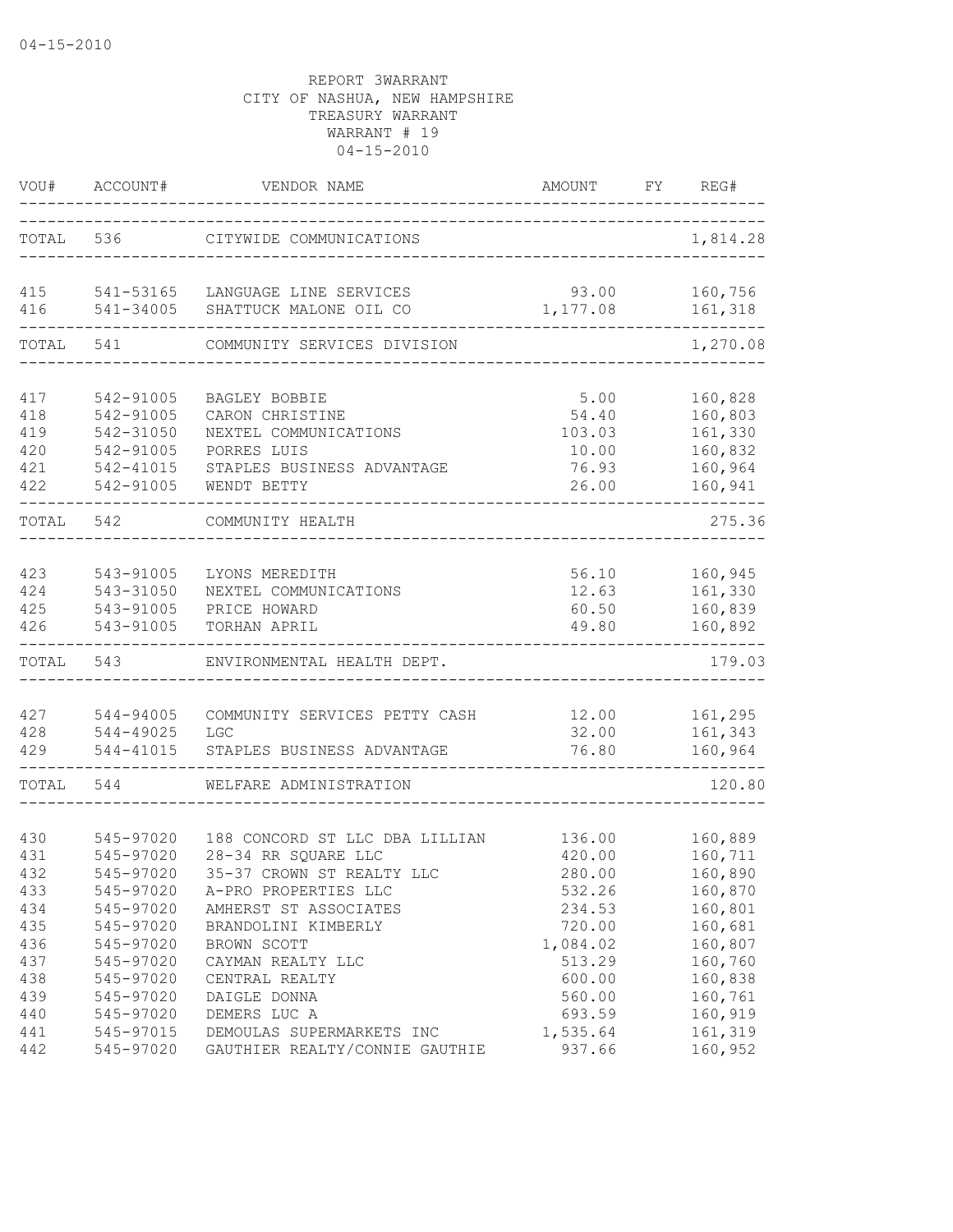| VOU#      | ACCOUNT#      | VENDOR NAME                     | AMOUNT   | FY | REG#      |
|-----------|---------------|---------------------------------|----------|----|-----------|
| 443       | 545-97020     | HENRY RICHARD JR                | 383.00   |    | 160,943   |
| 444       | 545-97020     | JORDAN KAREN                    | 606.50   |    | 160,969   |
| 445       | 545-97020     | LAPOINTE OLIVER MARIE GABE & D  | 488.00   |    | 160,806   |
| 446       | 545-97020     | LATTI DAVID                     | 850.00   |    | 160,730   |
| 447       | 545-97020     | LAVOIE RONALD                   | 660.00   |    | 160,819   |
| 448       | 545-97020     | LESSARD ROBERT A                | 824.32   |    | 160,826   |
| 449       | 545-97020     | LUMPKIN JIMMIE                  | 200.00   |    | 160,759   |
| 450       | 545-97020     | NASHUA HOUSING AUTHORITY        | 257.00   |    | 160,924   |
| 451       | 545-97015     | NATIONAL GRID                   | 122.28   |    | 161,403   |
| 452       | 545-97020     | NUTMEG PROPERTY GROUP LLC       | 752.69   |    | 160,967   |
| 453       | 545-97020     | OH ASH STREET HOLDINGS LLC/DAN  | 500.00   |    | 160,891   |
| 454       | 545-97020     | PELLETIER NORMAND               | 398.25   |    | 160,871   |
| 455       | 545-97015     | PSNH                            | 828.14   |    | 161,388   |
| 456       | 545-97020     | REGISTER LINDA B                | 737.00   |    | 160,918   |
| 457       | 545-97020     | ROSA JUSSARA                    | 420.00   |    | 160,822   |
| 458       | 545-97020     | SILVA ANA                       | 500.00   |    | 160,685   |
| 459       | 545-97015     | ST JOSEPH PHARMACY              | 141.40   |    | 160,714   |
| 460       | 545-97020     | TSOUKARIS PETER M               | 680.00   |    | 160,968   |
| TOTAL 545 |               | WELFARE COSTS                   |          |    | 17,595.57 |
|           |               |                                 |          |    |           |
| 461       | 551-75023     | AARDVARK THE DEAN OF CLEAN      | 125.00   |    | 161,223   |
| 462       | 551-75023     | BELLETETES INC                  | 313.88   |    | 160,818   |
| 463       | $551 - 75023$ | HOME DEPOT CREDIT SERVICES      | 19.54    |    | 161,338   |
| 464       | 551-59100     | J P PEST SERVICES               | 255.00   |    | 160,861   |
| 465       | $551 - 78140$ | MAYNARD & LESIEUR INCORPORATED  | 203.50   |    | 161,176   |
| 466       | $551 - 34015$ | NATIONAL GRID                   | 53.61    |    | 161,358   |
| 467       | 551-41015     | NEW ENGLAND PAPER & SUPPLY      | 70.59    |    | 160,841   |
| 468       | 551-31050     | NEXTEL COMMUNICATIONS           | 334.30   |    | 161,330   |
| 469       | 551-33005     | PENNICHUCK WATER                | 91.77    |    | 161,341   |
| 470       | 551-91005     | WOODS MARY                      | 10.00    |    | 160,733   |
| 471       | 551-72010     | XEROX CORPORATION               | 525.00   |    | 160,824   |
| TOTAL 551 |               | PUBLIC WORKS DIV & ENGINEERING  |          |    | 2,002.19  |
|           |               |                                 |          |    |           |
| 472       |               | 552-74085 ALLENS SEED STORE INC | 1,213.38 |    | 160,853   |
| 473       | 552-75135     | B & S LOCKSMITH INC             | 54.15    |    | 160,869   |
| 474       | 552-42010     | BANNER SYSTEMS OF MASSACHUSETT  | 233.86   |    | 161,158   |
| 474       | 552-75040     | BANNER SYSTEMS OF MASSACHUSETT  | 41.50    |    | 161,158   |
| 474       | 552-75175     | BANNER SYSTEMS OF MASSACHUSETT  | 124.49   |    | 161,158   |
| 475       | 552-75021     | BOT-L-GAS INCORPORATED          | 53.84    |    | 161,179   |
| 476       | 552-78007     | CARPARTS OF NASHUA              | 376.94   |    | 160,697   |
| 477       | 552-78007     | CASEY EQUIPMENT & RENTAL CORP   | 72.33    |    | 160,926   |
| 478       | 552-75022     | CORBETT CLEANING CO/STEPHEN CO  | 300.00   |    | 160,831   |
| 479       | 552-59050     | COYLE KEVIN                     | 575.00   |    | 160,725   |
| 480       | 552-48015     | DENNIS K BURKE INC              | 1,422.16 |    | 161,402   |
|           |               |                                 |          |    |           |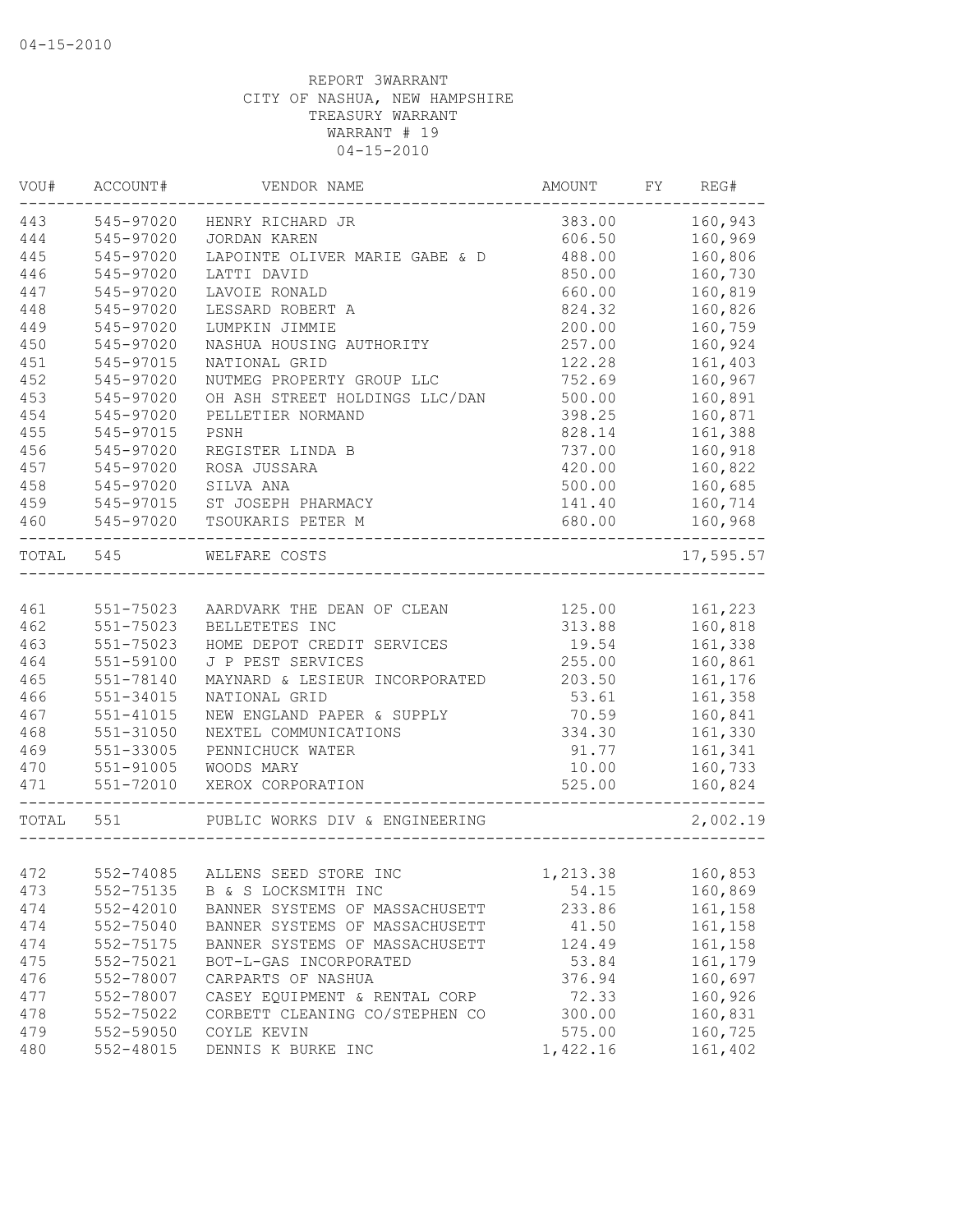| VOU#  | ACCOUNT#      | VENDOR NAME                   | AMOUNT   | FΥ | REG#       |
|-------|---------------|-------------------------------|----------|----|------------|
| 481   | 552-78100     | DONOVAN EQUIPMENT CO INC      | 577.00   |    | 160,719    |
| 482   | 552-75040     | F W WEBB COMPANY              | 10.20    |    | 160,754    |
| 482   | 552-75135     | F W WEBB COMPANY              | 22.81    |    | 160,754    |
| 483   | 552-75021     | FRANKLIN PAINT CO INC         | 2,985.00 |    | 161,030    |
| 484   | 552-59050     | GADBOIS GERALD                | 595.00   |    | 160,672    |
| 485   | 552-75021     | GATE CITY FENCE CO INC        | 830.80   |    | 160,798    |
| 486   | 552-59050     | GILLIS MIKE                   | 70.00    |    | 161,101    |
| 487   | 552-75022     | GRANITE STATE GLASS           | 420.75   |    | 160,887    |
| 488   | 552-69035     | HOME DEPOT CREDIT SERVICES    | 28.34    |    | 161,338    |
| 488   | 552-75021     | HOME DEPOT CREDIT SERVICES    | 358.89   |    | 161,338    |
| 488   | 552-75022     | HOME DEPOT CREDIT SERVICES    | 353.48   |    | 161,338    |
| 488   | 552-75135     | HOME DEPOT CREDIT SERVICES    | 117.59   |    | 161,338    |
| 489   | 552-75021     | HUDSON SMALL ENGINE           | 130.00   |    | 160,811    |
| 490   | 552-75021     | JOHN DEERE LANDSCAPES/LESCO   | 38.19    |    | 161,028    |
| 491   | 552-59050     | MANSOR DAVE                   | 517.00   |    | 161,044    |
| 492   | $552 - 45285$ | MARSHALL SIGNS INC            | 198.00   |    | 161,194    |
| 493   | $552 - 46045$ | MCCANN ARTHUR                 | 148.99   |    | 161,296    |
| 494   | $552 - 46005$ | METRO SWIMSHOP                | 879.85   |    | 161,224    |
| 495   | 552-78007     | NAPA AUTO PARTS               | 268.02   |    | 160,917    |
| 496   | 552-75021     | NARDONE SAND & GRAVEL CO INC  | 3,820.46 |    | 160,813    |
| 497   | 552-75021     | NASHUA FARMERS EXCHANGE INC   | 36.65    |    | 161,187    |
| 498   | 552-75135     | NASHUA WALLPAPER & PAINT CO   | 322.71   |    | 160,829    |
| 499   | 552-34015     | NATIONAL GRID                 | 195.05   |    | 161,358    |
| 500   | 552-31050     | NEXTEL COMMUNICATIONS         | 111.69   |    | 161,330    |
| 500   | 552-59178     |                               | 185.73   |    | 161,330    |
|       |               | NEXTEL COMMUNICATIONS         |          |    |            |
| 501   | 552-33005     | PENNICHUCK WATER              | 435.71   |    | 161,341    |
| 501   | 552-33040     | PENNICHUCK WATER              | 134.41   |    | 161,341    |
| 501   | 552-33045     | PENNICHUCK WATER              | 504.84   |    | 161,341    |
| 502   | 552-75021     | PIONEER MANUFACTURING COMPANY | 210.00   |    | 160,729    |
| 503   | 552-32005     | PSNH                          | 1,358.55 |    | 161,385    |
| 503   | 552-32030     | PSNH                          | 1,239.50 |    | 161,385    |
| 504   | 552-32040     | PUBLIC SERVICE OF NH          | 3,735.50 |    | 161,390    |
| 505   | 552-46005     | RED BRICK CLOTHING CO         | 1,521.90 |    | 160,763    |
| 506   | 552-78007     | SANEL AUTO PARTS CO           | 294.35   |    | 160,821    |
| 507   | $552 - 45110$ | STREAMLINE AQUATICS LLC       | 796.45   |    | 161,130    |
| 508   | 552-59050     | TOROSIAN GEORGE               | 44.00    |    | 160,840    |
| 509   | 552-75021     | UNITED SUPPLY COMPANY INC     | 148.53   |    | 161,184    |
| TOTAL | 552           | PARKS AND RECREATION          |          |    | 28, 113.59 |
|       |               |                               |          |    |            |
| 510   | 553-75023     | BELLETETES INC                | 53.94    |    | 160,818    |
| 511   | $553 - 45010$ | BROX INDUSTRIES INC           | 2,591.36 |    | 160,720    |
| 511   | 553-45190     | BROX INDUSTRIES INC           | 843.84   |    | 160,720    |
| 512   | 553-49075     | CHROMATE INDUSTRIAL CORP      | 421.45   |    | 160,788    |
| 513   | 553-49075     | CITY OF NASHUA - PETTY CASH   | 42.79    |    | 161,297    |
| 513   | 553-78100     | CITY OF NASHUA - PETTY CASH   | 41.43    |    | 161,297    |
| 514   | 553-45060     | CORRIVEAU ROUTHIER INC        | 170.00   |    | 161,164    |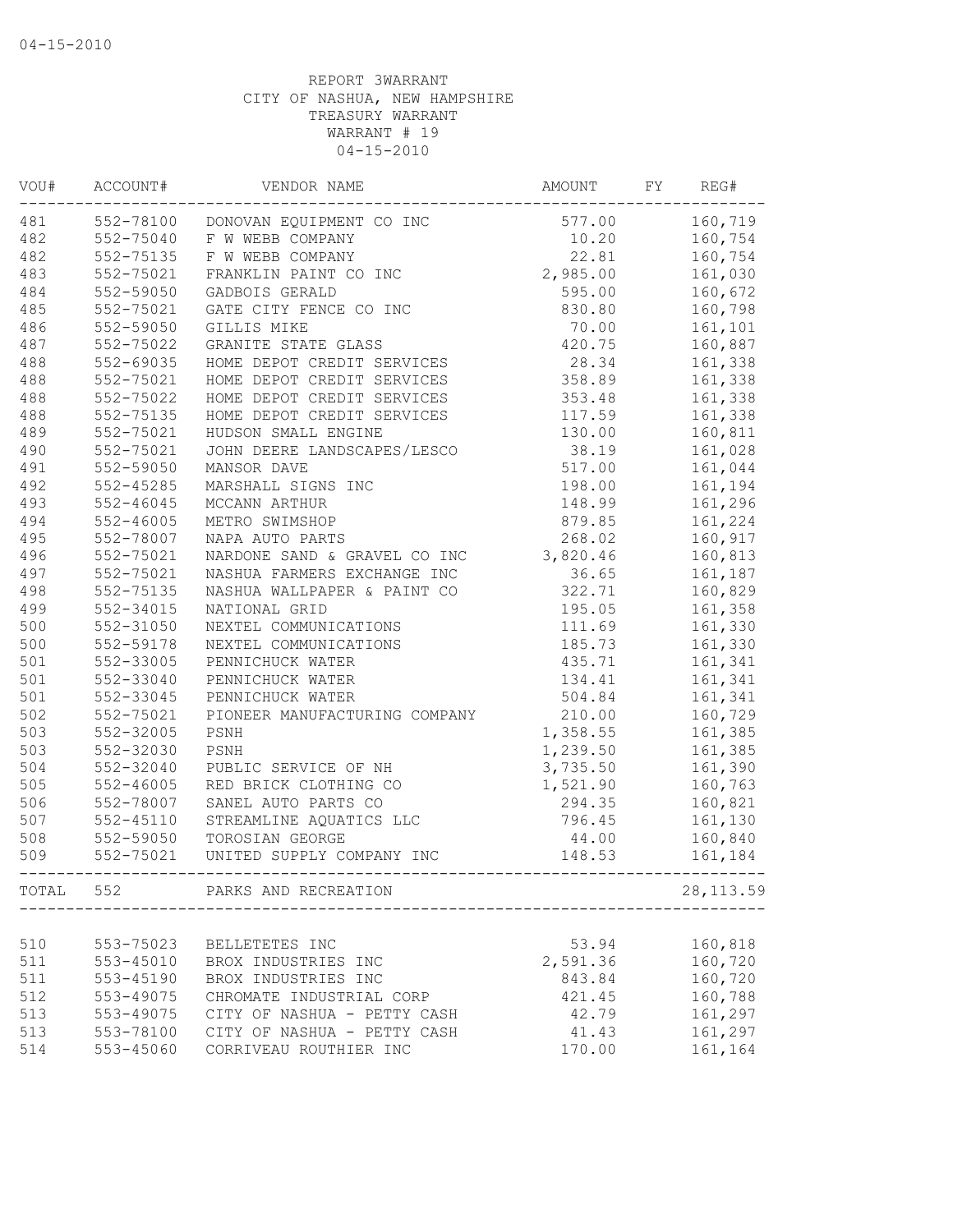| VOU#  | ACCOUNT#               | VENDOR NAME                                                                    | AMOUNT           | FY | REG#                       |
|-------|------------------------|--------------------------------------------------------------------------------|------------------|----|----------------------------|
| 515   | 553-78100              | FREIGHTLINER OF NH INC                                                         | 174.47           |    | 160,932                    |
| 516   | 553-49075              | GRAINGER                                                                       | 53.76            |    | 160,767                    |
| 516   | 553-69025              | GRAINGER                                                                       | 150.42           |    | 160,767                    |
| 517   | 553-59135              | J P PEST SERVICES                                                              | 65.00            |    | 160,861                    |
| 518   | 553-59105              | JAN-PRO CLEANING SYSTEMS NORTH                                                 | 620.00           |    | 161,205                    |
| 519   | 553-78065              | MAYNARD & LESIEUR INCORPORATED                                                 | 100.00           |    | 161,176                    |
| 520   | 553-49075              | NAPA AUTO PARTS                                                                | 7.28             |    | 160,917                    |
| 520   | 553-78100              | NAPA AUTO PARTS                                                                | 120.54           |    | 160,917                    |
| 521   | 553-34015              | NATIONAL GRID                                                                  | 1,134.66         |    | 161,358                    |
| 522   | 553-31050              | NEXTEL COMMUNICATIONS                                                          | 198.55           |    | 161,330                    |
| 522   | 553-59178              | NEXTEL COMMUNICATIONS                                                          | 224.60           |    | 161,330                    |
| 523   | 553-49075              | NH BRAGG & SONS INC                                                            | 166.91           |    | 160,690                    |
| 524   | 553-33005              | PENNICHUCK WATER                                                               | 390.74           |    | 161,341                    |
| 525   | 553-49075              | SANEL AUTO PARTS CO                                                            | 123.53           |    | 160,821                    |
| 525   | 553-78100              | SANEL AUTO PARTS CO                                                            | $-56.61$         |    | 160,821                    |
| 526   | 553-41015              | STAPLES BUSINESS ADVANTAGE                                                     | 134.03           |    | 160,964                    |
| 527   |                        | UNIFIRST CORPORATION                                                           |                  |    | 160,933                    |
| 528   | 553-46045<br>553-31050 | USA MOBILITY WIRELESS INC                                                      | 195.86<br>205.40 |    | 161,356                    |
| TOTAL | 553                    | STREET DEPARTMENT                                                              |                  |    | 8,173.95                   |
|       |                        |                                                                                |                  |    |                            |
| 529   | 555-59105              | JAN-PRO CLEANING SYSTEMS NORTH                                                 | 235.00           |    | 161,205                    |
| 530   | 555-31050              | NEXTEL COMMUNICATIONS                                                          | 219.23           |    | 161,330                    |
| 530   | 555-59178              | NEXTEL COMMUNICATIONS                                                          | 7.61             |    | 161,330                    |
| 531   | 555-45285              | PERMA-LINE CORP OF NEW ENGLAND                                                 | 162.67           |    | 160,706                    |
| 532   | 555-32025              | PSNH                                                                           | 97.89            |    | 161,385                    |
| 532   | 555-32025              | PSNH                                                                           | 1,918.10         |    | 161,386                    |
| 532   | 555-32025              | PSNH                                                                           | 492.31           |    | 161,387                    |
| 533   | 555-49075              | REXEL CLS                                                                      | 133.69           |    | 161,099                    |
| TOTAL | 555                    | TRAFFIC DEPARTMENT                                                             |                  |    | 3,266.50                   |
|       |                        |                                                                                |                  |    |                            |
| 534   | 557-74105              | HOME DEPOT CREDIT SERVICES                                                     | 127.08           |    | 161,338                    |
| 534   | 557-75023              | HOME DEPOT CREDIT SERVICES                                                     | 109.13           |    | 161,338                    |
| 535   | $557 - 64035$          | MUNICIPAL SUPPLY SALES CO                                                      | 596.14           |    | 160,878                    |
| 536   | 557-59178              | NEXTEL COMMUNICATIONS                                                          | 7.61             |    | 161,330                    |
| 537   |                        | 557-45285 PERMA-LINE CORP OF NEW ENGLAND                                       | 884.25           |    | 160,706                    |
|       | 538 557-32005 PSNH     |                                                                                | 242.80           |    | 161,387                    |
| 539   |                        | 557-43005 UNITED PARCEL SERVICE                                                | 19.80            |    | 161,401                    |
| 540   |                        |                                                                                | 55.00            |    | 161,370                    |
| 541   |                        | 557-59105 UNITED SITE SERVICES NORTHEAST<br>557-49075 W E AUBUCHON COMPANY INC | 24.29            |    | 160,702                    |
|       |                        | TOTAL 557 PARKING LOTS                                                         |                  |    | --------------<br>2,066.10 |
|       |                        |                                                                                |                  |    |                            |
| 542   |                        | 561-34015 BOT-L-GAS INCORPORATED                                               |                  |    |                            |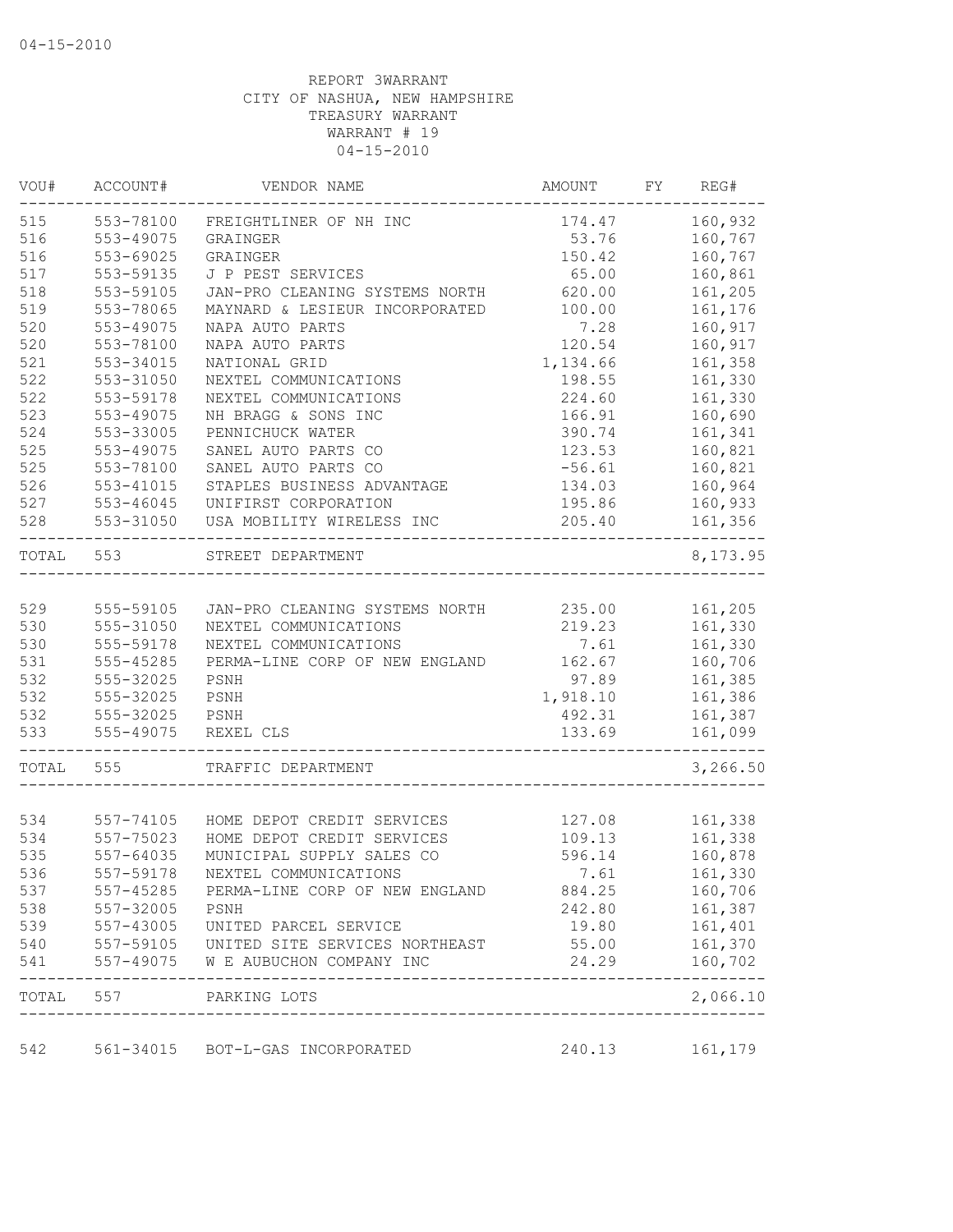| VOU#       | ACCOUNT#                   | VENDOR NAME                                | AMOUNT           | FY. | REG#               |
|------------|----------------------------|--------------------------------------------|------------------|-----|--------------------|
| 543        | 561-78007                  | CARPARTS OF NASHUA                         | 67.63            |     | 160,697            |
| 544        | 561-48015                  | DENNIS K BURKE INC                         | 442.22           |     | 161,402            |
| 545        | 561-75023                  | HOME DEPOT CREDIT SERVICES                 | 8.63             |     | 161,338            |
| 546        | 561-78100                  | MAFFEE'S GARAGE INC                        | 91.80            |     | 161,161            |
| 547        | 561-74085                  | NASHUA OUTDOOR POWER EQUIPMENT             | 52.40            |     | 160,827            |
| 548        | 561-33005                  | PENNICHUCK WATER                           | 111.10           |     | 161,341            |
| 549        | 561-32005                  | PSNH                                       | 152.69           |     | 161,387            |
| TOTAL      | 561                        | EDGEWOOD CEMETERY                          |                  |     | 1,166.60           |
| 550        | 563-75023                  | HOME DEPOT CREDIT SERVICES                 | 182.17           |     | 161,338            |
| TOTAL      | 563                        | WOODLAWN CEMETERY                          |                  |     | 182.17             |
|            |                            |                                            |                  |     |                    |
| 551<br>552 | 571-41015<br>$571 - 41005$ | HOYT SARA<br>SPILLER'S                     | 133.58<br>635.69 |     | 160,667<br>160,912 |
| 553        | 571-41015                  | STAPLES BUSINESS ADVANTAGE                 | 112.87           |     | 160,964            |
|            |                            |                                            |                  |     |                    |
| TOTAL      | 571                        | COMMUNITY DEVELOPMENT                      |                  |     | 882.14             |
|            |                            |                                            |                  |     |                    |
| 554        | 572-91005                  | FALK CARTER                                | 107.00           |     | 161,298            |
| 555        | 572-31050                  | NEXTEL COMMUNICATIONS                      | 12.27            |     | 161,330            |
| 556<br>557 | 572-91005<br>572-49075     | ST JOHN LUCY<br>STAPLES BUSINESS ADVANTAGE | 51.50<br>8.17    |     | 161,299<br>160,964 |
|            |                            |                                            |                  |     |                    |
| TOTAL      | 572                        | PLANNING DEPARTMENT                        |                  |     | 178.94             |
| 558        | 573-59100                  | LAFLEUR LINDA                              | 211.63           |     | 161,300            |
| TOTAL      | 573                        | ECONOMIC DEVELOPMENT                       |                  |     | 211.63             |
|            |                            |                                            |                  |     |                    |
| 559        | 575-45090                  | AC MOORE INC                               | 127.06           |     | 160,843            |
| 559        | 575-45150                  | AC MOORE INC                               | 94.40            |     | 160,843            |
| 560        | 575-45050                  | ALIBRIS                                    | 144.89           |     | 160,727            |
| 561        | $575 - 41015$              | ANCO SIGNS & STAMPS INC                    | 64.50            |     | 160,902            |
| 562        | 575-75023                  | B & S LOCKSMITH INC                        | 12.00            |     | 160,869            |
| 563        | $575 - 45220$              | BAGS UNLIMITED INC                         | 54.20            |     | 161,366            |
| 564        | $575 - 45050$              | BAKER & TAYLOR                             | 1,287.00         |     | 160,747            |
| 564        | $575 - 45050$              | BAKER & TAYLOR                             | 1,567.60         |     | 160,748            |
| 564        | $575 - 45050$              | BAKER & TAYLOR                             | 1,105.45         |     | 160,749            |
| 564        | 575-45050                  | BAKER & TAYLOR                             | 266.75           |     | 160,750            |
| 565        | 575-45085                  | BAKER & TAYLOR ENTERTAINMENT               | 360.07           |     | 160,740            |
| 565        | 575-45315                  | BAKER & TAYLOR ENTERTAINMENT               | 1,696.00         |     | 160,740            |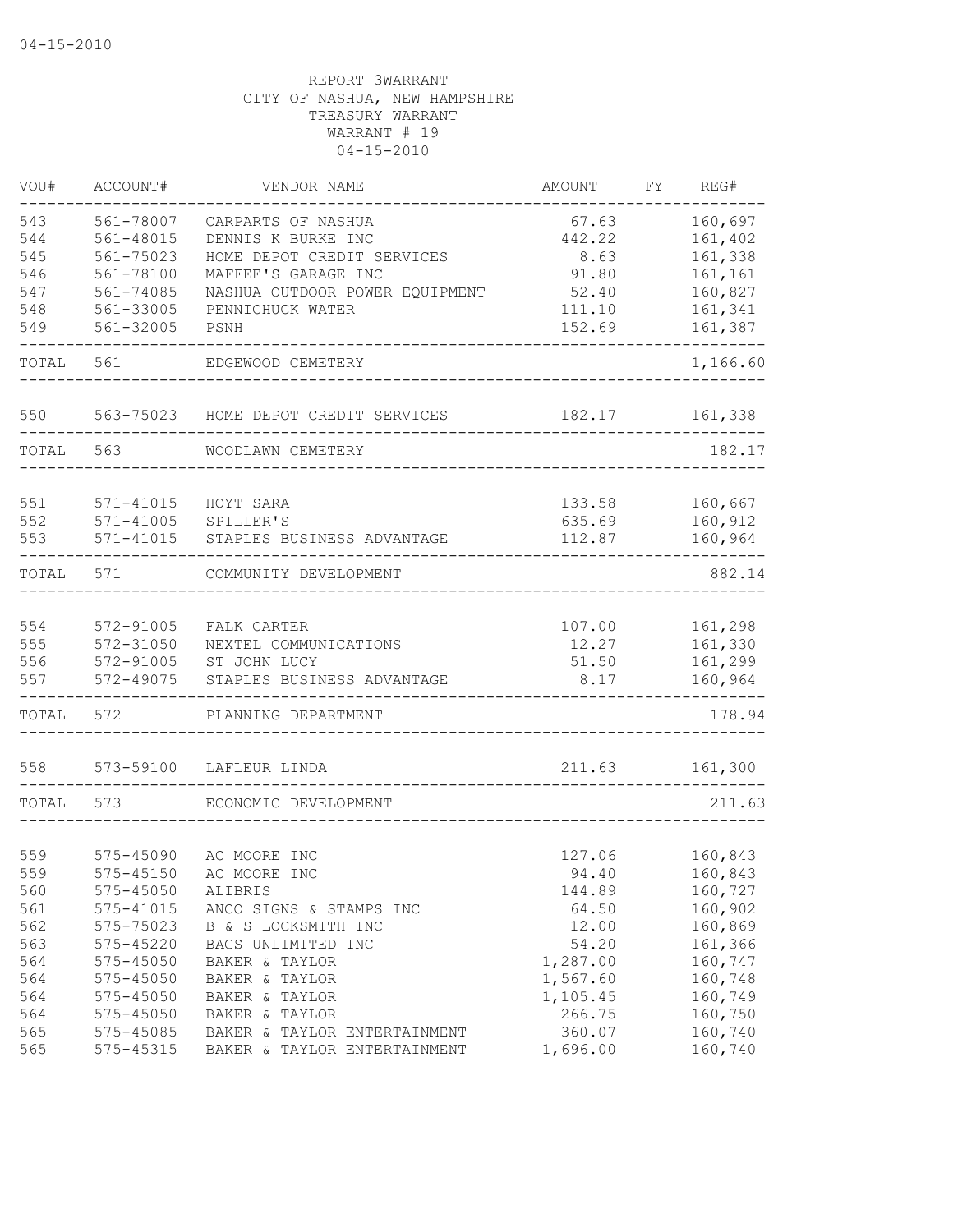| VOU#  | ACCOUNT#      | VENDOR NAME                    | AMOUNT   | FY | REG#      |
|-------|---------------|--------------------------------|----------|----|-----------|
| 566   | 575-59100     | BEAUDETTE DANIELLE             | 150.00   |    | 161,301   |
| 567   | 575-78100     | BRIDGE ST AUTO INC             | 30.00    |    | 160,796   |
| 568   | 575-45220     | BRODART CO                     | 296.03   |    | 160,791   |
| 569   | 575-45904     | CABINET PRESS                  | 45.00    |    | 161,398   |
| 570   | 575-95005     | CANTERBURY SHAKER VILLAGE INC  | 100.00   |    | 161,384   |
| 571   | 575-72060     | COCCI COMPUTER SERVICES INC    | 176.00   |    | 160,820   |
| 572   | $575 - 45050$ | <b>GALE</b>                    | 224.35   |    | 160,922   |
| 573   | 575-75901     | HOME DEPOT CREDIT SERVICES     | 22.69    |    | 161,338   |
| 574   | 575-45050     | INGRAM LIBRARY SERVICES        | 163.90   |    | 160,955   |
| 575   | 575-75105     | JOHNSON'S ELECTRIC INC         | 171.33   |    | 160,758   |
| 576   | 575-45904     | KEENE SENTINEL                 | 231.92   |    | 161,327   |
| 577   | 575-45050     | MATTHEW BENDER & CO INC        | 98.06    |    | 161,400   |
| 578   | $575 - 45050$ | MCLE                           | 202.50   |    | 161,391   |
| 579   | 575-45050     | MEP INC                        | 89.35    |    | 160,979   |
| 580   | 575-45085     | MICROMARKETING LLC             | 300.38   |    | 160,816   |
| 581   | 575-57010     | MV COMMUNICATIONS INC          | 141.00   |    | 160,692   |
| 582   | 575-34015     | NATIONAL GRID                  | 402.24   |    | 161,358   |
| 583   | 575-31040     | NEXTEL COMMUNICATIONS          | 89.40    |    | 161,330   |
| 584   | 575-95005     | <b>NHLA</b>                    | 110.00   |    | 161,345   |
| 585   | 575-32005     | PUBLIC SERVICE OF NH           | 6,563.80 |    | 161,390   |
| 586   | $575 - 45085$ | RECORDED BOOKS LLC             | 191.47   |    | 160,936   |
| 587   | 575-78100     | ROBBINS AUTO PARTS             | 63.91    |    | 161,132   |
| 588   | 575-45050     | ROCKWOOD JOHN                  | 24.99    |    | 161,374   |
| 589   | $575 - 45050$ | SIMON & SCHUSTER               | 64.58    |    | 160,741   |
| 590   | 575-75023     | SMITH BRADLEY J                | 110.00   |    | 160,904   |
| 591   | 575-74085     | STANLEY CONVERGENT SECURITY SO | 351.00   |    | 161,363   |
| 592   | $575 - 41015$ | STAPLES BUSINESS ADVANTAGE     | 351.04   |    | 160,964   |
| 593   | 575-57010     | TEAMSOFTWARE SOLUTIONS         | 125.00   |    | 161,344   |
|       |               |                                |          |    |           |
| 594   | 575-45904     | TELEGRAPH PUBLISHING COMPANY   | 728.00   |    | 161,419   |
| 595   | 575-45050     | WEST PAYMENT CENTER            | 98.80    |    | 161,339   |
| TOTAL | 575           | PUBLIC LIBRARIES               |          |    | 18,496.66 |
|       |               |                                |          |    |           |
| 596   |               | 576-49025 FINDLEY MICHAEL      | 75.00    |    | 161,302   |
| 597   | 576-94010     | SIMARD MARK                    | 110.00   |    | 161,304   |
| 597   | 576-95005     | SIMARD MARK                    | 365.00   |    | 161,304   |
| 598   | 576-91005     | TRACY WILLIAM                  | 103.50   |    | 161,303   |
|       | TOTAL 576     | BUILDING DEPARTMENT            |          |    | 653.50    |
|       |               |                                |          |    |           |
| 599   | 577-91010     | HAMMOND CRAIG                  | 257.50   |    | 161,306   |
| 600   | 577-31050     | NEXTEL COMMUNICATIONS          | 77.80    |    | 161,330   |
| 600   | 577-31065     | NEXTEL COMMUNICATIONS          | 75.00    |    | 161,330   |
| 601   | 577-91005     | ORTEGA NELSON                  | 258.50   |    | 161,305   |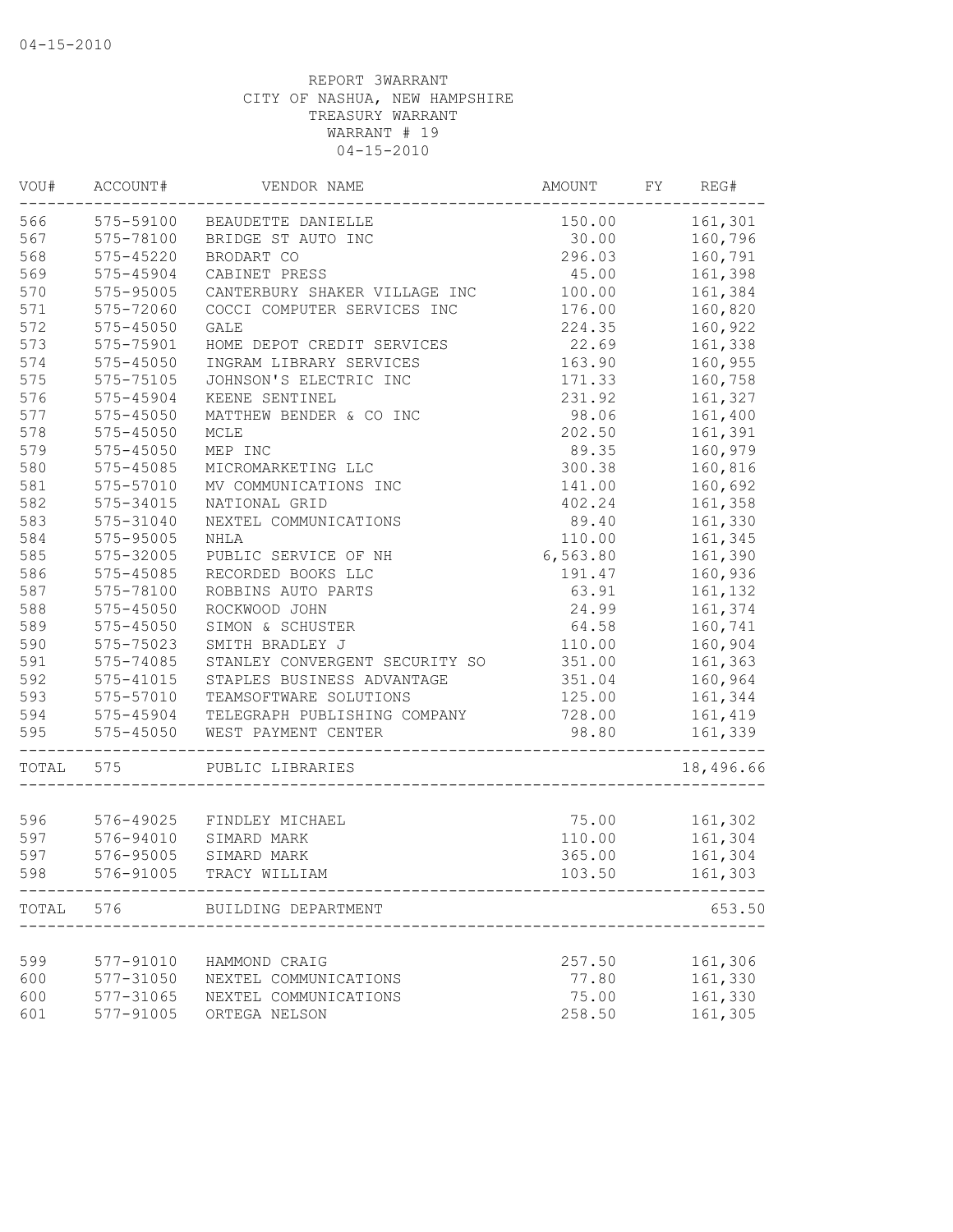| VOU# |                   | VENDOR NAME                    | AMOUNT            |                    |
|------|-------------------|--------------------------------|-------------------|--------------------|
|      |                   | TOTAL 577 CODE ENFORCEMENT     |                   | 668.80             |
|      |                   |                                |                   |                    |
|      | 218,983 581-49050 | AC MOORE INC                   | 16.53             | 160,780            |
|      | 218,984 581-53103 | ACUCARE NURSING PROFESSIONALS  | 1,148.92          | 160,996            |
|      | 218,985 581-53101 | ADULT LEARNING CENTER          | 26,000.00         | 160,935            |
|      | 218,985 581-84030 | ADULT LEARNING CENTER          | 26, 325.00        | 160,935            |
|      | 218,986 581-42110 | ALARMAX DISTRIBUTORS INC       | 185.09            | 160,988            |
|      | 218,987 581-91005 | ALVES ARELINDA                 | 69.88             | 161,109            |
| 602  | 581-53100         | ANACOMP INC                    | 110.56            | 160,723            |
|      | 218,988 581-91005 | ANASTAS ROBERT                 | 26.13             | 161,174            |
|      | 218,989 581-49075 | B & S LOCKSMITH INC            | 621.61            | 160,869            |
|      | 218,990 581-91005 | BAGLEY MARCIA                  | 130.38            | 161,116            |
|      | 218,991 581-74092 | BAILEY DAVID                   | 60.00             | 160,738            |
|      | 218,992 581-91005 | <b>BATES DIANE</b>             | 99.00             | 161,050            |
|      | 218,993 581-42110 | BATTERY SPECIALISTS OF NH LLC  | 129.90            | 161,123            |
|      | 218,994 581-31005 | BAYRING COMMUNICATIONS         | 2,407.20          | 161, 414           |
|      | 218,995 581-42120 | BEARINGS SPECIALTY CO INC      | 45.48             | 160,939            |
|      | 218,996 581-49050 | BELLETETES INC                 | 173.91            | 160,818            |
|      | 218,996 581-49075 | BELLETETES INC                 | 81.04             | 160,818            |
|      | 218,997 581-49050 | BIO-RAD LABORATORIES           | 185.68            | 161,103            |
|      | 218,998 581-59130 | BOWLEY DOW LOREN               | 60.00             | 161,250            |
|      | 218,999 581-53100 | BROOKS RICHARD                 | 1,500.00          | 160,842            |
|      | 219,000 581-49910 | BSN SPORTS                     | 1, 145.45         | 161,337            |
|      | 219,001 581-55010 | BUDGET CAR & TRUCK RENTAL      | 137.78            | 161,042            |
|      | 219,002 581-64192 | BURMAX CO INC                  | 133.62            | 161,060            |
|      | 219,003 581-91005 | BURRUTO JOHN                   | 80.25             | 161,122            |
|      | 219,004 581-49050 | CAMBIUM LEARNING INC           | 341.99            | 161,086            |
|      | 219,005 581-55015 | CANFIELD BRAD                  | 1,150.00          | 161,058            |
|      | 219,006 581-55015 | CANTARA DEBORAH                | 135.00            | 160,771            |
|      | 219,007 581-55018 | CARING HANDS TRANSPORTATION LL | 13,105.00         | 161,102            |
|      | 219,008 581-49050 | CARTRIDGE WORLD                | 543.96            | 161,092            |
|      | 219,009 581-49050 | CASEY'S WOOD PRODUCTS INC      | 141.95            | 161,135            |
|      | 219,010 581-42110 | CED                            | 340.50            | 160,742            |
|      | 219,011 581-84030 | CEDARCREST INC                 | 3,549.93          | 160,689            |
|      | 219,012 581-42010 | CENTRAL PAPER PRODUCTS CO      | 13,920.84         | 161,186            |
|      | 219,013 581-49050 | CHARBONNEAU JOY                | 60.00             | 161,138            |
|      | 219,014 581-53103 | CLARK ASSOCIATES/DEBBIE CLARK  | 28, 212.00        | 160,726            |
|      | 219,015 581-43005 | CMRS-POC                       | 2,000.00          | 161,409            |
|      | 219,016 581-49055 | COASTAL TRAINING TECHNOLGIES C | 211.23            | 161,008            |
|      | 219,017 581-49075 | COFFEE PAUSE                   | 50.00             | 161,150            |
|      | 219,018 581-49035 | COLLINS EDUCATION ASSOCIATES L | 330.00            | 161,069            |
|      | 219,018 581-49050 | COLLINS EDUCATION ASSOCIATES L |                   |                    |
|      | 219,019 581-49050 | COMPUTER HUT OF N E INC        | 253.00            | 161,069            |
|      | 219,019 581-64045 | COMPUTER HUT OF N E INC        | 2,310.00<br>60.00 | 161,190<br>161,190 |
|      | 219,020 581-84055 | CONCORD SCHOOL DISTRICT        | 3, 411.82         | 160,695            |
|      | 219,021 581-49050 | CONNECTICUT VALLEY BIOLOGICAL  | 100.12            | 161,169            |
|      |                   |                                |                   |                    |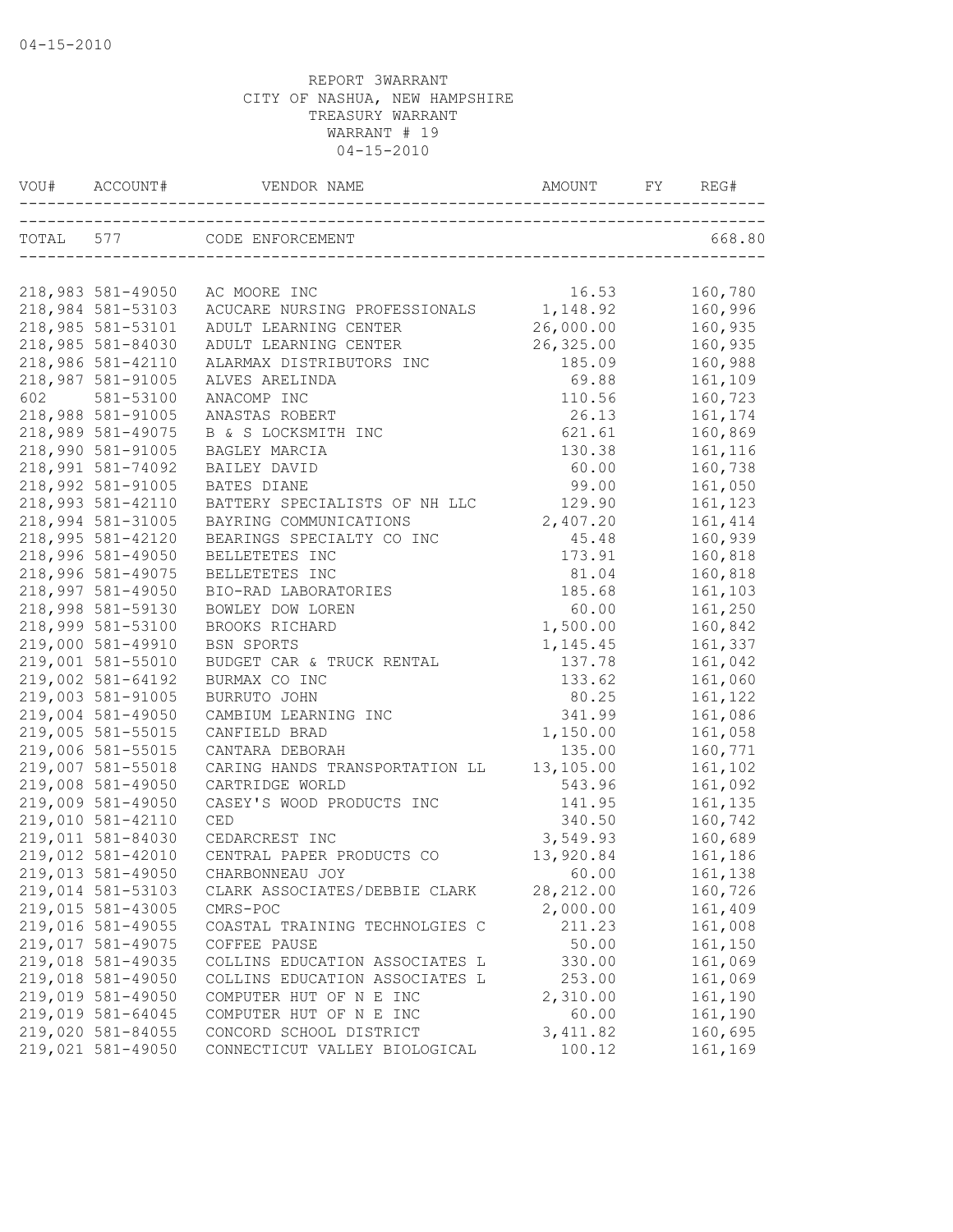| VOU# | ACCOUNT#          | VENDOR NAME                    | AMOUNT     | FY | REG#     |
|------|-------------------|--------------------------------|------------|----|----------|
|      | 219,022 581-91005 | CONRAD MARK                    | 104.70     |    | 161,001  |
|      | 219,023 581-42130 | CONTROL TECHNOLOGIES INC       | 5,613.79   |    | 160,976  |
|      | 219,023 581-75015 | CONTROL TECHNOLOGIES INC       | 29,534.25  |    | 160,976  |
|      | 219,024 581-49075 | CONWAY ARENA                   | 126.50     |    | 161,077  |
|      | 219,025 581-45910 | COOKING LIGHT                  | 24.00      |    | 161,416  |
|      | 219,026 581-91005 | COVART VIRGINIA L              | 20.28      |    | 161,134  |
|      | 219,027 581-55015 | CRATEAU SALLY                  | 783.20     |    | 161,237  |
|      | 219,028 581-44005 | CURRICULUM ASSOCIATES, INC     | 71.27      |    | 161,017  |
|      | 219,028 581-49050 | CURRICULUM ASSOCIATES, INC     | 450.50     |    | 161,017  |
|      | 219,029 581-42130 | D R GUILBEAULT AIR COMPRESSOR  | 185.98     |    | 160,903  |
|      | 219,030 581-49050 | DEMCO INC                      | 554.19     |    | 160,743  |
|      | 219,031 581-91005 | DERRY MARSHALL                 | 180.00     |    | 160,737  |
|      | 219,032 581-91005 | DICHARD ALLAN                  | 86.75      |    | 161,244  |
|      | 219,033 581-91005 | DONOVAN DANIEL                 | 25.20      |    | 161,240  |
|      | 219,034 581-84030 | EASTER SEALS NEW HAMPSHIRE     | 5,326.60   |    | 160,938  |
|      | 219,034 581-84055 | EASTER SEALS NEW HAMPSHIRE     | 8,262.11   |    | 160,938  |
|      | 219,035 581-53101 | EDUCATION INC                  | 77.14      |    | 161,054  |
|      | 219,036 581-34015 | ENERGYNORTH PROPANE            | 342.68     |    | 161,181  |
|      | 219,037 581-91005 | ESSON VIRGINIA                 | 19.05      |    | 161,009  |
|      | 219,038 581-42130 | F W WEBB COMPANY               | 1,280.27   |    | 160,754  |
|      | 219,038 581-49050 | F W WEBB COMPANY               | 156.10     |    | 160,754  |
|      | 219,039 581-31005 | FAIR POINT COMMUNICATIONS INC  | 52.01      |    | 161, 412 |
| 603  | 581-31005         | FAIRPOINT COMMUNICATIONS       | 693.64     |    | 161,365  |
|      | 219,040 581-31005 | FAIRPOINT COMMUNICATIONS INC   | 28.59      |    | 161,410  |
|      | 219,041 581-31005 | FAIRPOINT COMMUNICATIONS INC   | 116.12     |    | 161, 411 |
|      | 219,042 581-31005 | FAIRPOINT COMMUNICATIONS INC   | 47.55      |    | 161, 413 |
|      | 219,043 581-94030 | FARRENKOPF RICHARD             | 194.50     |    | 161,073  |
|      | 219,044 581-49075 | FASTENAL COMPANY               | 26.65      |    | 160,875  |
|      | 219,045 581-91005 | FIRMIN JIM                     | 26.00      |    | 161,095  |
|      | 219,046 581-55010 | FIRST STUDENT INC              | 222.73     |    | 161,029  |
|      | 219,047 581-55005 | FIRST STUDENT INC              | 749.66     |    | 161,038  |
|      | 219,047 581-55015 | FIRST STUDENT INC              | 63, 262.36 |    | 161,038  |
|      | 219,047 581-55018 | FIRST STUDENT INC              | 1,735.45   |    | 161,038  |
|      | 219,047 581-55025 | FIRST STUDENT INC              | 9,025.00   |    | 161,038  |
|      | 219,047 581-55035 | FIRST STUDENT INC              | 2,594.97   |    | 161,038  |
|      | 219,048 581-51015 | FLYGARE SCHWARZ & CLOSSON      | 3,221.50   |    | 160,914  |
|      | 219,049 581-59130 | FOLEY RONALD                   | 120.00     |    |          |
|      |                   |                                |            |    | 161,126  |
|      | 219,050 581-49035 | FOLLETT EDUCATIONAL SERVICES   | 696.79     |    | 161, 415 |
|      | 219,051 581-49910 | FRANKLIN PAINT CO INC          | 33.00      |    | 161,030  |
|      | 219,052 581-49050 | GHA TECHNOLOGIES INC           | 419.60     |    | 160,785  |
|      | 219,053 581-42110 | GRAINGER                       | 450.00     |    | 160,767  |
|      | 219,053 581-42130 | GRAINGER                       | 788.64     |    | 160,767  |
|      | 219,054 581-53100 | GRANITE STATE SHUTTLE SERVICE  | 176.00     |    | 161,145  |
|      | 219,055 581-84030 | GREATER LAWRENCE ED COLLABORAT | 22,674.18  |    | 161,047  |
|      | 219,056 581-91005 | GREENBERG ELLEN                | 223.75     |    | 161,108  |
|      | 219,057 581-91005 | GUAL WENDY                     | 20.38      |    | 161,063  |
|      | 219,058 581-74092 | HARRIS EOUIPMENT REPAIR SERVIC | 234.30     |    | 161,173  |
|      | 219,059 581-49050 | <b>HEINEMANN</b>               | 54.32      |    | 161,014  |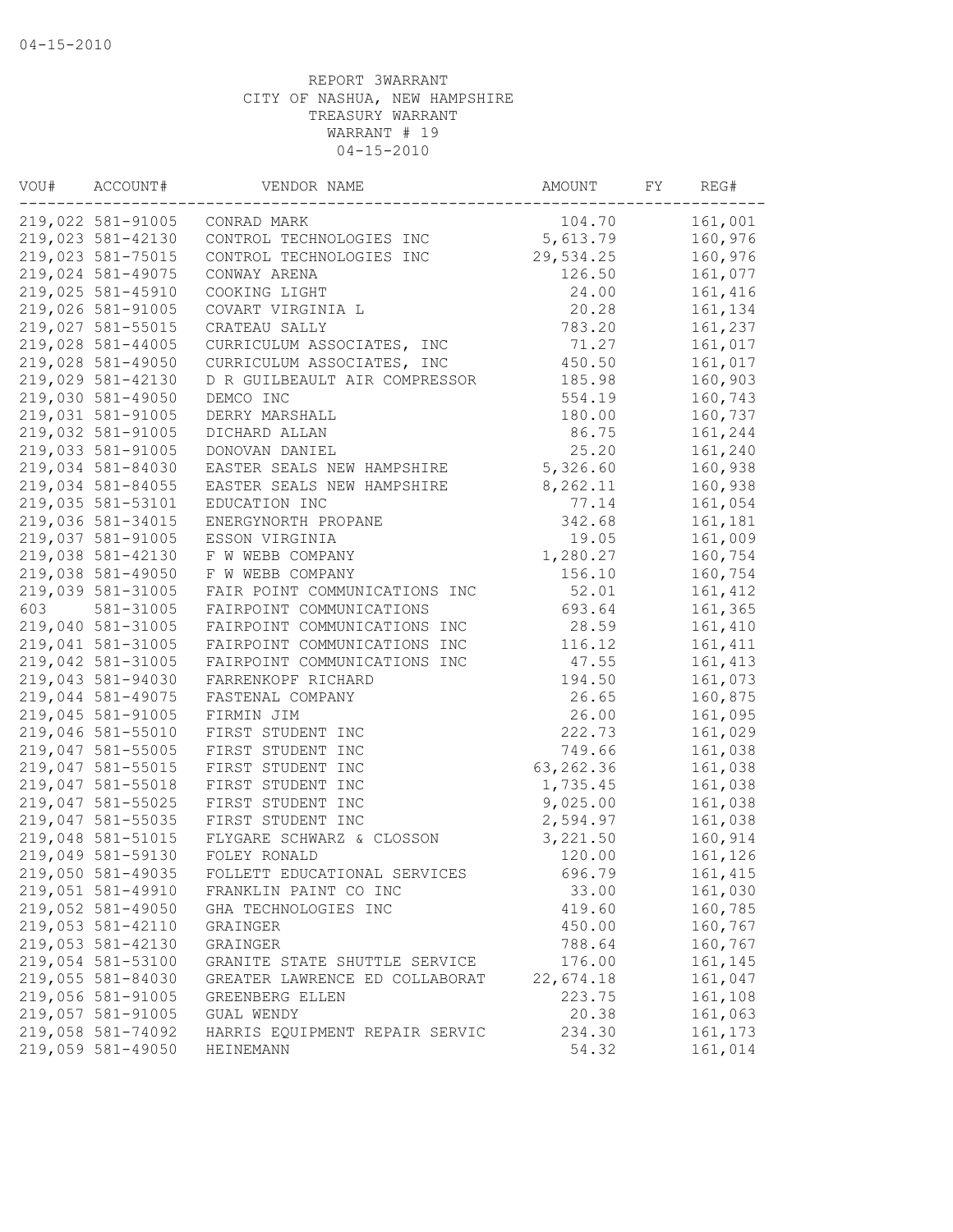| VOU# | ACCOUNT#          | VENDOR NAME                    | AMOUNT    | FY | REG#     |
|------|-------------------|--------------------------------|-----------|----|----------|
|      | 219,060 581-64045 | HEWLETT PACKARD COMPANY        | 4,728.00  |    | 160,768  |
|      | 219,061 581-49050 | HIGHSMITH INC                  | 21.48     |    | 161,182  |
|      | 219,062 581-49075 | HOME DEPOT CREDIT SERVICES     | 493.74    |    | 161,024  |
|      | 219,063 581-49050 | HOME DEPOT CREDIT SERVICES     | 236.61    |    | 161,052  |
|      | 219,064 581-49050 | HOME DEPOT CREDIT SERVICES     | 234.57    |    | 161,083  |
|      | 219,065 581-91005 | HYNES STACY                    | 100.30    |    | 160,998  |
|      | 219,066 581-49050 | INCANDESCENT STUDIOS           | 47.81     |    | 161,096  |
|      | 219,067 581-41040 | INTEGRATED OFFICE SOLUTIONS    | 760.00    |    | 161,119  |
|      | 219,068 581-59130 | JASKOLKA JOHN                  | 60.00     |    | 160,920  |
|      | 219,069 581-49910 | JOHN DEERE LANDSCAPES/LESCO    | 344.85    |    | 161,028  |
|      | 219,070 581-59130 | KAJEN CHARLES                  | 60.00     |    | 161,127  |
|      | 219,071 581-75023 | KAMCO SUPPLY CORP OF BOSTON    | 764.59    |    | 161,004  |
|      | 219,072 581-94030 | KELLEY MEGHAN                  | 54.50     |    | 160,769  |
|      | 219,073 581-91005 | KOSOW CARMEN                   | 28.88     |    | 161,023  |
|      | 219,074 581-49050 | LAKESHORE LEARNING MATERIALS   | 159.85    |    | 160,781  |
|      | 219,075 581-91005 | LALIME MAUREEN                 | 14.00     |    | 161,040  |
|      | 219,076 581-84030 | LEARNING CENTER FOR THE DEAF   | 8,579.46  |    | 161,105  |
|      | 219,077 581-49050 | LIBRARY VIDEO COMPANY          | 138.99    |    | 160,990  |
|      | 219,078 581-84030 | LIGHTHOUSE SCHOOL INC          | 57,700.56 |    | 160,993  |
|      | 219,079 581-91005 | LOFTUS JUDITH                  | 43.38     |    | 161,010  |
|      | 219,080 581-91005 | LUCAS MARK                     | 35.25     |    | 161,153  |
|      | 219,081 581-49050 | LYDON RICHARD                  | 189.74    |    | 161,066  |
|      | 219,081 581-91005 | LYDON RICHARD                  | 125.60    |    | 161,066  |
|      | 219,082 581-42110 | M & M ELECTRICAL SUPPLY CO INC | 1,395.80  |    | 161,160  |
|      | 219,083 581-49050 | MAILBOX (THE)                  | 29.95     |    | 160,981  |
|      | 219,084 581-55015 | MARDEN SUSAN                   | 168.00    |    | 161,141  |
|      | 219,085 581-49050 | MARKET BASKET                  | 614.40    |    | 160,830  |
|      | 219,086 581-75090 | MARVELL PLATE GLASS INC        | 724.00    |    | 160,701  |
|      | 219,087 581-53103 | MCCARTNEY AMY                  | 6, 266.00 |    | 161, 111 |
|      | 219,088 581-84055 | MERRIMACK SPECIAL EDUCATION    | 992.95    |    | 161,106  |
|      | 219,089 581-49050 | MIDWEST TECHNOLOGY PRODUCTS    | 530.80    |    | 160,670  |
|      | 219,090 581-91005 | MILLER JOE                     | 142.20    |    | 161, 113 |
|      | 219,091 581-84055 | MOUNT PROSPECT ACADEMY INC     | 4,913.48  |    | 161,068  |
|      | 219,092 581-49050 | MSC INDUSTRIAL SUPPLY CO INC   | 326.48    |    | 161,022  |
|      | 219,092 581-75023 | MSC INDUSTRIAL SUPPLY CO INC   | 92.10     |    | 161,022  |
|      | 219,093 581-53100 | MULTI-STATE BILLING SERVICES L | 2,667.15  |    | 161, 114 |
|      | 219,094 581-49910 | NARDONE SAND & GRAVEL CO INC   | 2,123.28  |    | 160,813  |
|      | 219,095 581-84030 | NASHOBA LEARNING GROUP         | 9,514.34  |    | 161,085  |
|      | 219,096 581-84030 | NASHUA CHILDREN'S HOME         | 27,927.06 |    | 161,019  |
|      | 219,097 581-49050 | NASHUA OUTDOOR POWER EQUIPMENT | 138.64    |    | 160,827  |
|      | 219,097 581-49910 | NASHUA OUTDOOR POWER EQUIPMENT | 99.02     |    | 160,827  |
| 604  | 581-18088         | NASHUA SCHOOL DISTRICT #42     | 140.00    |    | 545      |
| 604  | 581-45295         | NASHUA SCHOOL DISTRICT #42     | 1,155.00  |    | 545      |
|      | 219,098 581-49075 | NASHUA WALLPAPER & PAINT CO    | 149.97    |    | 160,829  |
|      | 219,099 581-34015 | NATIONAL GRID                  | 4,641.46  |    | 161,418  |
|      | 219,100 581-42010 | NATIONWIDE SALES & SERVICE     | 139.79    |    | 161,006  |
|      | 219,101 581-95005 | NESDEC                         | 3,630.00  |    | 160,980  |
|      | 219,102 581-42110 | NEW ENGLAND POWER GENERATOR    | 186.55    |    | 161,246  |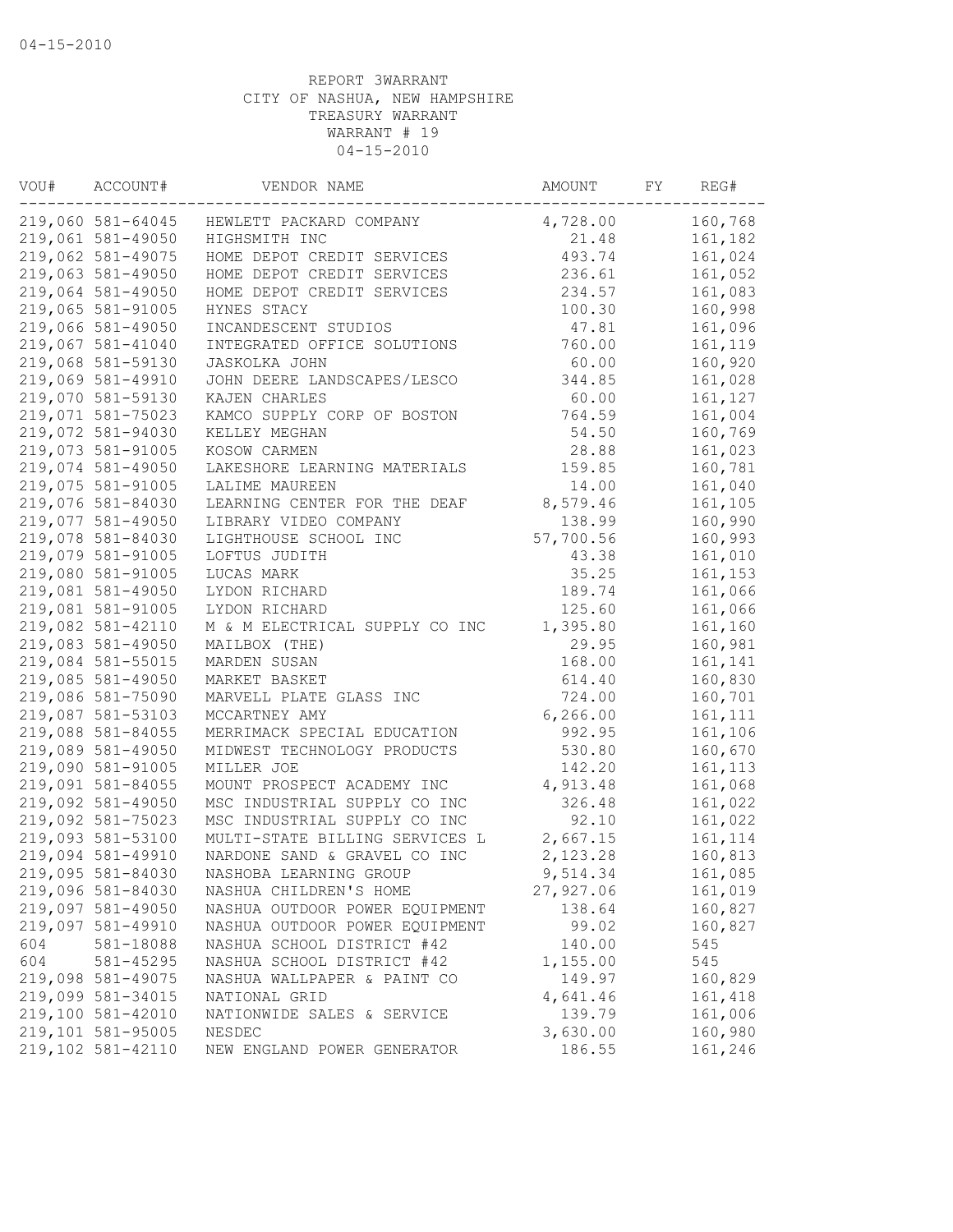| VOU# | ACCOUNT#           | VENDOR NAME                    | AMOUNT     | FY | REG#    |
|------|--------------------|--------------------------------|------------|----|---------|
|      | 219,103 581-84055  | NEWPORT SCHOOL DISTRICT        | 2,405.88   |    | 161,129 |
|      | 219,104 581-31005  | NEXTEL COMMUNICATIONS          | 2,357.56   |    | 161,320 |
|      | 219,105 581-84055  | NFI NORTH INC                  | 1,042.44   |    | 160,977 |
|      | 219,106 581-91040  | NHAEOP                         | 1,252.00   |    | 161,406 |
|      | 219,107 581-95005  | NHIAA                          | 20.00      |    | 160,704 |
|      | 219,108 581-45410  | NHLOA                          | 240.00     |    | 160,987 |
|      | 219,109 581-49050  | NORTHCENTER FOODSERVICE        | 217.75     |    | 161,035 |
|      | 219,110 581-49910  | OUTDOOR WORLD OF NE            | 1,975.00   |    | 160,846 |
|      | 219, 111 581-49050 | P J CURRIER LUMBER CO          | 502.96     |    | 161,027 |
|      | 219, 112 581-91005 | PAPANICOLAOU PAULA             | 57.13      |    | 161,021 |
|      | 219, 113 581-49075 | PASEK                          | 2,332.70   |    | 160,879 |
|      | 219, 114 581-49050 | PEARSON EDUCATION              | 594.66     |    | 161,070 |
|      | 219, 115 581-59130 | PELLETIER DAVID                | 120.00     |    | 161,097 |
|      | 219,116 581-33005  | PENNICHUCK WATER WORKS INC     | 5,846.75   |    | 161,324 |
|      | 219, 117 581-91005 | PEREZ KRISTINA                 | 20.55      |    | 161,147 |
|      | 219,118 581-53100  | PERFORMANCE REHAB INC.         | 5, 163. 14 |    | 161,067 |
|      | 219, 119 581-41015 | PETTY CASH                     | 2.99       |    | 161,307 |
|      | 219,119 581-43005  | PETTY CASH                     | 11.60      |    | 161,307 |
|      | 219,119 581-49050  | PETTY CASH                     | 34.00      |    | 161,307 |
|      | 219,120 581-49050  | PETTY CASH                     | 176.37     |    | 161,308 |
|      | 219, 121 581-43005 | PETTY CASH                     | 11.20      |    | 161,309 |
|      | 219, 121 581-49050 | PETTY CASH                     | 72.06      |    | 161,309 |
|      | 219, 122 581-49050 | PETTY CASH                     | 31.30      |    | 161,310 |
|      | 219, 122 581-91040 | PETTY CASH                     | 45.00      |    | 161,310 |
|      | 219,123 581-94010  | PHAIR LUANNE                   | 1,260.80   |    | 161,238 |
|      | 219, 124 581-84055 | PINE HAVEN BOYS CENTER         | 3,520.15   |    | 160,984 |
|      | 219, 125 581-49050 | PIONEER DRAMA SERVICE INC      | 67.95      |    | 160,705 |
|      | 219,126 581-49075  | PLACE PATRICIA                 | 21.35      |    | 160,997 |
|      | 219,126 581-91005  | PLACE PATRICIA                 | 170.32     |    | 160,997 |
|      | 219,127 581-52010  | PLODZIK & SANDERSON PA         | 12,548.50  |    | 160,736 |
|      | 219,128 581-49050  | POPPLERS MUSIC INC             | 67.15      |    | 161,003 |
|      | 219,129 581-49050  | PRO ED                         | 86.90      |    | 161,072 |
|      | 219,130 581-84030  | PROTESTANT GUILD FOR HUMAN SVC | 7,357.14   |    | 161,152 |
|      | 219, 131 581-55015 | PROVIDER ENTERPRISES INC (THE) | 14,730.00  |    | 161,025 |
|      | 219, 131 581-55018 | PROVIDER ENTERPRISES INC (THE) | 25,834.50  |    | 161,025 |
|      | 219,132 581-32005  | PSNH                           | 1,161.47   |    | 161,393 |
|      | 219,133 581-32005  | PUBLIC SERVICE OF NH           | 16,739.39  |    | 161,390 |
|      | 219, 134 581-53085 | QUIMBY EYE CARE INC            | 257.50     |    | 160,983 |
|      | 219, 135 581-49075 | RASMUSSEN VERONICA             | 313.42     |    | 161,074 |
|      | 219,136 581-78007  | RAYMOND J LEVESQUE & SONS      | 3,306.25   |    | 160,999 |
|      | 219,137 581-49050  | RC BUYERS WAREHOUSE            | 15.28      |    | 161,055 |
|      | 219,138 581-53103  | READYNURSE STAFFING SERVICES   | 1,819.72   |    | 160,762 |
|      | 219,139 581-49050  | REALLY GOOD STUFF INC          | 55.94      |    | 160,995 |
|      | 219,140 581-84030  | REGIONAL SERVICES & EDUCATION  | 26,050.20  |    | 160,694 |
|      | 219,141 581-42110  | REXEL CLS                      | 225.68     |    | 161,099 |
|      | 219,142 581-41040  | RICOH AMERICAS CORPORATION     | 155.00     |    | 161,018 |
|      | 219,143 581-45410  | RISCH ALISON                   | 120.00     |    | 161,037 |
|      | 219,144 581-94010  | ROSS STEPHANIE                 | 1,008.00   |    | 161,090 |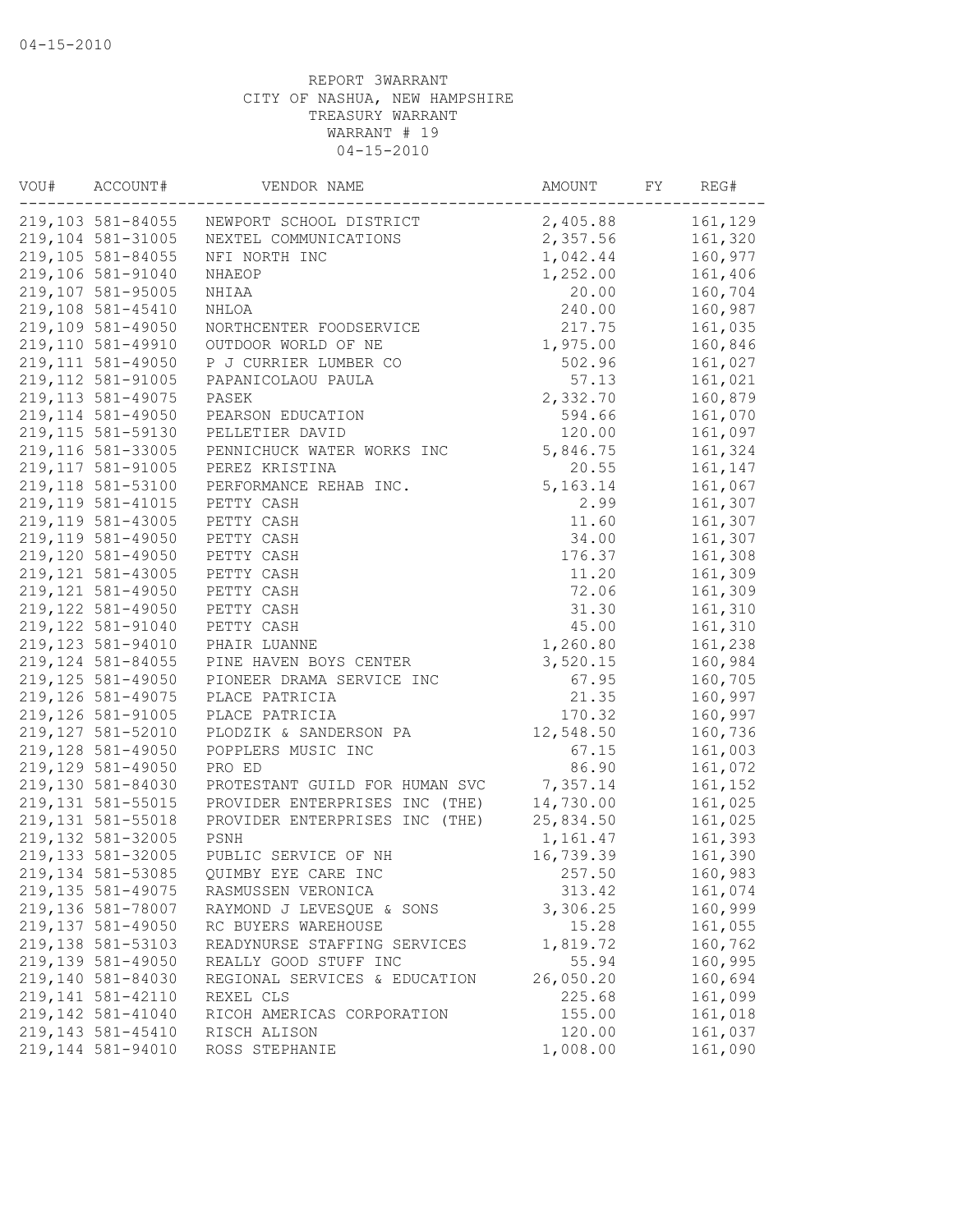| VOU# | ACCOUNT#                               | VENDOR NAME                    | AMOUNT            | FY | REG#     |
|------|----------------------------------------|--------------------------------|-------------------|----|----------|
|      | 219,145 581-59130                      | ROSSETTI STEVE                 | 60.00             |    | 160,986  |
|      | 219,146 581-91005                      | RYAN DAVID                     | 137.50            |    | 161,100  |
|      | 219,147 581-49050                      | SAM'S CLUB                     | 35.00             |    | 161,331  |
|      | 219,148 581-49050                      | SARGENT-WELCH                  | 9.99              |    | 160,739  |
|      | 219,149 581-49050                      | SCHOLASTIC INCORPORATED        | 35.00             |    | 161,188  |
|      | 219,150 581-47010                      | SCHOOL HEALTH ALERT            | 88.00             |    | 160,994  |
|      | 219,151 581-47010                      | SCHOOL HEALTH CORP             | 279.81            |    | 160,703  |
|      | 219,152 581-45910                      | SCHOOL NURSE SUPPLY INC        | 154.90            |    | 160,989  |
|      | 219,152 581-47010                      | SCHOOL NURSE SUPPLY INC        | 266.90            |    | 160,989  |
|      | 219, 153 581-41015                     | SCHOOL SPECIALTY INC           | 37.17             |    | 161,013  |
|      | 219, 153 581-49035                     | SCHOOL SPECIALTY INC           | 109.61            |    | 161,013  |
|      | 219,153 581-49050                      | SCHOOL SPECIALTY INC           | 1,699.47          |    | 161,013  |
|      | 219,154 581-49050                      | SCHOOLMEDIA INC                | 24.45             |    | 161,098  |
|      | 219, 155 581-75023                     | SETON IDENTIFICATION PRODUCTS  | 86.25             |    | 160,923  |
|      | 219,156 581-49050                      | SHEPARD EXPOSITION SERVICES    | 300.00            |    | 161, 417 |
|      | 219,157 581-91005                      | SICILIA KATHRYN                | 134.75            |    | 161,107  |
|      | 219,158 581-42130                      | SIEMENS INDUSTRY, INC          | 325.00            |    | 161,076  |
|      | 219,159 581-94010                      | SLATTERY JULIE                 | 1,240.00          |    | 161,110  |
|      | 219,160 581-84030                      | SPAULDING YOUTH CENTER         | 4,698.21          |    | 160,679  |
|      | 219,161 581-49050                      | SPORT SUPPLY GROUP INC         | 326.80            |    | 161,046  |
|      | 219,162 581-41015                      | STAPLES BUSINESS ADVANTAGE     | 686.16            |    | 160,906  |
|      | 219,162 581-41040                      | STAPLES BUSINESS ADVANTAGE     | 66.55             |    | 160,906  |
|      | 219,162 581-41045                      | STAPLES BUSINESS ADVANTAGE     | 33.20             |    | 160,906  |
|      | 219,162 581-49050                      | STAPLES BUSINESS ADVANTAGE     | 4,103.39          |    | 160,906  |
|      | 219,162 581-49075                      | STAPLES BUSINESS ADVANTAGE     | 532.49            |    | 160,906  |
|      | 219,162 581-63085                      | STAPLES BUSINESS ADVANTAGE     | 129.99            |    | 160,906  |
|      | 219,163 581-53100                      | STATE OF NH CRIMINAL RECORDS   | 519.25            |    | 161,311  |
|      | 219,164 581-53100                      | TERMINIX                       | 30.00             |    | 161,087  |
|      | 219,165 581-49050                      | TJ'S DELI                      | 75.96             |    | 160,676  |
|      | 219,166 581-78007                      | TOWERS MOTOR PARTS CORP        | 3.84              |    | 160,921  |
|      | 219,167 581-45910                      | TRAVELER CONDE NAST            | 28.00             |    | 161,407  |
|      | 219,168 581-43005                      | U S POSTAL SERVICES            | 300.00            |    | 161,312  |
|      | 219,169 581-43005                      | UNITED PARCEL SERVICE          | 48.66             |    | 160,982  |
|      | 219,170 581-42120                      | UNITED SUPPLY INC              | 1,937.00          |    | 161,057  |
|      | 219, 171 581-75023                     | UNIVERSAL RECYCLING TECH LLC   | 619.42            |    | 161,204  |
|      | 219, 172 581-31005                     | VERIZON BUSINESS               | 4,412.68          |    | 160,671  |
|      | 219,173 581-84030                      | VERMONT CTR FOR THE DEAF &     | 15,256.60         |    | 161,121  |
|      | 219, 174 581-41015                     | WALMART COMMUNITY              | 12.36             |    | 160,966  |
|      | 219,174 581-47010                      | WALMART COMMUNITY              | 48.64             |    | 160,966  |
|      | 219,174 581-49050                      | WALMART COMMUNITY              | 112.14            |    | 160,966  |
|      | 219,175 581-55018                      | WALTHAM CENTRAL SCHOOL         | 490.00            |    | 161,162  |
|      | 219,176 581-41045                      | WB MASON COMPANY INC           | 6,729.25          |    | 160,715  |
|      | 219, 177 581-42110                     | WILLIAMS COMMUNICATIONS SERVIC | 297.50            |    | 161,062  |
|      | 219,178 581-49050<br>219,179 581-53101 | WILSON LANGUAGE TRAINING CORP  | 244.20            |    | 161,075  |
|      | 219,180 581-59130                      | YOUTH COUNCIL (THE)            | 4,512.50<br>60.00 |    | 161,053  |
|      |                                        | ZWICKER DAVE                   |                   |    | 161,094  |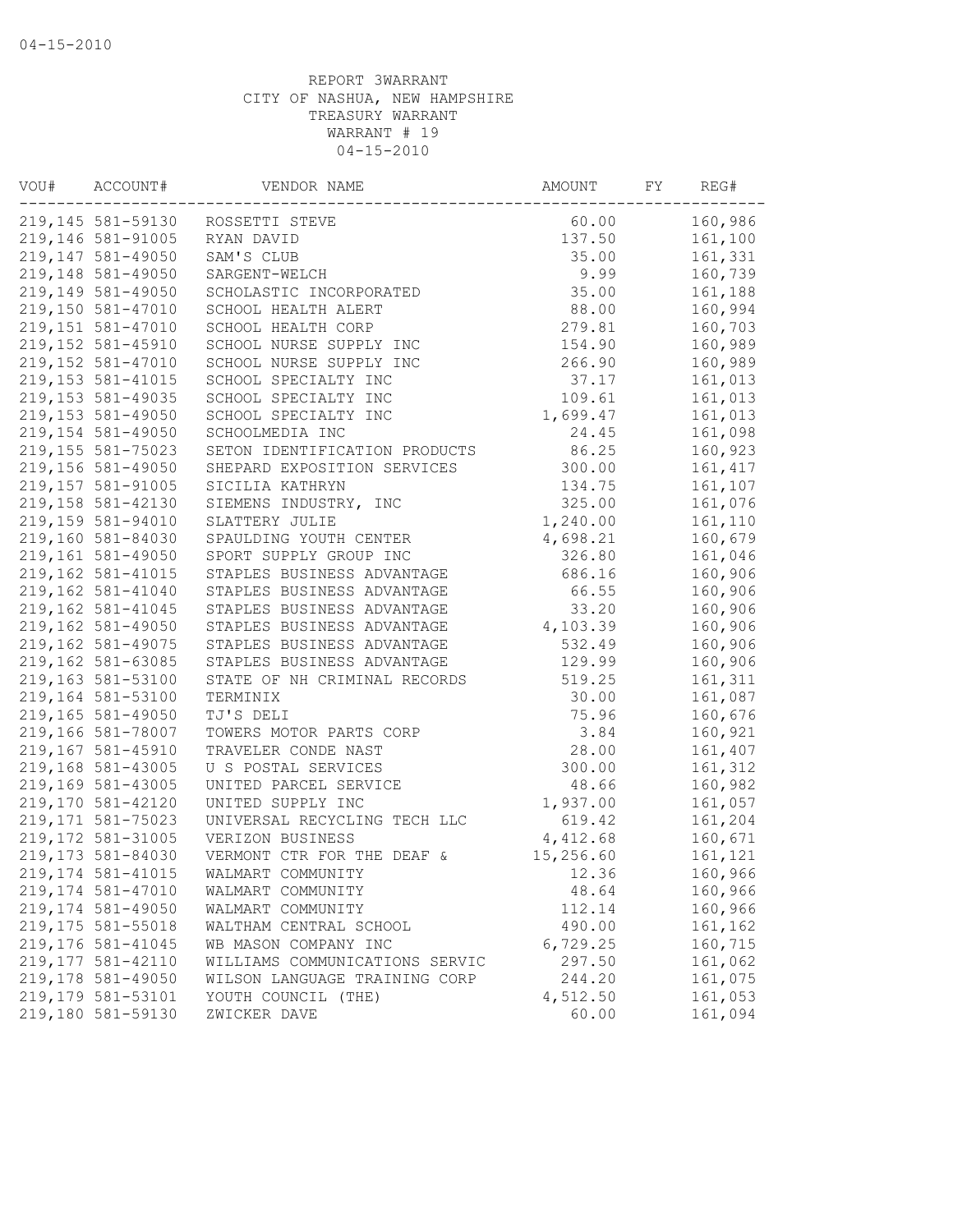| VOU#                     | ACCOUNT#                                         | VENDOR NAME                                                                                      | AMOUNT FY REG#                      |                                          |
|--------------------------|--------------------------------------------------|--------------------------------------------------------------------------------------------------|-------------------------------------|------------------------------------------|
| TOTAL                    | 581                                              | SCHOOL DEPARTMENT                                                                                |                                     | 628,607.82                               |
| 605<br>606<br>607        | 590-23532<br>590-23552<br>590-24506              | HOLIDAY INN<br>MUSCO SPORTS LIGHTING LLC<br>AMERICAN TELECOM SERVICES LLC                        | 810.96<br>13,280.00<br>1,183.90     | 161,313<br>160,674<br>160,863            |
| TOTAL 590                |                                                  | PRIOR YEAR OBLIGATIONS                                                                           |                                     | 15,274.86                                |
| 608<br>608               | 592-85015                                        | 592-85010 US BANK NA (091000022)<br>US BANK NA (091000022)                                       | 35,860.50<br>116,597.00             | 531<br>531                               |
| TOTAL                    | 592                                              | BONDED DEBT SERVICE                                                                              |                                     | 152,457.50                               |
| 609<br>610<br>611<br>612 | 595-22015<br>595-22015<br>595-22020<br>595-22025 | BARRETT WILLIAM S<br>DWARAKANATH USHA & SESHAD<br>BARRETT WILLIAM S<br>KEYSTONE CONSULTING GROUP | 22.38<br>5.12<br>164.97<br>4,750.00 | 161,226<br>161,227<br>161,226<br>161,230 |
| TOTAL 595                |                                                  | OVERLAY                                                                                          |                                     | 4,942.47                                 |
| 613                      | 599-64045                                        | PROVANTAGE                                                                                       | 153.53                              | 160,954                                  |
| TOTAL                    | 599                                              | "CERF" - EQUIPMENT PURCHASES                                                                     |                                     | 153.53                                   |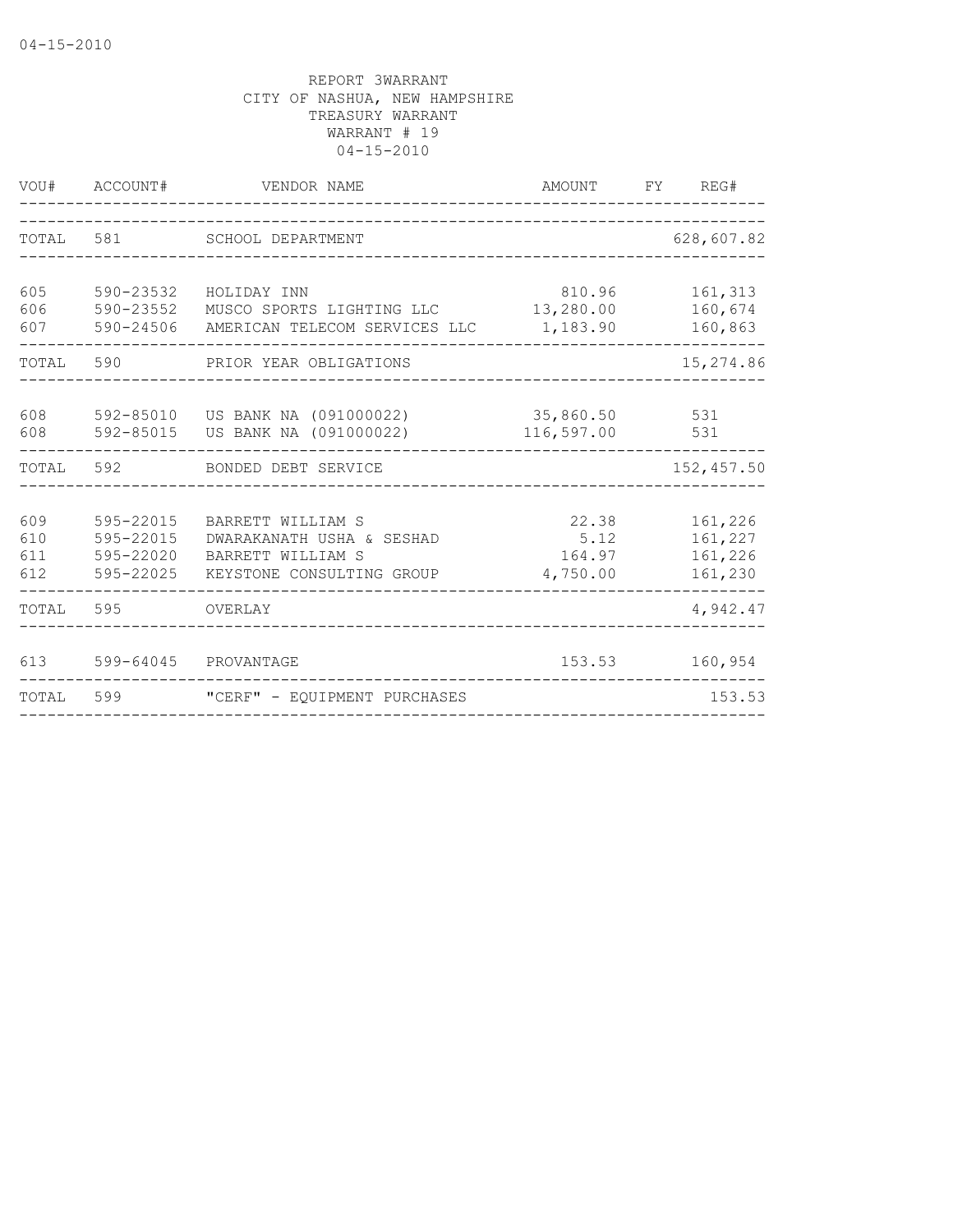|  | VOU# ACCOUNT# VENDOR NAME                                                | AMOUNT FY REG#   |          |
|--|--------------------------------------------------------------------------|------------------|----------|
|  | 614 622-06 AMERICAN HERITAGE                                             | 4,200.00 161,379 |          |
|  | TOTAL 622-06 CAP IMP - INFORMATION TECH<br>ELECTRONIC RECORDS MANAGEMENT |                  | 4,200.00 |
|  | 615 653-21 IMTEK REPROGRAPHICS INC 414.20 160,837                        |                  |          |
|  | TOTAL 653-21 CAP IMP - STREET DEPT<br>STREET PAVING PROGRAM FY09         |                  | 414.20   |
|  | 616 675-10 MULTI-STATE ROOFING INC 538.20 161,016                        |                  |          |
|  | TOTAL 675-10 CAP IMP - PUBLIC LIBRARIES<br>NEW ROOF/BRICK REPOINTING     |                  | 538.20   |
|  |                                                                          |                  |          |
|  | 617 699-07 R W BECK INC                                                  | 9,383.80 160,858 |          |
|  | TOTAL 699-07 OTHER EXPENSES<br>WATER SUPPLY ACOUISITION                  |                  | 9,383.80 |
|  |                                                                          |                  |          |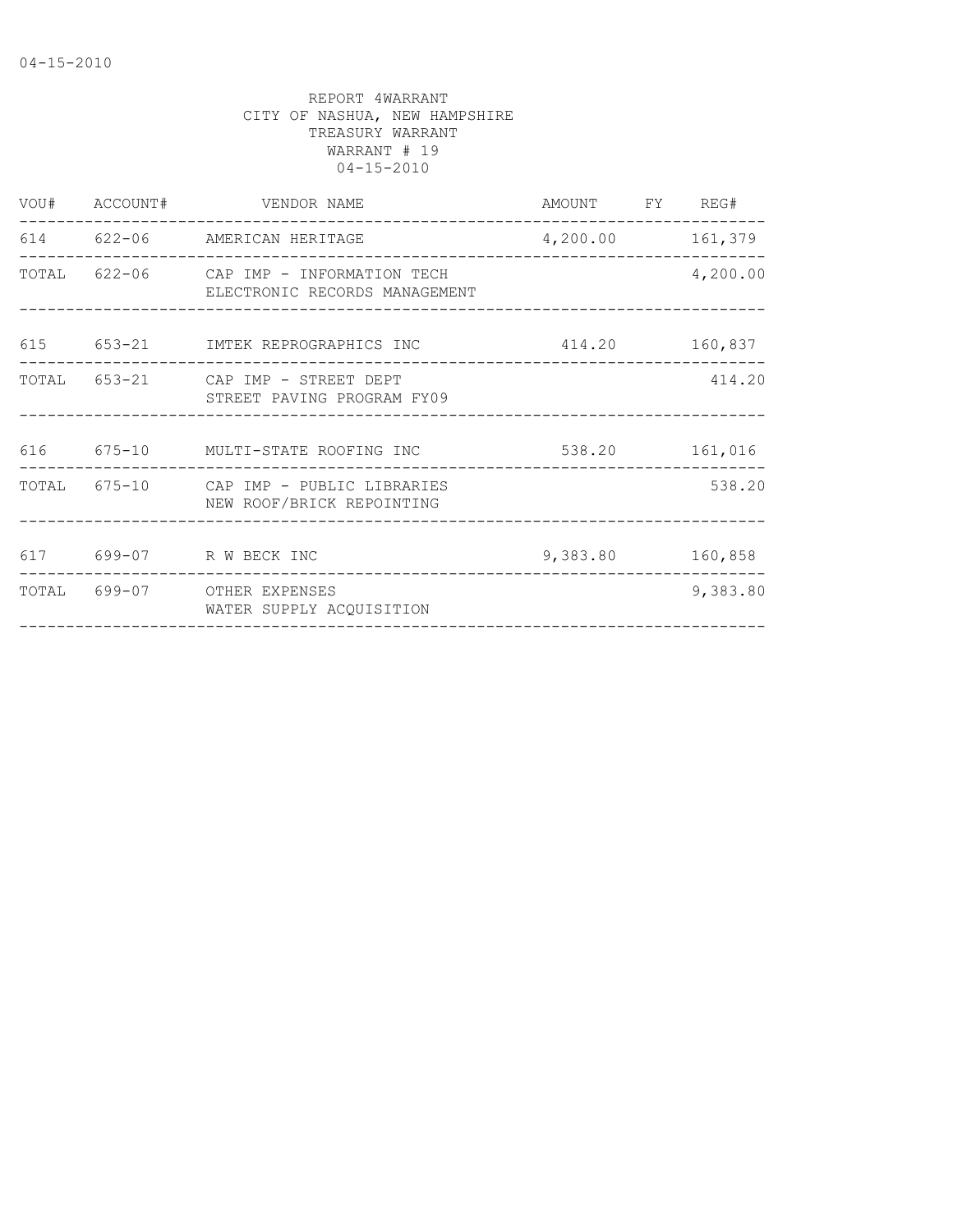| VOU#                                                                      | ACCOUNT#                                                                                                                                    | PROGRAM<br>VENDOR NAME                                                                                                                                                                                                                                                                                          | AMOUNT                                                                                                                                        | FY REG#                                                                                                           |
|---------------------------------------------------------------------------|---------------------------------------------------------------------------------------------------------------------------------------------|-----------------------------------------------------------------------------------------------------------------------------------------------------------------------------------------------------------------------------------------------------------------------------------------------------------------|-----------------------------------------------------------------------------------------------------------------------------------------------|-------------------------------------------------------------------------------------------------------------------|
| 618<br>619<br>620                                                         | 722-41060<br>722-53140                                                                                                                      | 3735 HUFF & GAUTHIER INC<br>3735 CAREER CONNECTIONS<br>722-91075 3735 BEAULIEU DOREEN                                                                                                                                                                                                                           | 902.00<br>1,528.10<br>101.00                                                                                                                  | 160,950<br>161,397<br>161,314                                                                                     |
| TOTAL                                                                     | 722                                                                                                                                         | CPF-INFORMATION TECHNOLOGY                                                                                                                                                                                                                                                                                      | 2,531.10                                                                                                                                      |                                                                                                                   |
| 621<br>622                                                                |                                                                                                                                             | 753-53075 3740 HAYNER/SWANSON INC<br>753-53075 3740 NASHUA REGIONAL PLANNING COMMI                                                                                                                                                                                                                              | 43,591.15<br>51, 375.95                                                                                                                       | 161,059<br>161,195                                                                                                |
| TOTAL                                                                     | 753                                                                                                                                         | CPF-STREET DEPT                                                                                                                                                                                                                                                                                                 | 94,967.10                                                                                                                                     |                                                                                                                   |
|                                                                           |                                                                                                                                             |                                                                                                                                                                                                                                                                                                                 |                                                                                                                                               |                                                                                                                   |
| 623<br>624<br>625<br>626<br>626<br>627<br>628<br>629<br>630<br>631<br>632 | 792-01310<br>792-01310<br>792-53030<br>792-53030<br>792-53030<br>792-53030<br>792-53030<br>792-53030<br>792-53030<br>792-53075<br>792-53075 | 3743 REILLY ELECTRIC COMPANY<br>3743 REILLY ELECTRIC COMPANY/RETAIN<br>3746 FAY SPOFFORD & THORNDIKE LLC<br>3745 HAYNER/SWANSON INC<br>3791 HAYNER/SWANSON INC<br>3742 HAYNER/SWANSON INC<br>3791 HAZEN & SAWYER<br>3791 SEA CONSULTANTS<br>3797 WRIGHT PIERCE<br>3791 BPR-CSO INC<br>3743 STEARNS & WHELER LLC | 11,295.00<br>1,255.00<br>34, 135. 35<br>32, 365.72<br>32, 365.71<br>34,898.50<br>38,168.40<br>15, 114.22<br>54,291.35<br>5,000.00<br>3,812.50 | 161,209<br>547<br>160,707<br>160,728<br>160,728<br>161,059<br>160,961<br>160,874<br>161,221<br>161,080<br>160,915 |
| TOTAL                                                                     | 792                                                                                                                                         | CPF-WASTEWATER USER FUND                                                                                                                                                                                                                                                                                        | 262,701.75                                                                                                                                    |                                                                                                                   |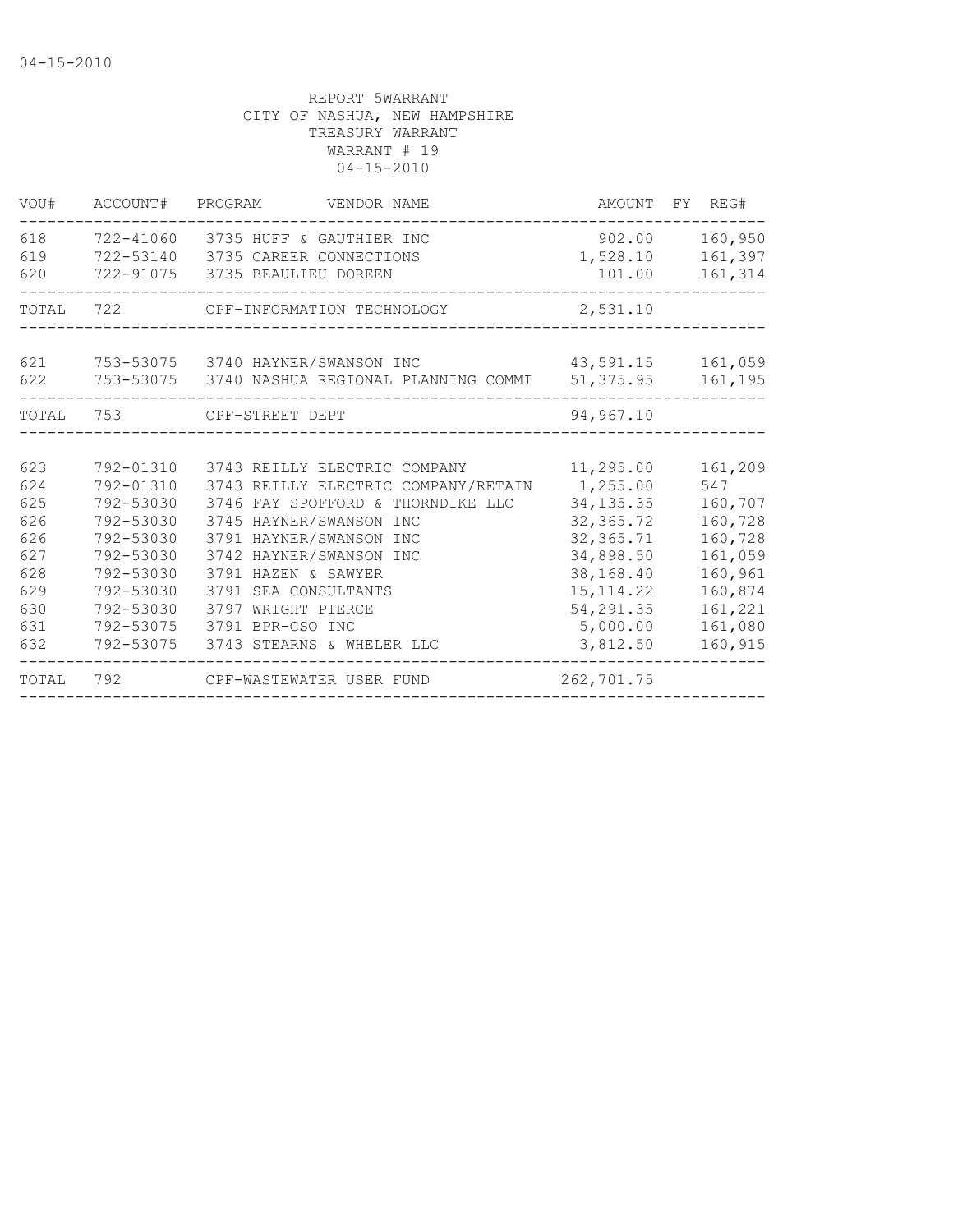| VOU#  | ACCOUNT#               | VENDOR NAME                    | AMOUNT      | FY | REG#       |
|-------|------------------------|--------------------------------|-------------|----|------------|
| 633   | 801-31050              | NEXTEL COMMUNICATIONS          | 99.06       |    | 161,330    |
| 634   | 801-33005              | PENNICHUCK WATER               | 241.55      |    | 161,341    |
| 635   | 801-41015              | STAPLES BUSINESS ADVANTAGE     | 74.87       |    | 160,964    |
| 636   | 801-46045              | ZILIFIAN KATHY                 | 84.95       |    | 161,315    |
| 637   | 801-47010              | BASS FIRST AID SERVICE COMPANY | 73.15       |    | 160,751    |
| 638   | 801-48005              | SHATTUCK MALONE OIL CO         | 784.27      |    | 161,318    |
| 638   | 801-48005              | SHATTUCK MALONE OIL CO         | 901.92      |    | 161,318    |
| 638   | 801-48005              | SHATTUCK MALONE OIL CO         | 274.50      |    | 161,318    |
| 639   | 801-49040              | LAB SAFETY SUPPLY INC          | 26.35       |    | 160,845    |
| 640   | 801-59100              | REHRIG PACIFIC COMPANY         | 540.00      |    | 160,786    |
| 640   | 801-59100              | REHRIG PACIFIC COMPANY         | 2,875.00    |    | 160,786    |
| 641   | 801-59105              | BILL'S WORLD CLASS CLEANING IN | 450.00      |    | 161,154    |
| 642   | 801-59178              | NEXTEL COMMUNICATIONS          | 207.39      |    | 161,330    |
| 643   | 801-59238              | ANACOMP INC                    | 40.58       |    | 160,723    |
| 644   | 801-59245              | D & R TOWING INC               | 150.00      |    | 161,165    |
| 645   | 801-75023              | BELLETETES INC                 | 538.82      |    | 160,818    |
| 646   | 801-75023              | GATE CITY FENCE CO INC         | 350.00      |    | 160,798    |
| 647   | 801-75023              | HOME DEPOT CREDIT SERVICES     | 228.15      |    | 161,338    |
| 648   | 801-77020              | CN WOOD CO INC                 | 830.23      |    | 161,082    |
| 649   | 801-77020              | SOUTHWORTH-MILTON INC          | 4,284.67    |    | 160,699    |
| 650   | 801-78065              | MAYNARD & LESIEUR INCORPORATED | 2,439.40    |    | 161,176    |
| 651   | 801-78100              | CHADWICK-BAROSS INC            | 1,987.35    |    | 160,721    |
| 652   | 801-78100              | DONOVAN EQUIPMENT CO INC       | 755.73      |    | 160,719    |
| 653   | 801-78100              | <b>DUNN BATTERY</b>            | 173.90      |    | 160,772    |
| 654   |                        |                                | 493.86      |    | 160,932    |
| 655   | 801-78100              | FREIGHTLINER OF NH INC         | 492.09      |    |            |
| 656   | 801-78100<br>801-78100 | LIBERTY INTN'L TRUCKS OF NH LL | 189.62      |    | 161,170    |
|       |                        | MCDEVITT TRUCKS INC            |             |    | 161,340    |
| 657   | 801-78100              | OMEGA INDUSTRIAL SUPPLY INC    | 368.67      |    | 160,876    |
| 658   | 801-78100              | SANEL AUTO PARTS CO            | 233.46      |    | 160,821    |
| 659   | 801-78100              | SOUTHWORTH-MILTON INC          | 1,203.71    |    | 160,699    |
| 660   | 801-85060              | TREASURER STATE OF NH          | 439, 453.11 |    | 530        |
| 660   | 801-85065              | TREASURER STATE OF NH          | 156,937.49  |    | 530        |
| 660   | 801-85070              | TREASURER STATE OF NH          | 52,734.37   |    | 530        |
| 661   | 801-91005              | TREASURER STATE OF NH          | 100.00      |    | 161,359    |
| 662   | 801-91005              | ZILIFIAN KATHY                 | 42.00       |    | 161,315    |
| TOTAL | 801                    | SOLID WASTE DISPOSAL           |             |    | 670,660.22 |
|       |                        |                                |             |    |            |
| 663   | 802-31005              | BAYRING COMMUNICATIONS         | 60.42       |    | 161,362    |
| 664   | 802-31005              | FAIRPOINT COMMUNICATIONS       | 642.94      |    | 161,365    |
| 665   | 802-31005              | FAIRPOINT COMMUNICATIONS       | 63.12       |    | 161,368    |
| 666   | 802-31005              | NEXTEL COMMUNICATIONS          | 235.71      |    | 161,330    |
| 666   | 802-31005              | NEXTEL COMMUNICATIONS          | 137.33      |    | 161,330    |
| 667   | 802-32005              | PSNH                           | 848.94      |    | 161,387    |
| 668   | 802-33005              | PENNICHUCK WATER               | 359.92      |    | 161,341    |
| 669   | 802-34015              | NATIONAL GRID                  | 2,660.19    |    | 161,358    |
| 670   | 802-42010              | CENTRAL PAPER PRODUCTS CO      | 499.09      |    | 160,956    |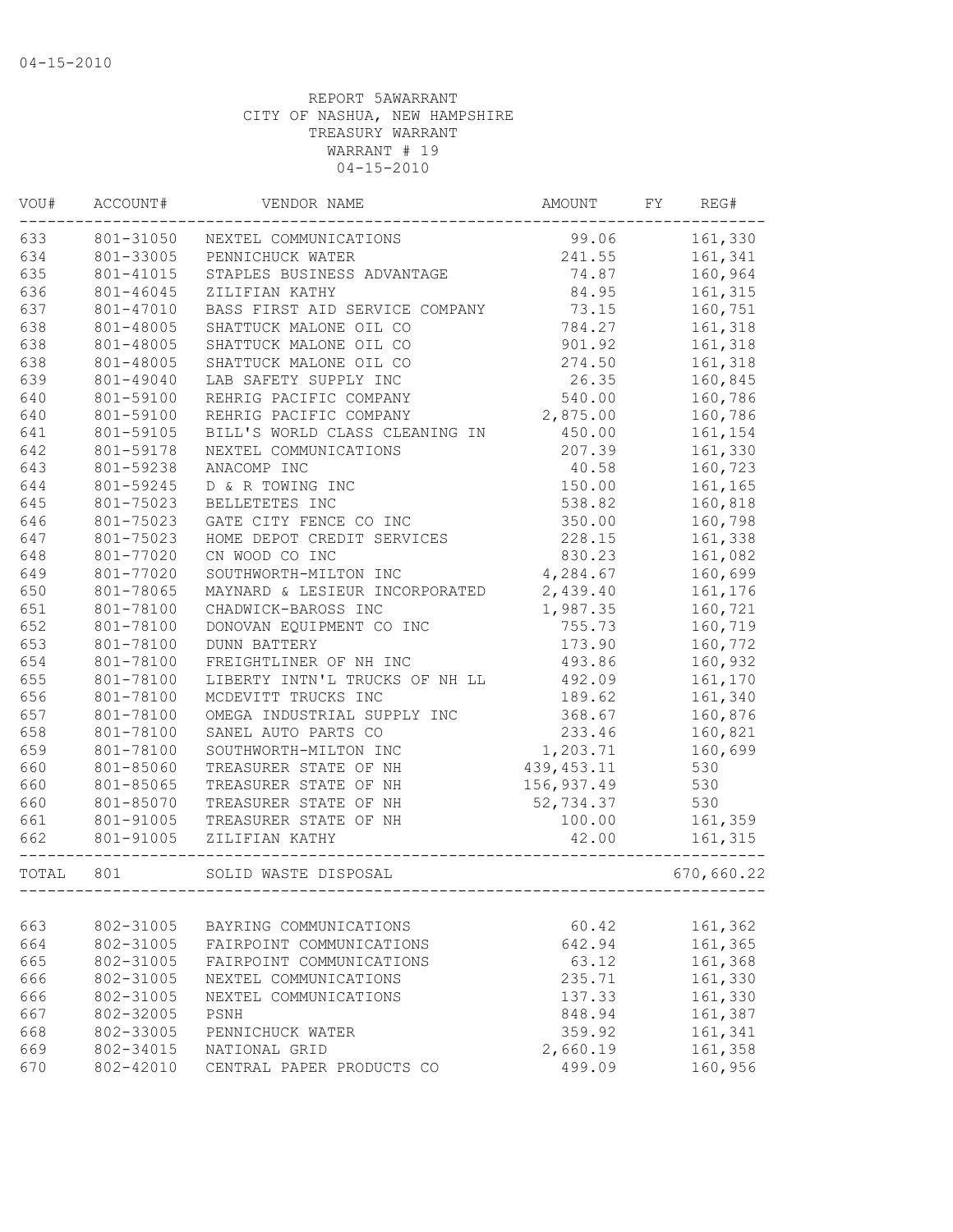| VOU#  | ACCOUNT#    | VENDOR NAME                    | AMOUNT     | FY | REG#      |
|-------|-------------|--------------------------------|------------|----|-----------|
| 671   | 802-45103   | JCI JONES CHEMICALS INC        | 12,934.63  |    | 161,201   |
| 672   | 802-45105   | HOLLAND COMPANY INC            | 6,565.44   |    | 160,773   |
| 673   | 802-45106   | KEMIRA WATER SOLUTIONS INC     | 4,479.62   |    | 160,848   |
| 674   | 802-46045   | UNIFIRST CORPORATION           | 159.27     |    | 160,933   |
| 674   | 802-46045   | UNIFIRST CORPORATION           | 657.52     |    | 160,933   |
| 675   | $802 - 467$ | HILLSBOROUGH COUNTY TREASURER  | 250.37     |    | 161,183   |
| 676   | 802-48005   | SHATTUCK MALONE OIL CO         | 2,496.35   |    | 161,318   |
| 676   | 802-48005   | SHATTUCK MALONE OIL CO         | 2,496.35   |    | 161,318   |
| 677   | 802-48015   | DENNIS K BURKE INC             | 464.33     |    | 161,402   |
| 677   | 802-48015   | DENNIS K BURKE INC             | 464.33     |    | 161,402   |
| 678   | 802-49075   | FEDEX                          | 40.23      |    | 161,323   |
| 679   | 802-49075   | HOME DEPOT CREDIT SERVICES     | 8.88       |    | 161,338   |
| 680   | 802-49075   | M & B MACHINING AND WELDING    | 450.00     |    | 161,171   |
| 681   | 802-53030   | CHEMSERVE ENVIRONMENTAL ANALYS | 455.58     |    | 160,905   |
| 682   | 802-59105   | GREENLEAF WILLIAM              | 340.00     |    | 160,873   |
| 683   | 802-59225   | RESOURCE MANAGEMENT INC        | 30, 195.53 |    | 160,683   |
| 684   | 802-59230   | BROX INDUSTRIES INC            | 190.08     |    | 160,720   |
| 685   | 802-59230   | F W WEBB COMPANY               | 534.30     |    | 160,754   |
| 686   | 802-59230   | OMEGA INDUSTRIAL SUPPLY INC    | 2,700.00   |    | 160,876   |
| 687   | 802-59238   | ANACOMP INC                    | 57.63      |    | 160,723   |
| 688   | 802-59275   | PENNICHUCK                     | 8,019.38   |    | 161,369   |
| 689   | 802-59320   | LIBERTY INTN'L TRUCKS OF NH LL | 238.04     |    | 161,170   |
| 690   | 802-59320   | MAYNARD & LESIEUR INCORPORATED | 324.15     |    | 161,176   |
| 691   | 802-59320   | SANEL AUTO PARTS CO            | 172.29     |    | 160,821   |
| 692   | 802-64192   | FASTENAL COMPANY               | 109.66     |    | 160,875   |
| 692   | 802-77062   | FASTENAL COMPANY               | 20.84      |    | 160,875   |
| 693   | 802-77062   | M & M ELECTRICAL SUPPLY CO INC | 94.64      |    | 161,160   |
| 693   | 802-77067   | M & M ELECTRICAL SUPPLY CO INC | 144.67     |    | 161,160   |
| 694   | 802-77069   | FEELEY MCANESPIE INC           | 297.50     |    | 160,970   |
| 695   | 802-77069   | UNITED SUPPLY COMPANY INC      | 548.47     |    | 161,184   |
| 696   | 802-77071   | FASTENAL COMPANY               | 513.51     |    | 160,875   |
| 697   | 802-77072   | GRAINGER                       | 410.18     |    | 160,767   |
| 698   | 802-77072   | HIGHLAND POWER                 | 2,824.40   |    | 160,951   |
| 699   | 802-77072   | SOUTHWORTH-MILTON INC          | 4.21       |    | 160,699   |
| 700   | 802-94005   | NEIWPCC-TRAINING               | 150.00     |    | 161,348   |
| 701   | 802-95010   | THE TELEGRAPH                  | 182.00     |    | 161,351   |
| 702   | 802-95075   | NEWEA                          | 35.00      |    | 161,395   |
| TOTAL | 802         | SEWERAGE DISPOSAL SYSTEM       |            |    | 85,537.04 |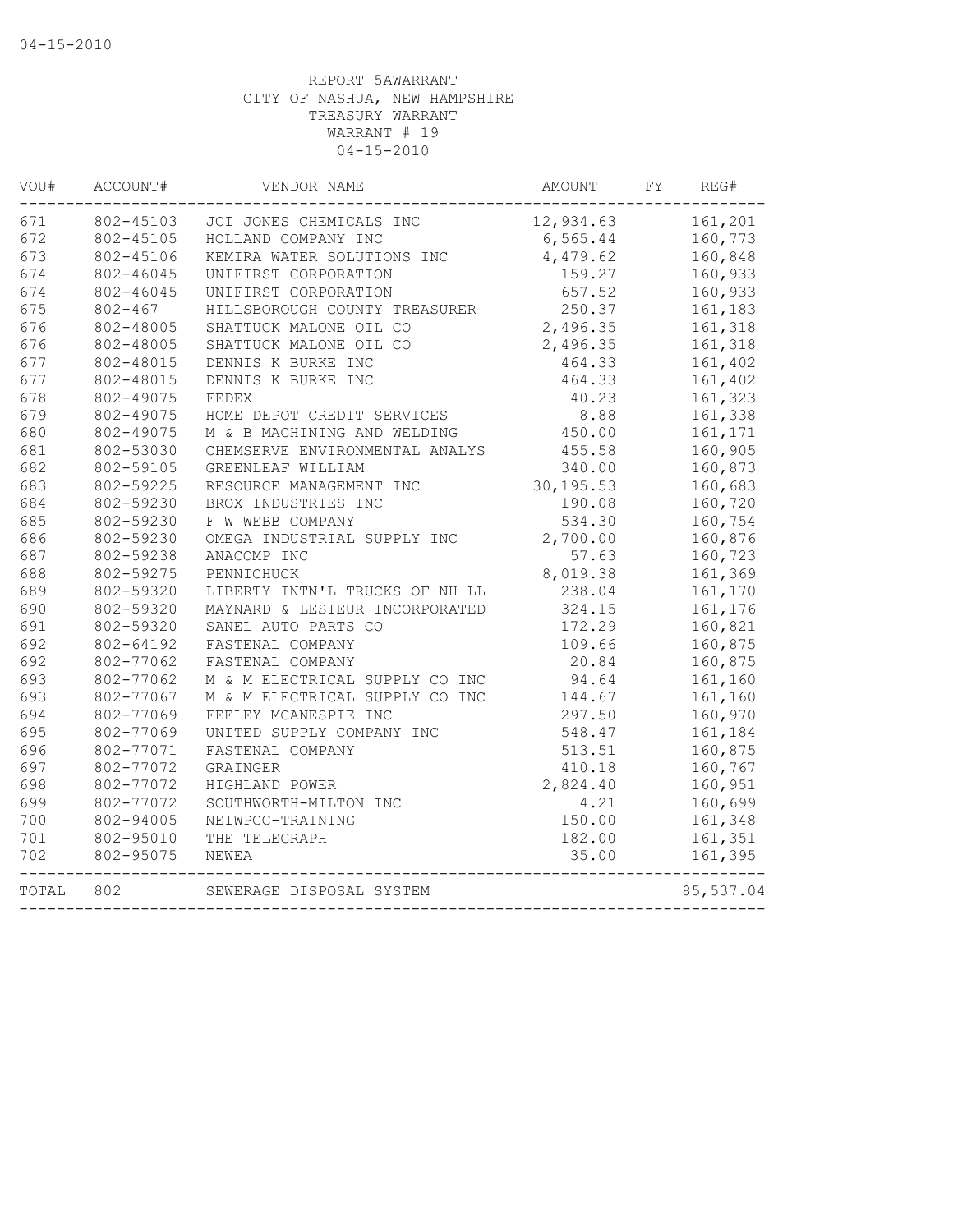| VOU#       | ACCOUNT#               | VENDOR NAME                                       | AMOUNT         | FY | REG#               |
|------------|------------------------|---------------------------------------------------|----------------|----|--------------------|
| 703        |                        | 915-94010 OSBORNE NOELLE                          | 1,473.75       |    | 160,815            |
| TOTAL      | 915                    | HUMAN RESOURCE TRUST FUND                         |                |    | 1,473.75           |
| 704        | 941-05078              | NASHUA HIGH SCHOOL SOUTH                          | 500.00         |    | 161,317            |
| 705        | 941-05079              | BAGLEY BOBBIE                                     | 7.93           |    | 160,828            |
| 706        | 941-05079              | CONLEY ASHLEY                                     | 19.46          |    | 160,965            |
| 707<br>708 | 941-05079<br>941-05079 | PEEK HEIDI<br>SCACCO BARBARA                      | 44.18<br>17.99 |    | 160,757<br>161,316 |
| 709        | 941-05079              | SIGN DESIGN                                       | 285.00         |    | 160,775            |
| TOTAL      | 941                    | HEALTH & COMM SVCS TRUST FUND                     |                |    | 874.56             |
| 710        | 952-01967              | MUSCO SPORTS LIGHTING LLC                         | 750.00         |    | 160,674            |
| 711        | 952-05054              | FRANKLIN PAINT CO INC                             | 3,000.00       |    | 161,030            |
| 712        | $952 - 05058$          | GUITAR CENTER MANAGEMENT                          | 80.00          |    | 161,372            |
| 713        | $952 - 05058$          | HOME DEPOT CREDIT SERVICES                        | 39.35          |    | 161,338            |
| 714        | $952 - 05058$          | UNITED SITE SERVICES NORTHEAST                    | 43.35          |    | 161,370            |
| 715        | 952-05058              | UNITED SUPPLY COMPANY INC                         | 17.37          |    | 161,184            |
| 716        | $952 - 45285$          | MARSHALL SIGNS INC                                | 44.00          |    | 161,194            |
| 717        | 952-75021              | NARDONE SAND & GRAVEL CO INC                      | 1,948.79       |    | 160,813            |
| TOTAL      | 952                    | PARK & RECREATION TRUST FUND                      |                |    | 5,922.86           |
| 718        | 953-45030              | CONTINENTAL PAVING INC                            | 19,210.00      |    | 161,185            |
|            |                        |                                                   |                |    |                    |
| TOTAL      | 953                    | STREET TRUST FUND                                 |                |    | 19,210.00          |
| 719        |                        | 961-05069 DROUIN & SON PAINTING/ROBERT G 1,200.00 |                |    | 160,713            |
| TOTAL      | 961                    | EDGEWOOD CEMETERY TRUST FUND                      |                |    | 1,200.00           |
|            |                        |                                                   |                |    |                    |
| 720        | 975-31040              | BAYRING COMMUNICATIONS                            | 25.00          |    | 161,362            |
| 721        | 975-34015              | NATIONAL GRID                                     | 145.13         |    | 161,358            |
| 722        | $975 - 45050$          | BAKER & TAYLOR                                    | 279.87         |    | 160,750            |
| 722        | $975 - 45050$          | BAKER & TAYLOR                                    | 1,529.31       |    | 160,750            |
| 722        | 975-45050              | BAKER & TAYLOR                                    | 45.84          |    | 160,750            |
| 723        | 975-45085              | THE TEACHING COMPANY                              | 549.65         |    | 160,686            |
| 723        | 975-45315              | THE TEACHING COMPANY                              | 1,639.20       |    | 160,686<br>-----   |
| TOTAL      | 975                    | LIBRARY TRUST FUND                                |                |    | 4,214.00           |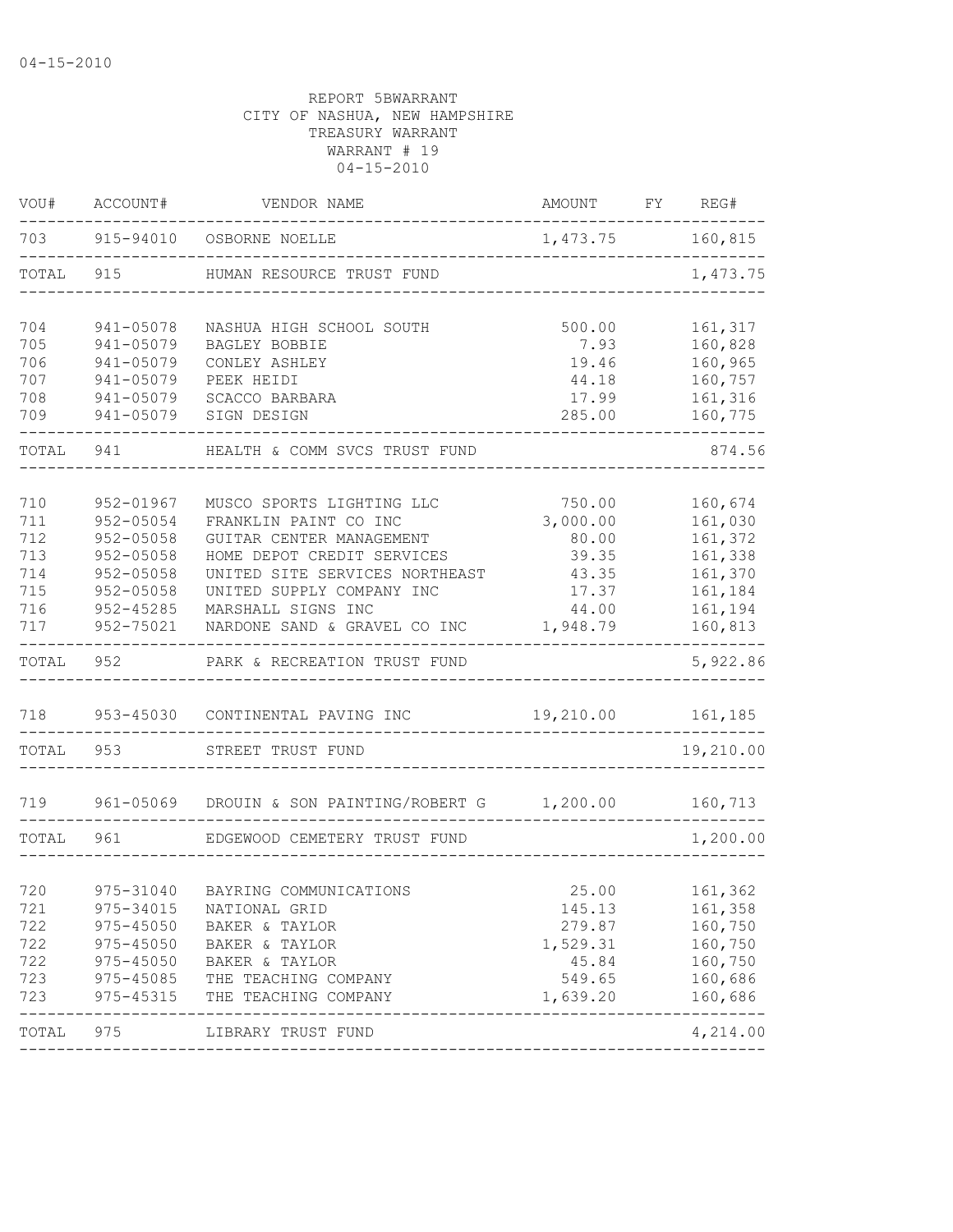| VOU#  | ACCOUNT# | VENDOR NAME                                     | AMOUNT   | FY | REG#     |
|-------|----------|-------------------------------------------------|----------|----|----------|
|       |          | 219,18 981-49050 COASTAL TRAINING TECHNOLGIES C | 1,597.75 |    | 161,008  |
| TOTAL | 981      | SCHOOL TRUST FUND                               |          |    | 1,597.75 |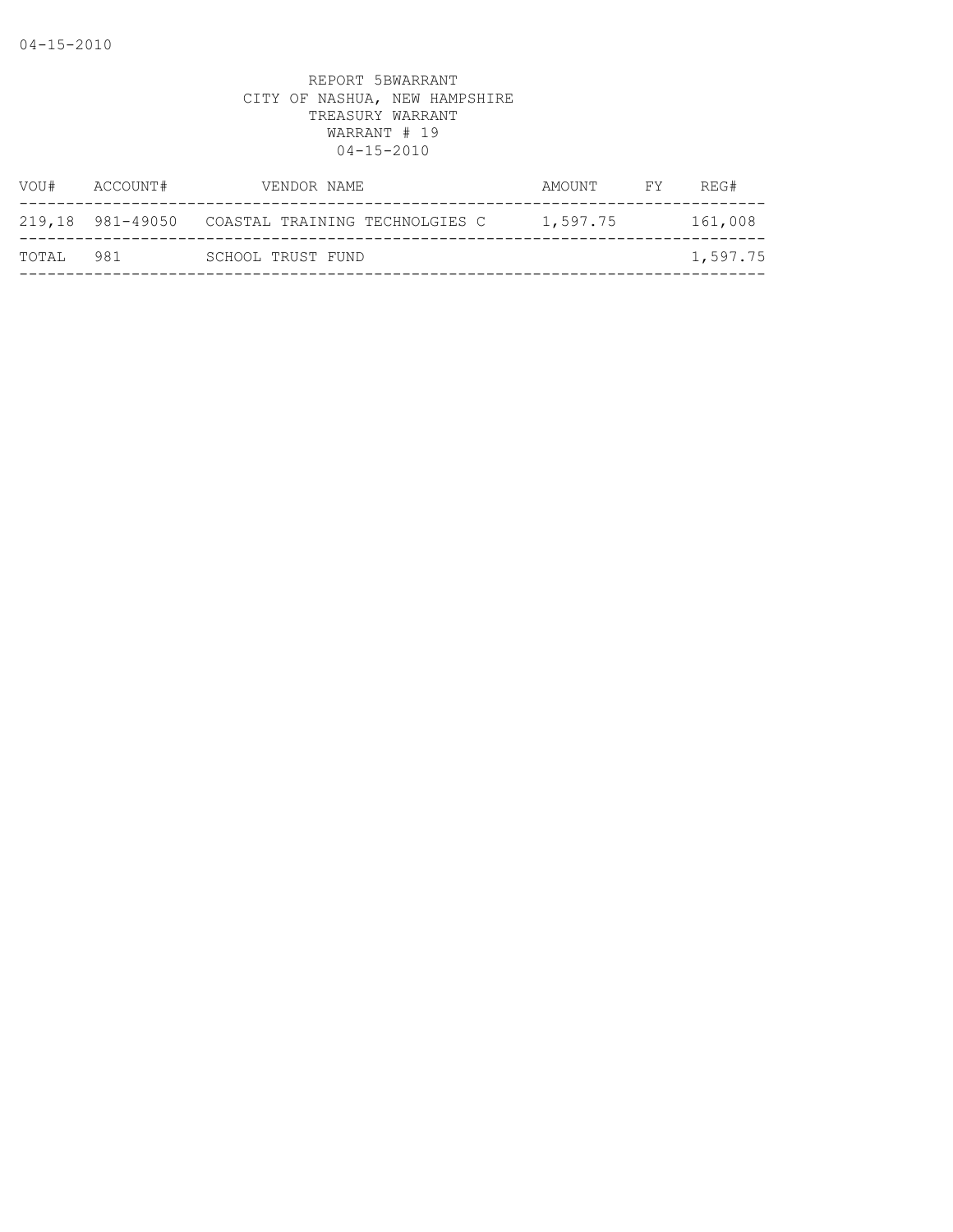|       |                          | ACCOUNT# PAYROLL WEEK ENDING | AMOUNT |
|-------|--------------------------|------------------------------|--------|
|       | $\overline{\phantom{0}}$ | $10 - APR - 2010$            |        |
| TOTAL |                          |                              |        |
|       |                          |                              |        |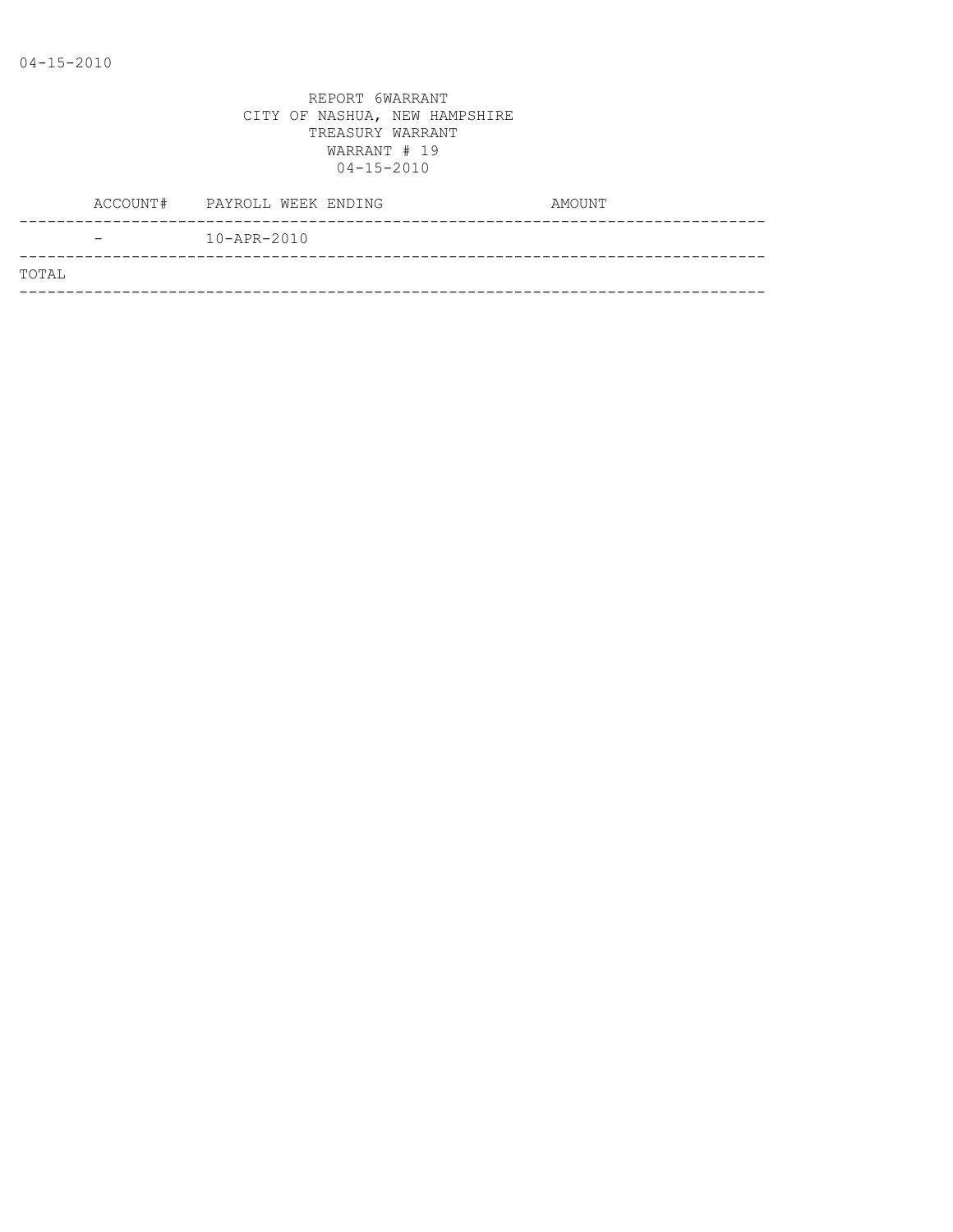|           |            | ACCOUNT# PAYROLL WEEK ENDING  | AMOUNT    |           |
|-----------|------------|-------------------------------|-----------|-----------|
|           |            | 305-11125  03-APR-2010        | 929.81    |           |
|           |            | 305-11125  10-APR-2010        | 929.81    |           |
|           |            | 305-11239  03-APR-2010        | 1,044.26  |           |
|           |            | 305-11239  10-APR-2010        | 1,044.26  |           |
| TOTAL 305 |            | SRF - CIVIC & COMM ACTIVITIES |           | 3,948.14  |
|           |            |                               |           |           |
|           | 308-11130  | 03-APR-2010                   | 833.86    |           |
|           |            | 308-11130  10-APR-2010        | 833.86    |           |
|           |            | 308-11418  03-APR-2010        | 477.92    |           |
|           | 308-11418  | 10-APR-2010                   | 477.92    |           |
|           | 308-11441  | 03-APR-2010                   | 1,404.70  |           |
|           | 308-11441  | 10-APR-2010                   | 1,404.69  |           |
|           | 308-11446  | 03-APR-2010                   | 838.07    |           |
|           | 308-11446  | 10-APR-2010                   | 838.07    |           |
|           | 308-11540  | 03-APR-2010                   | 1,047.51  |           |
|           | 308-11540  | 10-APR-2010                   | 1,047.51  |           |
|           | 308-11578  | 03-APR-2010                   | 964.36    |           |
|           | 308-11578  | 10-APR-2010                   | 964.37    |           |
|           | 308-11589  | 03-APR-2010                   | 992.04    |           |
|           | 308-11589  | 10-APR-2010                   | 809.29    |           |
|           | 308-11608  | 03-APR-2010                   | 952.10    |           |
|           | 308-11608  | 10-APR-2010                   | 952.10    |           |
|           | 308-83051  | 03-APR-2010                   | 2,460.29  |           |
|           | 308-83051  | 10-APR-2010                   | 2,460.29  |           |
|           | 308-83052  | 03-APR-2010                   | 2,945.52  |           |
|           | 308-83052  | 10-APR-2010                   | 3,885.90  |           |
|           |            | 308-83102  03-APR-2010        | 2,474.16  |           |
|           |            | 308-83102  10-APR-2010        | 2,474.16  |           |
| TOTAL     | 308        | SRF - INSURANCE               |           | 31,538.69 |
|           |            |                               |           |           |
|           |            | 3097-11162 03-APR-2010        | 627.00    |           |
|           |            | 3097-11162  10-APR-2010       | 627.00    |           |
|           |            | 3097-11408 03-APR-2010        | 645.18    |           |
|           | 3097-11408 | 10-APR-2010                   | 1,014.63  |           |
|           | 3097-12112 | 03-APR-2010                   | 565.28    |           |
|           | 3097-12112 | 10-APR-2010                   | 560.90    |           |
|           | 3097-12830 | 10-APR-2010                   | 89.59     |           |
|           | 3097-19138 | 03-APR-2010                   | 3,011.20  |           |
|           | 3097-19139 | 03-APR-2010                   | 12,807.65 |           |
|           | 3097-19140 | 03-APR-2010                   | 8,980.26  |           |
|           | 3097-19140 | 10-APR-2010                   | 8,972.95  |           |
|           | 3097-19540 | 03-APR-2010                   | 22,003.64 |           |
|           | 3097-19540 | 10-APR-2010                   | 22,266.94 |           |
|           | 3097-19544 | 03-APR-2010                   | 700.04    |           |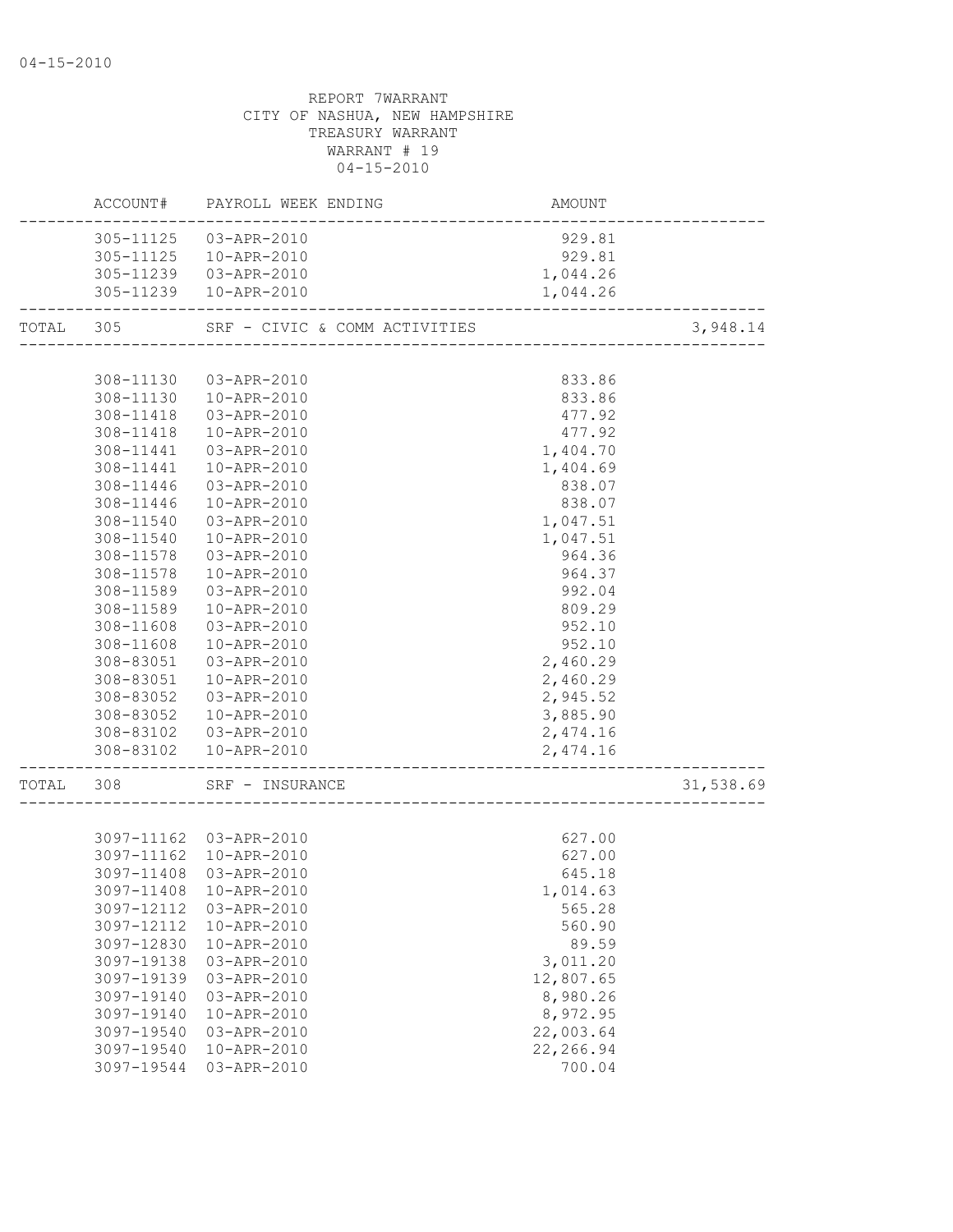|       |                                                                                                                                | ACCOUNT# PAYROLL WEEK ENDING                                                                                                                                                                                                                             | AMOUNT                                                                                                                                       |           |
|-------|--------------------------------------------------------------------------------------------------------------------------------|----------------------------------------------------------------------------------------------------------------------------------------------------------------------------------------------------------------------------------------------------------|----------------------------------------------------------------------------------------------------------------------------------------------|-----------|
|       |                                                                                                                                | 3097-19544 10-APR-2010<br>3097-19545 03-APR-2010<br>3097-19545 10-APR-2010                                                                                                                                                                               | 629.15<br>2,756.21<br>2,959.87                                                                                                               |           |
|       |                                                                                                                                | TOTAL 309 SRF - FOOD SERVICES                                                                                                                                                                                                                            |                                                                                                                                              | 89,217.49 |
|       |                                                                                                                                | 3098-13004 03-APR-2010<br>3098-13004 10-APR-2010                                                                                                                                                                                                         | 1,150.20<br>563.20<br>. _ _ _ _ _ _ _ _ _ _ _ _ _ _                                                                                          |           |
|       |                                                                                                                                | TOTAL 309 FRESH FRUIT & VEGETABLE GRANT                                                                                                                                                                                                                  |                                                                                                                                              | 1,713.40  |
|       |                                                                                                                                | 3117-12006 03-APR-2010<br>3117-12006 10-APR-2010                                                                                                                                                                                                         | 925.00<br>450.00                                                                                                                             |           |
|       |                                                                                                                                | TOTAL 311 DRIVER'S EDUCATION                                                                                                                                                                                                                             | --------------------------------------                                                                                                       | 1,375.00  |
|       | 312-11167<br>312-11167<br>312-11191<br>312-11191<br>312-11445<br>312-11445<br>312-11547<br>312-11547<br>312-12116<br>312-12116 | 312-11165 03-APR-2010<br>312-11165  10-APR-2010<br>03-APR-2010<br>10-APR-2010<br>03-APR-2010<br>10-APR-2010<br>03-APR-2010<br>10-APR-2010<br>03-APR-2010<br>10-APR-2010<br>03-APR-2010<br>10-APR-2010<br>312-13004 03-APR-2010<br>312-13004  10-APR-2010 | 739.69<br>739.70<br>282.69<br>282.69<br>807.83<br>807.83<br>105.27<br>105.27<br>2,170.11<br>2,170.11<br>614.87<br>614.87<br>906.84<br>449.24 |           |
|       | TOTAL 312                                                                                                                      | SRF - FINANCIAL SERVICES                                                                                                                                                                                                                                 |                                                                                                                                              | 10,797.01 |
|       | 3122-12006                                                                                                                     | 3122-12006 03-APR-2010<br>10-APR-2010                                                                                                                                                                                                                    | 900.00<br>175.00                                                                                                                             |           |
| TOTAL | 312                                                                                                                            | ADULT ED/CONTINUING ED                                                                                                                                                                                                                                   |                                                                                                                                              | 1,075.00  |
|       | 3130-13133                                                                                                                     | 3130-13133 03-APR-2010<br>10-APR-2010                                                                                                                                                                                                                    | 1,125.00<br>450.00                                                                                                                           |           |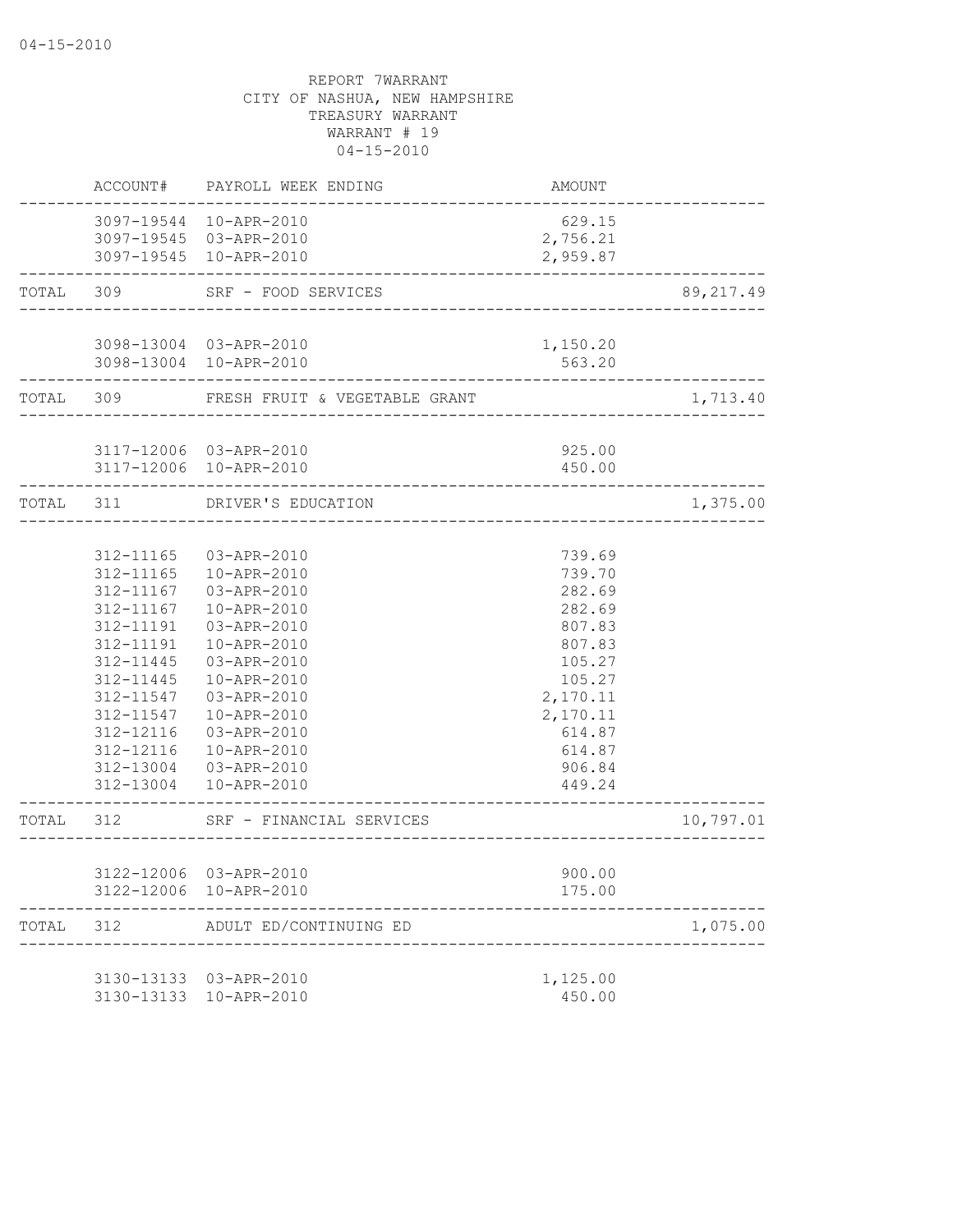|           | ACCOUNT#               | PAYROLL WEEK ENDING                                     | <b>AMOUNT</b>        |           |
|-----------|------------------------|---------------------------------------------------------|----------------------|-----------|
|           |                        | TOTAL 313 FIFTH BLOCK OJDDP                             |                      | 1,575.00  |
|           |                        |                                                         |                      |           |
|           |                        | 3230-11870 03-APR-2010                                  | 500.00               |           |
|           |                        | 3230-12006 03-APR-2010                                  | 300.00               |           |
|           |                        | 3230-12006 10-APR-2010                                  | 425.00               |           |
|           |                        | TOTAL 323 ADULT BASIC ED HS ALTERNATIVE                 |                      | 1,225.00  |
|           |                        | 3245-11860 03-APR-2010                                  | 1,373.08             |           |
|           |                        | TOTAL 324 YOUTH SAFE HAVEN-PAL                          |                      | 1,373.08  |
|           |                        | 3260-11726 03-APR-2010                                  | 1,915.12             |           |
|           |                        |                                                         |                      |           |
| TOTAL 326 |                        | NH ALTERNATE ASSESS COACH<br>__________________________ |                      | 1,915.12  |
|           |                        |                                                         |                      |           |
|           | 331-11250              | 03-APR-2010                                             | 699.95               |           |
|           | 331-11250              | 10-APR-2010                                             | 699.94               |           |
|           | 331-11558              | 03-APR-2010                                             | 1,208.52             |           |
|           | 331-11558              | 10-APR-2010                                             | 1,208.52             |           |
|           | 331-12115              | 03-APR-2010                                             | 570.25               |           |
|           | 331-12115              | 10-APR-2010                                             | 570.25               |           |
|           | 331-13005              | 03-APR-2010                                             | 186.37               |           |
|           | 331-13038              | 03-APR-2010                                             | 276.46               |           |
|           | 331-13038              | 10-APR-2010                                             | 138.23               |           |
|           | 331-13044              | 03-APR-2010                                             | 2,174.73             |           |
|           | 331-13044              | 10-APR-2010                                             | 4,754.32             |           |
|           | 331-18036<br>331-18036 | 03-APR-2010<br>10-APR-2010                              | 4,092.77<br>8,062.19 |           |
| TOTAL     | 331                    | SRF - POLICE DEPARTMENT                                 |                      | 24,642.50 |
|           |                        | ________________                                        |                      |           |
|           | 332-13004              | 03-APR-2010                                             | 104.17               |           |
|           |                        | 332-13004  10-APR-2010                                  | 105.21               |           |
|           |                        | 332-18084  10-APR-2010                                  |                      |           |
| TOTAL     | - 332                  | SRF - FIRE DEPARTMENT                                   |                      | 209.38    |
|           |                        |                                                         |                      |           |
|           | 341-11024              | 03-APR-2010                                             | 380.86               |           |
|           | 341-11024              | 10-APR-2010                                             | 380.86               |           |
|           | 341-11235              | 03-APR-2010                                             | 1,167.80             |           |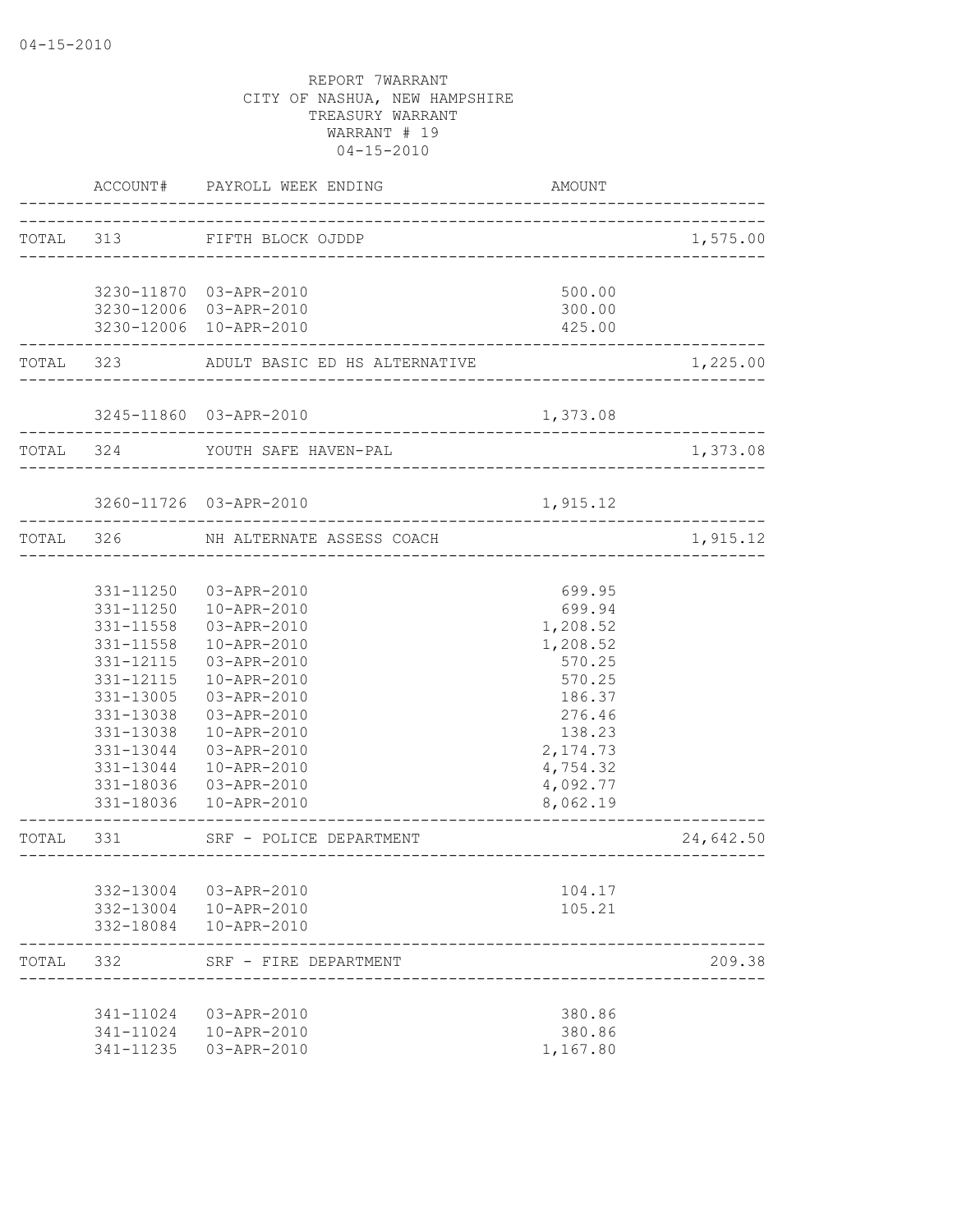|       | ACCOUNT#               | PAYROLL WEEK ENDING            | AMOUNT          |            |
|-------|------------------------|--------------------------------|-----------------|------------|
|       | 341-11235              | 10-APR-2010                    | 1,167.80        |            |
|       | 341-11484              | 03-APR-2010                    | 720.00          |            |
|       | 341-11484              | 10-APR-2010                    | 800.00          |            |
|       | 341-11563              | 03-APR-2010                    | 966.24          |            |
|       | 341-11563              | 10-APR-2010                    | 966.25          |            |
|       | 341-12037              | 03-APR-2010                    | 107.27          |            |
|       | 341-12037              | 10-APR-2010                    | 107.27          |            |
|       | 341-12101              | 03-APR-2010                    | 171.66          |            |
|       |                        | 341-12101  10-APR-2010         | 171.67          |            |
| TOTAL | 341                    | SRF - COMMUNITY SERVICES       |                 | 7,107.68   |
|       |                        |                                |                 |            |
|       | 342-11499              | 03-APR-2010                    | 1,064.00        |            |
|       | 342-11499<br>342-11584 | 10-APR-2010                    | 1,064.00        |            |
|       |                        | 03-APR-2010<br>10-APR-2010     | 1,569.74        |            |
|       | 342-11584              |                                | 1,569.74        |            |
|       | 342-12000              | 03-APR-2010<br>10-APR-2010     | 701.77          |            |
|       | 342-12000<br>342-12081 | 10-APR-2010                    | 654.03<br>61.00 |            |
|       |                        |                                |                 |            |
| TOTAL | 342                    | SRF - COMMUNITY HEALTH         |                 | 6,684.28   |
|       |                        | 3440-12006 03-APR-2010         | 6,088.46        |            |
|       |                        | 3440-12006 10-APR-2010         | 4,358.98        |            |
|       |                        | 3440-12078 03-APR-2010         | 4,625.00        |            |
|       | 3440-12078             | 10-APR-2010                    | 150.00          |            |
| TOTAL | 344                    | AFTER SCHOOL PROGRAM           |                 | 15, 222.44 |
|       |                        |                                |                 |            |
|       |                        | 3450-11162 03-APR-2010         | 657.75          |            |
|       | 3450-11162             | 10-APR-2010                    | 657.75          |            |
|       | 3450-11860             | 03-APR-2010                    | 8,066.87        |            |
| TOTAL | 345                    | 21 ST CENTURY ELEM.AFTER SCHL  |                 | 9,382.37   |
|       |                        | 3460-11860 03-APR-2010         | 3,195.87        |            |
|       |                        | 3460-12006 03-APR-2010         | 4,159.38        |            |
|       |                        | 3460-12006 10-APR-2010         | 1,250.10        |            |
| TOTAL | 346                    | 21 ST CENTURY AFTER SCH MIDDLE |                 | 8,605.35   |
|       |                        | 3468-11162 03-APR-2010         | 627.00          |            |
|       |                        | 3468-11162  10-APR-2010        | 576.84          |            |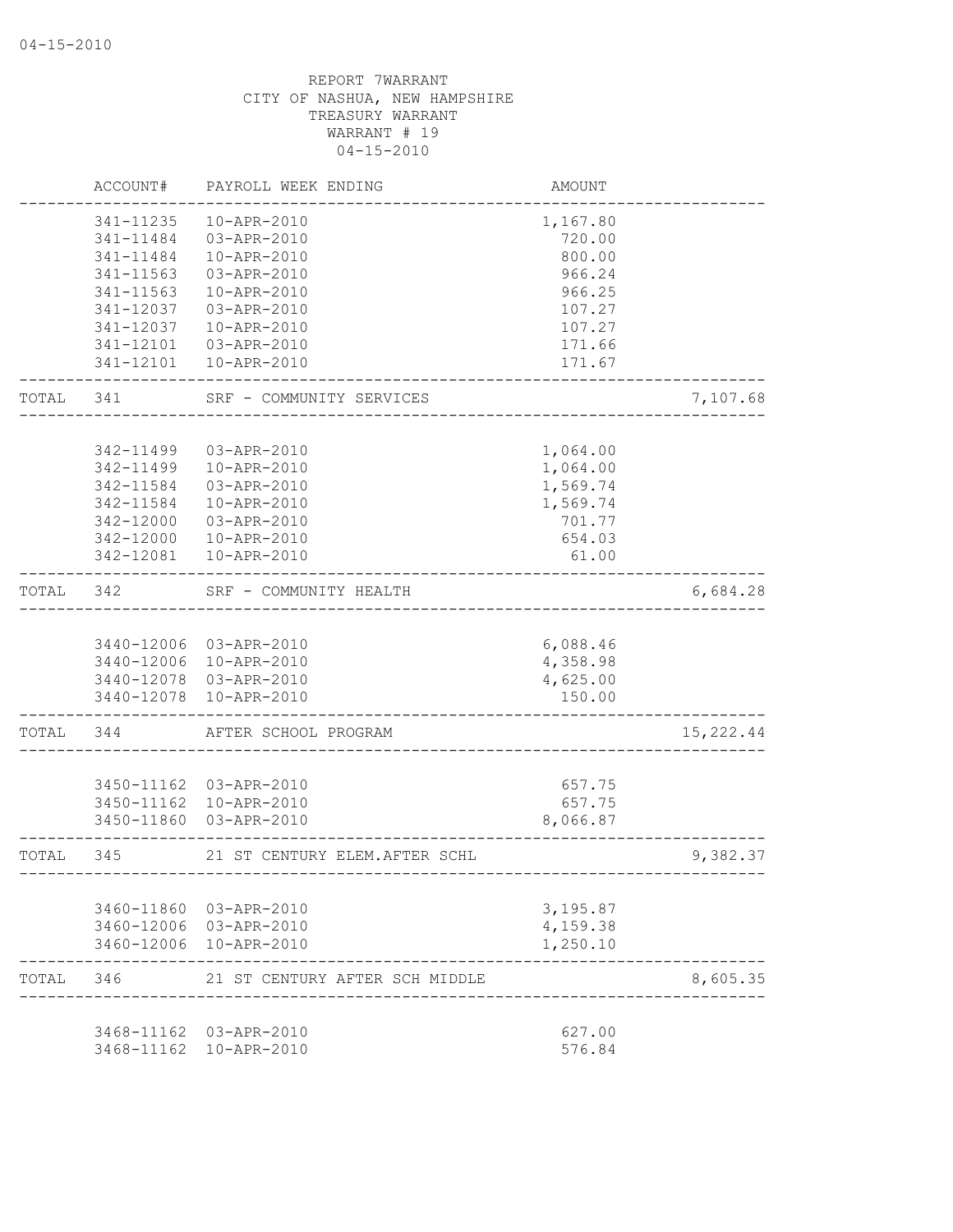|       | ACCOUNT#   | PAYROLL WEEK ENDING                              | <b>AMOUNT</b>          |            |
|-------|------------|--------------------------------------------------|------------------------|------------|
|       |            | 3468-11870 03-APR-2010<br>3468-19230 03-APR-2010 | 4,461.44<br>5, 184. 75 |            |
| TOTAL | 346        | SMALLER LEARNING COMMUNITY                       |                        | 10,850.03  |
|       |            | 3500-11726 03-APR-2010                           | 24,409.20              |            |
|       |            | 3500-11805 03-APR-2010                           | 1,438.27               |            |
|       |            | 3500-12201 03-APR-2010                           | 31.00                  |            |
|       |            | 3500-12201 10-APR-2010                           | 434.00                 |            |
| TOTAL | 350        | TITLE IIA HQT                                    |                        | 26, 312.47 |
|       |            | 352-11562 03-APR-2010                            | 410.15                 |            |
|       |            | 352-11562    10-APR-2010                         | 410.15                 |            |
| TOTAL | 352        | SRF - PARKS AND RECREATION                       |                        | 820.30     |
|       |            |                                                  |                        |            |
|       |            | 3530-11870 03-APR-2010                           | 600.00                 |            |
|       |            | 3530-11870 10-APR-2010                           | 200.00<br>3,162.50     |            |
|       |            | 3530-12006 03-APR-2010<br>3530-12006 10-APR-2010 | 1,150.00               |            |
|       |            | 3530-13032 03-APR-2010                           | 240.84                 |            |
|       | 3530-13032 | 10-APR-2010                                      | 254.22                 |            |
| TOTAL | 353        | ADULT BASIC ED DIPLOMA PROGRAM                   |                        | 5,607.56   |
|       |            |                                                  |                        |            |
|       |            | 3600-11515 03-APR-2010                           | 3,372.50               |            |
|       |            | 3600-11870 03-APR-2010<br>3600-13133 03-APR-2010 | 1,000.00<br>6,825.00   |            |
|       | 3600-13133 | 10-APR-2010                                      | 100.00                 |            |
| TOTAL | 360        | DROP OUT PREVENTION/ADULT ED                     |                        | 11,297.50  |
|       |            |                                                  |                        |            |
|       | 374-01126  | 03-APR-2010                                      | 936.79                 |            |
|       | 374-01126  | 10-APR-2010                                      | 936.79                 |            |
|       | 374-01210  | 03-APR-2010                                      | 537.15                 |            |
|       | 374-01210  | 10-APR-2010                                      | 537.15                 |            |
|       | 374-0705P  | 03-APR-2010                                      | 1,328.87               |            |
|       | 374-0705P  | 10-APR-2010                                      | 1,280.78               |            |
|       | 374-07235  | 03-APR-2010                                      | 541.64                 |            |
|       | 374-07235  | 10-APR-2010                                      | 541.64                 |            |
|       | 374-0734P  | 03-APR-2010                                      | 1,307.03               |            |
|       | 374-0734P  | 10-APR-2010                                      | 1,570.52               |            |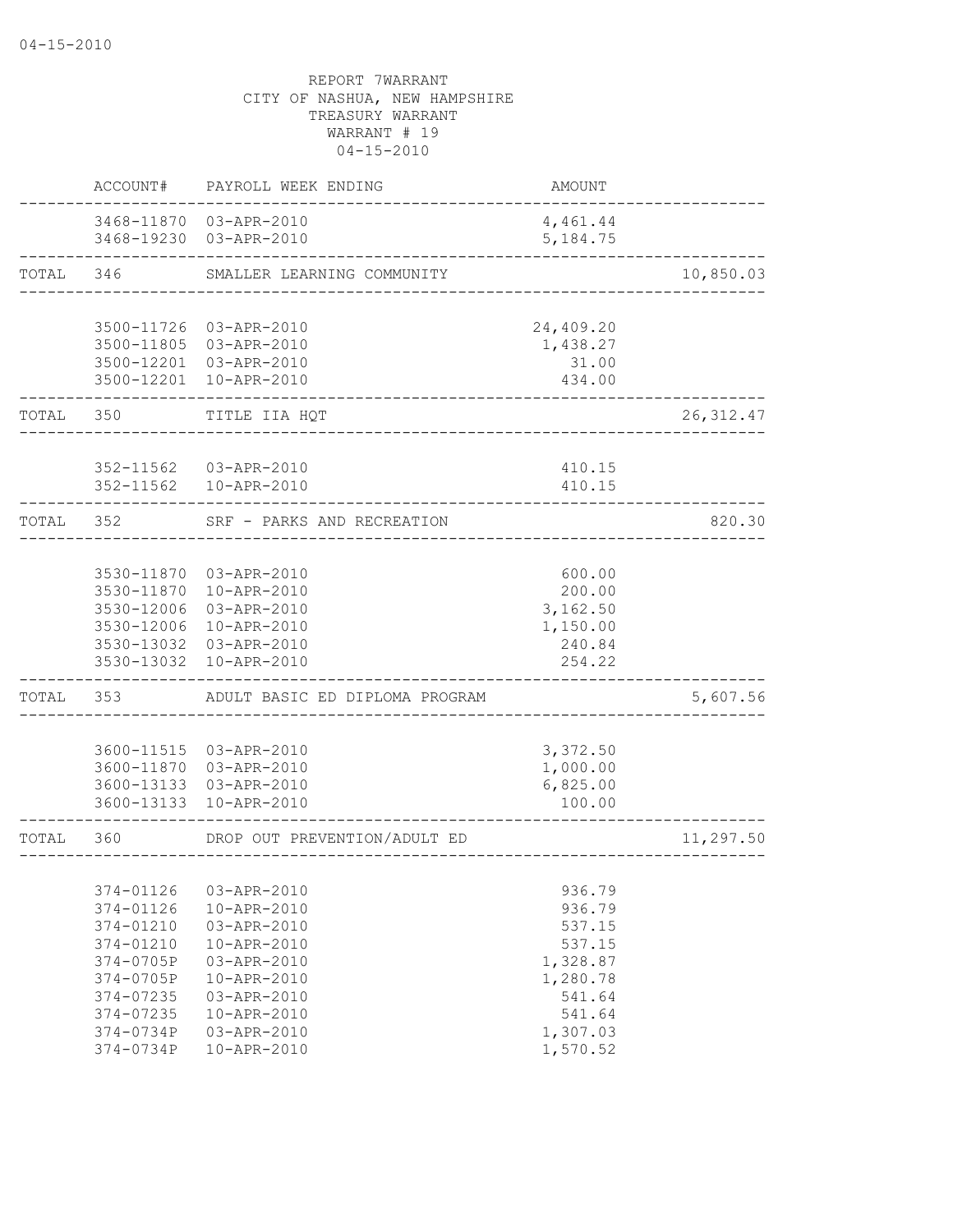|       |            | ACCOUNT# PAYROLL WEEK ENDING | AMOUNT    |           |
|-------|------------|------------------------------|-----------|-----------|
|       |            | 374-0734R 03-APR-2010        | 120.24    |           |
|       | 374-0734R  | 10-APR-2010                  | 72.15     |           |
|       | 374-09003  | 03-APR-2010                  | 537.16    |           |
|       | 374-09003  | 10-APR-2010                  | 537.16    |           |
|       | 374-11131  | 03-APR-2010                  | 644.96    |           |
|       | 374-11131  | 10-APR-2010                  | 644.96    |           |
|       | 374-11149  | 03-APR-2010                  | 1,839.00  |           |
|       | 374-11149  | 10-APR-2010                  | 1,839.01  |           |
|       | 374-11168  | 03-APR-2010                  | 952.10    |           |
|       | 374-11168  | 10-APR-2010                  | 952.10    |           |
|       | 374-11653  | 03-APR-2010                  | 240.49    |           |
|       | 374-11653  | 10-APR-2010                  | 144.29    |           |
|       | 374-11676  | 03-APR-2010                  | 902.76    |           |
|       | 374-11676  | 10-APR-2010                  | 902.76    |           |
|       | 374-11677  | 03-APR-2010                  | 761.50    |           |
|       | 374-11677  | 10-APR-2010                  | 761.50    |           |
|       | 374-11679  | 03-APR-2010                  | 902.42    |           |
|       | 374-11679  | 10-APR-2010                  | 902.42    |           |
|       | 374-11680  | 03-APR-2010                  | 814.27    |           |
|       | 374-11680  | 10-APR-2010                  | 814.27    |           |
|       | 374-11682  | 03-APR-2010                  | 733.32    |           |
|       | 374-11683  | 03-APR-2010                  | 1,711.98  |           |
|       | 374-11683  | 10-APR-2010                  | 1,711.98  |           |
|       | 374-11688  | 03-APR-2010                  | 604.92    |           |
|       | 374-11688  | 10-APR-2010                  | 604.92    |           |
|       | 374-11751  | 03-APR-2010                  | 1,293.12  |           |
|       | 374-11751  | 10-APR-2010                  | 1,293.12  |           |
|       | 374-12188  | 03-APR-2010                  | 148.02    |           |
|       | 374-12188  | 10-APR-2010                  | 148.02    |           |
|       |            |                              |           |           |
| TOTAL | 374        | SRF - URBAN PROGRAMS         |           | 33,053.28 |
|       |            |                              |           |           |
|       |            | 3750-11726 03-APR-2010       | 6,643.39  |           |
|       | 3750-11870 | 03-APR-2010                  | 750.00    |           |
|       | 3750-11870 | 10-APR-2010                  | 750.00    |           |
|       | 3750-12111 | 03-APR-2010                  | 1,545.01  |           |
|       |            | 3750-12111 10-APR-2010       | 1,537.03  |           |
|       | 3750-12135 | 03-APR-2010                  | 812.00    |           |
|       | 3750-12135 | 10-APR-2010                  | 278.40    |           |
|       | 3750-12198 | 03-APR-2010                  | 12,431.66 |           |
|       | 3750-12201 | 03-APR-2010                  | 186.00    |           |
|       | 3750-13133 | 03-APR-2010                  | 3,037.50  |           |
|       | 3750-13133 | 10-APR-2010                  | 187.50    |           |
|       | 3750-19000 | 03-APR-2010                  | 1,750.00  |           |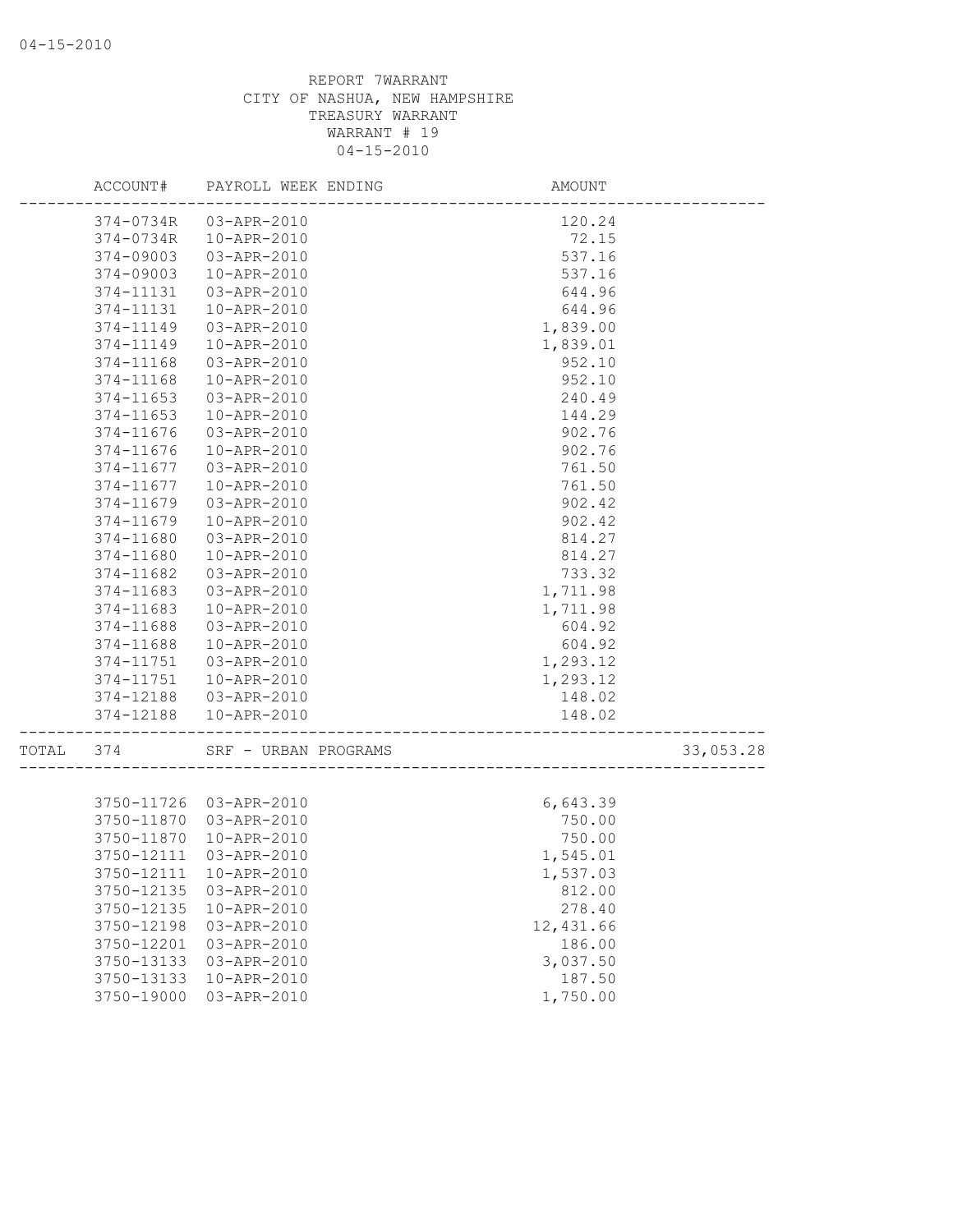|           |            | TOTAL 375 TITLE I ARRA GRANT                                |                                | 29,908.49 |
|-----------|------------|-------------------------------------------------------------|--------------------------------|-----------|
|           |            |                                                             |                                |           |
|           |            | 3760-11726 03-APR-2010                                      | 8,135.93                       |           |
|           |            | 3760-11802 03-APR-2010                                      | 2,011.53                       |           |
|           | 3760-11870 | 03-APR-2010                                                 | 2,843.02                       |           |
|           |            | 3760-12111 03-APR-2010                                      | 6,003.73                       |           |
|           |            | 3760-12111 10-APR-2010                                      | 5,770.80                       |           |
|           | 3760-12126 | 03-APR-2010                                                 | 598.33                         |           |
|           | 3760-12126 | 10-APR-2010                                                 | 598.33                         |           |
|           | 3760-12135 | 03-APR-2010                                                 | 41.76                          |           |
|           | 3760-12198 | 03-APR-2010                                                 | 51,532.16                      |           |
|           | 3760-12201 | 03-APR-2010                                                 | 2,847.42                       |           |
|           | 3760-12201 | 10-APR-2010                                                 | 2,019.00                       |           |
|           | 3760-13133 | 03-APR-2010                                                 | 2,425.00                       |           |
|           | 3760-13137 | 10-APR-2010<br>3760-19000 03-APR-2010                       | 21.07<br>4,727.99              |           |
|           |            | 3760-19000 10-APR-2010                                      | 1,870.23                       |           |
|           |            |                                                             |                                |           |
|           | TOTAL 376  | TITLE I                                                     |                                | 91,446.30 |
|           |            |                                                             |                                |           |
|           |            | 3770-11515 03-APR-2010                                      | 150.00                         |           |
|           |            | 3770-11515 10-APR-2010                                      | 787.50                         |           |
|           |            | 3770-12078 03-APR-2010                                      | 3,988.75                       |           |
|           |            | 3770-12078 10-APR-2010                                      | 1,845.00                       |           |
|           |            | 3770-13133 03-APR-2010<br>--------------------------------- | 262.50<br>____________________ |           |
|           |            | TOTAL 377 TITLE III ENHANCE ENG. LANGUAGE                   |                                | 7,033.75  |
|           |            |                                                             |                                |           |
|           |            | 3900-11726 03-APR-2010                                      | 2,356.85                       |           |
|           |            | 3900-12111 03-APR-2010                                      | 443.16                         |           |
|           |            | 3900-12111 10-APR-2010                                      | 418.17                         |           |
|           | 3900-13133 | 03-APR-2010                                                 | 450.00                         |           |
|           | 3900-13133 | 10-APR-2010                                                 | 225.00                         |           |
|           |            | 3900-19000 03-APR-2010                                      | 1,569.23                       |           |
| TOTAL 390 |            | VOC ED SECONDARY PERKINS                                    |                                | 5,462.41  |
|           |            | 3927-13133 03-APR-2010                                      | 200.00                         |           |
|           |            |                                                             |                                |           |
|           | TOTAL 392  | CULINARY ARTS                                               |                                | 200.00    |
|           |            | 3937-19000 03-APR-2010                                      | 825.20                         |           |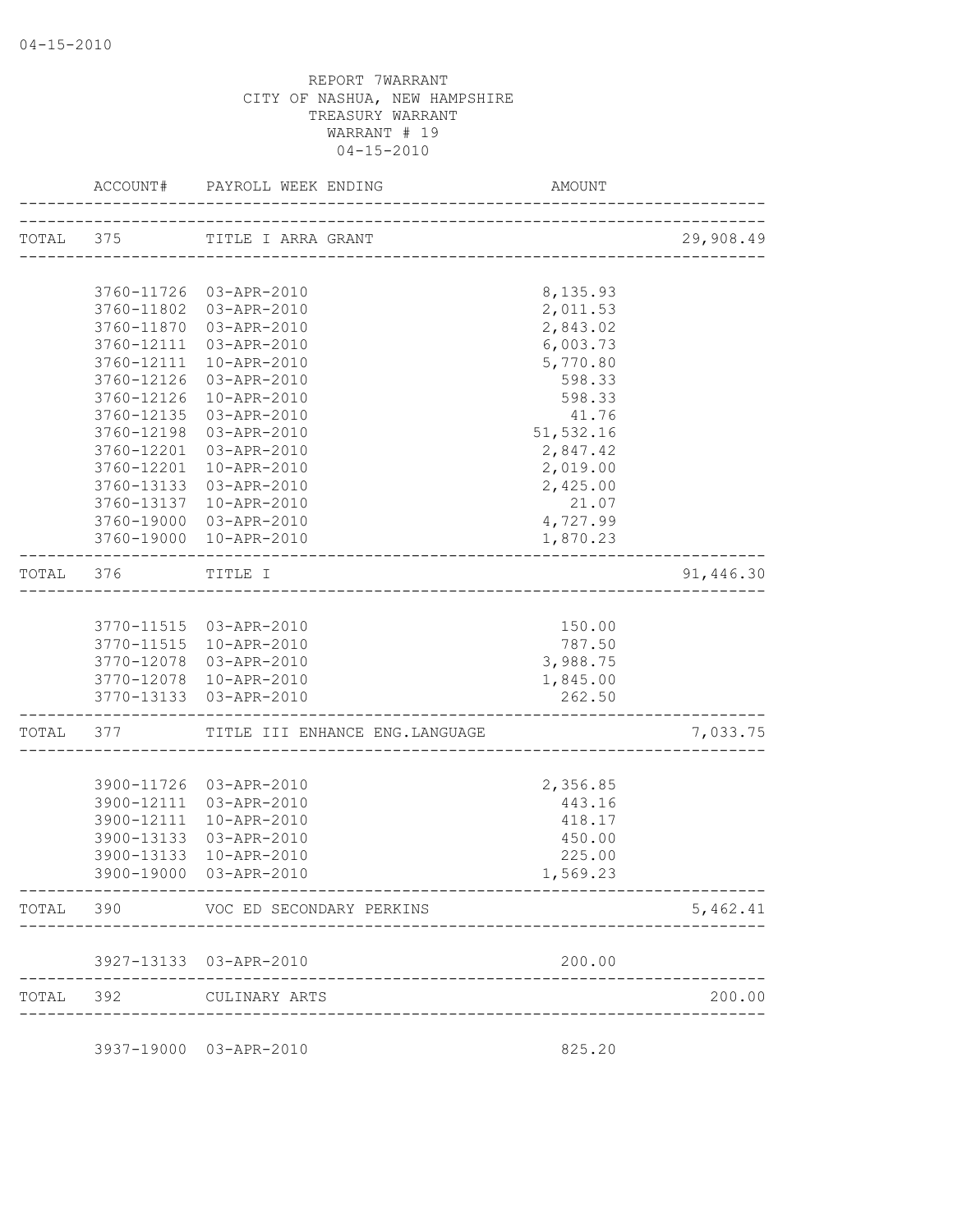| ACCOUNT#           | PAYROLL WEEK ENDING<br>_____________________ | AMOUNT    |            |
|--------------------|----------------------------------------------|-----------|------------|
|                    |                                              |           |            |
| TOTAL 393 DAY CARE |                                              |           | 825.20     |
|                    |                                              |           |            |
|                    | 3940-11726 03-APR-2010                       | 52,082.61 |            |
|                    | 3940-11803 03-APR-2010                       | 1,825.65  |            |
|                    | 3940-12111 03-APR-2010                       | 15,845.52 |            |
|                    | 3940-12111 10-APR-2010                       | 15,578.62 |            |
|                    | 3940-12201 10-APR-2010                       | 31.00     |            |
|                    | TOTAL 394 ARRA IDEA SPEC ED                  |           | 85, 363.40 |
|                    |                                              |           |            |
|                    | 3950-11726 03-APR-2010                       | 72,584.55 |            |
|                    | 3950-12201 03-APR-2010                       | 124.00    |            |
|                    | 3950-12201 10-APR-2010                       | 62.00     |            |
|                    | TOTAL 395 IDEA B SPECIAL EDUCATION           |           | 72,770.55  |
|                    |                                              |           |            |
|                    | 3960-11726 03-APR-2010                       | 2,279.03  |            |
|                    | TOTAL 396 SPECIAL EDUCATION PRE-SCHOOL       |           | 2,279.03   |
|                    |                                              |           |            |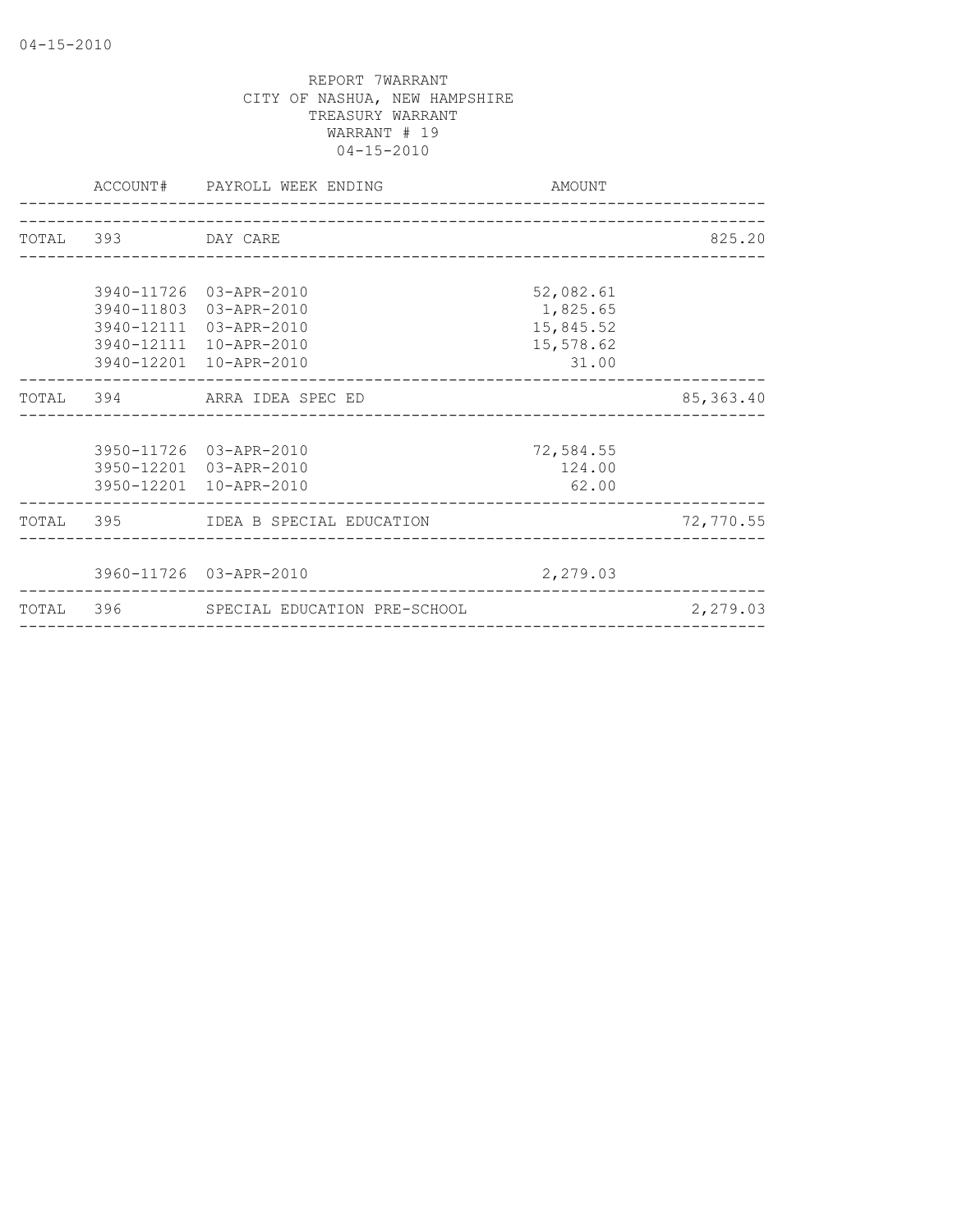|       | ACCOUNT#      | PAYROLL WEEK ENDING            | AMOUNT   |           |
|-------|---------------|--------------------------------|----------|-----------|
|       | 501-11033     | 03-APR-2010                    | 827.74   |           |
|       | 501-11033     | 10-APR-2010                    | 827.74   |           |
|       | 501-11445     | 03-APR-2010                    | 421.07   |           |
|       | 501-11445     | 10-APR-2010                    | 421.07   |           |
|       | 501-11463     | 03-APR-2010                    | 798.30   |           |
|       | $501 - 11463$ | 10-APR-2010                    | 798.30   |           |
|       | 501-11470     | 03-APR-2010                    | 852.14   |           |
|       | 501-11470     | 10-APR-2010                    | 852.14   |           |
|       | 501-11471     | 03-APR-2010                    | 1,990.00 |           |
|       | 501-11471     | 10-APR-2010                    | 1,990.00 |           |
|       | 501-11611     | 03-APR-2010                    | 546.80   |           |
|       | 501-11611     | 10-APR-2010                    | 546.80   |           |
| TOTAL | 501           | MAYOR'S OFFICE                 |          | 10,872.10 |
|       |               |                                |          |           |
|       | 502-11113     | 03-APR-2010                    | 1,571.36 |           |
|       | 502-11113     | 10-APR-2010                    | 1,571.36 |           |
|       | 502-11195     | $03 - APR - 2010$              | 2,059.24 |           |
|       | 502-11195     | 10-APR-2010                    | 2,059.24 |           |
|       | 502-11219     | 03-APR-2010                    | 1,819.33 |           |
|       | 502-11219     | 10-APR-2010                    | 1,819.33 |           |
|       | 502-11518     | 03-APR-2010                    | 1,716.88 |           |
|       | 502-11518     | 10-APR-2010                    | 1,716.88 |           |
| TOTAL | 502           | LEGAL DEPARTMENT               |          | 14,333.62 |
|       |               |                                |          |           |
|       | 503-11071     | 03-APR-2010                    | 1,240.67 |           |
|       | 503-11071     | 10-APR-2010                    | 1,240.67 |           |
|       | 503-12092     | 03-APR-2010                    | 505.05   |           |
|       | 503-12092     | 10-APR-2010                    | 505.03   |           |
| TOTAL | 503           | BOARD OF ALDERMEN              |          | 3,491.42  |
|       |               |                                |          |           |
|       | 511-11247     | 03-APR-2010                    | 666.37   |           |
|       |               | 511-11247  10-APR-2010         | 666.36   |           |
|       | 511-11248     | 03-APR-2010                    | 1,351.04 |           |
|       | $511 - 11248$ | 10-APR-2010                    | 1,351.04 |           |
| TOTAL | 511           | CITI-STAT (FORMERLY ADMIN SVS) |          | 4,034.81  |
|       |               |                                |          |           |
|       | 512-11005     | 03-APR-2010                    | 902.42   |           |
|       | 512-11005     | 10-APR-2010                    | 902.42   |           |
|       | 512-11050     | 03-APR-2010                    | 721.04   |           |
|       | 512-11050     | 10-APR-2010                    | 721.04   |           |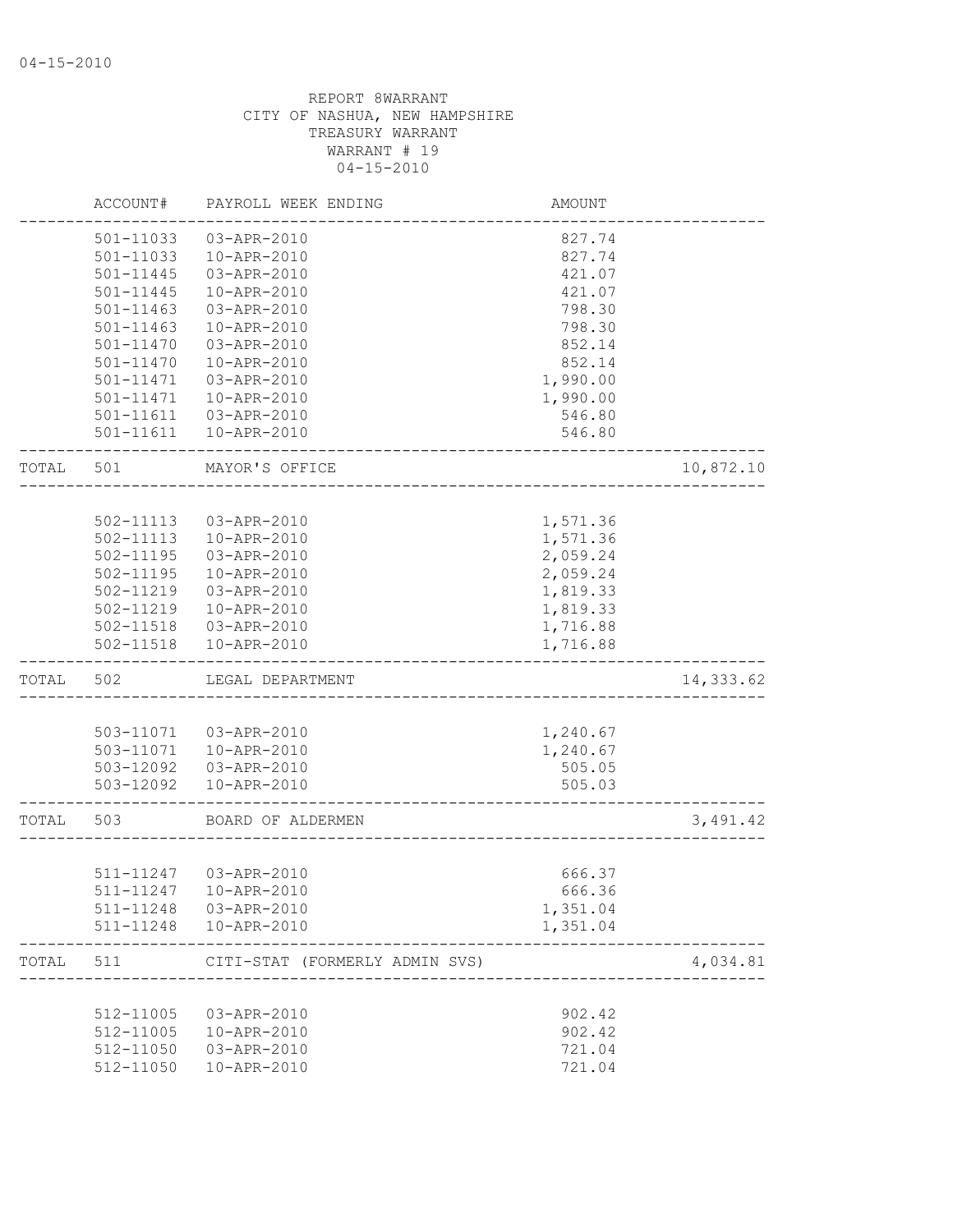|       | ACCOUNT#  | PAYROLL WEEK ENDING    | AMOUNT                |           |
|-------|-----------|------------------------|-----------------------|-----------|
|       | 512-11064 | 03-APR-2010            | 983.28                |           |
|       | 512-11064 | 10-APR-2010            | 983.28                |           |
|       | 512-11073 | 03-APR-2010            | 1,585.82              |           |
|       | 512-11073 | 10-APR-2010            | 1,585.81              |           |
|       | 512-11134 | 03-APR-2010            | 773.25                |           |
|       | 512-11134 | 10-APR-2010            | 773.25                |           |
|       | 512-11165 | 03-APR-2010            | 1,882.12              |           |
|       | 512-11165 | 10-APR-2010            | 1,882.12              |           |
|       | 512-11167 | 03-APR-2010            | 282.69                |           |
|       | 512-11167 | 10-APR-2010            | 282.69                |           |
|       | 512-11173 | 03-APR-2010            | 1,404.70              |           |
|       | 512-11173 | 10-APR-2010            | 1,404.70              |           |
|       | 512-11177 | 03-APR-2010            | 1,941.86              |           |
|       | 512-11177 | 10-APR-2010            | 1,941.86              |           |
|       | 512-11222 | 03-APR-2010            | 985.72                |           |
|       | 512-11222 | 10-APR-2010            | 985.72                |           |
|       | 512-11224 | 03-APR-2010            | 981.19                |           |
|       | 512-11224 | 10-APR-2010            | 981.20                |           |
|       | 512-11232 | 03-APR-2010            | 1,035.98              |           |
|       | 512-11232 | 10-APR-2010            | 1,035.98              |           |
|       | 512-11265 | 03-APR-2010            | 858.44                |           |
|       | 512-11265 | 10-APR-2010            | 858.44                |           |
|       | 512-11431 | 03-APR-2010            | 2,129.70              |           |
|       | 512-11431 | 10-APR-2010            | 2,129.70              |           |
|       | 512-11531 | 03-APR-2010            | 1,746.69              |           |
|       | 512-11531 | 10-APR-2010            | 1,746.69              |           |
|       | 512-11684 | 03-APR-2010            | 852.14                |           |
|       | 512-11684 | 10-APR-2010            | 852.14                |           |
|       | 512-11714 | 03-APR-2010            | 929.81                |           |
|       | 512-11714 | 10-APR-2010            | 929.81                |           |
|       | 512-11740 | 03-APR-2010            | 1,622.11              |           |
|       | 512-11740 | 10-APR-2010            | 1,622.11              |           |
|       | 512-12033 | 03-APR-2010            | 598.30                |           |
|       | 512-12033 | 10-APR-2010            | 598.30                |           |
|       | 512-12052 | 03-APR-2010            | 571.20                |           |
|       | 512-12052 | 10-APR-2010            |                       |           |
|       | 512-12056 |                        | 560.13                |           |
|       | 512-12056 | 03-APR-2010            | 374.57                |           |
|       |           | 10-APR-2010            | 360.44                |           |
|       | 512-12749 | 03-APR-2010            | 607.36                |           |
|       | 512-12749 | 10-APR-2010            | 607.37                |           |
|       | 512-13004 | 03-APR-2010            | 183.41                |           |
|       | 512-13004 | 10-APR-2010            | 93.27                 |           |
| TOTAL | 512       | FINANCIAL SERVICES     | --------------------- | 47,792.27 |
|       |           | 513-11117  03-APR-2010 | 1,579.18              |           |
|       |           | 513-11117  10-APR-2010 | 1,579.18              |           |
|       |           |                        |                       |           |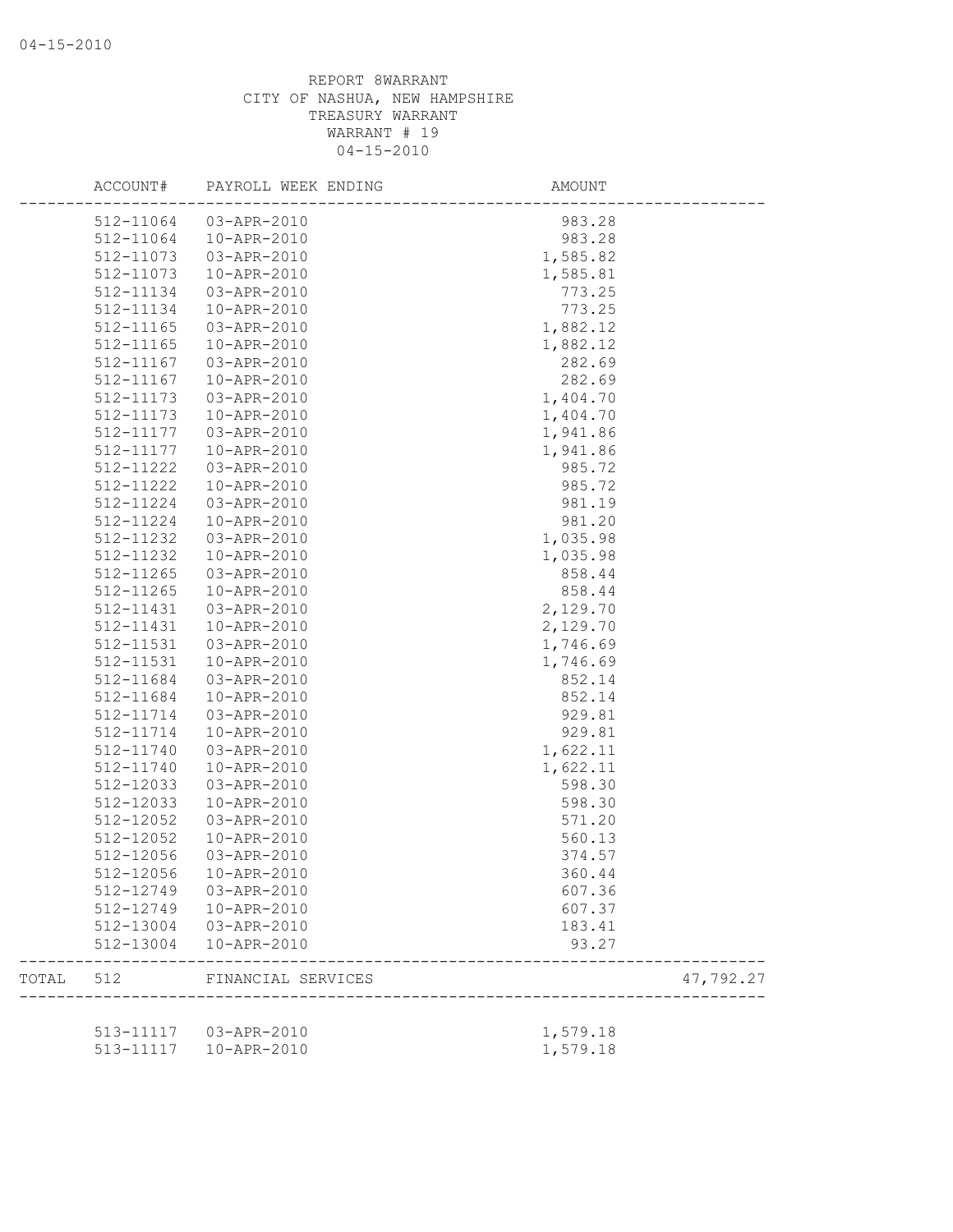|       | ACCOUNT#  | PAYROLL WEEK ENDING                                   | AMOUNT                                |           |
|-------|-----------|-------------------------------------------------------|---------------------------------------|-----------|
|       | 513-11171 | 03-APR-2010                                           | 2,634.50                              |           |
|       | 513-11171 | 10-APR-2010                                           | 2,634.50                              |           |
|       |           | 513-11213  03-APR-2010                                | 1,255.87                              |           |
|       |           | 513-11213  10-APR-2010                                | 1,255.87                              |           |
|       |           | 513-11223  03-APR-2010                                | 755.87                                |           |
|       |           | 513-11223  10-APR-2010                                | 755.86                                |           |
| TOTAL | 513       | CITY CLERK'S OFFICE<br>_<br>_________________________ |                                       | 12,450.83 |
|       |           |                                                       |                                       |           |
|       | 515-11031 | 03-APR-2010                                           | 1,075.15                              |           |
|       |           | 515-11031  10-APR-2010                                | 1,075.15                              |           |
|       |           | 515-11350 03-APR-2010                                 | 929.81                                |           |
|       |           | 515-11350  10-APR-2010                                | 929.81                                |           |
|       | 515-11446 | 03-APR-2010                                           | 279.36                                |           |
|       | 515-11446 | 10-APR-2010                                           | 279.36                                |           |
|       | 515-11447 | 03-APR-2010                                           | 8,610.63                              |           |
|       | 515-12028 | 03-APR-2010                                           | 592.28                                |           |
|       |           | 515-12028  10-APR-2010                                | 592.27                                |           |
| TOTAL | 515       | HUMAN RESOURCES                                       | _____________________________________ | 14,363.82 |
|       |           |                                                       |                                       |           |
|       |           | 516-11147  03-APR-2010                                | 620.14                                |           |
|       |           | 516-11147  10-APR-2010                                | 620.14                                |           |
|       | 516-11148 | 03-APR-2010                                           | 961.94                                |           |
|       | 516-11148 | 10-APR-2010                                           | 961.94                                |           |
|       | 516-11459 | 03-APR-2010                                           | 1,240.67                              |           |
|       | 516-11459 | 10-APR-2010                                           | 1,240.67                              |           |
|       |           | 516-11573  03-APR-2010                                | 917.02                                |           |
|       |           | 516-11573  10-APR-2010                                | 917.03                                |           |
| TOTAL | 516       | PURCHASING DEPARTMENT                                 |                                       | 7,479.55  |
|       |           |                                                       |                                       |           |
|       |           | 517-11198  03-APR-2010                                | 1,102.38                              |           |
|       | 517-11198 | 10-APR-2010                                           | 1,102.38                              |           |
|       |           | 517-11266 03-APR-2010                                 | 626.08                                |           |
|       |           | 517-11266  10-APR-2010                                | 626.08                                |           |
|       |           | 517-11420  03-APR-2010                                | 722.90                                |           |
|       |           | 517-11420  10-APR-2010                                | 722.90                                |           |
|       |           | 517-12063 03-APR-2010                                 | 290.48                                |           |
|       |           | 517-12063  10-APR-2010                                | 290.48                                |           |
|       |           |                                                       |                                       |           |

519-11014 03-APR-2010 1,095.79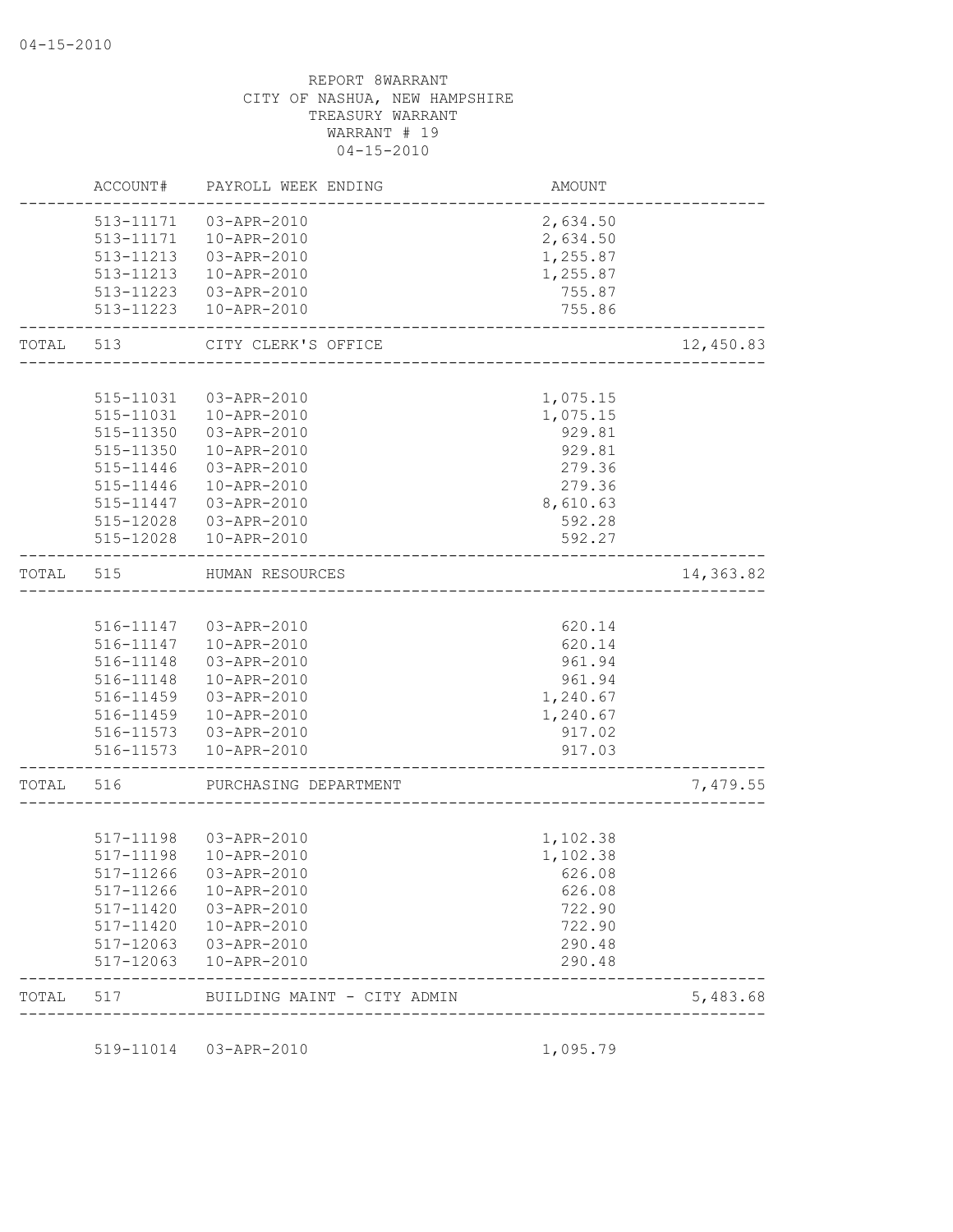|           | ACCOUNT#      | PAYROLL WEEK ENDING    | AMOUNT                                |           |
|-----------|---------------|------------------------|---------------------------------------|-----------|
|           | 519-11014     | 10-APR-2010            | 1,095.79                              |           |
|           | 519-11016     | 03-APR-2010            | 961.94                                |           |
|           | 519-11016     | 10-APR-2010            | 961.94                                |           |
|           | 519-11017     | 03-APR-2010            | 803.69                                |           |
|           | 519-11017     | 10-APR-2010            | 803.69                                |           |
|           | 519-11115     | 03-APR-2010            | 1,929.24                              |           |
|           | 519-11115     | 10-APR-2010            | 1,929.25                              |           |
|           | 519-11146     | 03-APR-2010            | 837.27                                |           |
|           | 519-11146     | 10-APR-2010            | 837.26                                |           |
|           | 519-11153     | 03-APR-2010            | 604.92                                |           |
|           | 519-11153     | 10-APR-2010            | 604.92                                |           |
|           | 519-11154     | 03-APR-2010            | 634.65                                |           |
|           | 519-11154     | 10-APR-2010            | 634.65                                |           |
|           | 519-11205     | 03-APR-2010            | 796.04                                |           |
|           | 519-11205     | 10-APR-2010            | 796.04                                |           |
|           | 519-11241     | 03-APR-2010            | 1,367.58                              |           |
|           |               | 519-11241  10-APR-2010 | 1,367.59                              |           |
| TOTAL 519 |               | ASSESSORS              | ---------------------------------     | 18,062.25 |
|           |               |                        |                                       |           |
|           |               | 520-12077  03-APR-2010 | 266.12                                |           |
|           |               | 520-12077  10-APR-2010 | 266.12<br>___________________________ |           |
| TOTAL     | 520           | HUNT BUILDING          |                                       | 532.24    |
|           |               |                        |                                       |           |
|           |               | 522-11127  03-APR-2010 | 1,674.48                              |           |
|           | 522-11127     | 10-APR-2010            | 1,674.48                              |           |
|           | 522-11128     | 03-APR-2010            | 1,124.40                              |           |
|           | 522-11128     | 10-APR-2010            | 1,124.40                              |           |
|           | 522-11286     | 03-APR-2010            | 591.62                                |           |
|           | 522-11286     | 10-APR-2010            | 591.61                                |           |
|           | $522 - 11356$ | 03-APR-2010            | 952.10                                |           |
|           | $522 - 11356$ | 10-APR-2010            | 952.10                                |           |
|           | 522-11429     | 03-APR-2010            | 1,819.33                              |           |
|           | 522-11429     | 10-APR-2010            | 1,819.34                              |           |
|           | 522-11641     | 03-APR-2010            | 1,375.56                              |           |
|           | 522-11641     | 10-APR-2010            | 1,375.56                              |           |
|           | 522-11652     | 03-APR-2010            | 1,446.40                              |           |
|           | 522-11652     | 10-APR-2010            | 1,446.40                              |           |
|           | 522-11721     | 03-APR-2010            | 1,518.77                              |           |
|           | 522-11721     | 10-APR-2010            | 1,518.77                              |           |
|           | 522-11724     | 03-APR-2010            | 1,331.47                              |           |
|           | 522-11724     | 10-APR-2010            | 1,331.47                              |           |
|           | 522-11725     | 03-APR-2010            | 974.62                                |           |
|           | 522-11725     | 10-APR-2010            | 954.61                                |           |
|           | 522-11729     | 03-APR-2010            | 2,177.09                              |           |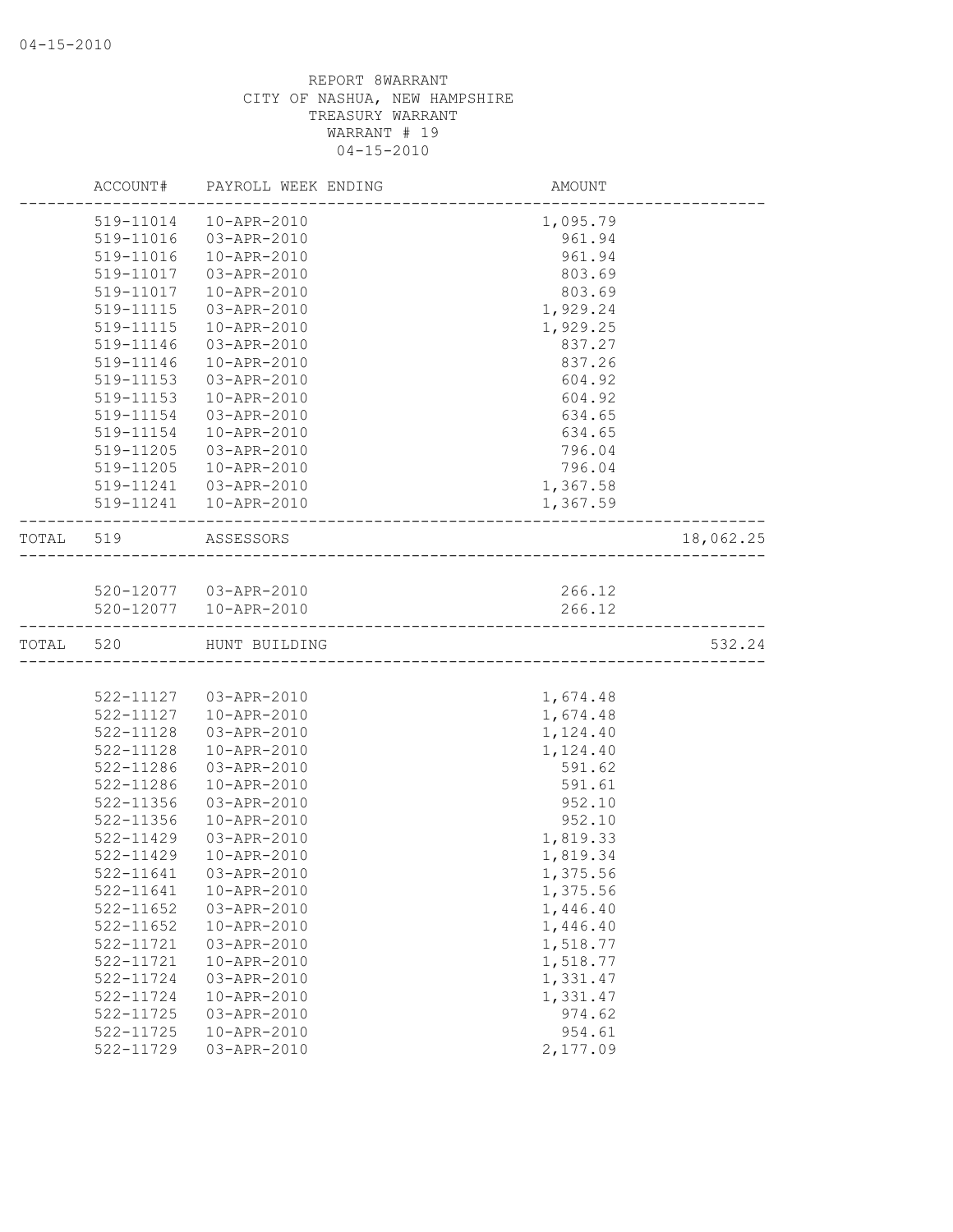|                        | ACCOUNT# PAYROLL WEEK ENDING     | <b>AMOUNT</b>                   |             |
|------------------------|----------------------------------|---------------------------------|-------------|
|                        | 522-11729  10-APR-2010           | 2,177.10                        |             |
|                        | 522-13004 03-APR-2010            | 185.48                          |             |
|                        | TOTAL 522 INFORMATION TECHNOLOGY |                                 | 30, 137. 16 |
|                        |                                  | _______________________________ |             |
|                        | 523-11332  03-APR-2010           | 981.52                          |             |
| _________________      | 523-11332  10-APR-2010           | 981.52                          |             |
| TOTAL 523 GIS          |                                  |                                 | 1,963.04    |
|                        |                                  |                                 |             |
|                        | 531-11065 03-APR-2010            | 1,110.43                        |             |
| 531-11065              | 10-APR-2010                      | 1,110.43                        |             |
| 531-11085              | 03-APR-2010                      | 899.54                          |             |
| 531-11085              | 10-APR-2010                      | 899.54                          |             |
| 531-11114              | 03-APR-2010                      | 2,297.83                        |             |
| 531-11114              | 10-APR-2010                      | 2,297.83                        |             |
| 531-11129              | 03-APR-2010                      | 1,931.19                        |             |
| 531-11129              | 10-APR-2010                      | 1,931.19                        |             |
| 531-11164              | 03-APR-2010                      | 1,149.90                        |             |
| 531-11164              | 10-APR-2010                      | 1,149.90                        |             |
| 531-11166              | 03-APR-2010                      | 2,515.44                        |             |
| 531-11166              | 10-APR-2010                      | 2,515.44                        |             |
| 531-11170              | 03-APR-2010                      | 1,474.44                        |             |
| 531-11170              | 10-APR-2010                      | 1,474.44                        |             |
| 531-11201              | 03-APR-2010                      | 659.33                          |             |
| 531-11201              | 10-APR-2010                      | 659.34                          |             |
| 531-11203              | 03-APR-2010                      | 659.67                          |             |
| 531-11203              | 10-APR-2010                      | 659.67                          |             |
| 531-11226              | 03-APR-2010                      | 750.00                          |             |
| 531-11226<br>531-11242 | 10-APR-2010<br>03-APR-2010       | 750.00                          |             |
|                        | 10-APR-2010                      | 1,119.60<br>1,119.60            |             |
| 531-11242<br>531-11245 |                                  |                                 |             |
| 531-11245              | 03-APR-2010<br>10-APR-2010       | 621.26                          |             |
| 531-11257              | 03-APR-2010                      | 621.26<br>2,673.80              |             |
|                        | 531-11257  10-APR-2010           |                                 |             |
| 531-11287              | 03-APR-2010                      | 2,673.80                        |             |
| 531-11287              | 10-APR-2010                      | 846.15<br>846.15                |             |
| 531-11398              | 03-APR-2010                      | 624.40                          |             |
| 531-11398              | 10-APR-2010                      | 624.40                          |             |
| 531-11477              | 03-APR-2010                      | 1,337.73                        |             |
| 531-11477              | 10-APR-2010                      | 1,337.73                        |             |
| 531-11487              | 03-APR-2010                      | 1,366.19                        |             |
| 531-11487              | 10-APR-2010                      | 1,366.20                        |             |
| 531-11495              | 03-APR-2010                      | 1,011.98                        |             |
| 531-11495              | 10-APR-2010                      | 1,011.98                        |             |
|                        |                                  |                                 |             |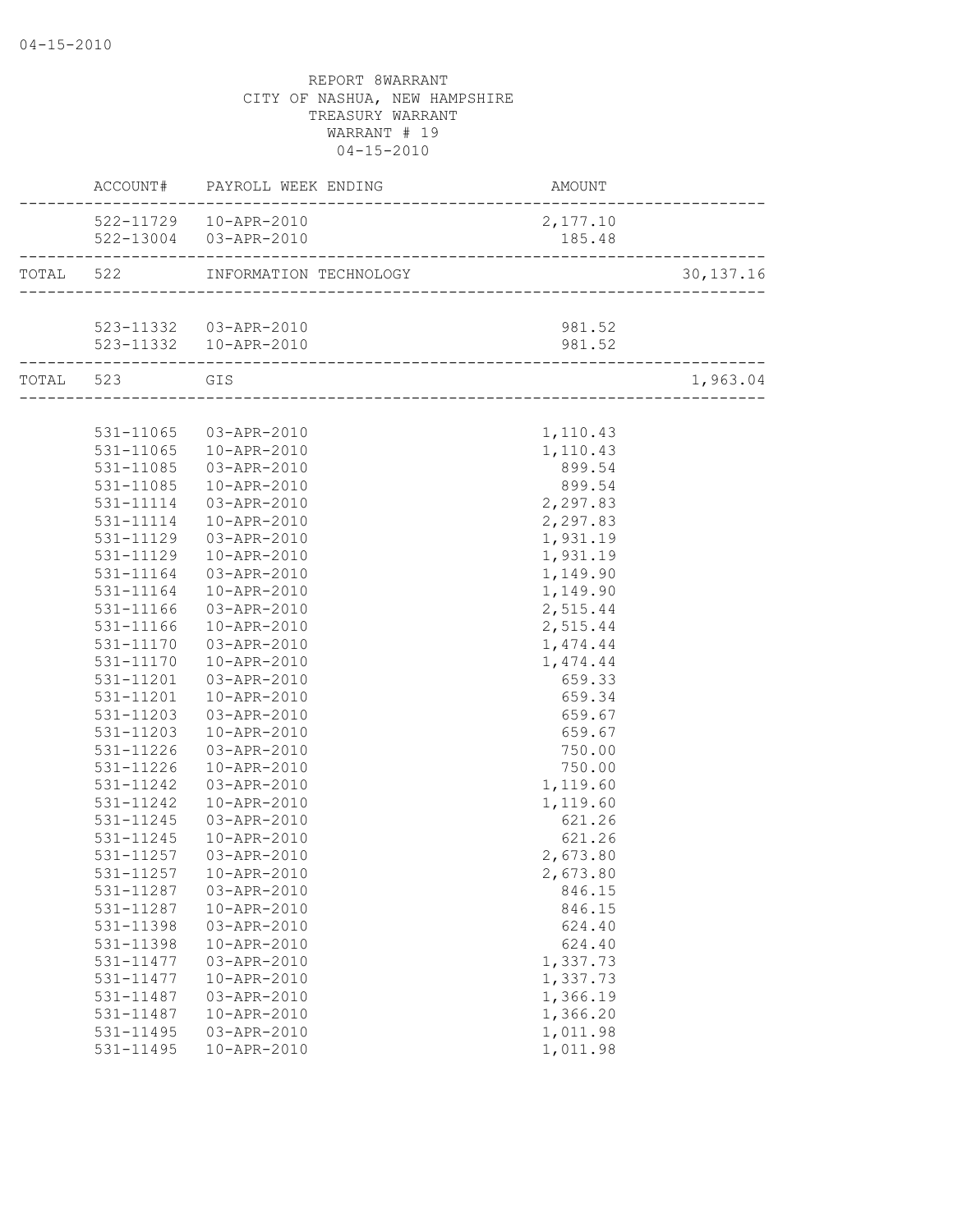| ACCOUNT#      | PAYROLL WEEK ENDING | AMOUNT      |
|---------------|---------------------|-------------|
| 531-11498     | 03-APR-2010         | 856.76      |
| 531-11498     | 10-APR-2010         | 856.76      |
| 531-11516     | 03-APR-2010         | 854.66      |
| 531-11516     | 10-APR-2010         | 854.66      |
| 531-11534     | 03-APR-2010         | 1,460.12    |
| 531-11534     | 10-APR-2010         | 1,460.12    |
| 531-11535     | 03-APR-2010         | 13,054.61   |
| 531-11535     | 10-APR-2010         | 13,054.58   |
| 531-11537     | 03-APR-2010         | 14, 132. 11 |
| 531-11537     | 10-APR-2010         | 14, 132. 10 |
| 531-11538     | 03-APR-2010         | 899.54      |
| 531-11538     | 10-APR-2010         | 899.54      |
| 531-11539     | 03-APR-2010         | 1,533.61    |
| 531-11539     | 10-APR-2010         | 1,533.61    |
| 531-11544     | 03-APR-2010         | 4,164.50    |
| 531-11544     | 10-APR-2010         | 4,164.50    |
| 531-11549     | 03-APR-2010         | 8,042.93    |
| 531-11549     | 10-APR-2010         | 8,042.93    |
| 531-11550     | 03-APR-2010         | 1,868.00    |
| 531-11550     | 10-APR-2010         | 1,868.00    |
| 531-11552     | 03-APR-2010         | 16, 361.53  |
| 531-11552     | 10-APR-2010         | 15,743.66   |
| 531-11555     | 03-APR-2010         | 26, 141.80  |
| 531-11555     | 10-APR-2010         | 27,250.65   |
| 531-11558     | 03-APR-2010         | 77,973.10   |
| $531 - 11558$ | 10-APR-2010         | 77,973.07   |
| 531-11561     | 03-APR-2010         | 14,879.69   |
| 531-11561     | 10-APR-2010         | 14,888.33   |
| 531-11567     | 03-APR-2010         | 33, 353.40  |
| 531-11567     | 10-APR-2010         | 33, 353.40  |
| 531-11569     | 03-APR-2010         | 1,184.40    |
| 531-11569     | 10-APR-2010         | 1,184.40    |
| 531-11618     | 03-APR-2010         | 2,829.75    |
| 531-11618     | 10-APR-2010         | 2,829.74    |
| $531 - 11622$ | 03-APR-2010         | 2,976.99    |
| 531-11622     | 10-APR-2010         | 2,977.00    |
| 531-11636     | 03-APR-2010         | 988.60      |
| 531-11636     | 10-APR-2010         | 988.60      |
| 531-11664     | 03-APR-2010         | 1,142.61    |
| 531-11664     | 10-APR-2010         | 1,142.61    |
| 531-11665     | 03-APR-2010         | 782.01      |
| 531-11665     | 10-APR-2010         | 782.02      |
| 531-11719     | 03-APR-2010         | 926.12      |
| 531-11719     | 10-APR-2010         | 926.12      |
| 531-11732     | 03-APR-2010         | 6,490.60    |
| 531-11732     | 10-APR-2010         | 6,490.60    |
| 531-12020     | 03-APR-2010         | 951.68      |
| 531-12020     | 10-APR-2010         | 951.68      |
|               |                     |             |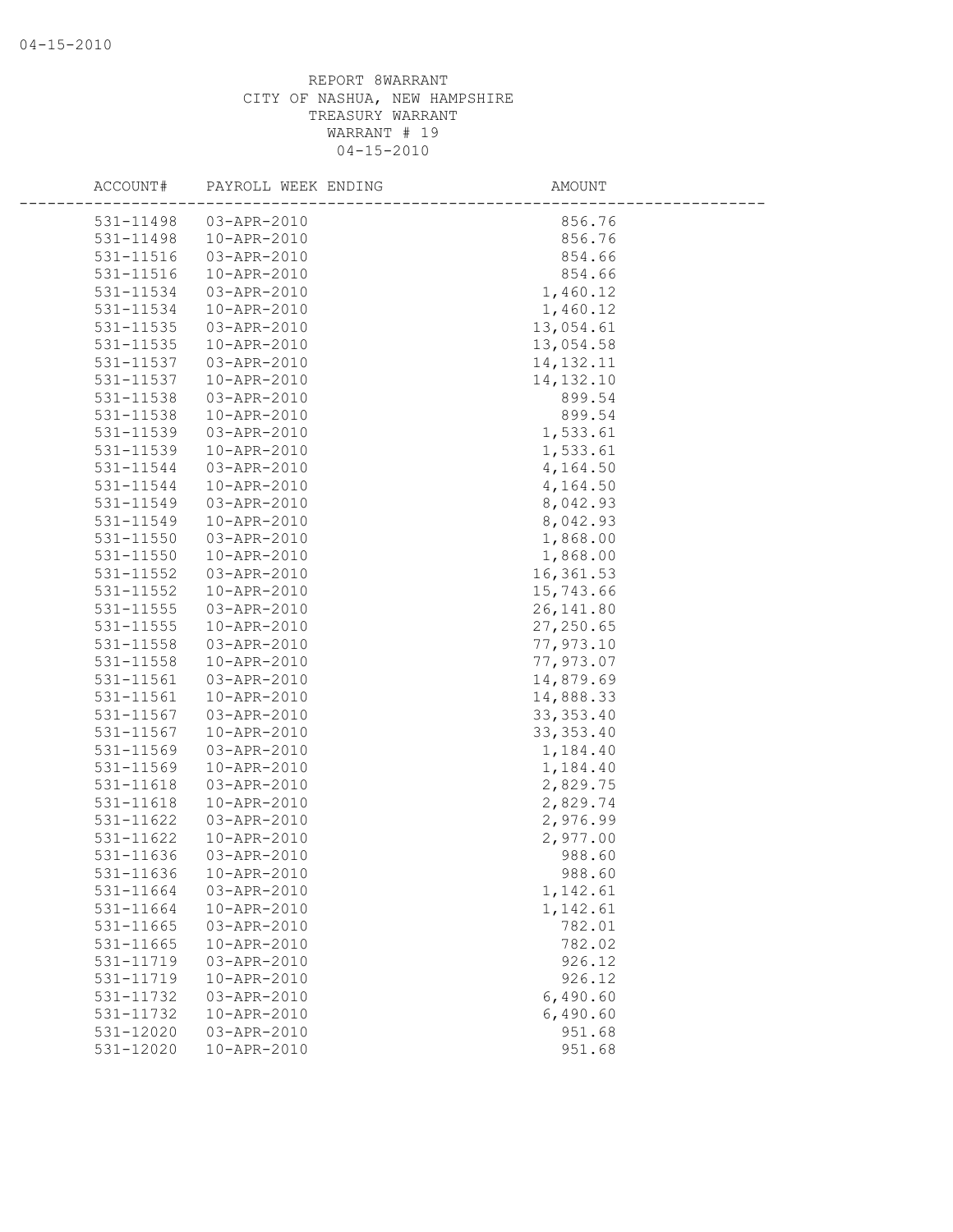|       | ACCOUNT#  | PAYROLL WEEK ENDING | AMOUNT    |             |
|-------|-----------|---------------------|-----------|-------------|
|       | 531-12042 | 03-APR-2010         | 1,178.74  |             |
|       | 531-12042 | 10-APR-2010         | 1,436.32  |             |
|       | 531-12066 | 03-APR-2010         | 684.12    |             |
|       | 531-12066 | 10-APR-2010         | 684.11    |             |
|       | 531-12068 | 03-APR-2010         | 752.56    |             |
|       | 531-12068 | 10-APR-2010         | 752.56    |             |
|       | 531-12071 | 03-APR-2010         | 258.97    |             |
|       | 531-12071 | 10-APR-2010         | 258.96    |             |
|       | 531-12119 | 03-APR-2010         | 1,130.25  |             |
|       | 531-12119 | 10-APR-2010         | 1,130.25  |             |
|       | 531-13004 | 03-APR-2010         | 2,615.20  |             |
|       | 531-13004 | 10-APR-2010         | 3,920.11  |             |
|       | 531-13038 | 03-APR-2010         | 971.49    |             |
|       | 531-13038 | 10-APR-2010         | 2,430.91  |             |
|       | 531-13040 | 03-APR-2010         | 4,181.98  |             |
|       | 531-13040 | 10-APR-2010         | 2,256.78  |             |
|       | 531-13044 | 03-APR-2010         | 1,195.15  |             |
|       | 531-13044 | 10-APR-2010         | 2,337.29  |             |
|       | 531-13047 | 03-APR-2010         | 8,452.71  |             |
|       | 531-13047 | 10-APR-2010         | 11,274.48 |             |
|       | 531-13048 | 03-APR-2010         | 3,236.79  |             |
|       | 531-13048 | 10-APR-2010         | 3,389.93  |             |
|       | 531-17001 | 10-APR-2010         | 100.00    |             |
|       | 531-17003 | 03-APR-2010         | 300.00    |             |
| TOTAL | 531       | POLICE DEPARTMENT   |           | 569, 225.24 |
|       |           |                     |           |             |
|       | 532-11024 | 03-APR-2010         | 2,060.39  |             |
|       | 532-11024 | 10-APR-2010         | 2,060.39  |             |
|       | 532-11036 | 03-APR-2010         | 1,873.48  |             |
|       | 532-11036 | 10-APR-2010         | 1,873.48  |             |
|       | 532-11063 | 03-APR-2010         | 1,343.44  |             |
|       | 532-11063 | 10-APR-2010         | 1,343.44  |             |
|       | 532-11066 | 03-APR-2010         | 1,330.14  |             |
|       | 532-11066 | 10-APR-2010         | 1,330.14  |             |
|       | 532-11069 | 03-APR-2010         | 2,700.58  |             |
|       | 532-11069 | 10-APR-2010         | 2,700.58  |             |
|       | 532-11111 | 03-APR-2010         | 2,183.76  |             |
|       | 532-11111 | 10-APR-2010         | 2,183.76  |             |
|       | 532-11207 | 03-APR-2010         | 6,697.95  |             |
|       | 532-11207 | 10-APR-2010         | 6,697.95  |             |
|       | 532-11281 | 03-APR-2010         | 981.65    |             |
|       | 532-11281 | 10-APR-2010         | 981.65    |             |
|       | 532-11285 | 03-APR-2010         | 8,222.77  |             |
|       | 532-11285 | 10-APR-2010         | 8,222.77  |             |
|       | 532-11291 | 03-APR-2010         | 6,183.88  |             |
|       |           |                     |           |             |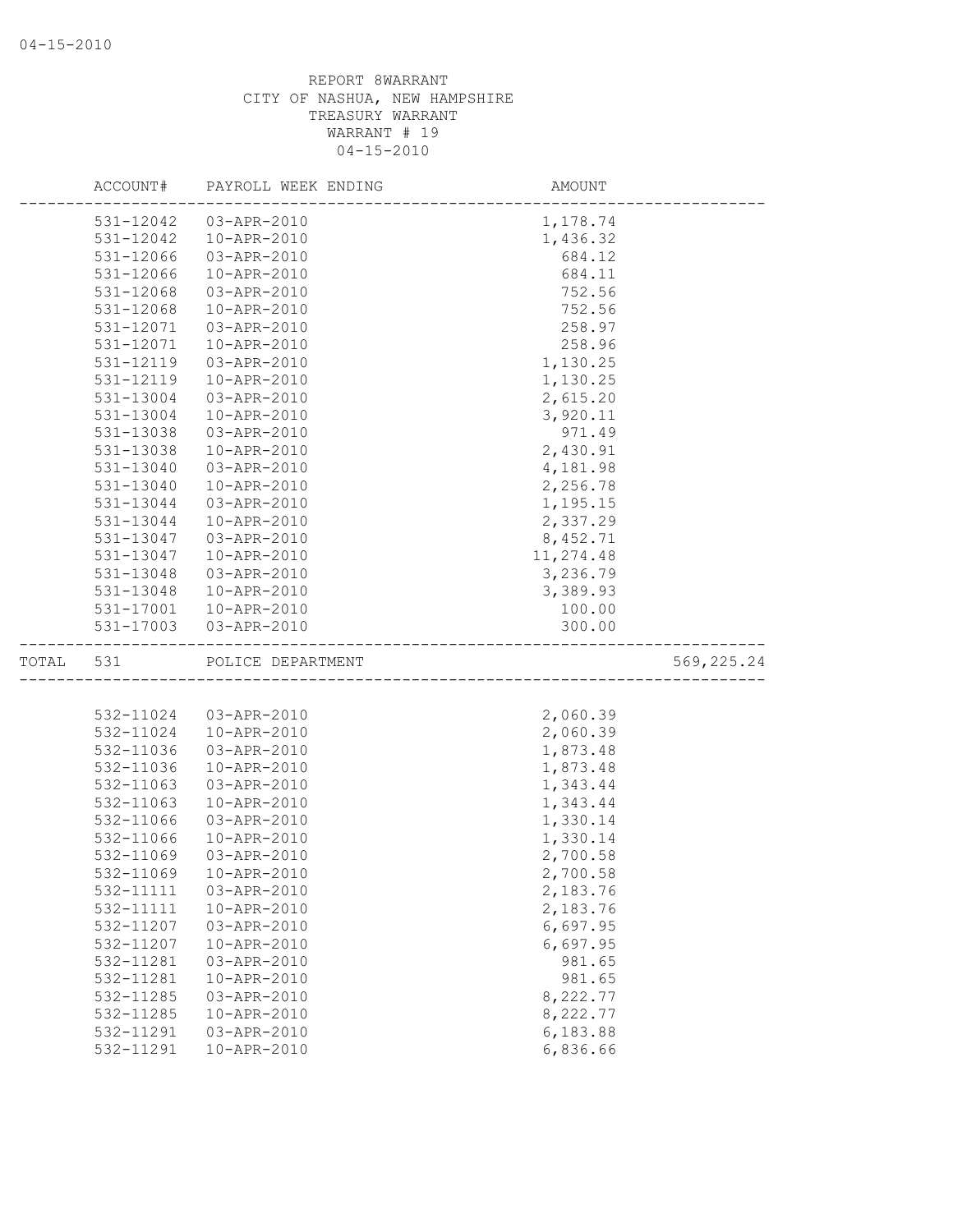|           | ACCOUNT#  | PAYROLL WEEK ENDING    | AMOUNT     |            |
|-----------|-----------|------------------------|------------|------------|
|           | 532-11298 | 03-APR-2010            | 964.20     |            |
|           | 532-11298 | 10-APR-2010            | 1,077.63   |            |
|           | 532-11300 | 03-APR-2010            | 36,878.87  |            |
|           | 532-11300 | 10-APR-2010            | 36,878.87  |            |
|           | 532-11303 | 03-APR-2010            | 1,203.00   |            |
|           | 532-11303 | 10-APR-2010            | 1,203.00   |            |
|           | 532-11305 | 03-APR-2010            | 4,800.07   |            |
|           | 532-11305 | 10-APR-2010            | 4,800.07   |            |
|           | 532-11309 | 03-APR-2010            | 107,449.16 |            |
|           | 532-11309 | 10-APR-2010            | 107,363.03 |            |
|           | 532-11660 | 03-APR-2010            | 1,513.38   |            |
|           | 532-11660 | 10-APR-2010            | 1,513.38   |            |
|           | 532-11663 | 03-APR-2010            | 1,483.58   |            |
|           | 532-11663 | 10-APR-2010            | 1,483.58   |            |
|           | 532-11666 | 03-APR-2010            | 1,498.40   |            |
|           | 532-11666 | 10-APR-2010            | 1,498.40   |            |
|           | 532-11669 | 03-APR-2010            | 1,498.40   |            |
|           | 532-11669 | 10-APR-2010            | 1,498.40   |            |
|           | 532-12070 | 03-APR-2010            | 17,009.95  |            |
|           | 532-12070 | 10-APR-2010            | 16,230.99  |            |
|           | 532-13003 | 03-APR-2010            | 108.32     |            |
|           | 532-13004 | 03-APR-2010            | 47.65      |            |
|           | 532-13018 | 03-APR-2010            | 2,991.83   |            |
|           | 532-13018 | 10-APR-2010            | 3,459.74   |            |
|           | 532-13024 | 03-APR-2010            | 755.90     |            |
|           | 532-13024 | 10-APR-2010            | 299.04     |            |
|           | 532-13050 | 03-APR-2010            | 6,333.39   |            |
|           | 532-13050 | 10-APR-2010            | 5,930.05   |            |
|           | 532-18030 | 10-APR-2010            | 100.00     |            |
|           | 532-18039 | 10-APR-2010            | 1,875.00   |            |
|           | 532-19231 | 03-APR-2010            | 1,410.36   |            |
|           | 532-19231 | 10-APR-2010            | 1,410.36   |            |
|           | 532-19232 | 03-APR-2010            | 2,044.96   |            |
|           | 532-19232 | 10-APR-2010            | 2,044.96   |            |
|           | 532-19233 | 03-APR-2010            | 3,056.84   |            |
|           | 532-19233 | 10-APR-2010            | 3,027.33   |            |
|           | 532-19234 | 03-APR-2010            | 1,922.97   |            |
|           | 532-19234 | 10-APR-2010            | 1,922.97   |            |
| TOTAL 532 |           | FIRE DEPARTMENT        |            | 454,396.89 |
|           |           | 535-19230 03-APR-2010  | 96.15      |            |
|           |           | 535-19230  10-APR-2010 | 96.15      |            |
| TOTAL 535 |           | EMERGENCY MANAGEMENT   |            | 192.30     |
|           |           |                        |            |            |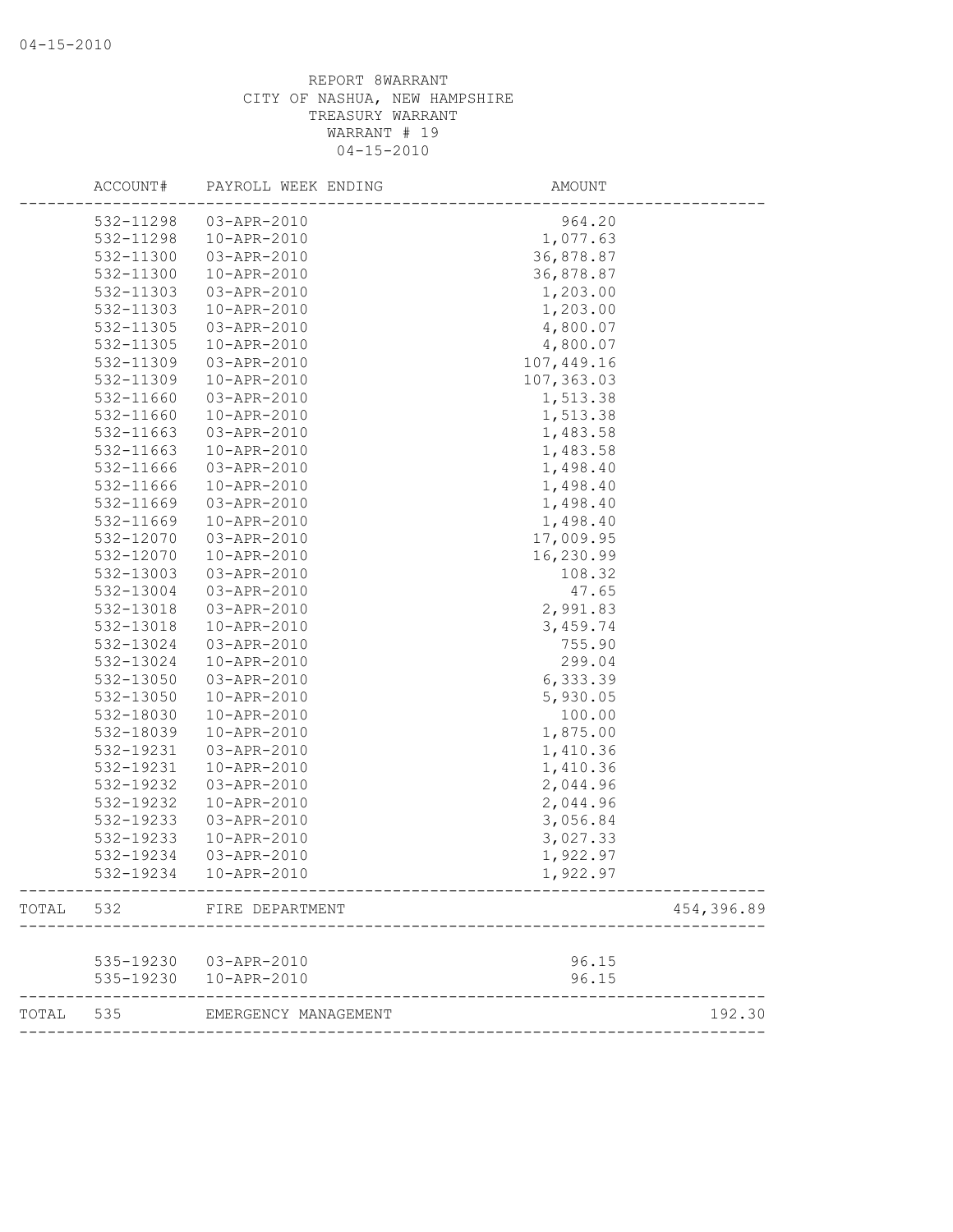|           | ACCOUNT#  | PAYROLL WEEK ENDING                             | AMOUNT               |           |
|-----------|-----------|-------------------------------------------------|----------------------|-----------|
|           |           | 536-11200 03-APR-2010                           | 1,414.23             |           |
|           |           | 536-11200  10-APR-2010                          | 1,414.23             |           |
|           |           | 536-12137  03-APR-2010                          | 1,200.12             |           |
|           |           | 536-12137  10-APR-2010                          | 1,200.12             |           |
| TOTAL     | 536       | CITYWIDE COMMUNICATIONS                         |                      | 5,228.70  |
|           |           |                                                 |                      |           |
|           | 541-11024 | 03-APR-2010                                     | 253.91               |           |
|           |           | 541-11024  10-APR-2010                          | 253.91               |           |
|           |           | 541-11104  03-APR-2010                          | 1,014.26             |           |
|           |           | 541-11104  10-APR-2010                          | 1,014.26             |           |
|           |           | 541-11240 03-APR-2010                           | 1,503.02             |           |
|           |           | 541-11240  10-APR-2010                          | 1,503.02             |           |
| TOTAL 541 |           | COMMUNITY SERVICES DIVISION                     |                      | 5,542.38  |
|           |           |                                                 |                      |           |
|           | 542-11024 | 03-APR-2010                                     | 634.77               |           |
|           |           | 542-11024  10-APR-2010                          | 634.77               |           |
|           |           | 542-11426  03-APR-2010                          | 1,364.20             |           |
|           |           | 542-11426  10-APR-2010                          | 1,364.20             |           |
|           | 542-11584 | 03-APR-2010                                     | 3,600.68             |           |
|           | 542-11584 | 10-APR-2010                                     | 3,600.68             |           |
|           | 542-12044 | 10-APR-2010                                     | 69.00                |           |
|           | 542-12109 | 03-APR-2010                                     | 80.00                |           |
|           | 542-12109 | 10-APR-2010                                     | 144.00               |           |
|           |           | 542-12582  03-APR-2010                          | 606.03               |           |
|           | 542-12582 | 10-APR-2010                                     | 606.03               |           |
| TOTAL     | 542       | COMMUNITY HEALTH                                |                      | 12,704.36 |
|           |           |                                                 |                      |           |
|           |           | 543-11380 03-APR-2010                           | 952.96               |           |
|           | 543-11380 | 10-APR-2010                                     | 952.97               |           |
|           | 543-11438 | 03-APR-2010                                     | 1,286.71             |           |
|           | 543-11438 | 10-APR-2010                                     | 1,286.72             |           |
|           |           | 543-11602  03-APR-2010                          | 883.76               |           |
|           |           | 543-11602  10-APR-2010                          | 883.76               |           |
|           |           | 543-11604 03-APR-2010                           | 1,528.64<br>1,528.64 |           |
|           |           | 543-11604  10-APR-2010<br>543-11605 03-APR-2010 | 956.86               |           |
|           | 543-11605 | 10-APR-2010                                     | 956.87               |           |
| TOTAL 543 |           | ENVIRONMENTAL HEALTH DEPT.                      |                      | 11,217.89 |

544-11008 03-APR-2010 744.55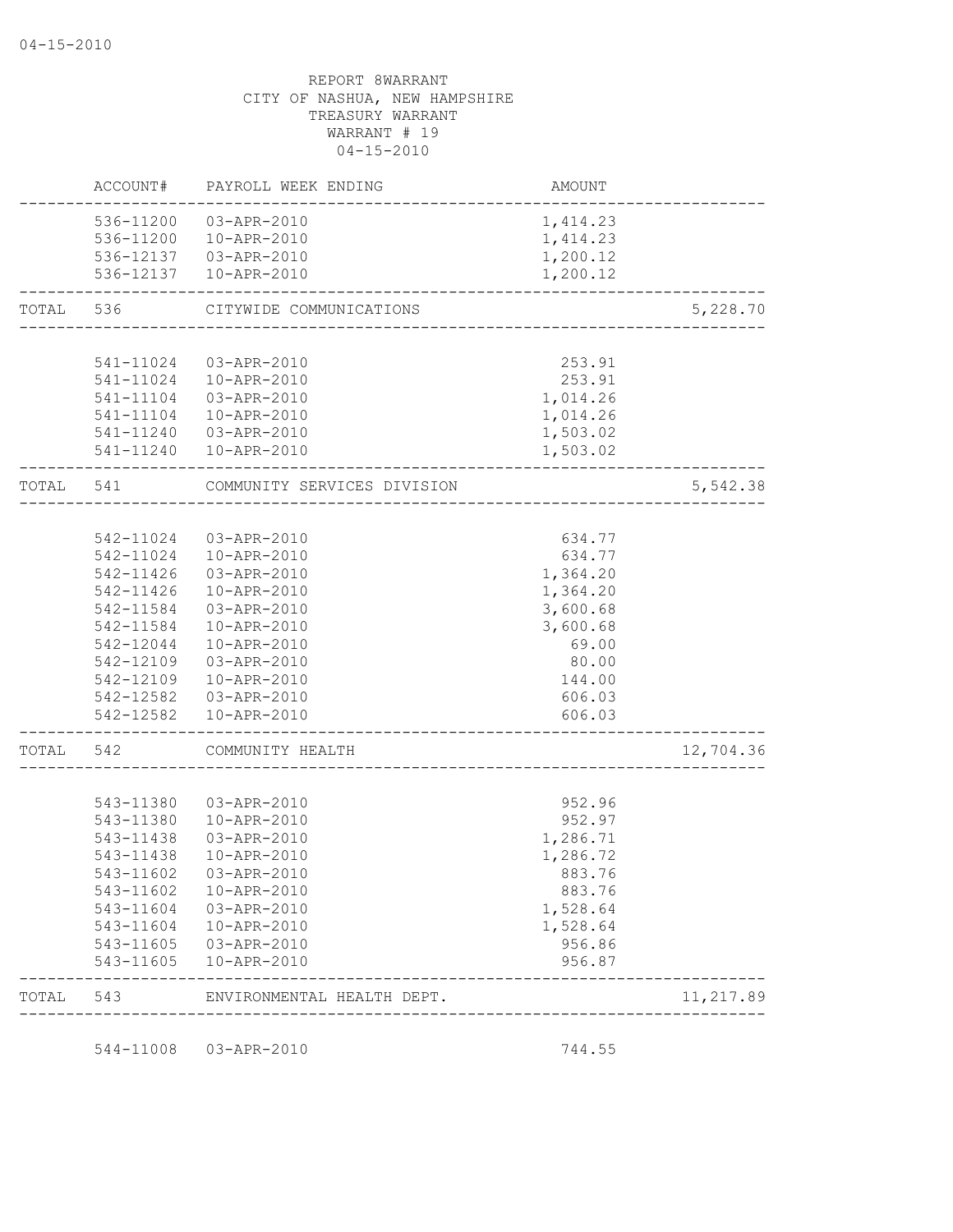|           | ACCOUNT#  | PAYROLL WEEK ENDING                             | AMOUNT           |           |
|-----------|-----------|-------------------------------------------------|------------------|-----------|
|           | 544-11008 | 10-APR-2010                                     | 744.55           |           |
|           | 544-11099 | 03-APR-2010                                     | 1,423.00         |           |
|           | 544-11099 | 10-APR-2010                                     | 1,423.00         |           |
|           | 544-11112 | 03-APR-2010                                     | 852.14           |           |
|           | 544-11112 | 10-APR-2010                                     | 852.14           |           |
|           | 544-11367 | 03-APR-2010                                     | 833.86           |           |
|           | 544-11367 | 10-APR-2010                                     | 833.85           |           |
|           | 544-11777 | 03-APR-2010                                     | 1,289.90         |           |
|           | 544-11777 | 10-APR-2010                                     | 1,289.91         |           |
|           |           | 544-12101  03-APR-2010                          | 515.07           |           |
|           |           | 544-12101  10-APR-2010                          | 515.08           |           |
| TOTAL 544 |           | ---------------------<br>WELFARE ADMINISTRATION |                  | 11,317.05 |
|           |           |                                                 |                  |           |
|           | 551-11024 | 03-APR-2010                                     | 637.15           |           |
|           | 551-11024 | 10-APR-2010                                     | 637.15           |           |
|           | 551-11028 | 03-APR-2010                                     | 544.44           |           |
|           | 551-11028 | 10-APR-2010                                     | 544.44           |           |
|           | 551-11057 | 03-APR-2010                                     | 899.04           |           |
|           | 551-11057 | 10-APR-2010                                     | 899.04           |           |
|           | 551-11094 | 03-APR-2010                                     | 306.25           |           |
|           | 551-11094 | 10-APR-2010                                     | 306.26           |           |
|           | 551-11097 | 03-APR-2010                                     | 1,076.08         |           |
|           | 551-11097 | 10-APR-2010                                     | 1,076.08         |           |
|           | 551-11211 | 03-APR-2010                                     | 613.89           |           |
|           | 551-11211 | 10-APR-2010                                     | 613.90           |           |
|           | 551-11212 | 03-APR-2010                                     | 34, 153. 23      |           |
|           | 551-11249 | 03-APR-2010                                     | 1,320.01         |           |
|           | 551-11249 | 10-APR-2010                                     | 1,320.01         |           |
|           | 551-11268 | 03-APR-2010                                     | 647.22           |           |
|           | 551-11268 | 10-APR-2010                                     | 647.22           |           |
|           | 551-11273 | 03-APR-2010                                     | 1,687.48         |           |
|           | 551-11273 | 10-APR-2010                                     | 1,687.48         |           |
|           | 551-11435 | 03-APR-2010                                     | 909.67           |           |
|           |           |                                                 |                  |           |
|           | 551-11435 | 10-APR-2010                                     | 909.67           |           |
|           | 551-11462 | 03-APR-2010                                     | 1,034.29         |           |
|           |           | 551-11462  10-APR-2010                          | 1,034.29         |           |
|           |           | 551-11638  03-APR-2010                          | 1,177.18         |           |
|           |           | 551-11638  10-APR-2010                          | 1,177.18         |           |
|           | 551-13004 | 551-13004 03-APR-2010<br>10-APR-2010            | 131.15<br>491.66 |           |
|           |           |                                                 |                  |           |
| TOTAL     | 551       | PUBLIC WORKS DIV & ENGINEERING                  |                  | 56,481.46 |
|           |           | 552-11024 03-APR-2010                           | 686.23           |           |
|           |           | 552-11024  10-APR-2010                          | 686.23           |           |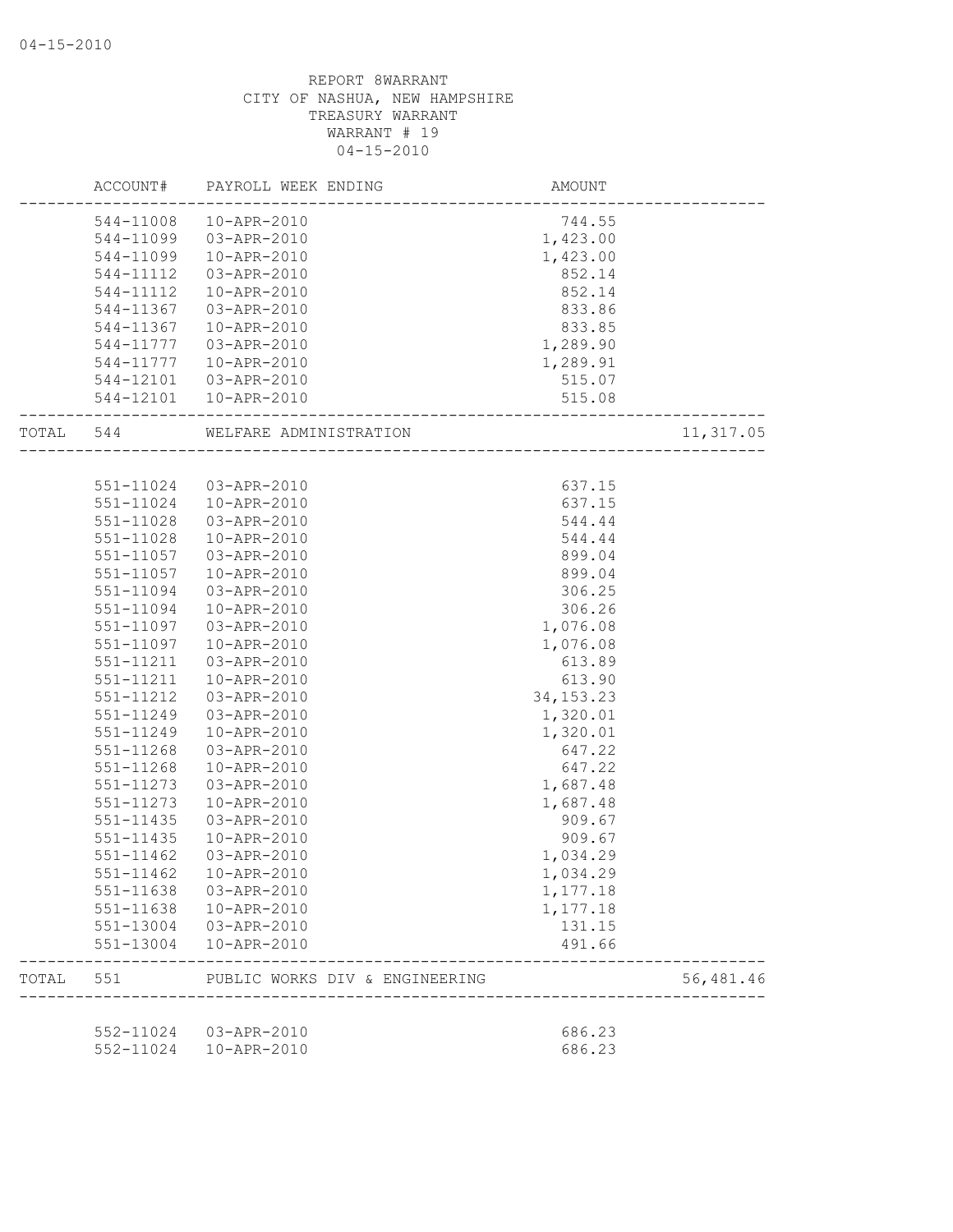|       | ACCOUNT#  | PAYROLL WEEK ENDING    | AMOUNT    |           |
|-------|-----------|------------------------|-----------|-----------|
|       | 552-11077 | 03-APR-2010            | 1,293.11  |           |
|       | 552-11077 | 10-APR-2010            | 1,293.11  |           |
|       | 552-11087 | 03-APR-2010            | 850.16    |           |
|       | 552-11087 | 10-APR-2010            | 819.60    |           |
|       | 552-11143 | 03-APR-2010            | 858.40    |           |
|       | 552-11143 | 10-APR-2010            | 858.40    |           |
|       | 552-11324 | 03-APR-2010            | 5, 171.45 |           |
|       | 552-11324 | 10-APR-2010            | 4,137.16  |           |
|       | 552-11339 | 03-APR-2010            | 2,959.28  |           |
|       | 552-11339 | 10-APR-2010            | 2,959.28  |           |
|       | 552-11342 | 03-APR-2010            | 772.80    |           |
|       | 552-11342 | 10-APR-2010            | 772.80    |           |
|       | 552-11343 | 03-APR-2010            | 2,590.81  |           |
|       | 552-11343 | 10-APR-2010            | 2,590.80  |           |
|       | 552-11407 | 03-APR-2010            | 4,446.00  |           |
|       | 552-11407 | 10-APR-2010            | 4,456.00  |           |
|       | 552-11492 | 03-APR-2010            | 817.60    |           |
|       | 552-11492 | 10-APR-2010            | 817.60    |           |
|       | 552-11562 | 03-APR-2010            | 410.15    |           |
|       | 552-11562 | 10-APR-2010            | 410.16    |           |
|       | 552-11580 | 03-APR-2010            | 985.56    |           |
|       | 552-11580 | 10-APR-2010            | 985.56    |           |
|       | 552-11672 | 03-APR-2010            | 1,446.40  |           |
|       | 552-11672 | 10-APR-2010            | 1,446.40  |           |
|       | 552-11750 | 03-APR-2010            | 790.96    |           |
|       | 552-11750 | 10-APR-2010            | 796.32    |           |
|       | 552-13004 | 03-APR-2010            | 422.27    |           |
|       | 552-13004 | 10-APR-2010            | 1,578.61  |           |
|       | 552-13067 | 03-APR-2010            | 961.29    |           |
|       | 552-59050 | 03-APR-2010            | 420.00    |           |
| TOTAL | 552       | PARKS AND RECREATION   |           | 50,490.50 |
|       |           |                        |           |           |
|       |           | 553-11024 03-APR-2010  | 334.75    |           |
|       |           | 553-11024  10-APR-2010 | 301.28    |           |
|       | 553-11078 | 03-APR-2010            | 1,529.24  |           |
|       |           | 553-11078  10-APR-2010 | 1,495.05  |           |
|       | 553-11098 | 03-APR-2010            | 1,014.00  |           |
|       | 553-11098 | 10-APR-2010            | 1,014.01  |           |
|       | 553-11169 | 03-APR-2010            | 1,046.23  |           |
|       | 553-11169 | 10-APR-2010            | 1,046.23  |           |
|       | 553-11192 | 03-APR-2010            | 957.92    |           |
|       | 553-11192 | 10-APR-2010            | 957.93    |           |
|       | 553-11279 | 03-APR-2010            | 6,000.82  |           |
|       | 553-11279 | 10-APR-2010            | 6,000.81  |           |
|       | 553-11327 | 03-APR-2010            | 4,137.16  |           |
|       | 553-11327 | 10-APR-2010            | 4,137.16  |           |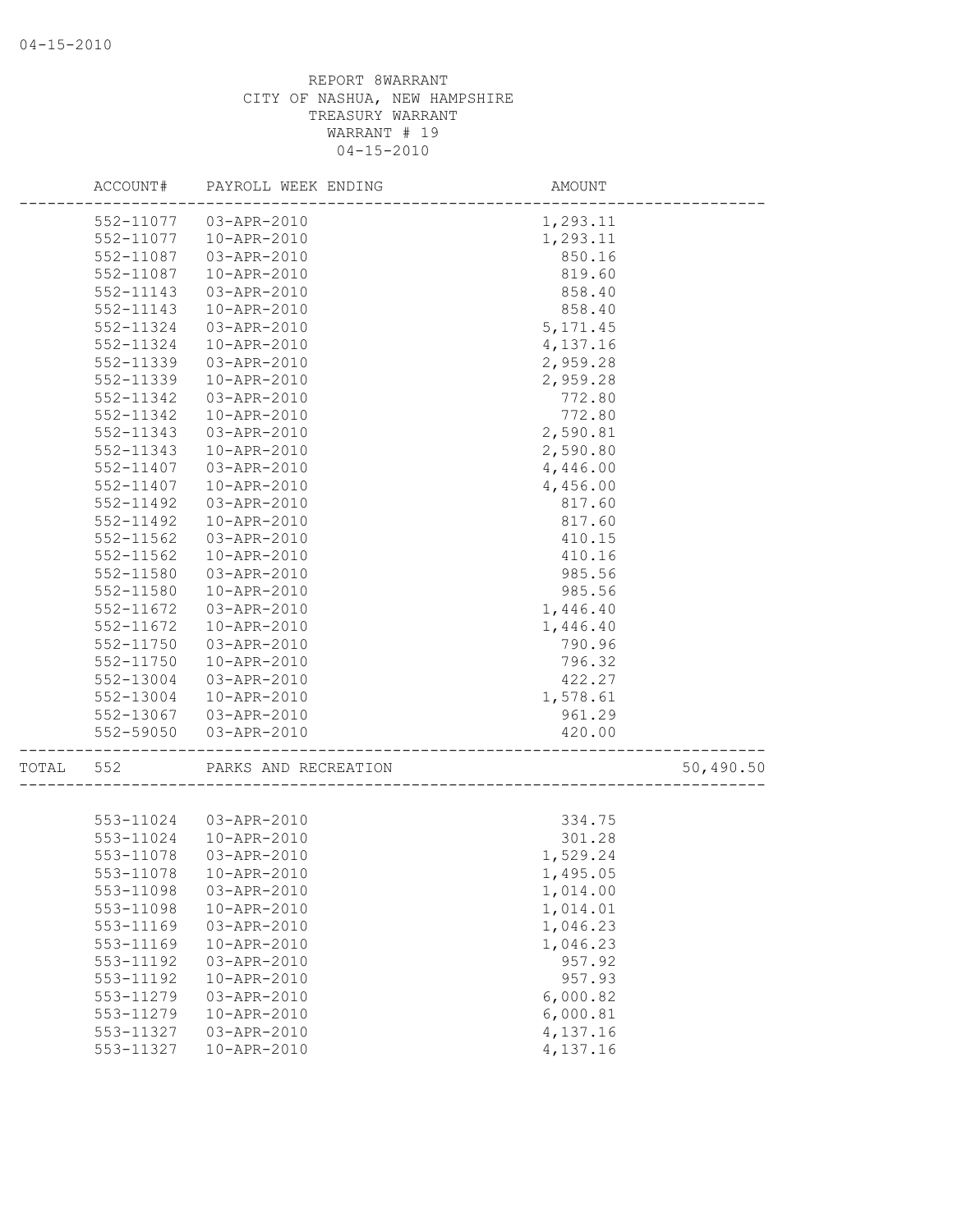|       | ACCOUNT#  | PAYROLL WEEK ENDING | AMOUNT     |            |
|-------|-----------|---------------------|------------|------------|
|       | 553-11375 | 03-APR-2010         | 818.80     |            |
|       | 553-11375 | 10-APR-2010         | 818.80     |            |
|       | 553-11465 | 03-APR-2010         | 3,270.40   |            |
|       | 553-11465 | 10-APR-2010         | 3,270.40   |            |
|       | 553-11474 | 03-APR-2010         | 3,729.21   |            |
|       | 553-11474 | 10-APR-2010         | 3,729.20   |            |
|       | 553-11475 | 03-APR-2010         | 2,834.41   |            |
|       | 553-11475 | 10-APR-2010         | 2,834.40   |            |
|       | 553-11630 | 03-APR-2010         | 1,575.20   |            |
|       | 553-11630 | 10-APR-2010         | 1,619.63   |            |
|       | 553-11631 | 03-APR-2010         | 799.61     |            |
|       | 553-11631 | 10-APR-2010         | 799.60     |            |
|       | 553-11648 | 03-APR-2010         | 840.31     |            |
|       | 553-11648 | 10-APR-2010         | 840.31     |            |
|       | 553-11678 | 03-APR-2010         | 1,442.84   |            |
|       | 553-11678 | 10-APR-2010         | 1,442.84   |            |
|       | 553-11759 | 03-APR-2010         | 15,050.40  |            |
|       | 553-11759 | 10-APR-2010         | 15, 174.33 |            |
|       | 553-11771 | 03-APR-2010         | 1,851.20   |            |
|       | 553-11771 | 10-APR-2010         | 1,851.20   |            |
|       | 553-12085 | 03-APR-2010         | 450.00     |            |
|       | 553-12085 | 10-APR-2010         | 474.00     |            |
|       | 553-13004 | 03-APR-2010         | 2,009.21   |            |
|       | 553-13004 | 10-APR-2010         | 528.20     |            |
|       | 553-13901 | 03-APR-2010         | 11,805.07  |            |
|       | 553-13901 | 10-APR-2010         | 198.45     |            |
| TOTAL | 553       | STREET DEPARTMENT   |            | 110,030.61 |
|       |           |                     |            |            |
|       | 555-11024 | 03-APR-2010         | 334.75     |            |
|       | 555-11024 | 10-APR-2010         | 301.28     |            |
|       | 555-11058 | 03-APR-2010         | 985.56     |            |
|       | 555-11058 | 10-APR-2010         | 985.56     |            |
|       | 555-11461 | 03-APR-2010         | 1,489.36   |            |
|       | 555-11461 | 10-APR-2010         | 1,489.36   |            |
|       | 555-11505 | 03-APR-2010         | 1,184.60   |            |
|       | 555-11505 | 10-APR-2010         | 1,184.60   |            |
|       | 555-11639 | 03-APR-2010         | 817.60     |            |
|       | 555-11639 | 10-APR-2010         | 817.60     |            |
|       | 555-11640 | 03-APR-2010         | 761.60     |            |
|       | 555-11640 | 10-APR-2010         | 772.80     |            |
|       | 555-11738 | 03-APR-2010         | 1,941.60   |            |
|       | 555-11738 | 10-APR-2010         | 1,941.60   |            |
|       | 555-11745 | 03-APR-2010         | 810.80     |            |
|       | 555-11745 | 10-APR-2010         | 810.80     |            |
|       | 555-11746 | 03-APR-2010         | 1,139.75   |            |
|       | 555-11746 | 10-APR-2010         | 1,139.75   |            |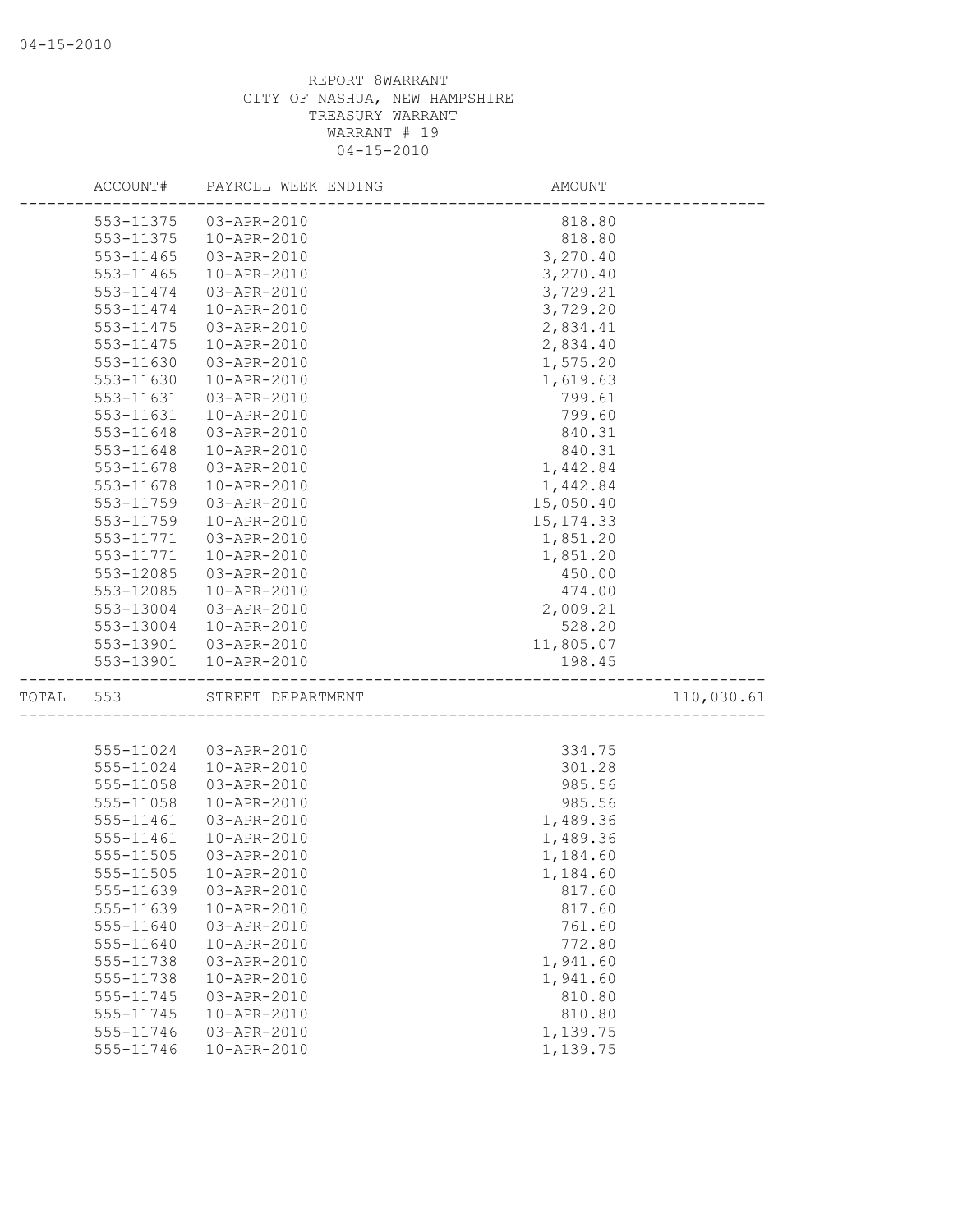|       | ACCOUNT#      | PAYROLL WEEK ENDING    | <b>AMOUNT</b> |           |
|-------|---------------|------------------------|---------------|-----------|
|       | 555-13004     | 03-APR-2010            | 218.44        |           |
|       | 555-13004     | 10-APR-2010            | 109.22        |           |
|       |               | 555-13068 03-APR-2010  | 254.84        |           |
|       | 555-13068     | 10-APR-2010            | 254.84        |           |
| TOTAL | 555           | TRAFFIC DEPARTMENT     |               | 19,746.31 |
|       |               |                        |               |           |
|       | 557-11024     | 03-APR-2010            | 637.15        |           |
|       | 557-11024     | 10-APR-2010            | 637.15        |           |
|       | $557 - 11161$ | 03-APR-2010            | 1,236.16      |           |
|       | 557-11161     | 10-APR-2010            | 1,236.16      |           |
|       | 557-11751     | 03-APR-2010            | 96.14         |           |
|       |               | 557-11751  10-APR-2010 | 96.14         |           |
| TOTAL | 557           | PARKING LOTS           |               | 3,938.90  |
|       |               |                        |               |           |
|       | 561-11345     | 03-APR-2010            | 1,204.95      |           |
|       | 561-11345     | 10-APR-2010            | 1,204.95      |           |
|       | 561-11651     | 03-APR-2010            | 860.38        |           |
|       | 561-11651     | 10-APR-2010            | 860.38        |           |
|       | 561-11658     | 03-APR-2010            | 1,044.70      |           |
|       | 561-11658     | 10-APR-2010            | 1,044.70      |           |
|       | 561-12153     | 10-APR-2010            | 400.00        |           |
|       | 561-13004     | 03-APR-2010            | 77.57         |           |
| TOTAL | 561           | EDGEWOOD CEMETERY      |               | 6,697.63  |
|       |               |                        |               |           |
|       | 563-11345     | 03-APR-2010            | 1,159.58      |           |
|       | 563-11345     | 10-APR-2010            | 1,159.57      |           |
|       | 563-11651     | 03-APR-2010            | 766.04        |           |
|       | 563-11651     | 10-APR-2010            | 766.05        |           |
|       | 563-11657     | 03-APR-2010            | 957.28        |           |
|       | 563-11657     | 10-APR-2010            | 957.28        |           |
| TOTAL | 563           | WOODLAWN CEMETERY      |               | 5,765.80  |
|       |               |                        |               |           |
|       | 571-11174     | 03-APR-2010            | 669.50        |           |
|       | 571-11174     | 10-APR-2010            | 669.50        |           |
|       | 571-11237     | 03-APR-2010            | 1,999.68      |           |
|       | 571-11237     | 10-APR-2010            | 1,999.68      |           |
|       | 571-12045     | 03-APR-2010            | 293.16        |           |
|       | 571-12045     | $10 - APR - 2010$      | 293.16        |           |
|       |               |                        |               |           |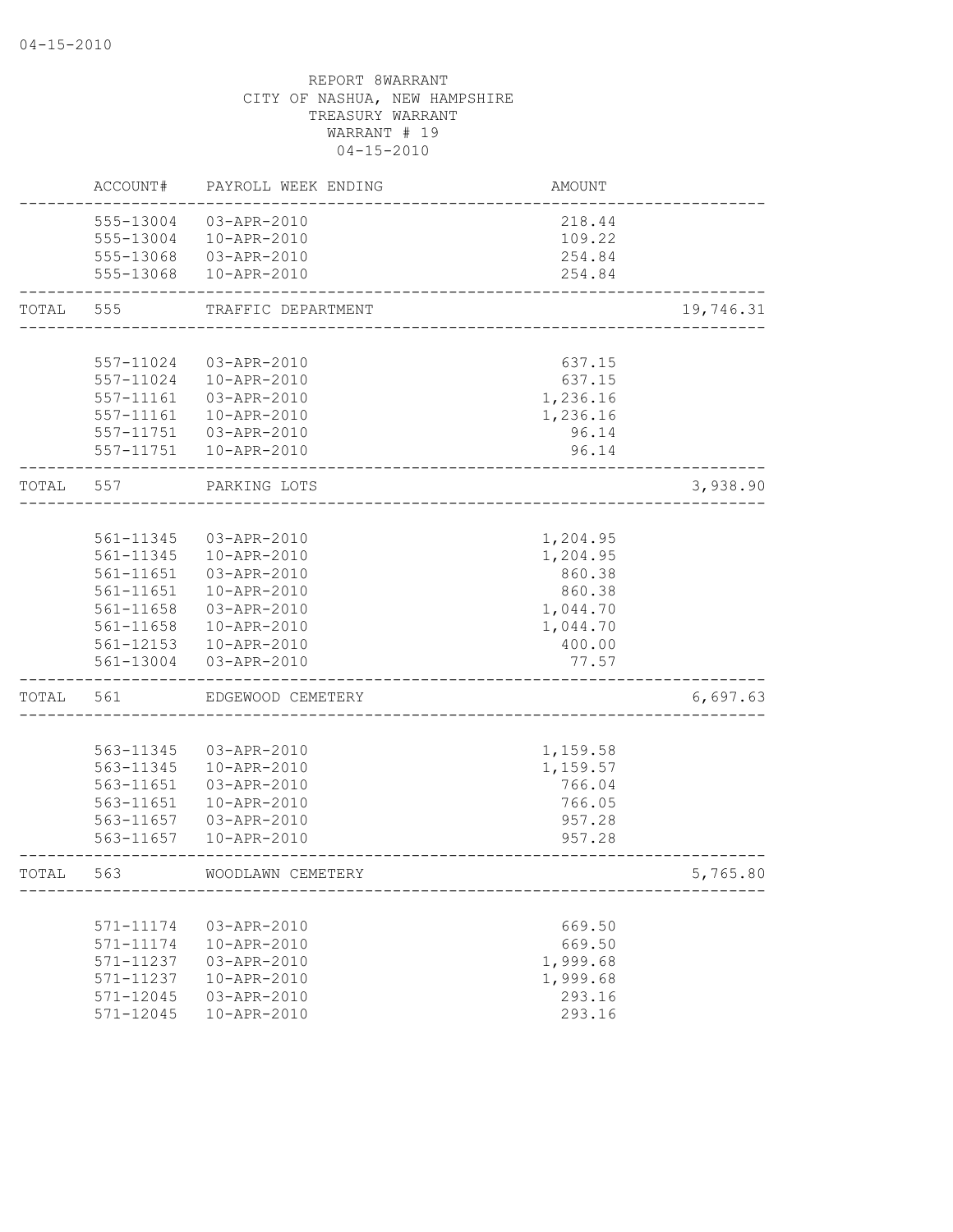| ACCOUNT#               | PAYROLL WEEK ENDING             | AMOUNT                          |           |
|------------------------|---------------------------------|---------------------------------|-----------|
|                        | TOTAL 571 COMMUNITY DEVELOPMENT |                                 | 5,924.68  |
|                        |                                 | ------------------------------- |           |
| 572-11024              | 03-APR-2010                     | 653.11                          |           |
| 572-11024              | 10-APR-2010                     | 653.11                          |           |
| 572-11215              | 03-APR-2010                     | 3,635.97                        |           |
| 572-11215              | 10-APR-2010                     | 3,635.96                        |           |
| 572-11238              | 03-APR-2010                     | 861.65                          |           |
| 572-11238              | 10-APR-2010                     | 861.65                          |           |
| $572 - 11450$          | 03-APR-2010                     | 1,720.02                        |           |
| 572-11450              | 10-APR-2010                     | 1,720.02                        |           |
| 572-11522              | 03-APR-2010                     | 837.27                          |           |
| 572-11522              | 10-APR-2010                     | 837.26                          |           |
| 572-11525              | 03-APR-2010                     | 1,032.64                        |           |
| 572-11525              | 10-APR-2010                     | 1,032.64                        |           |
|                        | 572-58005 03-APR-2010           | 300.00                          |           |
|                        | TOTAL 572 PLANNING DEPARTMENT   |                                 | 17,781.30 |
|                        |                                 |                                 |           |
|                        | 573-11444 03-APR-2010           | 1,666.17                        |           |
|                        | 573-11444  10-APR-2010          | 1,666.17                        |           |
|                        | 573-12029  03-APR-2010          | 355.51                          |           |
|                        | 573-12029  10-APR-2010          | 355.51                          |           |
| TOTAL 573              | ECONOMIC DEVELOPMENT            |                                 | 4,043.36  |
|                        |                                 |                                 |           |
| 575-11032              | 03-APR-2010                     | 717.23                          |           |
| 575-11032              | 10-APR-2010                     | 717.24                          |           |
| 575-11042              | 03-APR-2010                     | 1,418.58                        |           |
| 575-11042              | 10-APR-2010                     | 1,418.58                        |           |
| 575-11062              | 03-APR-2010                     | 627.75                          |           |
| 575-11062              | 10-APR-2010                     | 627.75                          |           |
| 575-11189              | 03-APR-2010                     | 1,102.41                        |           |
| 575-11189              | 10-APR-2010                     | 1,102.42                        |           |
| 575-11246              | 03-APR-2010                     | 1,677.05                        |           |
| 575-11246              | 10-APR-2010                     | 1,677.04                        |           |
| 575-11365              | 03-APR-2010                     | 562.88                          |           |
| 575-11365              | 10-APR-2010                     | 562.88                          |           |
| 575-11387              | 03-APR-2010                     | 6,854.43                        |           |
| 575-11387              | 10-APR-2010                     | 6,854.42                        |           |
| 575-11393              | 03-APR-2010                     | 3,648.26                        |           |
| 575-11393              | 10-APR-2010                     | 3,648.26                        |           |
| 575-11400<br>575-11400 | 03-APR-2010<br>10-APR-2010      | 7,541.36<br>7,541.37            |           |
| 575-11401              | 03-APR-2010                     | 3,999.44                        |           |
|                        |                                 |                                 |           |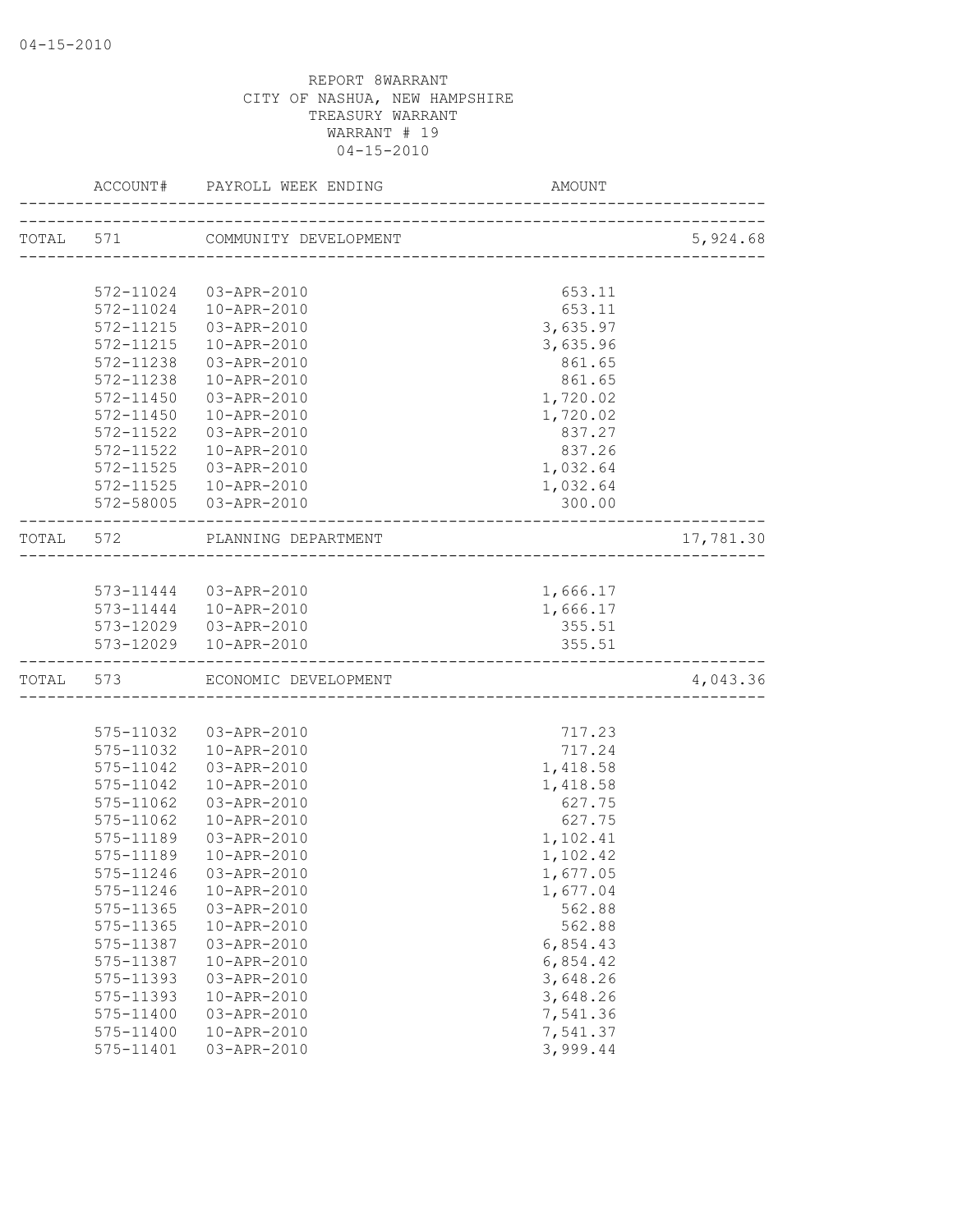|       | ACCOUNT#  | PAYROLL WEEK ENDING | AMOUNT      |            |
|-------|-----------|---------------------|-------------|------------|
|       | 575-11401 | 10-APR-2010         | 3,996.50    |            |
|       | 575-11403 | 03-APR-2010         | 786.82      |            |
|       | 575-11403 | 10-APR-2010         | 786.82      |            |
|       | 575-11404 | 03-APR-2010         | 779.92      |            |
|       | 575-11404 | 10-APR-2010         | 779.92      |            |
|       | 575-12073 | 03-APR-2010         | 389.90      |            |
|       | 575-12073 | 10-APR-2010         | 382.25      |            |
|       | 575-12090 | 03-APR-2010         | 1,201.08    |            |
|       | 575-12090 | 10-APR-2010         | 1,079.44    |            |
|       | 575-12114 | 03-APR-2010         | 1,384.68    |            |
|       | 575-12114 | 10-APR-2010         | 1,412.19    |            |
|       | 575-13004 | 10-APR-2010         | 99.55       |            |
|       | 575-13035 | 03-APR-2010         | 711.19      |            |
|       | 575-13035 | 10-APR-2010         | 45.87       |            |
| TOTAL | 575       | PUBLIC LIBRARIES    |             | 66, 135.48 |
|       |           |                     |             |            |
|       | 576-11059 | 03-APR-2010         | 1,289.91    |            |
|       | 576-11059 | 10-APR-2010         | 1,289.91    |            |
|       | 576-11221 | 03-APR-2010         | 1,065.23    |            |
|       | 576-11221 | 10-APR-2010         | 1,065.23    |            |
|       | 576-11315 | 03-APR-2010         | 1,329.78    |            |
|       | 576-11315 | 10-APR-2010         | 1,329.78    |            |
|       | 576-11361 | 03-APR-2010         | 2,999.55    |            |
|       | 576-11361 | 10-APR-2010         | 2,999.54    |            |
|       | 576-11362 | 03-APR-2010         | 1,087.23    |            |
|       | 576-11362 | 10-APR-2010         | 1,087.24    |            |
| TOTAL | 576       | BUILDING DEPARTMENT |             | 15,543.40  |
|       |           |                     |             |            |
|       | 577-11067 | 03-APR-2010         | 1,181.68    |            |
|       | 577-11067 | 10-APR-2010         | 1,181.68    |            |
|       | 577-11183 | 03-APR-2010         | 1,871.04    |            |
|       | 577-11183 | 10-APR-2010         | 1,871.04    |            |
| TOTAL | 577       | CODE ENFORCEMENT    |             | 6, 105.44  |
|       |           |                     |             |            |
|       | 581-11012 | 03-APR-2010         | 3,794.36    |            |
|       | 581-11075 | 03-APR-2010         | 4,312.63    |            |
|       | 581-11081 | 03-APR-2010         | 2,550.00    |            |
|       | 581-11162 | 03-APR-2010         | 53, 155. 73 |            |
|       | 581-11162 | 10-APR-2010         | 53,204.08   |            |
|       | 581-11204 | 03-APR-2010         | 11,218.40   |            |
|       | 581-11204 | 10-APR-2010         | 12,053.60   |            |
|       | 581-11348 | 03-APR-2010         | 85,884.92   |            |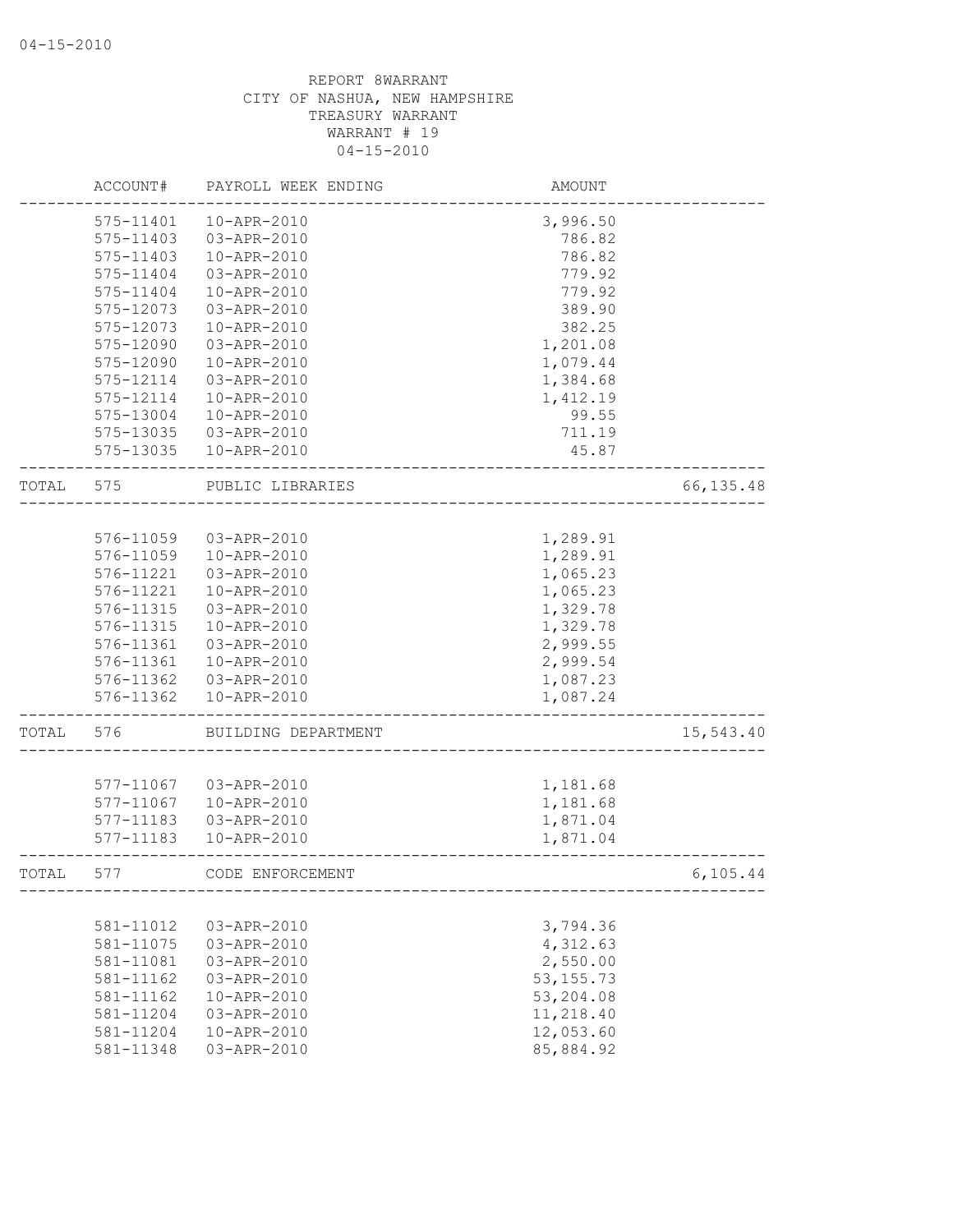| ACCOUNT#  | PAYROLL WEEK ENDING | AMOUNT       |  |
|-----------|---------------------|--------------|--|
| 581-11366 | 03-APR-2010         | 55,804.60    |  |
| 581-11366 | 10-APR-2010         | 56,652.78    |  |
| 581-11396 | 03-APR-2010         | 39,980.68    |  |
| 581-11402 | 03-APR-2010         | 3,376.20     |  |
| 581-11402 | 10-APR-2010         | 3,376.20     |  |
| 581-11408 | 03-APR-2010         | 17,718.84    |  |
| 581-11408 | 10-APR-2010         | 17,773.20    |  |
| 581-11486 | 03-APR-2010         | 44, 135.72   |  |
| 581-11515 | 03-APR-2010         | 2,910.48     |  |
| 581-11570 | 03-APR-2010         | 61,660.48    |  |
| 581-11572 | 03-APR-2010         | 61,089.42    |  |
| 581-11579 | 03-APR-2010         | 40,063.92    |  |
| 581-11628 | 03-APR-2010         | 1,406.40     |  |
| 581-11628 | 10-APR-2010         | 1,406.40     |  |
| 581-11675 | 03-APR-2010         | 5,343.75     |  |
| 581-11709 | 03-APR-2010         | 2,957.14     |  |
| 581-11711 | 03-APR-2010         | 2,705.80     |  |
| 581-11726 | 03-APR-2010         | 1,590,082.62 |  |
| 581-11800 | 03-APR-2010         | 42,690.61    |  |
| 581-11801 | 03-APR-2010         | 15,435.78    |  |
| 581-11801 | 10-APR-2010         | 520.22       |  |
| 581-11802 | 03-APR-2010         | 13,219.99    |  |
| 581-11803 | 03-APR-2010         | 16,007.87    |  |
| 581-11803 | 10-APR-2010         | 712.93       |  |
| 581-11805 | 03-APR-2010         | 29,798.51    |  |
| 581-11812 | 03-APR-2010         | 2,609.97     |  |
| 581-11816 | 03-APR-2010         | 3,799.07     |  |
| 581-11830 | 03-APR-2010         | 3,989.66     |  |
| 581-11845 | 10-APR-2010         | 1,099.98     |  |
| 581-11850 | 03-APR-2010         | 2,798.59     |  |
| 581-11850 | 10-APR-2010         | 2,798.60     |  |
| 581-11860 | 03-APR-2010         | 6,920.45     |  |
| 581-12021 | 03-APR-2010         | 1,910.11     |  |
| 581-12060 | 03-APR-2010         | 2,928.59     |  |
| 581-12060 | 10-APR-2010         | 2,852.93     |  |
| 581-12078 | 03-APR-2010         | 2,119.19     |  |
| 581-12078 | 10-APR-2010         | 196.42       |  |
| 581-12081 | 03-APR-2010         | 2,401.05     |  |
| 581-12084 | 03-APR-2010         | 2,825.00     |  |
| 581-12084 | 10-APR-2010         | 1,675.00     |  |
| 581-12111 | 03-APR-2010         | 138,043.02   |  |
| 581-12111 | 10-APR-2010         | 137,761.58   |  |
| 581-12112 | 03-APR-2010         | 10,632.65    |  |
| 581-12112 | 10-APR-2010         | 11,355.33    |  |
| 581-12126 | 03-APR-2010         | 7,344.94     |  |
| 581-12126 | 10-APR-2010         | 6,881.87     |  |
| 581-12135 | 03-APR-2010         | 3,741.08     |  |
| 581-12135 | 10-APR-2010         | 4,012.82     |  |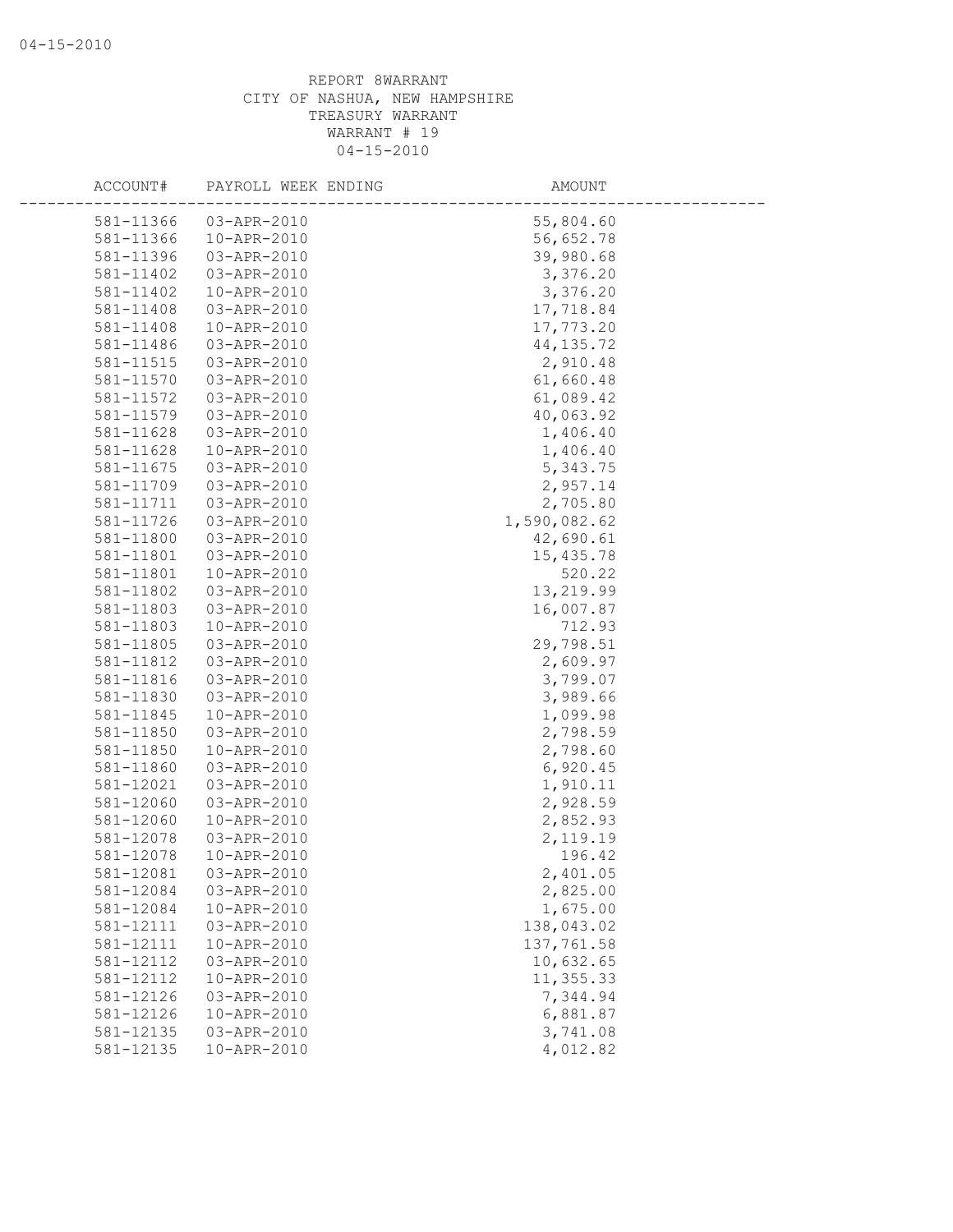|           |           | ACCOUNT# PAYROLL WEEK ENDING | AMOUNT    |              |
|-----------|-----------|------------------------------|-----------|--------------|
|           |           | 581-12136 03-APR-2010        | 1,286.02  |              |
|           |           | 581-12136  10-APR-2010       | 682.55    |              |
|           | 581-12138 | 03-APR-2010                  | 449.25    |              |
|           | 581-12141 | 03-APR-2010                  | 1,294.10  |              |
|           | 581-12153 | 10-APR-2010                  | 165.00    |              |
|           | 581-12198 | 03-APR-2010                  | 26,395.04 |              |
|           | 581-12200 | 03-APR-2010                  | 1,594.38  |              |
|           | 581-12200 | 10-APR-2010                  | 1,223.78  |              |
|           | 581-12201 | 03-APR-2010                  | 25,697.07 |              |
|           | 581-12201 | 10-APR-2010                  | 34,687.88 |              |
|           | 581-13004 | 03-APR-2010                  | 21.38     |              |
|           | 581-13004 | 10-APR-2010                  | 147.49    |              |
|           | 581-13021 | 03-APR-2010                  | 288.61    |              |
|           | 581-13021 | 10-APR-2010                  | 197.80    |              |
|           | 581-13032 | $03 - APR - 2010$            | 536.03    |              |
|           | 581-13032 | 10-APR-2010                  | 594.53    |              |
|           | 581-13120 | 03-APR-2010                  | 5,522.17  |              |
|           | 581-13120 | 10-APR-2010                  | 2,165.31  |              |
|           | 581-13133 | 03-APR-2010                  | 575.53    |              |
|           | 581-13137 | 03-APR-2010                  | 460.00    |              |
|           | 581-13137 | 10-APR-2010                  | 140.00    |              |
|           | 581-19000 | 03-APR-2010                  | 7,708.60  |              |
|           | 581-19230 | 03-APR-2010                  | 6,137.50  |              |
|           | 581-19240 | 03-APR-2010                  | 184.80    |              |
| TOTAL 581 |           | SCHOOL DEPARTMENT            |           | 2,831,856.98 |
|           |           |                              |           |              |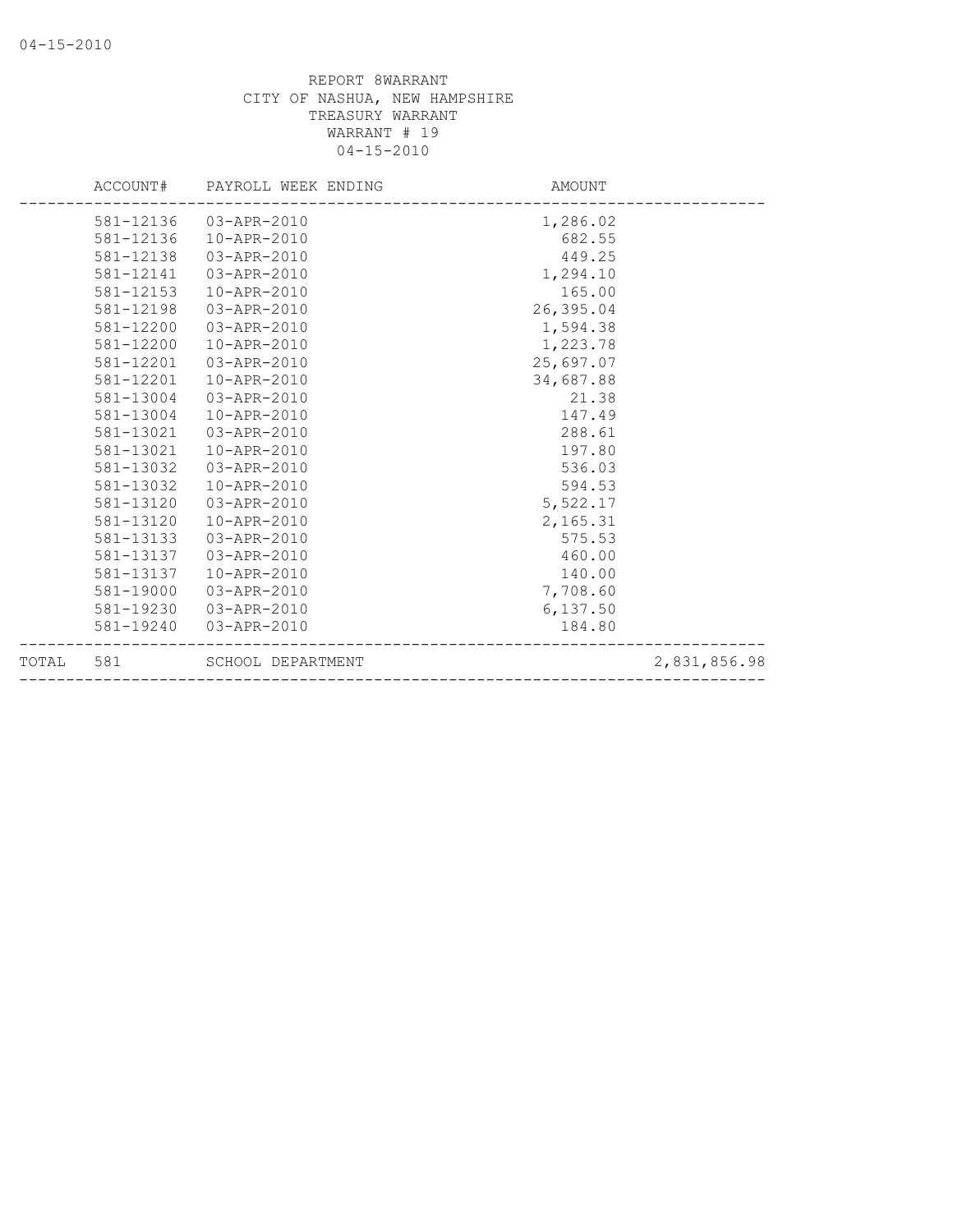|           | ACCOUNT# PAYROLL WEEK ENDING |  |  | AMOUNT |
|-----------|------------------------------|--|--|--------|
|           |                              |  |  |        |
| TOTAL 981 |                              |  |  |        |
|           |                              |  |  |        |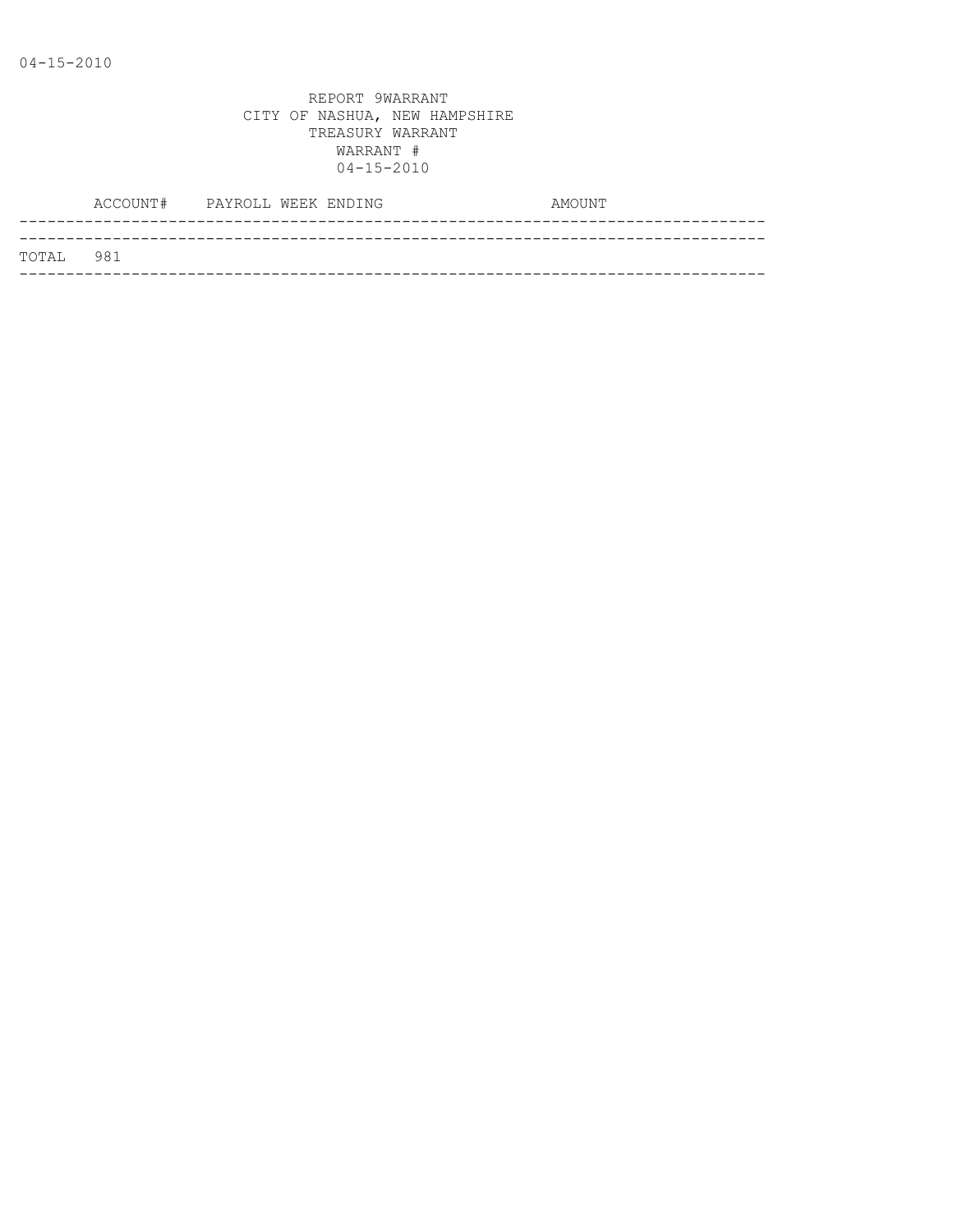| ACCOUNT#  | PAYROLL WEEK ENDING | <b>AMOUNT</b> |  |
|-----------|---------------------|---------------|--|
| 801-11008 | 03-APR-2010         | 592.14        |  |
| 801-11008 | 10-APR-2010         | 592.14        |  |
| 801-11024 | 03-APR-2010         | 637.15        |  |
| 801-11024 | 10-APR-2010         | 637.15        |  |
| 801-11028 | 03-APR-2010         | 60.49         |  |
| 801-11028 | 10-APR-2010         | 60.49         |  |
| 801-11064 | 03-APR-2010         | 140.47        |  |
| 801-11064 | 10-APR-2010         | 140.47        |  |
| 801-11094 | 03-APR-2010         | 102.08        |  |
| 801-11094 | 10-APR-2010         | 102.09        |  |
| 801-11188 | 03-APR-2010         | 367.14        |  |
| 801-11188 | 10-APR-2010         | 367.14        |  |
| 801-11190 | 03-APR-2010         | 409.48        |  |
| 801-11190 | 10-APR-2010         | 409.48        |  |
| 801-11193 | 03-APR-2010         | 1,000.83      |  |
| 801-11193 | 10-APR-2010         | 1,000.83      |  |
| 801-11211 | 03-APR-2010         | 68.21         |  |
| 801-11211 | 10-APR-2010         | 68.21         |  |
| 801-11222 | 03-APR-2010         | 211.23        |  |
| 801-11222 | 10-APR-2010         | 211.23        |  |
| 801-11249 | 03-APR-2010         | 188.57        |  |
| 801-11249 | 10-APR-2010         | 188.57        |  |
| 801-11268 | 03-APR-2010         | 138.69        |  |
| 801-11268 | 10-APR-2010         | 138.69        |  |
| 801-11271 | 03-APR-2010         | 1,150.52      |  |
| 801-11271 | 10-APR-2010         | 1,150.52      |  |
| 801-11276 | 03-APR-2010         | 4,390.00      |  |
| 801-11276 | 10-APR-2010         | 4,390.00      |  |
| 801-11431 | 03-APR-2010         | 187.91        |  |
| 801-11431 | 10-APR-2010         | 187.91        |  |
| 801-11435 | 03-APR-2010         | 272.90        |  |
| 801-11435 | 10-APR-2010         | 272.90        |  |
| 801-11595 | 03-APR-2010         | 5,712.80      |  |
| 801-11595 | 03-APR-2010         | 4,874.40      |  |
| 801-11595 | 10-APR-2010         | 5,742.00      |  |
| 801-11595 | 10-APR-2010         | 4,062.00      |  |
| 801-11596 | 03-APR-2010         | 3,433.60      |  |
| 801-11596 | 10-APR-2010         | 3,522.44      |  |
| 801-11598 | 03-APR-2010         | 850.40        |  |
| 801-11598 | 10-APR-2010         | 850.40        |  |
| 801-11599 | 03-APR-2010         | 1,088.52      |  |
| 801-11599 | 03-APR-2010         | 1,088.52      |  |
| 801-11599 | 10-APR-2010         | 1,088.52      |  |
| 801-11599 | 10-APR-2010         | 1,088.52      |  |
| 801-11606 | 03-APR-2010         | 708.23        |  |
| 801-11606 | 10-APR-2010         | 708.24        |  |
| 801-11647 | 03-APR-2010         | 1,401.23      |  |
| 801-11647 | 10-APR-2010         | 1,401.23      |  |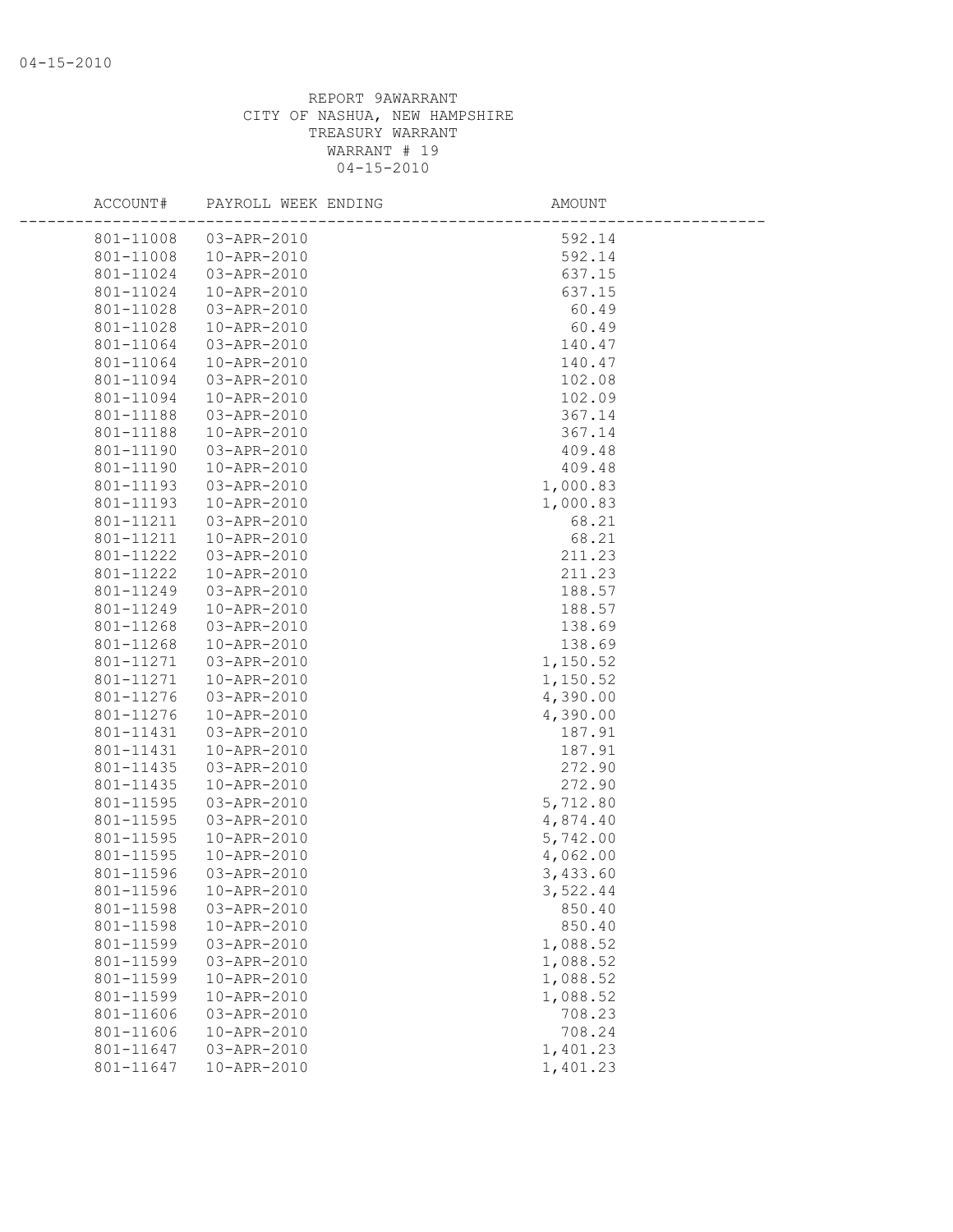|           |           | ACCOUNT# PAYROLL WEEK ENDING | AMOUNT<br>------------------------ |           |
|-----------|-----------|------------------------------|------------------------------------|-----------|
|           |           | 801-12594 03-APR-2010        | 1,248.00                           |           |
|           |           | 801-12594  10-APR-2010       | 3,120.00                           |           |
|           | 801-13004 | 03-APR-2010                  | 878.75                             |           |
|           | 801-13004 | 03-APR-2010                  | 575.46                             |           |
|           | 801-13004 | 03-APR-2010                  | 247.19                             |           |
|           | 801-13004 | 10-APR-2010                  | 881.22                             |           |
|           | 801-13004 | 10-APR-2010                  | 672.00                             |           |
|           |           | 801-13004  10-APR-2010       | 159.45                             |           |
| TOTAL 801 |           |                              |                                    | 65,238.75 |
|           |           |                              |                                    |           |
|           | 802-11024 | 03-APR-2010                  | 151.52                             |           |
|           | 802-11024 | 03-APR-2010                  | 606.08                             |           |
|           | 802-11024 | 10-APR-2010                  | 151.52                             |           |
|           | 802-11024 | 10-APR-2010                  | 606.08                             |           |
|           | 802-11028 | 03-APR-2010                  | 411.35                             |           |
|           | 802-11028 | 03-APR-2010                  | 193.58                             |           |
|           | 802-11028 | 10-APR-2010                  | 411.35                             |           |
|           | 802-11028 | 10-APR-2010                  | 193.58                             |           |
|           | 802-11064 | 03-APR-2010                  | 140.47                             |           |
|           | 802-11064 | 03-APR-2010                  | 140.47                             |           |
|           | 802-11064 | 10-APR-2010                  | 140.47                             |           |
|           | 802-11064 | 10-APR-2010                  | 140.47                             |           |
|           | 802-11091 | 03-APR-2010                  | 1,106.97                           |           |
|           | 802-11091 | 10-APR-2010                  | 1,106.97                           |           |
|           | 802-11092 | 03-APR-2010                  | 798.40                             |           |
|           | 802-11092 | 10-APR-2010                  | 785.60                             |           |
|           | 802-11094 | 03-APR-2010                  | 306.26                             |           |
|           | 802-11094 | 03-APR-2010                  | 306.25                             |           |
|           | 802-11094 | 10-APR-2010                  | 306.24                             |           |
|           | 802-11094 | 10-APR-2010                  | 306.26                             |           |
|           | 802-11096 | 03-APR-2010                  | 937.21                             |           |
|           | 802-11096 | 10-APR-2010                  | 937.21                             |           |
|           | 802-11102 | 03-APR-2010                  | 906.86                             |           |
|           | 802-11102 | 10-APR-2010                  | 906.86                             |           |
|           | 802-11105 | 03-APR-2010                  | 1,048.55                           |           |
|           | 802-11105 | 10-APR-2010                  | 1,084.71                           |           |
|           | 802-11124 | 03-APR-2010                  | 739.10                             |           |
|           | 802-11124 | 10-APR-2010                  | 739.10                             |           |
|           | 802-11155 | 03-APR-2010                  | 1,066.92                           |           |
|           | 802-11155 | 10-APR-2010                  | 1,080.66                           |           |
|           | 802-11157 | 03-APR-2010                  | 2,589.04                           |           |
|           | 802-11157 | 10-APR-2010                  | 2,575.20                           |           |
|           | 802-11158 | 03-APR-2010                  | 1,861.71                           |           |
|           | 802-11158 | 10-APR-2010                  | 1,842.40                           |           |
|           | 802-11188 | 03-APR-2010                  | 367.15                             |           |
|           | 802-11188 | 10-APR-2010                  | 367.15                             |           |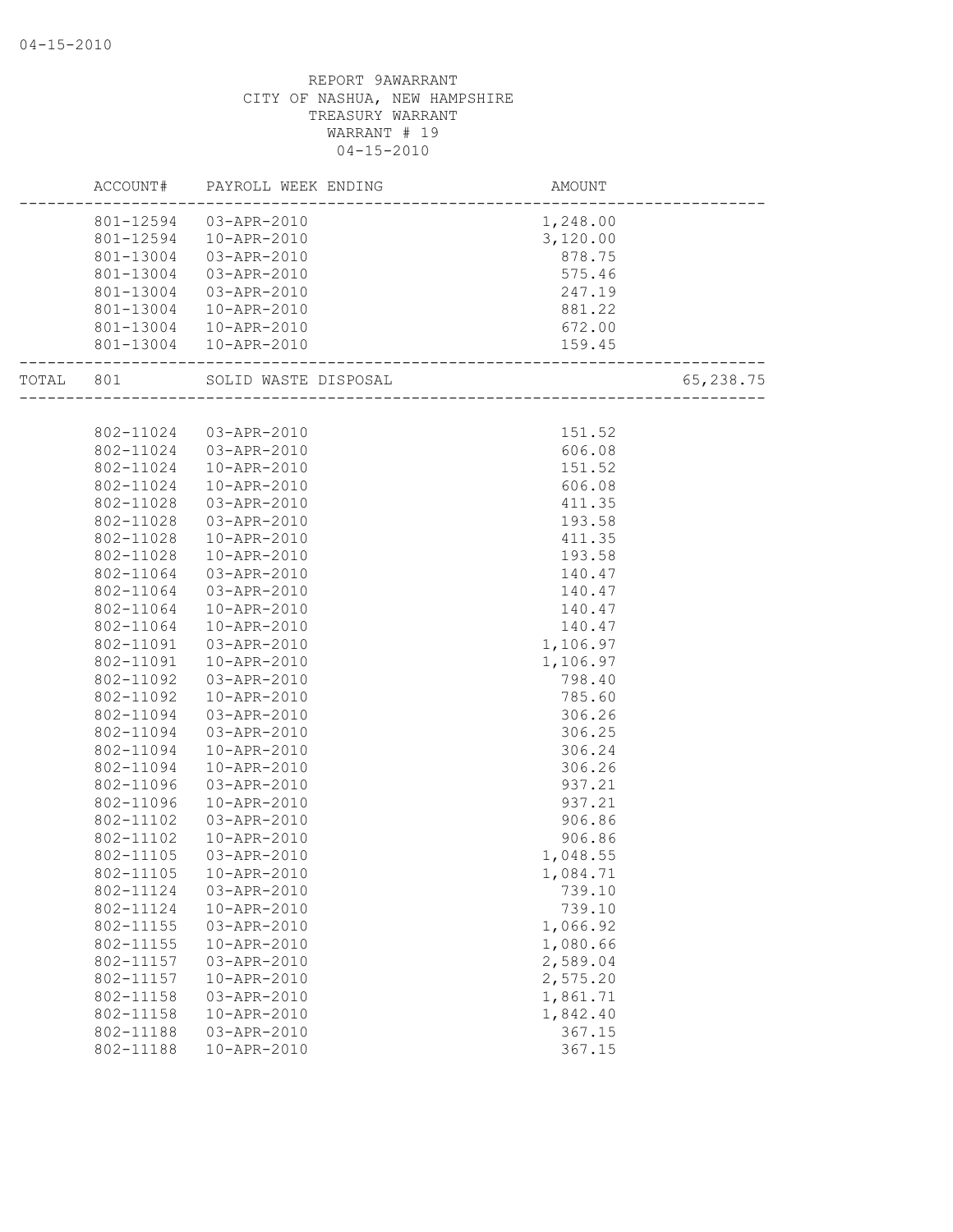| ACCOUNT#  | PAYROLL WEEK ENDING | AMOUNT   |  |
|-----------|---------------------|----------|--|
| 802-11190 | 03-APR-2010         | 409.48   |  |
| 802-11190 | 10-APR-2010         | 409.48   |  |
| 802-11211 | 03-APR-2010         | 272.84   |  |
| 802-11211 | 03-APR-2010         | 409.26   |  |
| 802-11211 | 10-APR-2010         | 272.84   |  |
| 802-11211 | 10-APR-2010         | 409.26   |  |
| 802-11222 | 03-APR-2010         | 211.23   |  |
| 802-11222 | 10-APR-2010         | 211.23   |  |
| 802-11249 | 03-APR-2010         | 188.57   |  |
| 802-11249 | 03-APR-2010         | 188.57   |  |
| 802-11249 | 10-APR-2010         | 188.57   |  |
| 802-11249 | 10-APR-2010         | 188.57   |  |
| 802-11260 | 03-APR-2010         | 1,945.60 |  |
| 802-11260 | 10-APR-2010         | 1,945.60 |  |
| 802-11268 | 03-APR-2010         | 46.23    |  |
| 802-11268 | 03-APR-2010         | 92.46    |  |
| 802-11268 | 10-APR-2010         | 46.23    |  |
| 802-11268 | 10-APR-2010         | 92.46    |  |
| 802-11270 | 03-APR-2010         | 1,087.23 |  |
| 802-11270 | 10-APR-2010         | 1,087.23 |  |
| 802-11333 | 03-APR-2010         | 1,067.17 |  |
| 802-11333 | 10-APR-2010         | 1,067.17 |  |
| 802-11431 | 03-APR-2010         | 187.91   |  |
| 802-11431 | 10-APR-2010         | 187.91   |  |
| 802-11435 | 03-APR-2010         | 454.83   |  |
| 802-11435 | 03-APR-2010         | 181.93   |  |
| 802-11435 | 10-APR-2010         | 454.83   |  |
| 802-11435 | 10-APR-2010         | 181.93   |  |
| 802-11480 | 03-APR-2010         | 1,888.32 |  |
| 802-11480 | 10-APR-2010         | 1,867.20 |  |
| 802-11507 | 03-APR-2010         | 410.40   |  |
| 802-11507 | 10-APR-2010         | 492.48   |  |
| 802-11513 | 03-APR-2010         | 6,570.40 |  |
| 802-11513 | 10-APR-2010         | 6,570.40 |  |
| 802-11514 | 03-APR-2010         | 2,946.07 |  |
| 802-11514 | 10-APR-2010         | 2,929.20 |  |
| 802-11681 | 03-APR-2010         | 506.03   |  |
| 802-11681 | 03-APR-2010         | 2,024.13 |  |
| 802-11681 | 10-APR-2010         | 315.06   |  |
| 802-11681 | 10-APR-2010         | 1,260.23 |  |
| 802-11693 | 03-APR-2010         | 1,201.21 |  |
| 802-11693 | 10-APR-2010         | 1,201.21 |  |
| 802-11764 | 03-APR-2010         | 1,184.60 |  |
| 802-11764 | 10-APR-2010         | 1,184.61 |  |
| 802-13004 | 03-APR-2010         | 1,377.54 |  |
| 802-13004 | 03-APR-2010         | 2,845.16 |  |
| 802-13004 | 10-APR-2010         | 1,165.01 |  |
| 802-13004 | 10-APR-2010         | 3,423.86 |  |